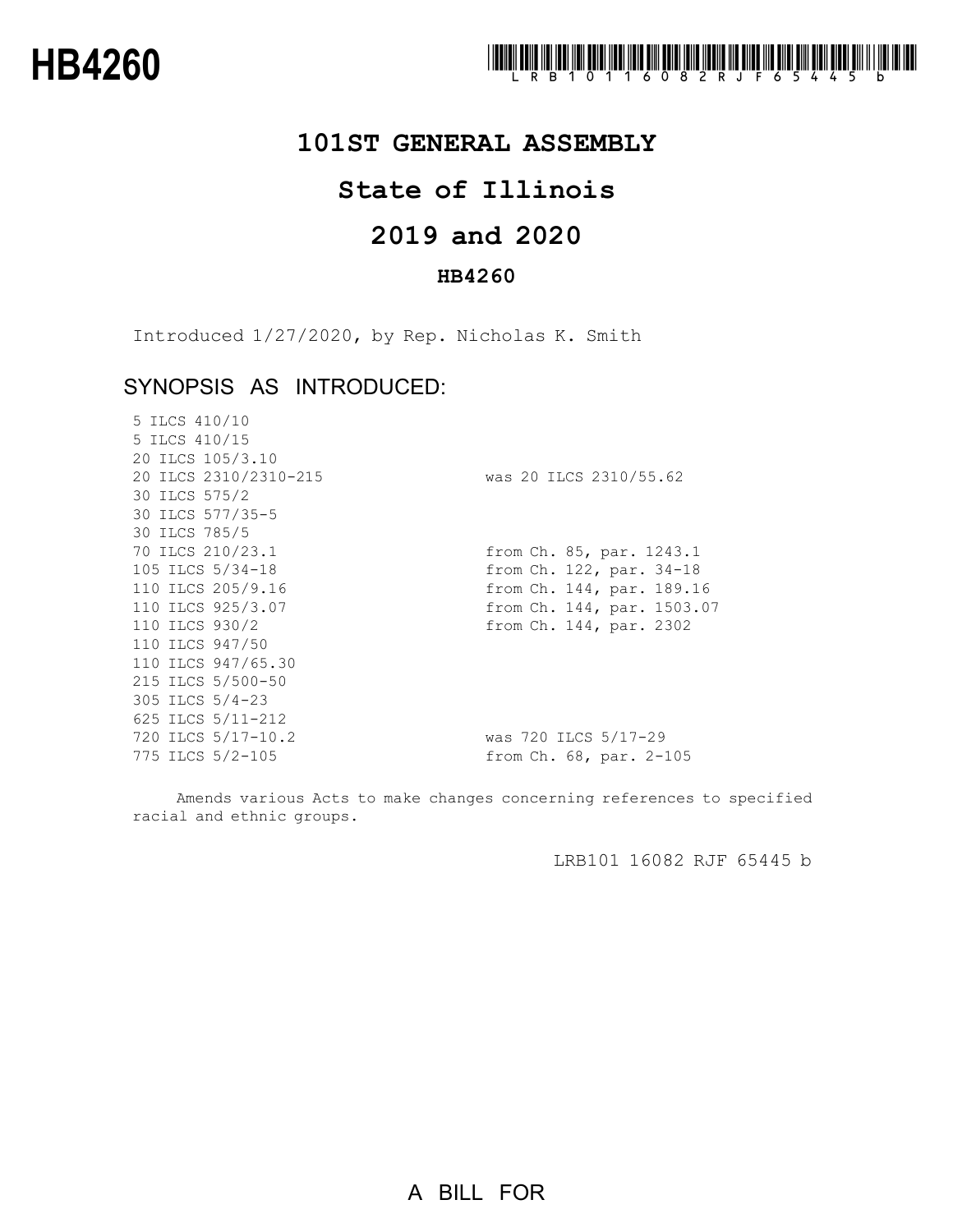1

AN ACT concerning government.

#### **Be it enacted by the People of the State of Illinois, represented in the General Assembly:** 2 3

Section 5. The State Employment Records Act is amended by changing Sections 10 and 15 as follows: 4 5

(5 ILCS 410/10) 6

7

Sec. 10. Definitions. As used in this Act:

(a) "Agency work force" means those persons employed by a State agency who are part of the State work force. 8 9

(b) "Contractual services employee" means a person employed by the State, or a State supported institution of higher education, under a written contract and paid by a State system CO-2 voucher (or its administrative equivalent) whose daily duties and responsibilities are directly or indirectly supervised or managed by a person paid by a payroll warrant (or its administrative equivalent) funded by State funds or pass through funds. 10 11 12 13 14 15 16 17

(c) "Agency" or "State agency" means those entities included in the definition of "State agencies" in the Illinois State Auditing Act. 18 19 20

(d) "Minority" means a person who is any of the following: 21

(1) American Indian or Alaska Native (a person having origins in any of the original peoples of North and South 22 23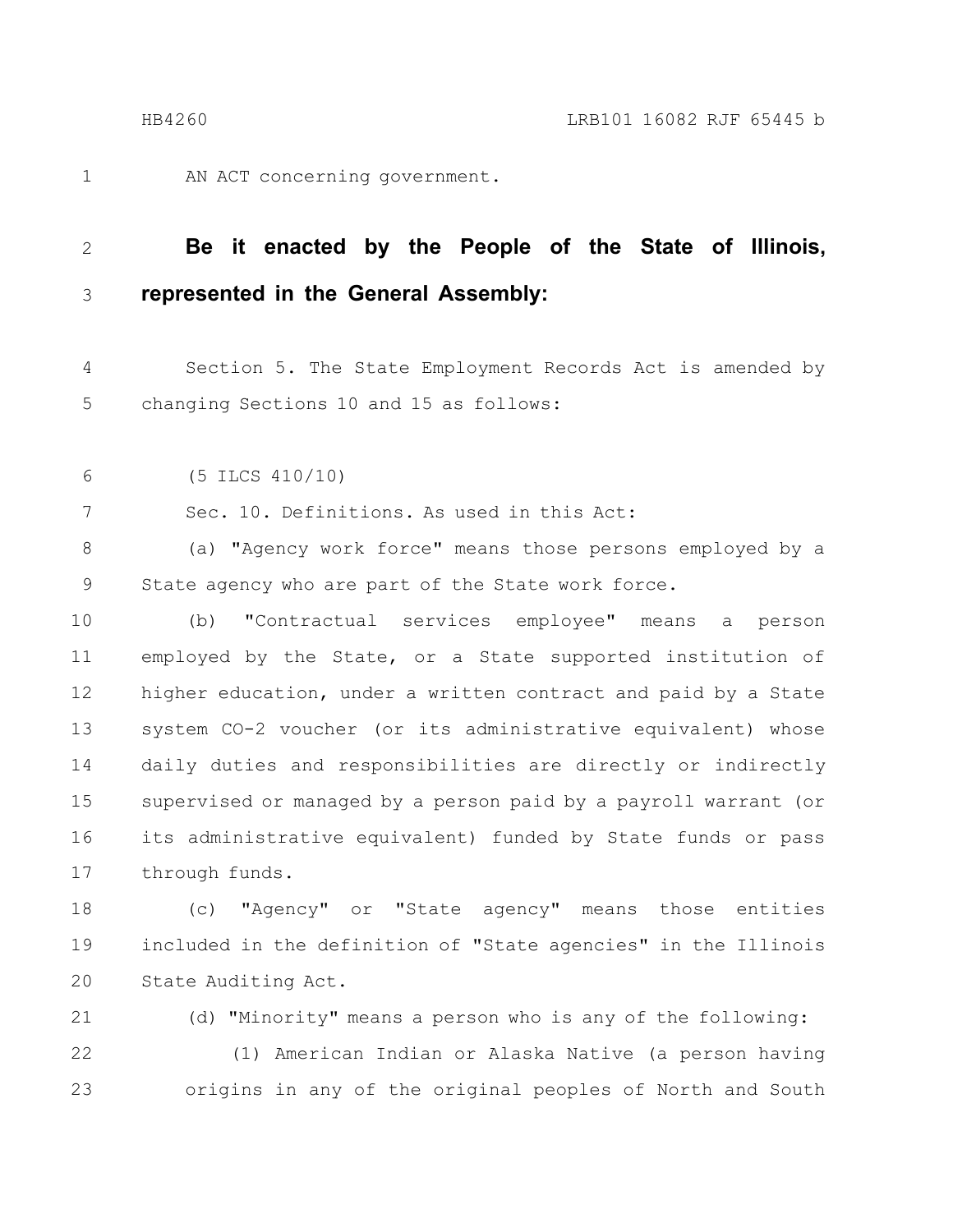1 2 America, including Central America, and who maintains tribal affiliation or community attachment).

(2) Asian (a person having origins in any of the original peoples of the Far East, Southeast Asia, or the Indian subcontinent, including, but not limited to, Cambodia, China, India, Japan, Korea, Malaysia, Pakistan, the Philippine Islands, Thailand, and Vietnam). 3 4 5 6 7

(3) Black or African American (a person having origins in any of the black racial groups of Africa). Terms such as "Haitian" or "Negro" can be used in addition to "Black or African American". 8 9 10 11

(3.5) Descendant of American Slaves (a person having direct ancestral lineage to victims of chattel slavery in the United States of America). Terms such as "Black", "African American", or "American Descendant of Slavery" can be used in addition to "Descendant of American Slaves". 12 13 14 15 16

(4) Hispanic or Latino (a person of Cuban, Mexican, Puerto Rican, South or Central American, or other Spanish culture or origin, regardless of race). 17 18 19

(5) Native Hawaiian or Other Pacific Islander (a person having origins in any of the original peoples of Hawaii, Guam, Samoa, or other Pacific Islands). 20 21 22

(e) "Professional employee" means a person employed to perform employment duties requiring academic training, evidenced by a graduate or advanced degree from an accredited institution of higher education, and who, in the performance of 23 24 25 26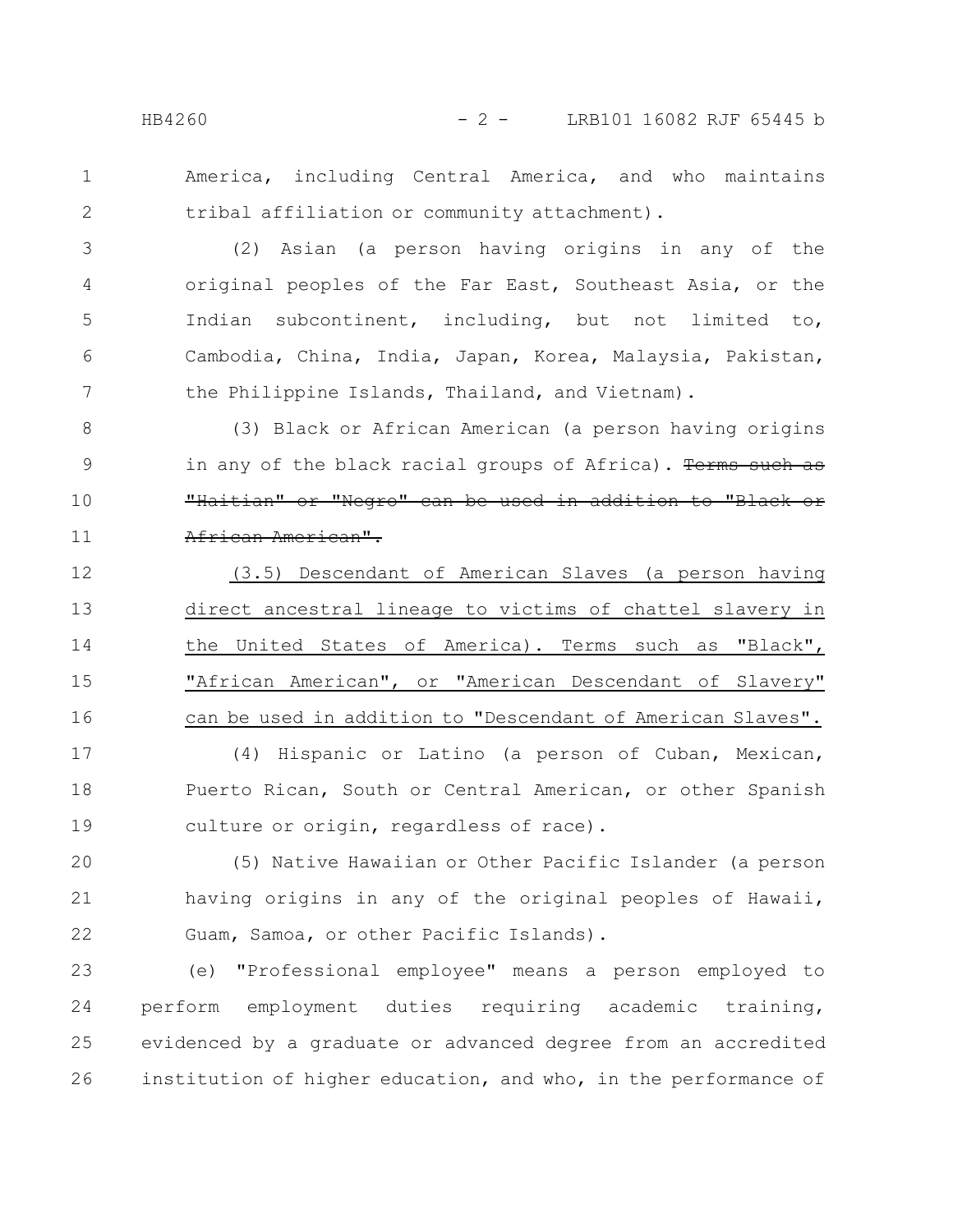those employment duties, may only engage in active practice of the academic training received when licensed or certified by the State of Illinois. 1 2 3

(f) "State employee" means any person employed within the State work force. 4 5

(g) "State work force" means all persons employed by the State of Illinois as evidenced by: 6 7

(1) the total number of all payroll warrants (or their administrative equivalent) issued by the Comptroller to pay: 8 9 10

11

(i) persons subject to the Personnel Code; and

(ii) for the sole purpose of providing accurate statistical information, all persons exempt from the Personnel Code; and 12 13 14

(2) the total number of payroll warrants (or their administrative equivalent) funded by State appropriation which are issued by educational institutions governed by the Board of Trustees of the University of Illinois, the Board of Trustees of Southern Illinois University, the Board of Governors of State Colleges and Universities, and the Board of Regents; and 15 16 17 18 19 20 21

(3) the total number of contractual payroll system CO-2 vouchers (or their administrative equivalent) funded by State revenues and issued by: 22 23 24

25

(i) the State Comptroller; and

(ii) the issuing agents of the educational 26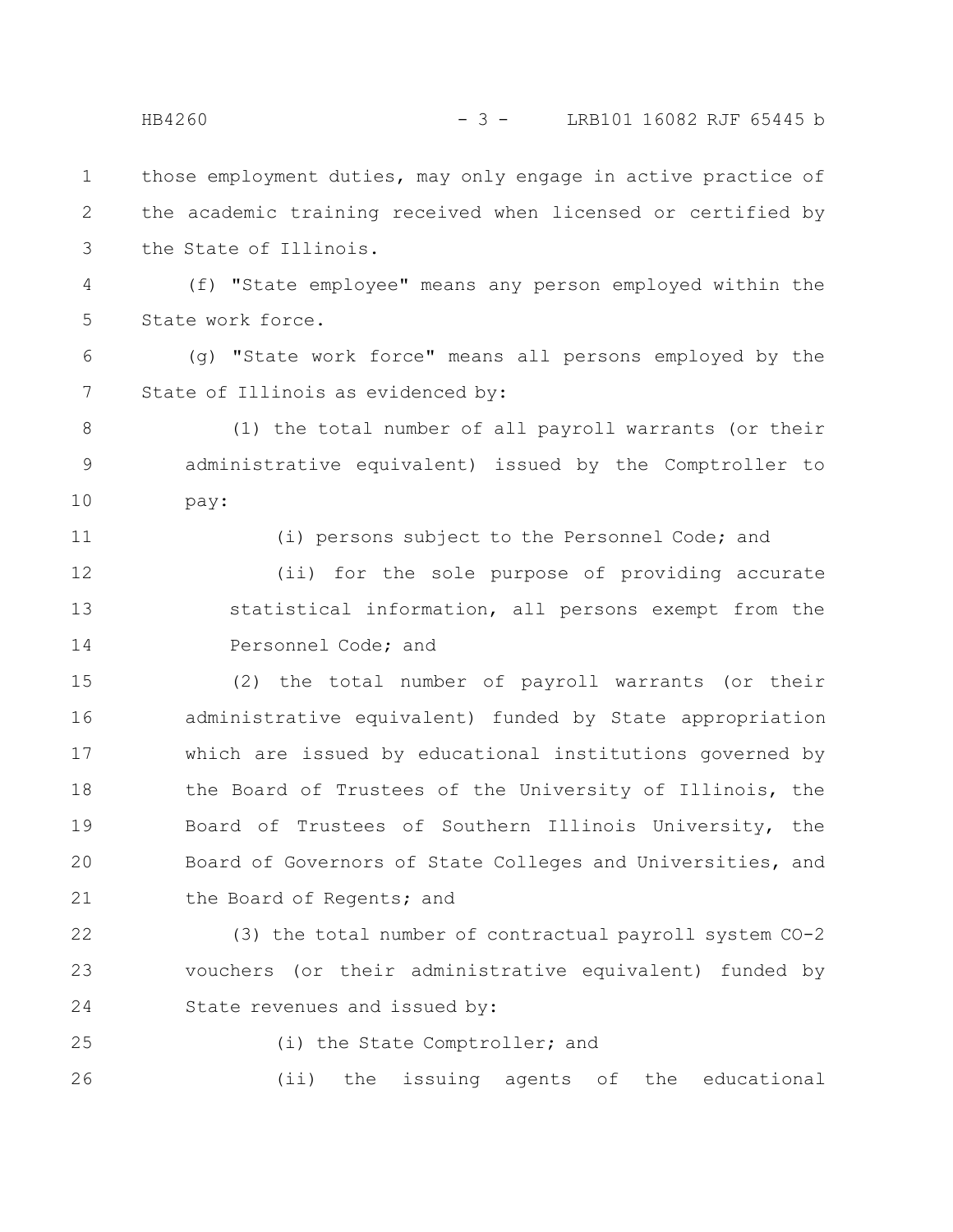HB4260 - 4 - LRB101 16082 RJF 65445 b

|   | institutions listed in subdivision (2) of this                |  |  |  |
|---|---------------------------------------------------------------|--|--|--|
| 2 | subsection (g).                                               |  |  |  |
|   | 3 That work force" does not, however, include persons holding |  |  |  |
|   | 4 elective State office.                                      |  |  |  |

(Source: P.A. 97-396, eff. 1-1-12.) 5

(5 ILCS 410/15) 6

Sec. 15. Reported information. 7

(a) State agencies shall, if necessary, consult with the Office of the Comptroller and the Governor's Office of Management and Budget to confirm the accuracy of information required by this Act. State agencies shall collect and maintain information and publish reports including but not limited to the following information arranged in the indicated categories: 8 9 10 11 12 13 14

(i) the total number of persons employed by the agency who are part of the State work force, as defined by this Act, and the number and statistical percentage of women, minorities, and persons with physical disabilities employed within the agency work force; 15 16 17 18 19

(ii) the total number of persons employed within the agency work force receiving levels of State remuneration within incremental levels of \$10,000, and the number and statistical percentage of minorities, women, and persons with physical disabilities in the agency work force receiving levels of State remuneration within incremented 20 21 22 23 24 25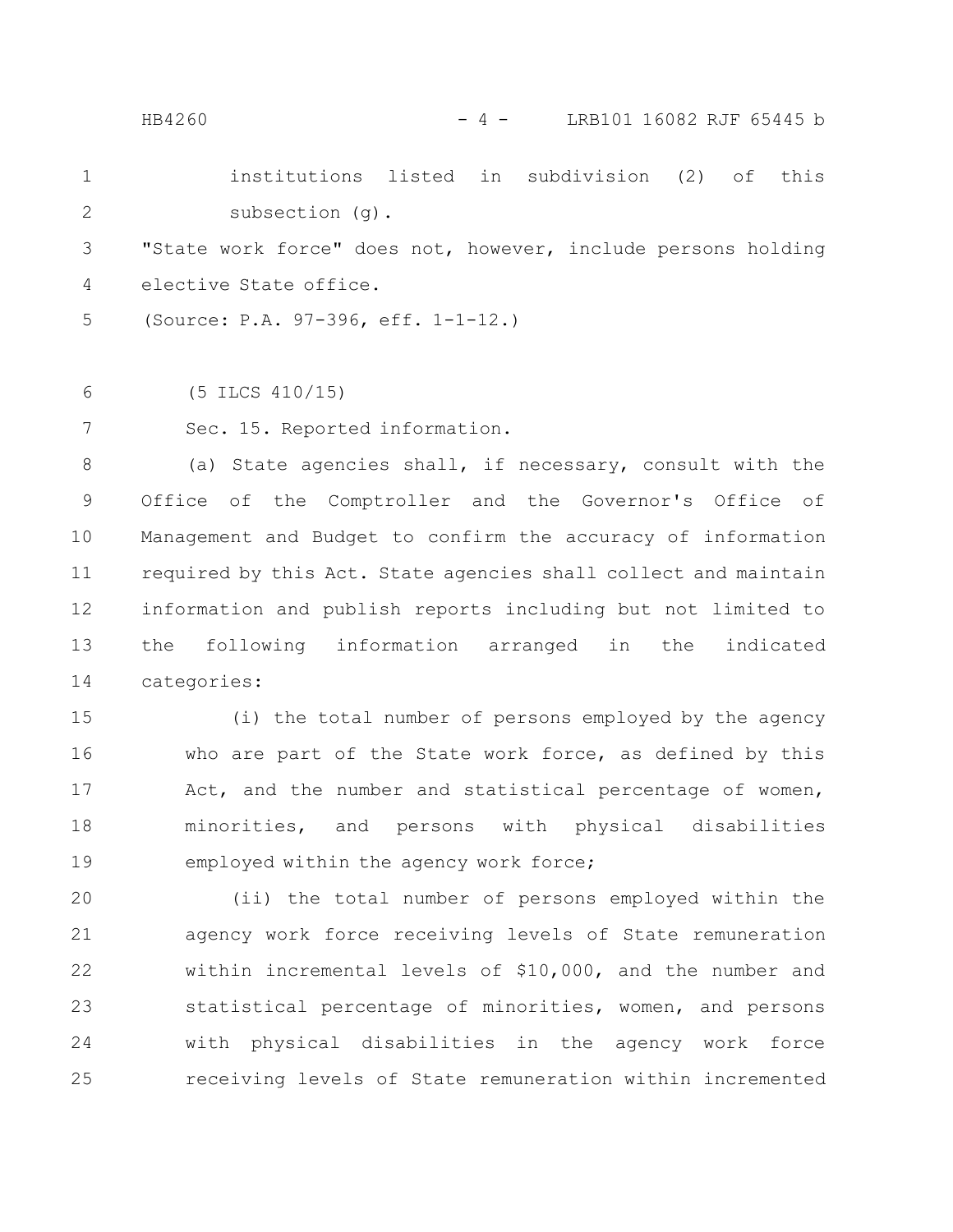```
levels of $10,000;
1
```
(iii) the number of open positions of employment or advancement in the agency work force, reported on a fiscal year basis; 2 3 4

(iv) the number and percentage of open positions of employment or advancement in the agency work force filled by minorities, women, and persons with physical disabilities, reported on a fiscal year basis; 5 6 7 8

(v) the total number of persons employed within the agency work force as professionals, and the number and percentage of minorities, women, and persons with physical disabilities employed within the agency work force as professional employees; and 9 10 11 12 13

(vi) the total number of persons employed within the agency work force as contractual service employees, and the number and percentage of minorities, women, and persons with physical disabilities employed within the agency work force as contractual services employees. 14 15 16 17 18

(b) The numbers and percentages of minorities required to be reported by this Section shall be identified by the following categories: 19 20 21

22

23

24

25

(1) American Indian or Alaska Native (a person having origins in any of the original peoples of North and South America, including Central America, and who maintains tribal affiliation or community attachment).

26

(2) Asian (a person having origins in any of the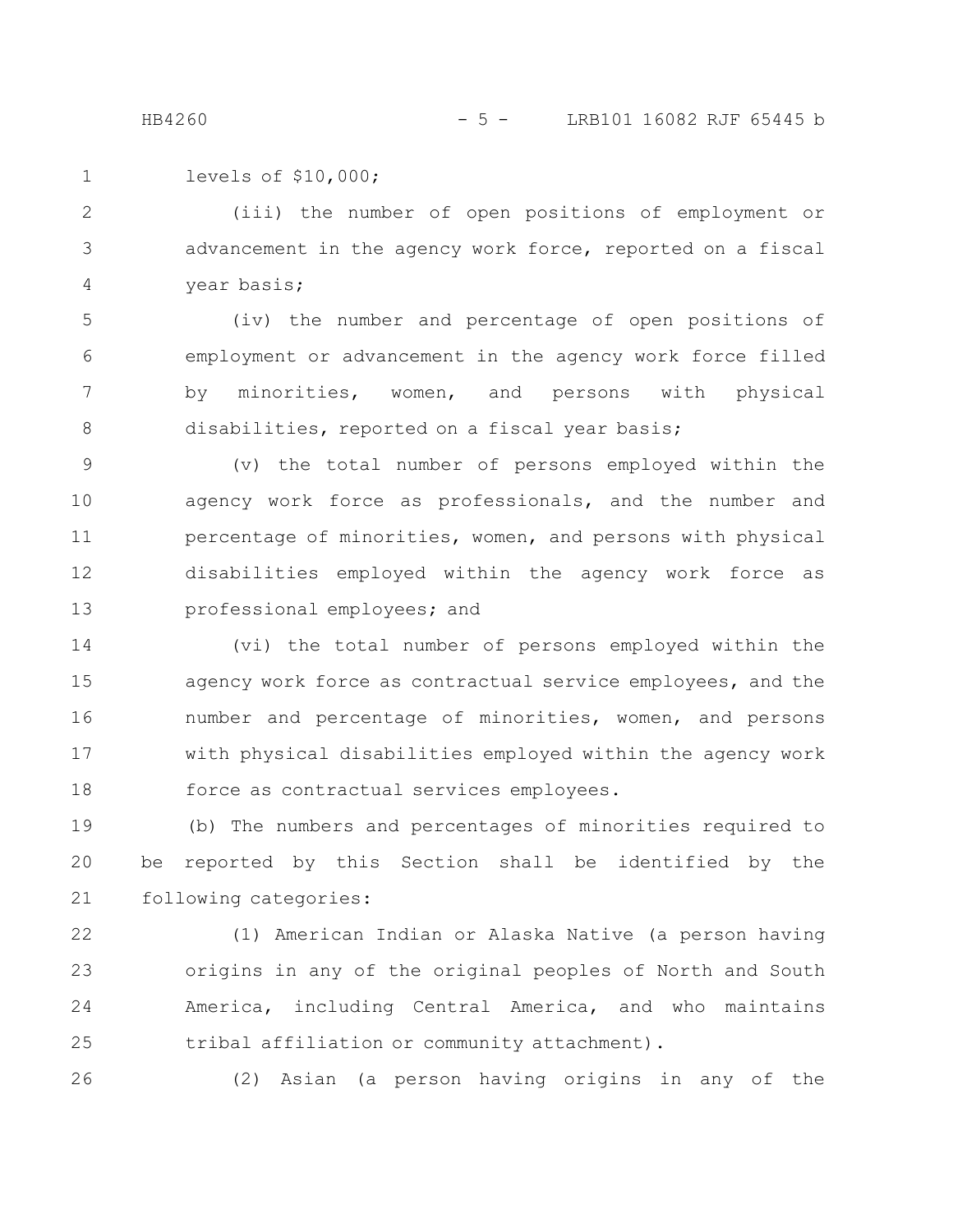original peoples of the Far East, Southeast Asia, or the Indian subcontinent, including, but not limited to, Cambodia, China, India, Japan, Korea, Malaysia, Pakistan, the Philippine Islands, Thailand, and Vietnam). 1 2 3

(3) Black or African American (a person having origins in any of the black racial groups of Africa). Terms such as "Haitian" or "Negro" can be used in addition to "Black African American". 5 6 7 8

(3.5) Descendant of American Slaves (a person having direct ancestral lineage to victims of chattel slavery in the United States of America). Terms such as "Black", "African American", or "American Descendant of Slavery" can be used in addition to "Descendant of American Slaves". 9 10 11 12 13

(4) Hispanic or Latino (a person of Cuban, Mexican, Puerto Rican, South or Central American, or other Spanish culture or origin, regardless of race). 14 15 16

(5) Native Hawaiian or Other Pacific Islander (a person having origins in any of the original peoples of Hawaii, Guam, Samoa, or other Pacific Islands). 17 18 19

Data concerning women shall be reported on a minority and nonminority basis. The numbers and percentages of persons with physical disabilities required to be reported under this Section shall be identified by categories as male and female. 20 21 22 23

(c) To accomplish consistent and uniform classification and collection of information from each State agency, and to ensure full compliance and that all required information is 24 25 26

4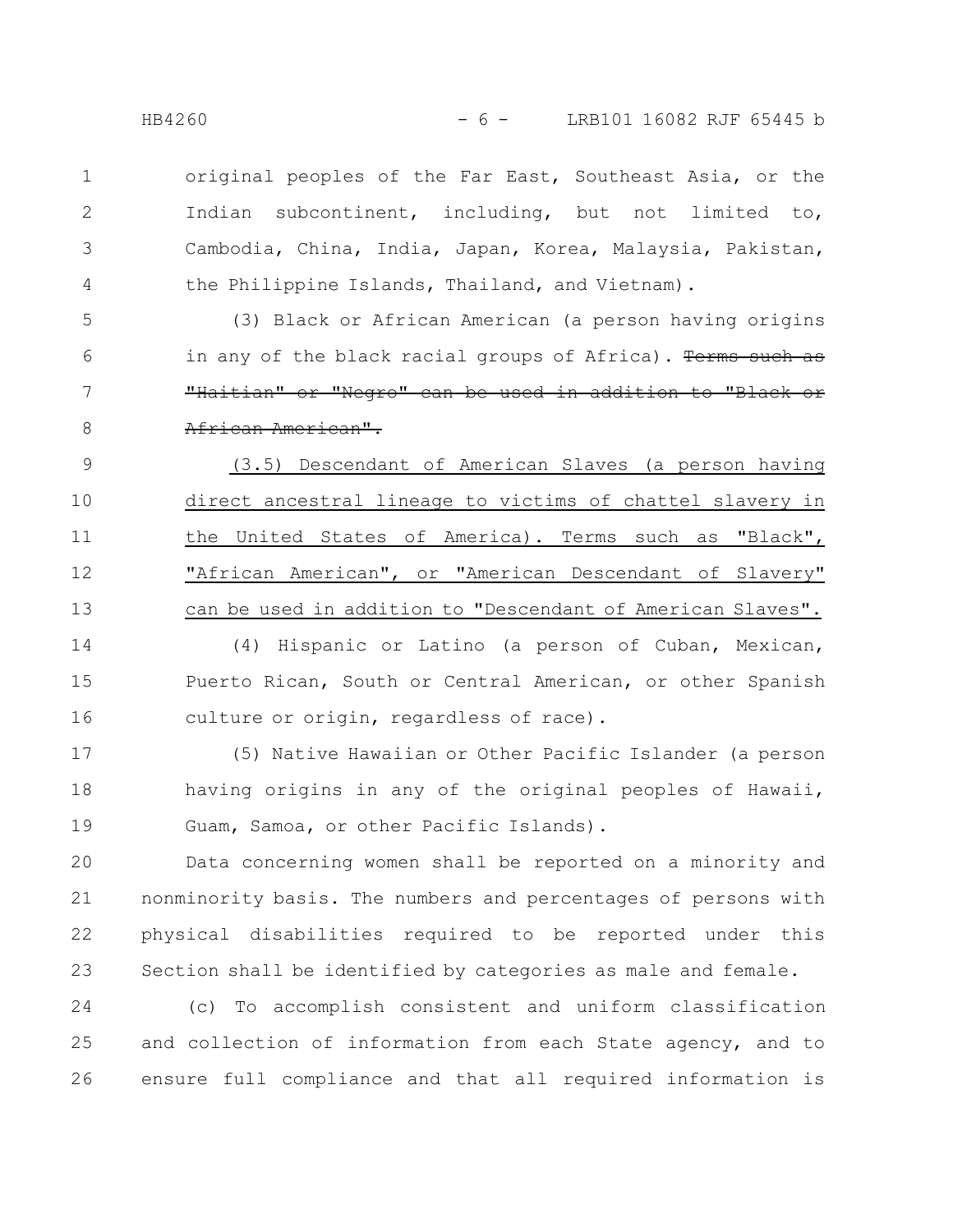provided, the Index Department of the Office of the Secretary of State, in consultation with the Department of Human Rights, the Department of Central Management Services, and the Office of the Comptroller, shall develop appropriate forms to be used by all State agencies subject to the reporting requirements of this Act. 1 2 3 4 5 6

All State agencies shall make the reports required by this Act using the forms developed under this subsection. The reports must be certified and signed by an official of the agency who is responsible for the information provided. 7 8 9 10

(Source: P.A. 99-143, eff. 7-27-15.) 11

Section 10. The Illinois Act on the Aging is amended by changing Section 3.10 as follows: 12 13

(20 ILCS 105/3.10) 14

Sec. 3.10. "Minority senior citizen" means any person 55 years of age or older for whom opportunities for employment and participation in community life are unavailable or severely limited and who is any of the following: 15 16 17 18

(1) American Indian or Alaska Native (a person having origins in any of the original peoples of North and South America, including Central America, and who maintains tribal affiliation or community attachment). 19 20 21 22

(2) Asian (a person having origins in any of the original peoples of the Far East, Southeast Asia, or the 23 24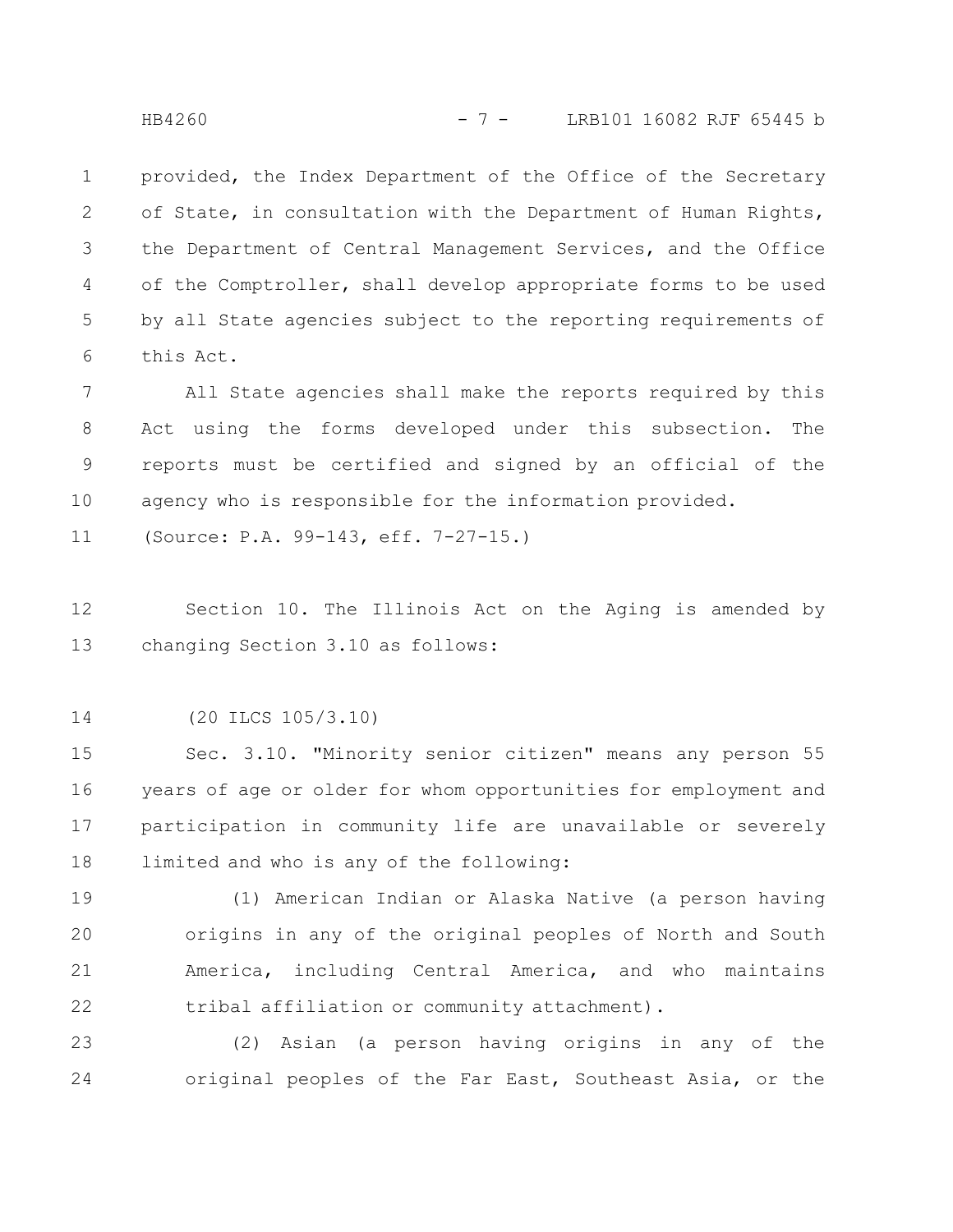1

2

3

Indian subcontinent, including, but not limited to, Cambodia, China, India, Japan, Korea, Malaysia, Pakistan, the Philippine Islands, Thailand, and Vietnam).

(3) Black or African American (a person having origins in any of the black racial groups of Africa). Terms such as "Haitian" or "Negro" can be used in addition to "Black or African American". 4 5 6 7

(3.5) Descendant of American Slaves (a person having direct ancestral lineage to victims of chattel slavery in the United States of America). Terms such as "Black", "African American", or "American Descendant of Slavery" can be used in addition to "Descendant of American Slaves". 8 9 10 11 12

(4) Hispanic or Latino (a person of Cuban, Mexican, Puerto Rican, South or Central American, or other Spanish culture or origin, regardless of race). 13 14 15

(5) Native Hawaiian or Other Pacific Islander (a person having origins in any of the original peoples of Hawaii, Guam, Samoa, or other Pacific Islands). 16 17 18

(Source: P.A. 97-396, eff. 1-1-12.) 19

Section 15. The Department of Public Health Powers and Duties Law of the Civil Administrative Code of Illinois is amended by changing Section 2310-215 as follows: 20 21 22

(20 ILCS 2310/2310-215) (was 20 ILCS 2310/55.62) 23

Sec. 2310-215. Center for Minority Health Services. 24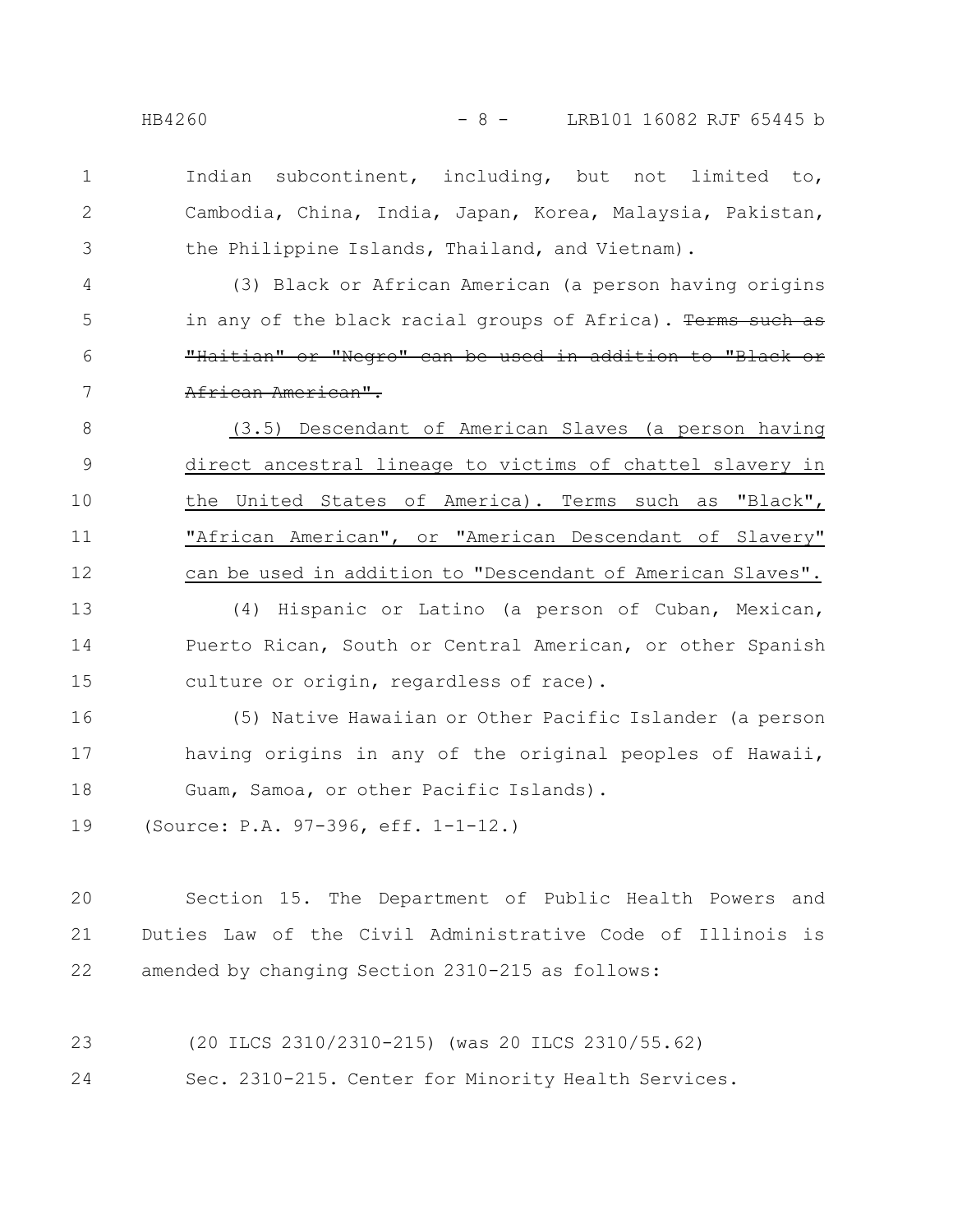(a) The Department shall establish a Center for Minority Health Services to advise the Department on matters pertaining to the health needs of minority populations within the State. 1 2 3

4

(b) The Center shall have the following duties:

(1) To assist in the assessment of the health needs of minority populations in the State. 5 6

(2) To recommend treatment methods and programs that are sensitive and relevant to the unique linguistic, cultural, and ethnic characteristics of minority populations. 7 8 9 10

(3) To provide consultation, technical assistance, training programs, and reference materials to service providers, organizations, and other agencies. 11 12 13

(4) To promote awareness of minority health concerns, and encourage, promote, and aid in the establishment of minority services. 14 15 16

(5) To disseminate information on available minority services. 17 18

(6) To provide adequate and effective opportunities for minority populations to express their views on Departmental policy development and program implementation. 19 20 21 22

(7) To coordinate with the Department on Aging and the Department of Healthcare and Family Services to coordinate services designed to meet the needs of minority senior citizens. 23 24 25 26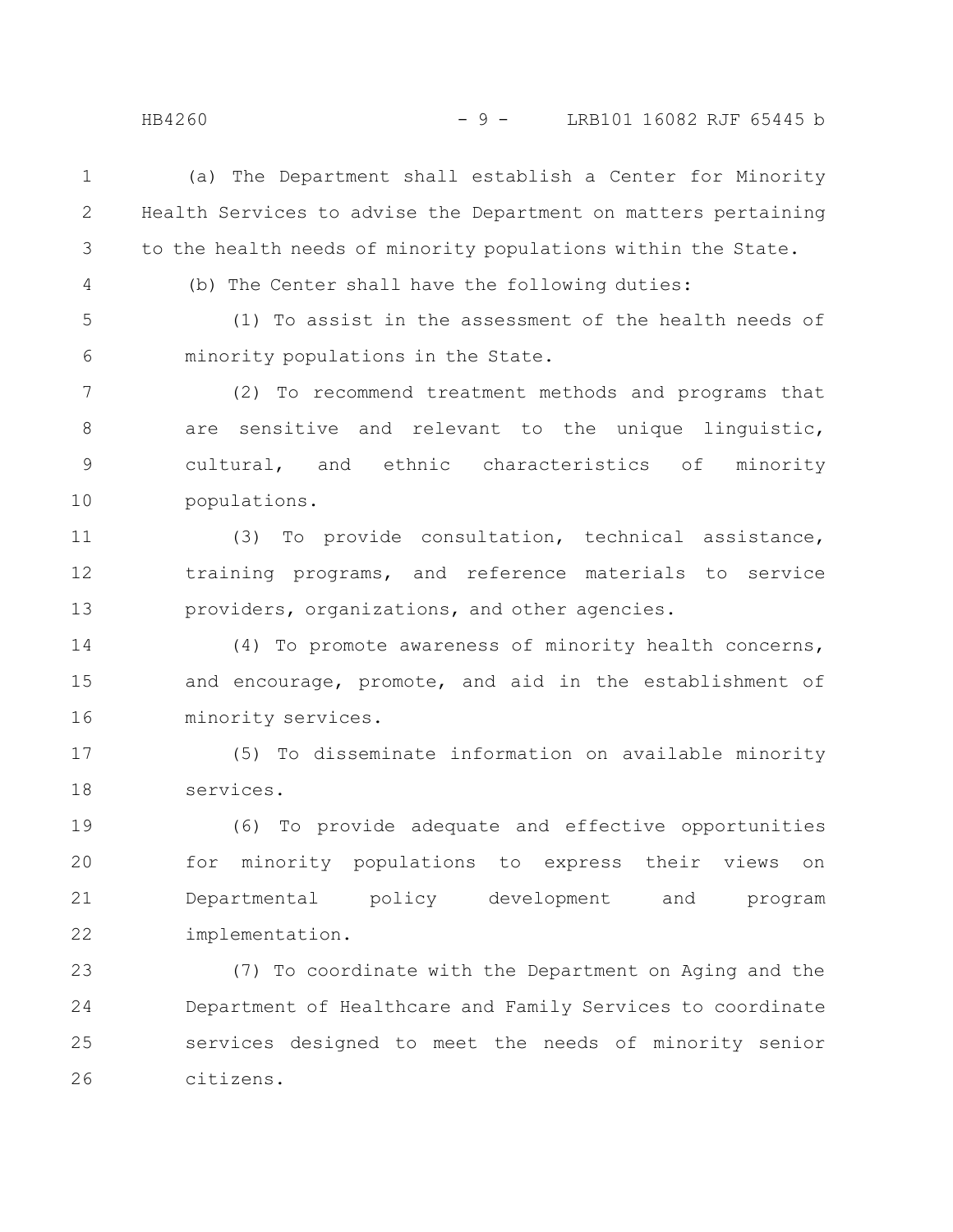(8) To promote awareness of the incidence of Alzheimer's disease and related dementias among minority populations and to encourage, promote, and aid in the establishment of prevention and treatment programs and services relating to this health problem. 1 2 3 4 5

(c) For the purpose of this Section, "minority" shall mean and include any person or group of persons who are any of the following: 6 7 8

(1) American Indian or Alaska Native (a person having origins in any of the original peoples of North and South America, including Central America, and who maintains tribal affiliation or community attachment). 9 10 11 12

(2) Asian (a person having origins in any of the original peoples of the Far East, Southeast Asia, or the Indian subcontinent, including, but not limited to, Cambodia, China, India, Japan, Korea, Malaysia, Pakistan, the Philippine Islands, Thailand, and Vietnam). 13 14 15 16 17

(3) Black or African American (a person having origins in any of the black racial groups of Africa). Terms such as "Haitian" or "Negro" can be used in addition to "Black African American". 18 19 20 21

(3.5) Descendant of American Slaves (a person having direct ancestral lineage to victims of chattel slavery in the United States of America). Terms such as "Black", "African American", or "American Descendant of Slavery" can be used in addition to "Descendant of American Slaves". 22 23 24 25 26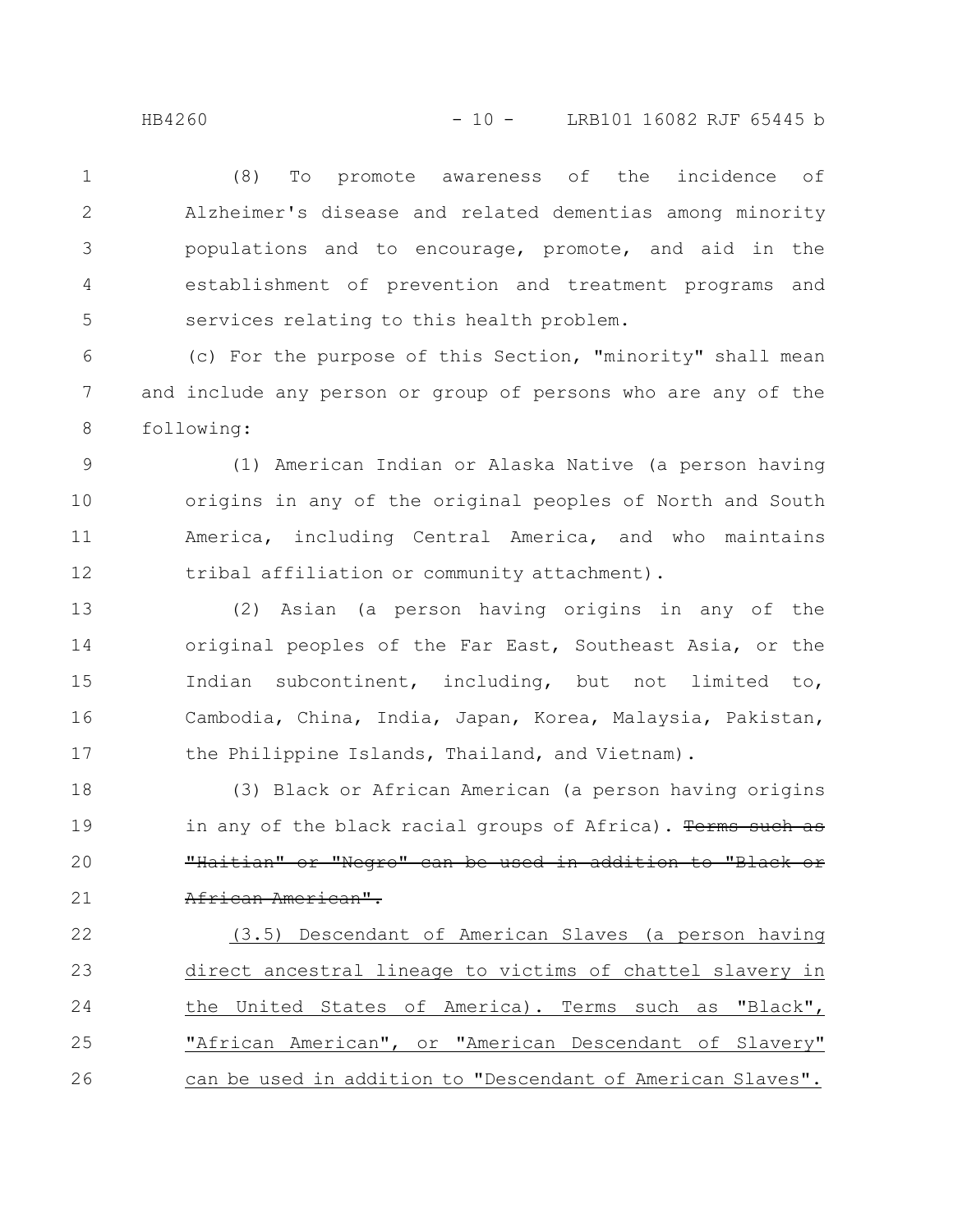(4) Hispanic or Latino (a person of Cuban, Mexican, Puerto Rican, South or Central American, or other Spanish culture or origin, regardless of race). 1 2 3

(5) Native Hawaiian or Other Pacific Islander (a person having origins in any of the original peoples of Hawaii, Guam, Samoa, or other Pacific Islands). 4 5 6

(Source: P.A. 97-396, eff. 1-1-12.) 7

Section 20. The Business Enterprise for Minorities, Women, and Persons with Disabilities Act is amended by changing Section 2 as follows: 8 9 10

(30 ILCS 575/2) 11

(Section scheduled to be repealed on June 30, 2024) 12

Sec. 2. Definitions. 13

(A) For the purpose of this Act, the following terms shall have the following definitions: 14 15

(1) "Minority person" shall mean a person who is a citizen or lawful permanent resident of the United States and who is any of the following: 16 17 18

(a) American Indian or Alaska Native (a person having origins in any of the original peoples of North and South America, including Central America, and who maintains tribal affiliation or community attachment). 19 20 21 22

(b) Asian (a person having origins in any of the original peoples of the Far East, Southeast Asia, or 23 24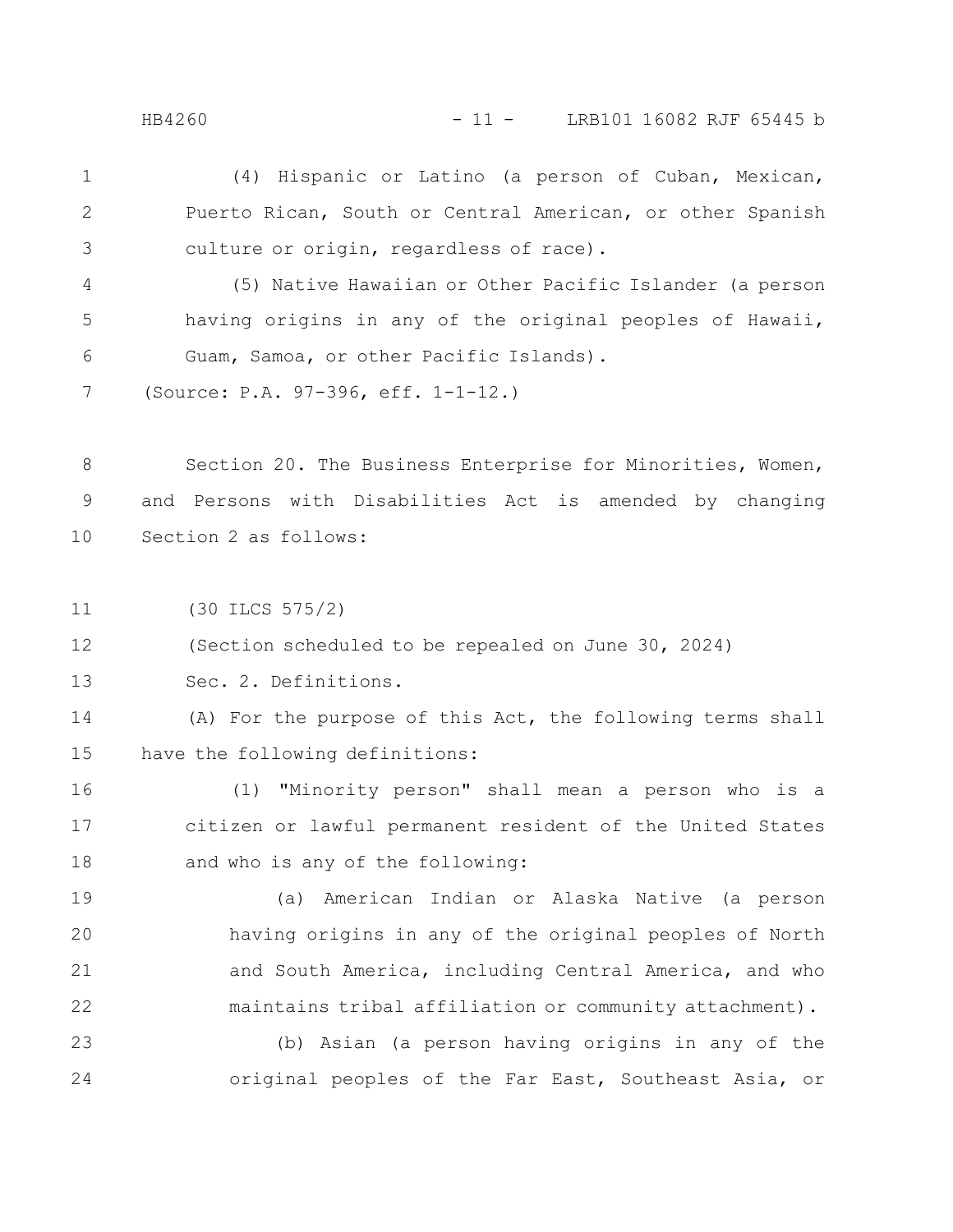1

2

3

4

the Indian subcontinent, including, but not limited to, Cambodia, China, India, Japan, Korea, Malaysia, Pakistan, the Philippine Islands, Thailand, and Vietnam).

(c) Black or African American (a person having origins in any of the black racial groups of Africa). Terms such as "Haitian" or "Negro" can be used in addition to "Black or African American". 5 6 7 8

(c-5) Descendant of American Slaves (a person having direct ancestral lineage to victims of chattel slavery in the United States of America). Terms such as "Black", "African American", or "American Descendant of Slavery" can be used in addition to "Descendant of American Slaves". 9 10 11 12 13 14

(d) Hispanic or Latino (a person of Cuban, Mexican, Puerto Rican, South or Central American, or other Spanish culture or origin, regardless of race). 15 16 17

(e) Native Hawaiian or Other Pacific Islander (a person having origins in any of the original peoples of Hawaii, Guam, Samoa, or other Pacific Islands). 18 19 20

(2) "Woman" shall mean a person who is a citizen or lawful permanent resident of the United States and who is of the female gender. 21 22 23

(2.05) "Person with a disability" means a person who is a citizen or lawful resident of the United States and is a person qualifying as a person with a disability under 24 25 26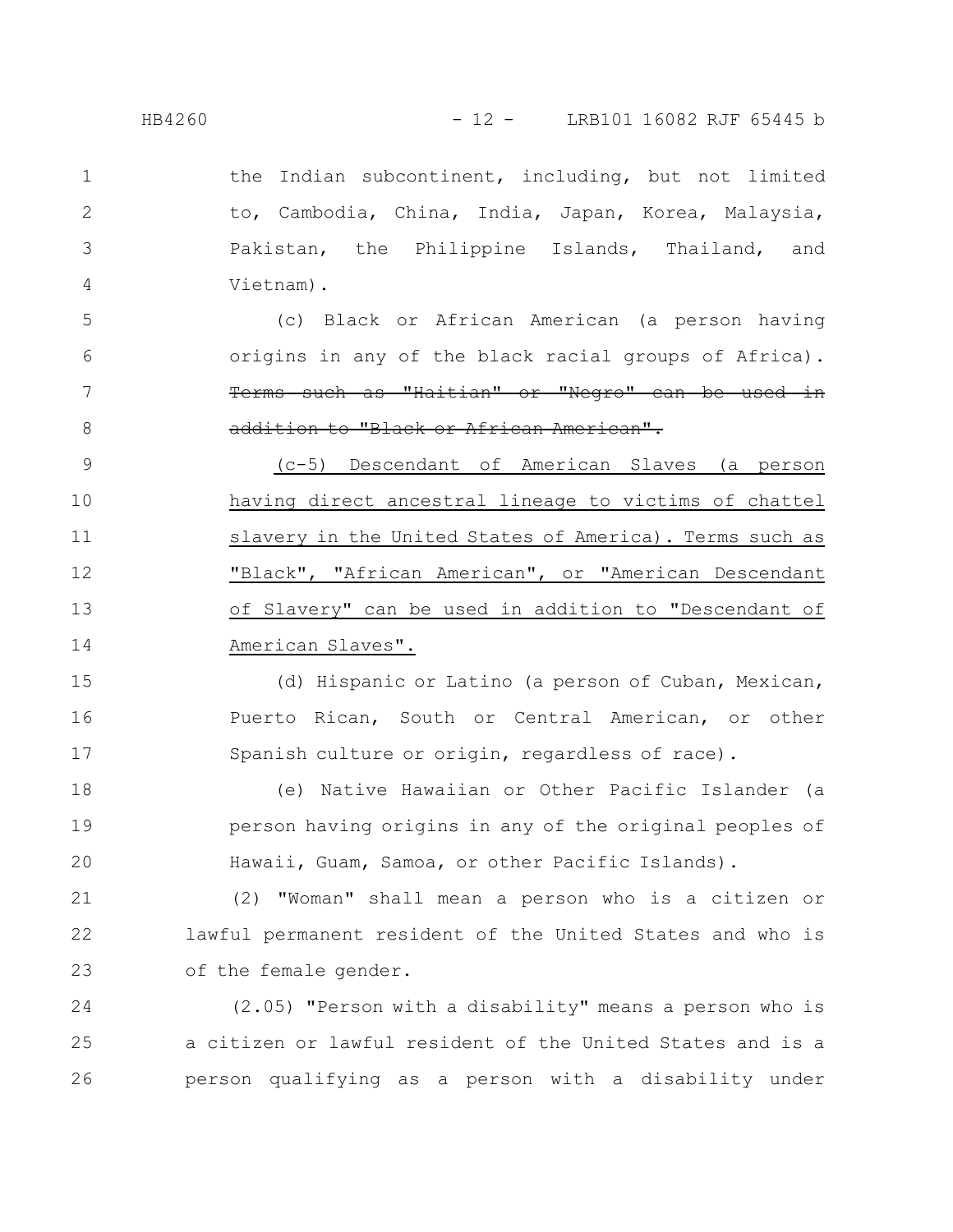|                | HB4260 | - 13 - LRB101 16082 RJF 65445 b                        |
|----------------|--------|--------------------------------------------------------|
| $\mathbf 1$    |        | subdivision (2.1) of this subsection (A).              |
| $\mathbf 2$    |        | (2.1) "Person with a disability" means a person with a |
| $\mathfrak{Z}$ |        | severe physical or mental disability that:             |
| $\overline{4}$ |        | (a) results from:                                      |
| 5              |        | amputation,                                            |
| 6              |        | arthritis,                                             |
| 7              |        | autism,                                                |
| $\,8\,$        |        | blindness,                                             |
| $\mathsf 9$    |        | burn injury,                                           |
| 10             |        | cancer,                                                |
| 11             |        | cerebral palsy,                                        |
| 12             |        | Crohn's disease,                                       |
| 13             |        | cystic fibrosis,                                       |
| 14             |        | deafness,                                              |
| 15             |        | head injury,                                           |
| 16             |        | heart disease,                                         |
| 17             |        | hemiplegia,                                            |
| 18             |        | hemophilia,                                            |
| 19             |        | respiratory or pulmonary dysfunction,                  |
| 20             |        | an intellectual disability,                            |
| 21             |        | mental illness,                                        |
| 22             |        | multiple sclerosis,                                    |
| 23             |        | muscular dystrophy,                                    |
| 24             |        | musculoskeletal disorders,                             |
| 25             |        | neurological disorders, including stroke<br>and        |
| 26             |        | epilepsy,                                              |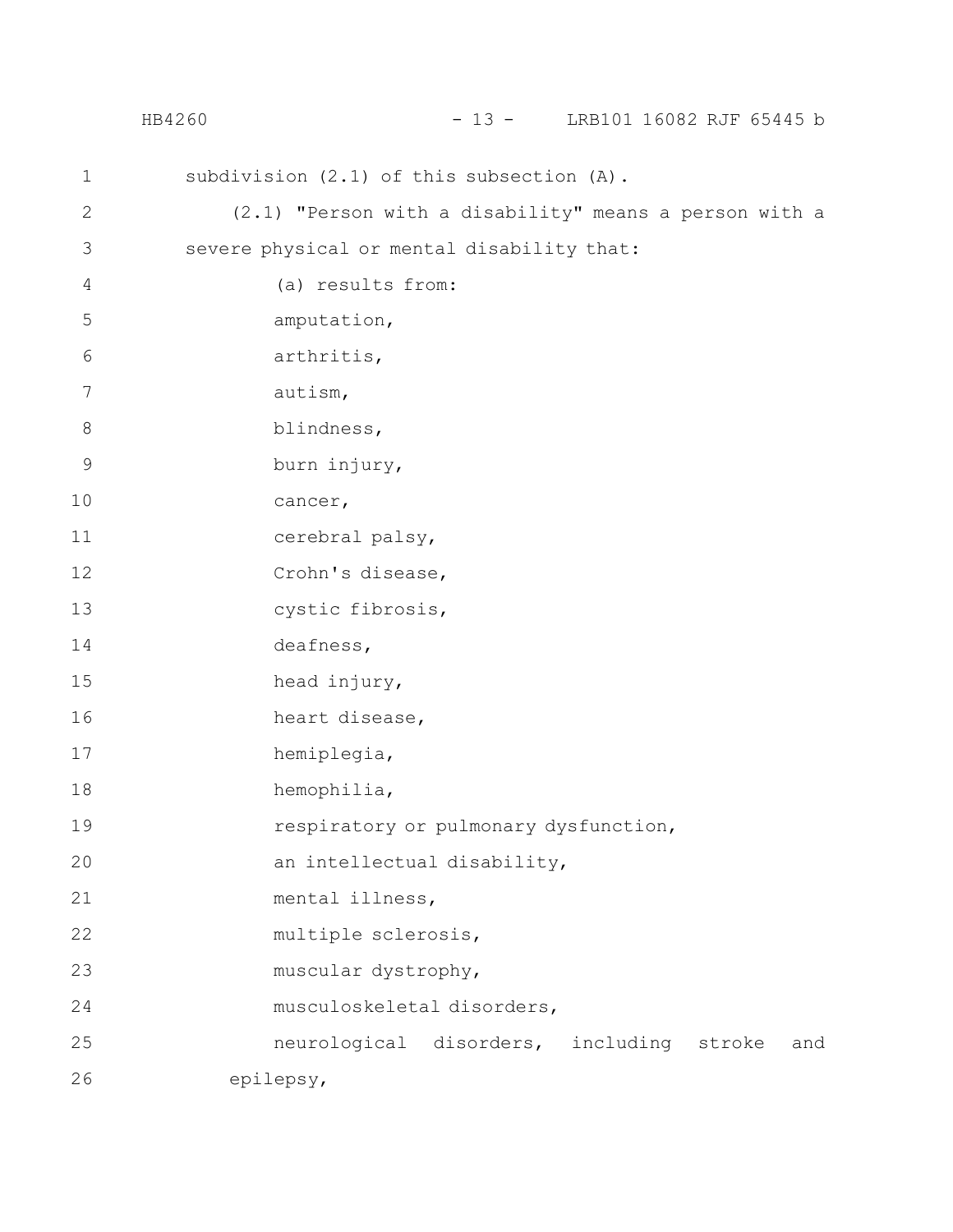paraplegia, 1

quadriplegia and other spinal cord conditions, 2

- sickle cell anemia, 3
- ulcerative colitis, 4

specific learning disabilities, or

end stage renal failure disease; and

(b) substantially limits one or more of the person's major life activities. 7 8

Another disability or combination of disabilities may also be considered as a severe disability for the purposes of item (a) of this subdivision (2.1) if it is determined by an evaluation of rehabilitation potential to cause a comparable degree of substantial functional limitation similar to the specific list of disabilities listed in item (a) of this subdivision (2.1). 9 10 11 12 13 14 15

(3) "Minority-owned business" means a business which is at least 51% owned by one or more minority persons, or in the case of a corporation, at least 51% of the stock in which is owned by one or more minority persons; and the management and daily business operations of which are controlled by one or more of the minority individuals who own it. 16 17 18 19 20 21 22

(4) "Women-owned business" means a business which is at least 51% owned by one or more women, or, in the case of a corporation, at least 51% of the stock in which is owned by one or more women; and the management and daily business 23 24 25 26

5

6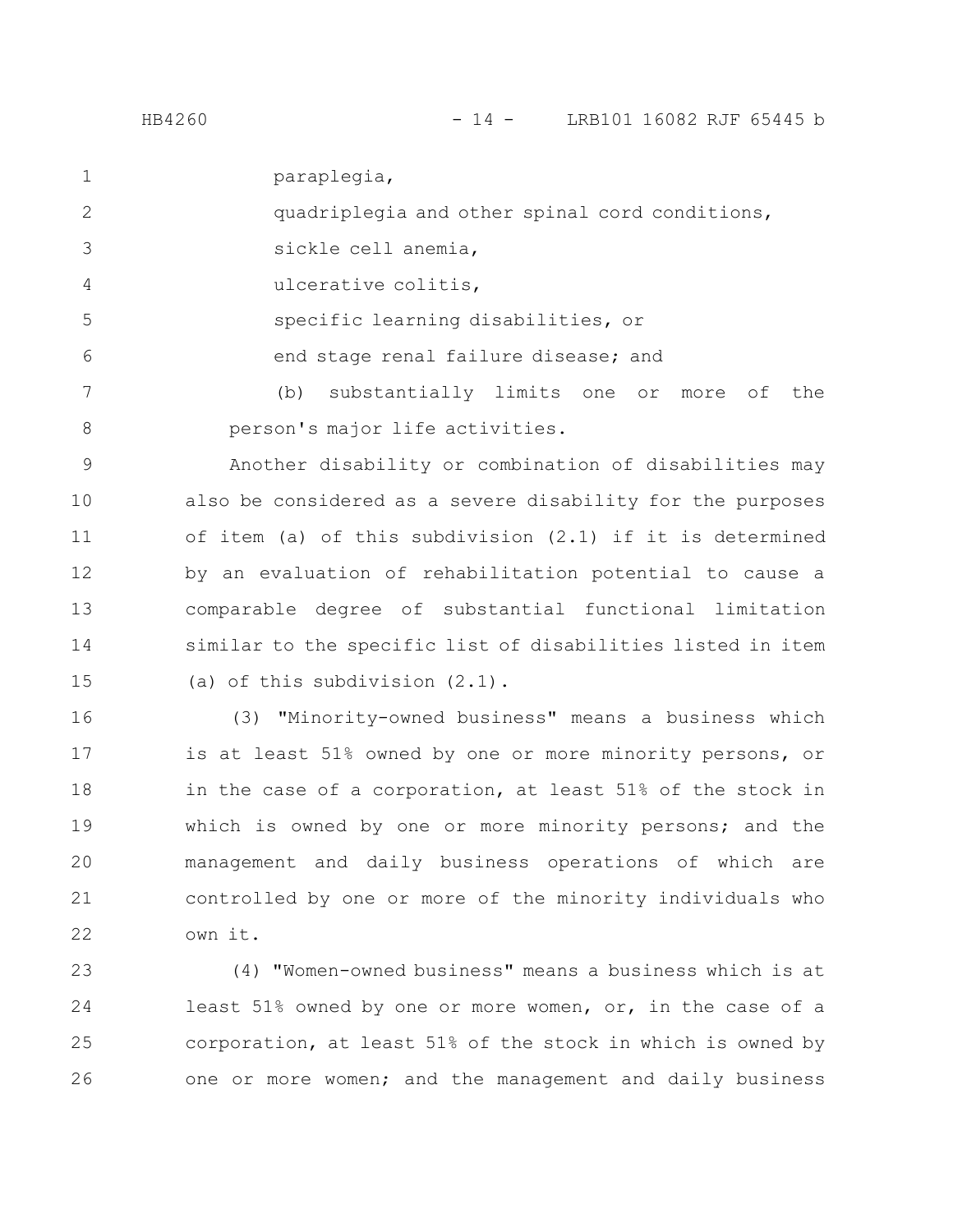operations of which are controlled by one or more of the women who own it. 1 2

(4.1) "Business owned by a person with a disability" means a business that is at least 51% owned by one or more persons with a disability and the management and daily business operations of which are controlled by one or more of the persons with disabilities who own it. A not-for-profit agency for persons with disabilities that is exempt from taxation under Section 501 of the Internal Revenue Code of 1986 is also considered a "business owned by a person with a disability". 3 4 5 6 7 8 9 10 11

(4.2) "Council" means the Business Enterprise Council for Minorities, Women, and Persons with Disabilities created under Section 5 of this Act. 12 13 14

(5) "State contracts" means all contracts entered into by the State, any agency or department thereof, or any public institution of higher education, including community college districts, regardless of the source of the funds with which the contracts are paid, which are not subject to federal reimbursement. "State contracts" does not include contracts awarded by a retirement system, pension fund, or investment board subject to Section 1-109.1 of the Illinois Pension Code. This definition shall control over any existing definition under this Act or applicable administrative rule. 15 16 17 18 19 20 21 22 23 24 25

"State construction contracts" means all State 26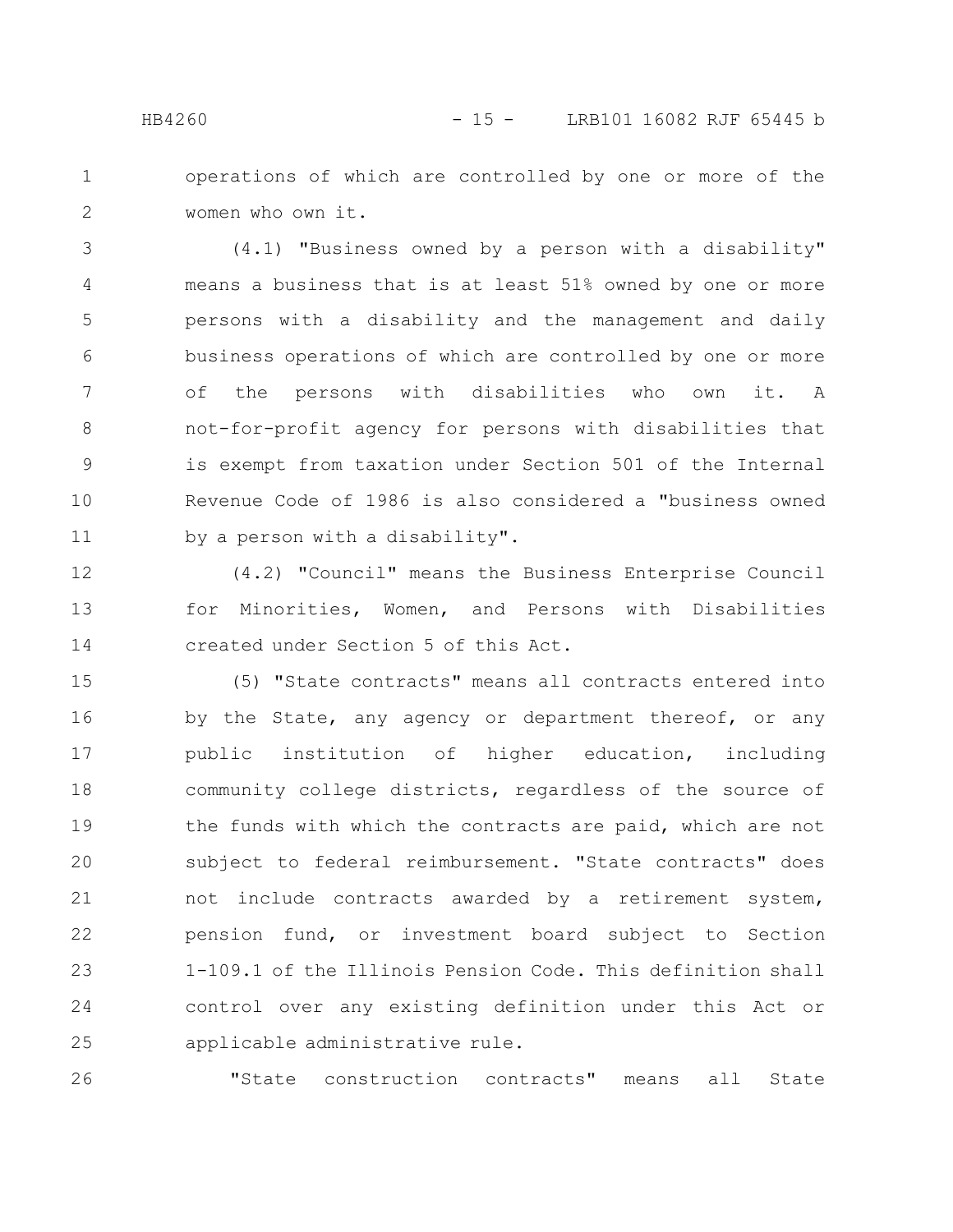contracts entered into by a State agency or public institution of higher education for the repair, remodeling, renovation or construction of a building or structure, or for the construction or maintenance of a highway defined in Article 2 of the Illinois Highway Code. 1 2 3 4 5

(6) "State agencies" shall mean all departments, officers, boards, commissions, institutions and bodies politic and corporate of the State, but does not include the Board of Trustees of the University of Illinois, the Board of Trustees of Southern Illinois University, the Board of Trustees of Chicago State University, the Board of Trustees of Eastern Illinois University, the Board of Trustees of Governors State University, the Board of Trustees of Illinois State University, the Board of Trustees of Northeastern Illinois University, the Board of Trustees of Northern Illinois University, the Board of Trustees of Western Illinois University, municipalities or other local governmental units, or other State constitutional officers. 6 7 8 9 10 11 12 13 14 15 16 17 18 19

(7) "Public institutions of higher education" means the University of Illinois, Southern Illinois University, Chicago State University, Eastern Illinois University, Governors State University, Illinois State University, Northeastern Illinois University, Northern Illinois University, Western Illinois University, the public community colleges of the State, and any other public 20 21 22 23 24 25 26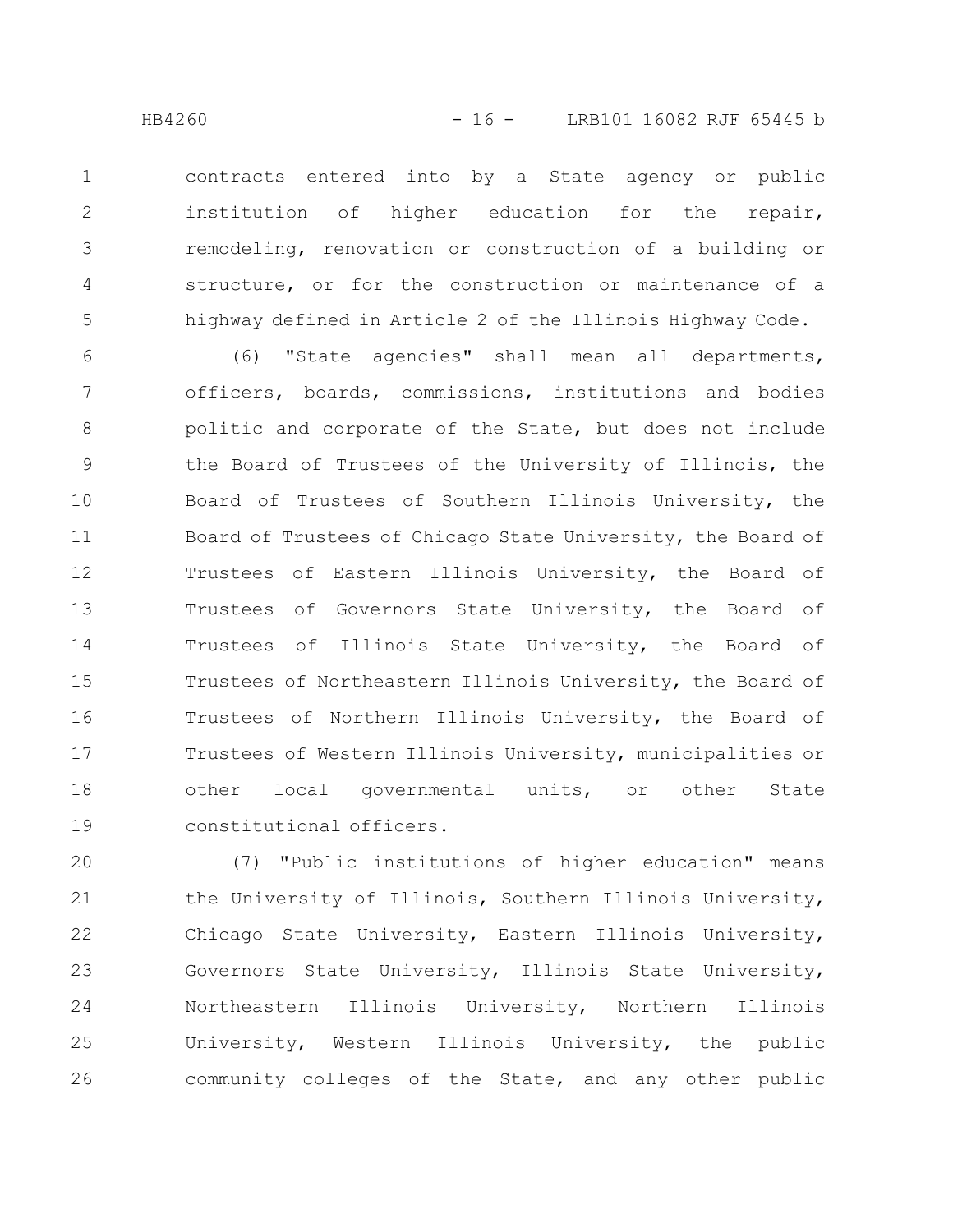universities, colleges, and community colleges now or hereafter established or authorized by the General Assembly. 1 2 3

(8) "Certification" means a determination made by the Council or by one delegated authority from the Council to make certifications, or by a State agency with statutory authority to make such a certification, that a business entity is a business owned by a minority, woman, or person with a disability for whatever purpose. A business owned and controlled by women shall be certified as a "woman-owned business". A business owned and controlled by women who are also minorities shall be certified as both a "women-owned business" and a "minority-owned business". 4 5 6 7 8 9 10 11 12 13

(9) "Control" means the exclusive or ultimate and sole control of the business including, but not limited to, capital investment and all other financial matters, property, acquisitions, contract negotiations, legal matters, officer-director-employee selection and comprehensive hiring, operating responsibilities, cost-control matters, income and dividend matters, financial transactions and rights of other shareholders or joint partners. Control shall be real, substantial and continuing, not pro forma. Control shall include the power to direct or cause the direction of the management and policies of the business and to make the day-to-day as well as major decisions in matters of policy, management and 14 15 16 17 18 19 20 21 22 23 24 25 26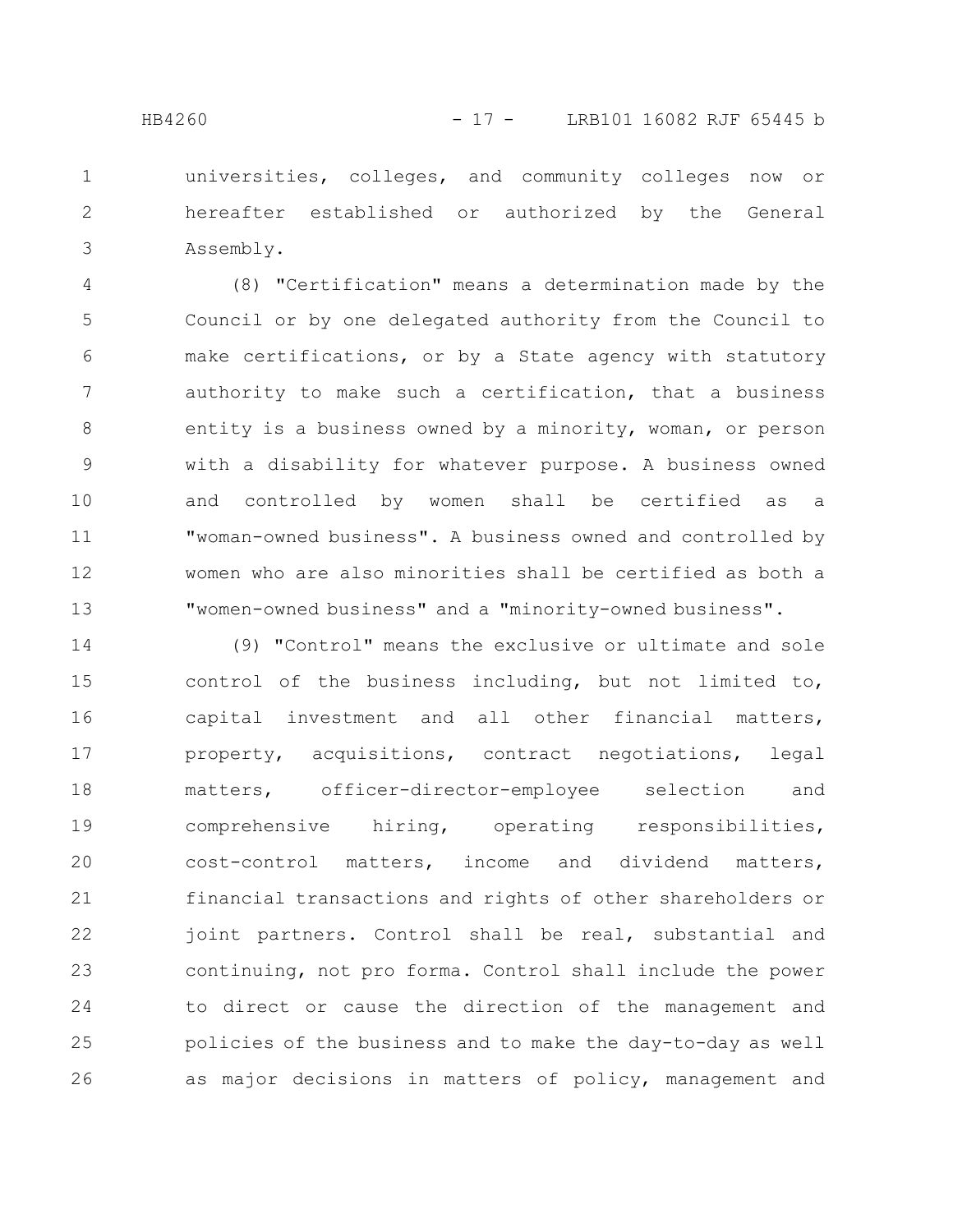operations. Control shall be exemplified by possessing the requisite knowledge and expertise to run the particular business and control shall not include simple majority or absentee ownership. 1 2 3 4

(10) "Business" means a business that has annual gross sales of less than \$75,000,000 as evidenced by the federal income tax return of the business. A firm with gross sales in excess of this cap may apply to the Council for certification for a particular contract if the firm can demonstrate that the contract would have significant impact on businesses owned by minorities, women, or persons with disabilities as suppliers or subcontractors or in employment of minorities, women, or persons with disabilities. 5 6 7 8 9 10 11 12 13 14

(11) "Utilization plan" means a form and additional documentations included in all bids or proposals that demonstrates a vendor's proposed utilization of vendors certified by the Business Enterprise Program to meet the targeted goal. The utilization plan shall demonstrate that the Vendor has either: (1) met the entire contract goal or (2) requested a full or partial waiver and made good faith efforts towards meeting the goal. 15 16 17 18 19 20 21 22

(12) "Business Enterprise Program" means the Business Enterprise Program of the Department of Central Management Services. 23 24 25

(B) When a business is owned at least 51% by any 26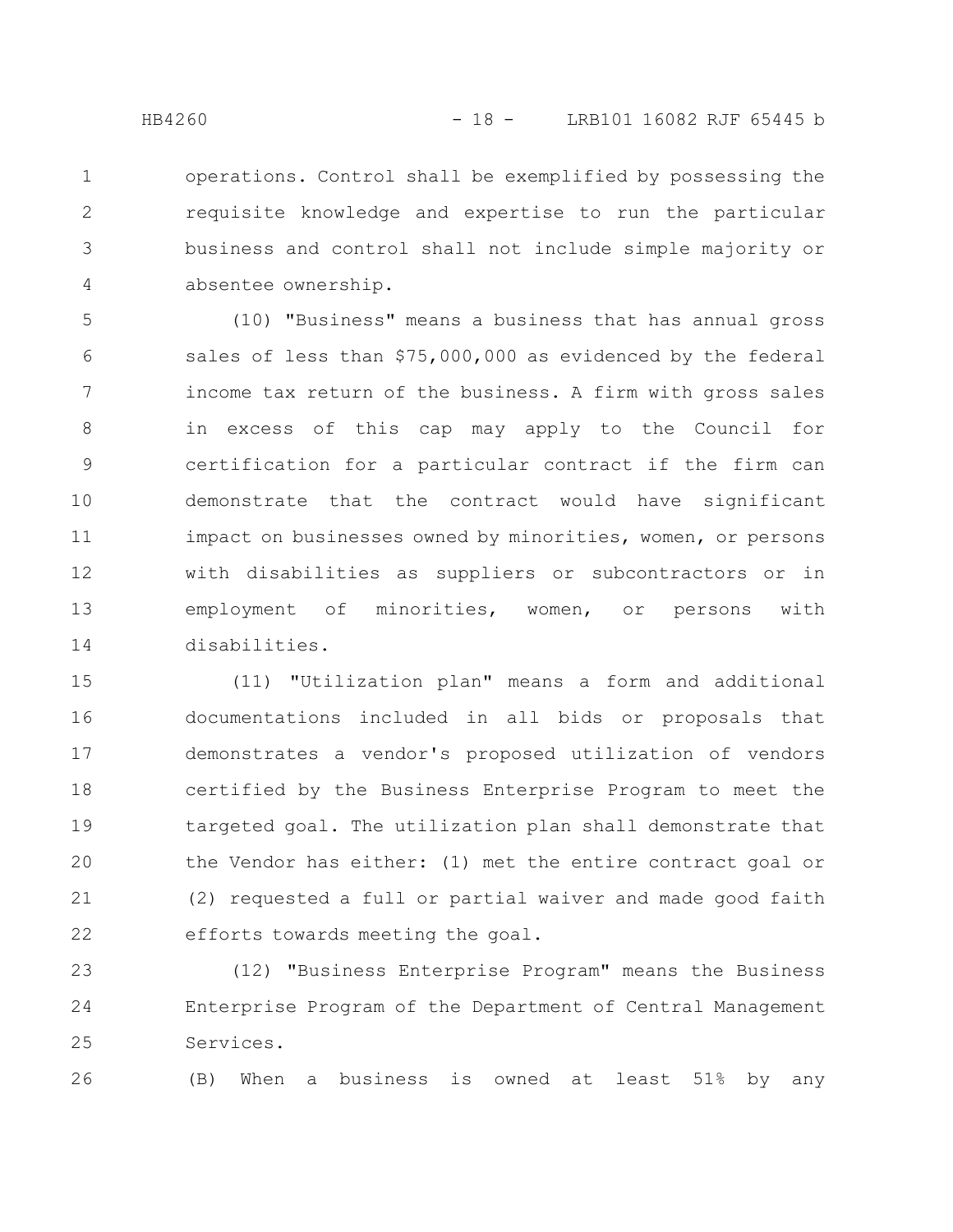combination of minority persons, women, or persons with disabilities, even though none of the 3 classes alone holds at least a 51% interest, the ownership requirement for purposes of this Act is considered to be met. The certification category for the business is that of the class holding the largest ownership interest in the business. If 2 or more classes have equal ownership interests, the certification category shall be determined by the business. 1 2 3 4 5 6 7 8

(Source: P.A. 99-143, eff. 7-27-15; 99-462, eff. 8-25-15; 99-642, eff. 7-28-16; 100-391, eff. 8-25-17.) 9 10

Section 25. The State Construction Minority and Female Building Trades Act is amended by changing Section 35-5 as follows: 11 12 13

(30 ILCS 577/35-5) 14

Sec. 35-5. Definitions. For the purposes of this Article: "Under-represented minority" means a person who is any of the following: 15 16 17

(1) American Indian or Alaska Native (a person having origins in any of the original peoples of North and South America, including Central America, and who maintains tribal affiliation or community attachment). 18 19 20 21

(2) Asian (a person having origins in any of the original peoples of the Far East, Southeast Asia, or the Indian subcontinent, including, but not limited to, 22 23 24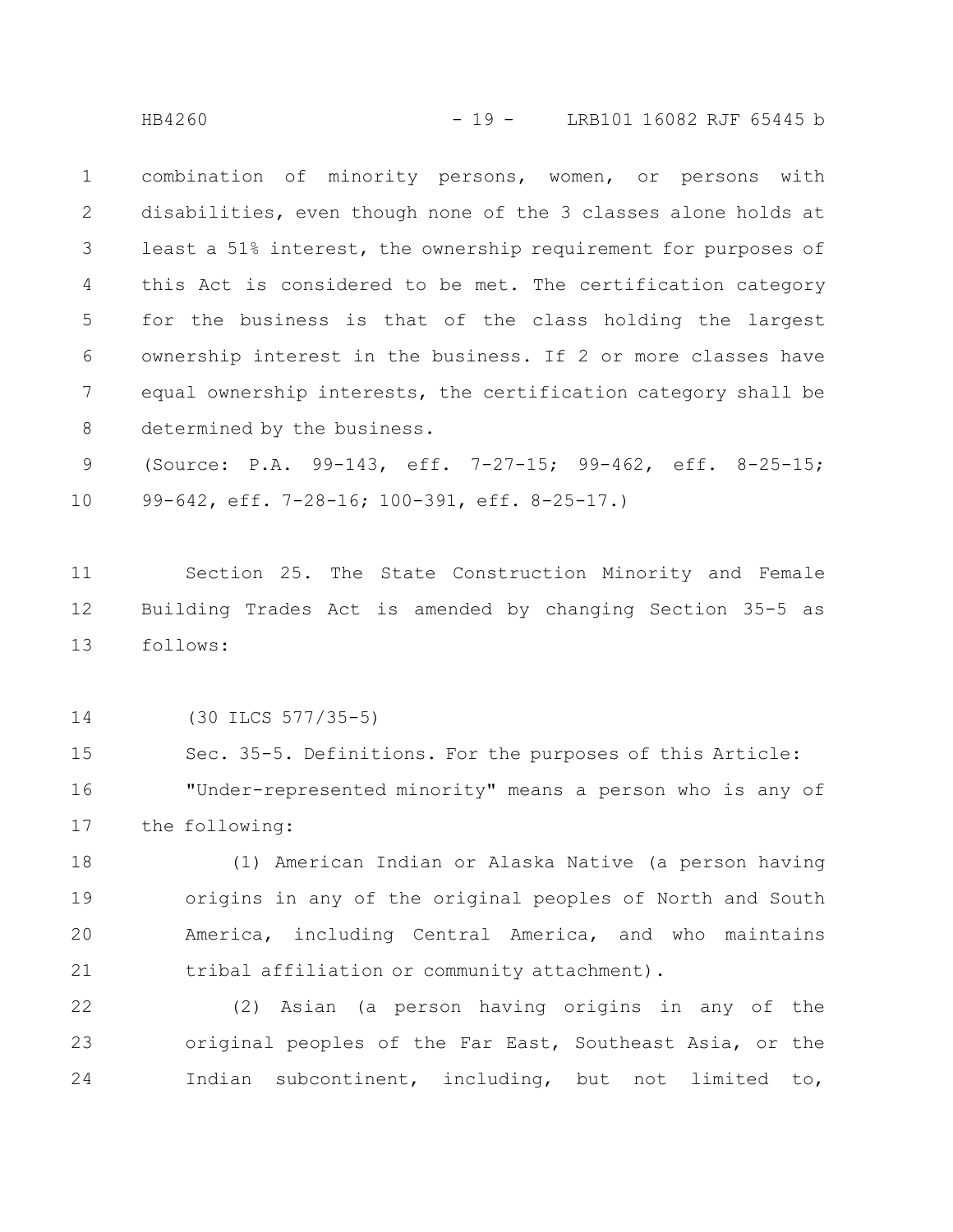1

2

Cambodia, China, India, Japan, Korea, Malaysia, Pakistan, the Philippine Islands, Thailand, and Vietnam).

(3) Black or African American (a person having origins in any of the black racial groups of Africa). Terms such "Haitian" or "Negro" can be used in addition to "Black or African American". 3 4 5 6

(3.5) Descendant of American Slaves (a person having direct ancestral lineage to victims of chattel slavery in the United States of America). Terms such as "Black", "African American", or "American Descendant of Slavery" can be used in addition to "Descendant of American Slaves". 7 8 9 10 11

(4) Hispanic or Latino (a person of Cuban, Mexican, Puerto Rican, South or Central American, or other Spanish culture or origin, regardless of race). 12 13 14

(5) Native Hawaiian or Other Pacific Islander (a person having origins in any of the original peoples of Hawaii, Guam, Samoa, or other Pacific Islands). 15 16 17

"Construction" means any constructing, altering, reconstructing, repairing, rehabilitating, refinishing, refurbishing, remodeling, remediating, renovating, custom fabricating, maintenance, landscaping, improving, wrecking, painting, decorating, demolishing, and adding to or subtracting from any building, structure, highway, roadway, street, bridge, alley, sewer, ditch, sewage disposal plant, water works, parking facility, railroad, excavation or other structure, project, development, real property or improvement, 18 19 20 21 22 23 24 25 26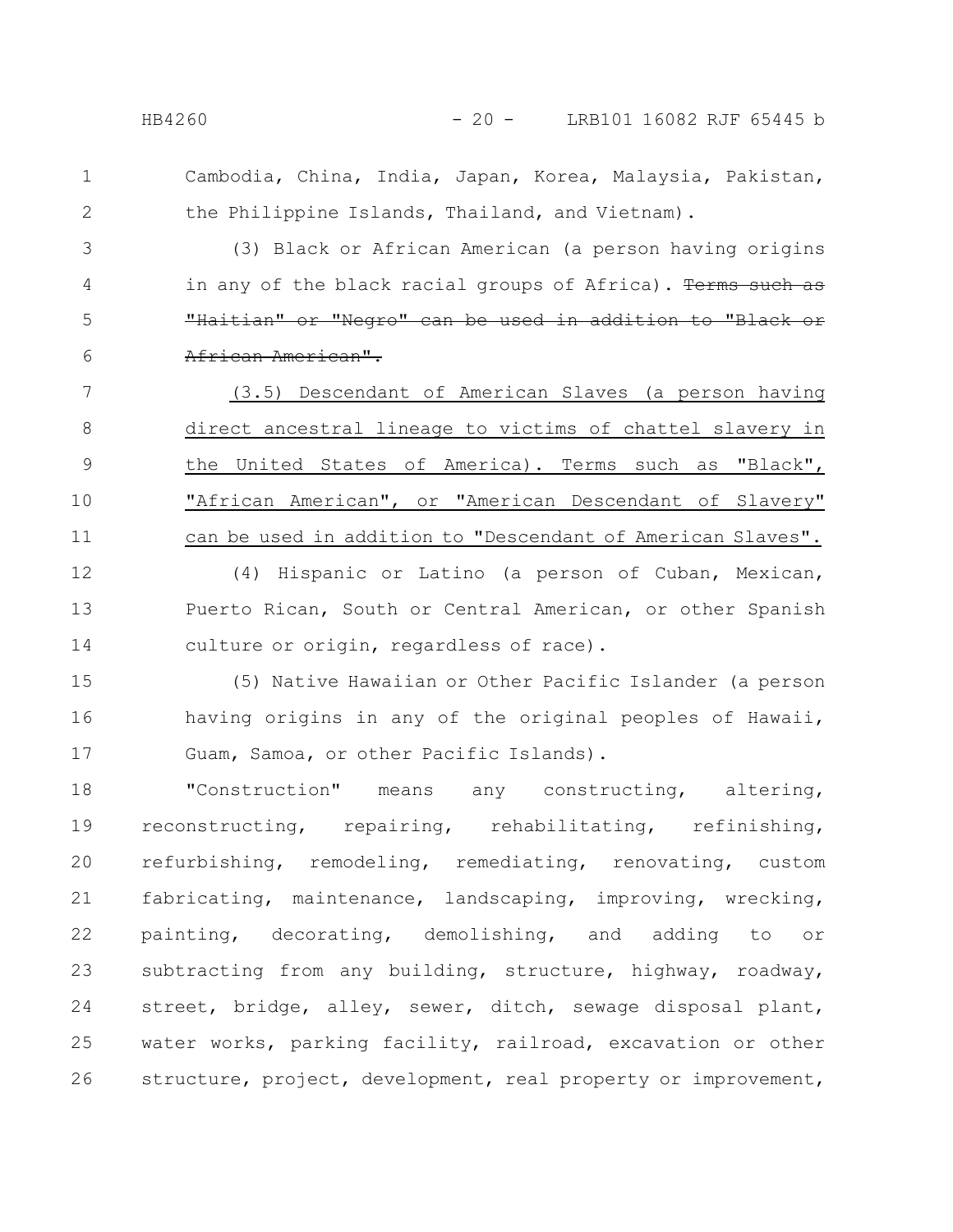or to do any part thereof, whether or not the performance of the work herein described involves the addition to, or fabrication into, any structure, project, development, real property or improvement herein described of any material or article of merchandise. Construction shall also include moving construction related materials on the job site to or from the job site. 1 2 3 4 5 6 7

(Source: P.A. 96-37, eff. 7-13-09; 97-396, eff. 1-1-12.) 8

Section 30. The Inclusion of Women and Minorities in Clinical Research Act is amended by changing Section 5 as follows: 9 10 11

(30 ILCS 785/5) 12

Sec. 5. Definitions. In this Act: 13

"Grantee" means any qualified public, private, or not-for-profit agency or individual, including, but not limited to, a college, university, hospital, laboratory, research institution, local health department, voluntary health agency, health maintenance organization, corporation, student, fellow, or entrepreneur, conducting clinical research using State funds. A grantee may also be a corporation that is headquartered in Illinois and that conducts research using State funds. 14 15 16 17 18 19 20 21 22

"Minority group" means a group that is a readily identifiable subset of the U.S. population that is 23 24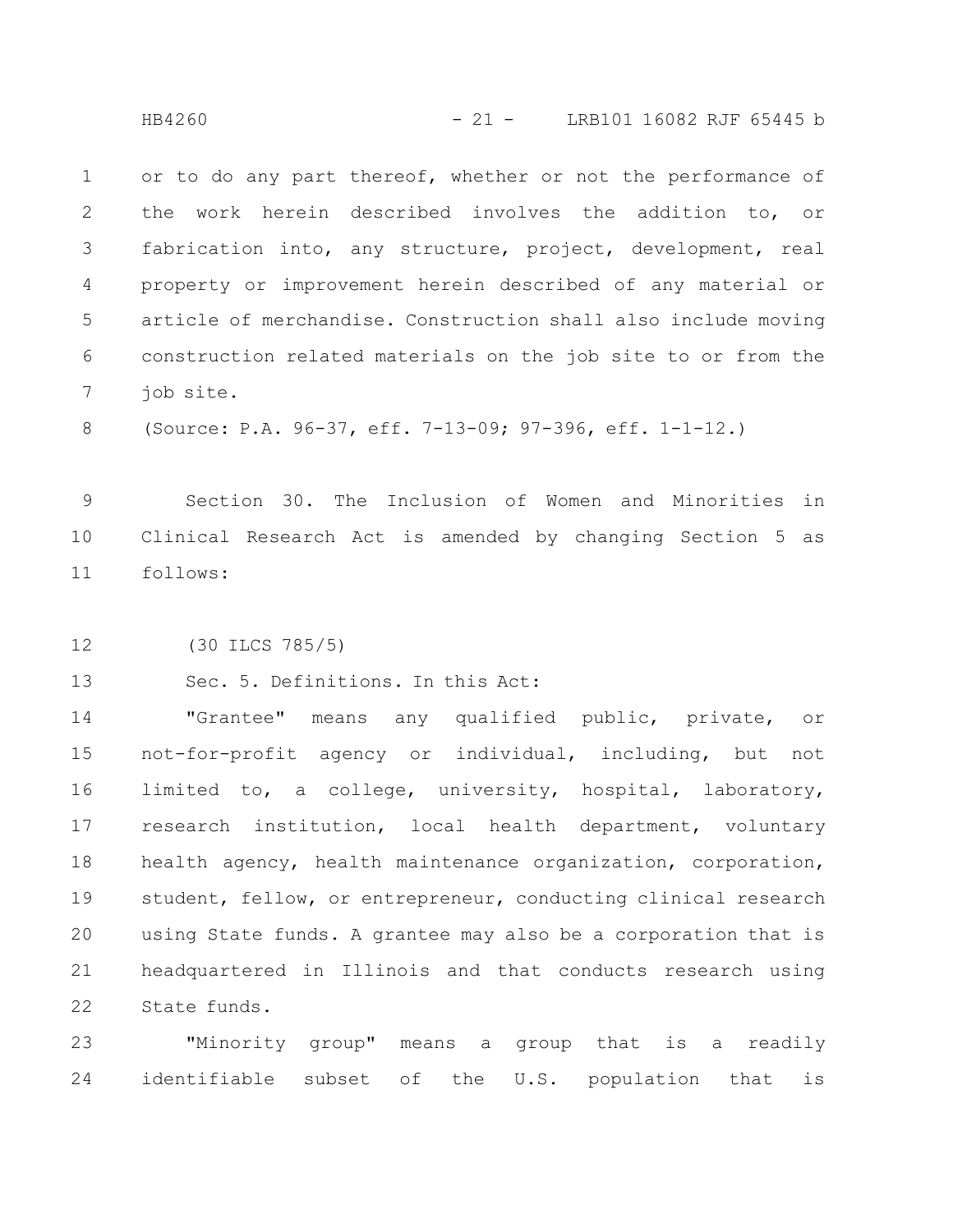distinguished by racial, ethnic, or cultural heritage and that is made up of persons who are any of the following: 1 2

(1) American Indian or Alaska Native (a person having origins in any of the original peoples of North and South America, including Central America, and who maintains tribal affiliation or community attachment). 3 4 5 6

(2) Asian (a person having origins in any of the original peoples of the Far East, Southeast Asia, or the Indian subcontinent, including, but not limited to, Cambodia, China, India, Japan, Korea, Malaysia, Pakistan, the Philippine Islands, Thailand, and Vietnam). 7 8 9 10 11

(3) Black or African American (a person having origins in any of the black racial groups of Africa). Terms such as "Haitian" or "Negro" can be used in addition to "Black or African American". 12 13 14 15

(3.5) Descendant of American Slaves (a person having direct ancestral lineage to victims of chattel slavery in the United States of America). Terms such as "Black", "African American", or "American Descendant of Slavery" can be used in addition to "Descendant of American Slaves". 16 17 18 19 20

(4) Hispanic or Latino (a person of Cuban, Mexican, Puerto Rican, South or Central American, or other Spanish culture or origin, regardless of race). 21 22 23

(5) Native Hawaiian or Other Pacific Islander (a person having origins in any of the original peoples of Hawaii, Guam, Samoa, or other Pacific Islands). 24 25 26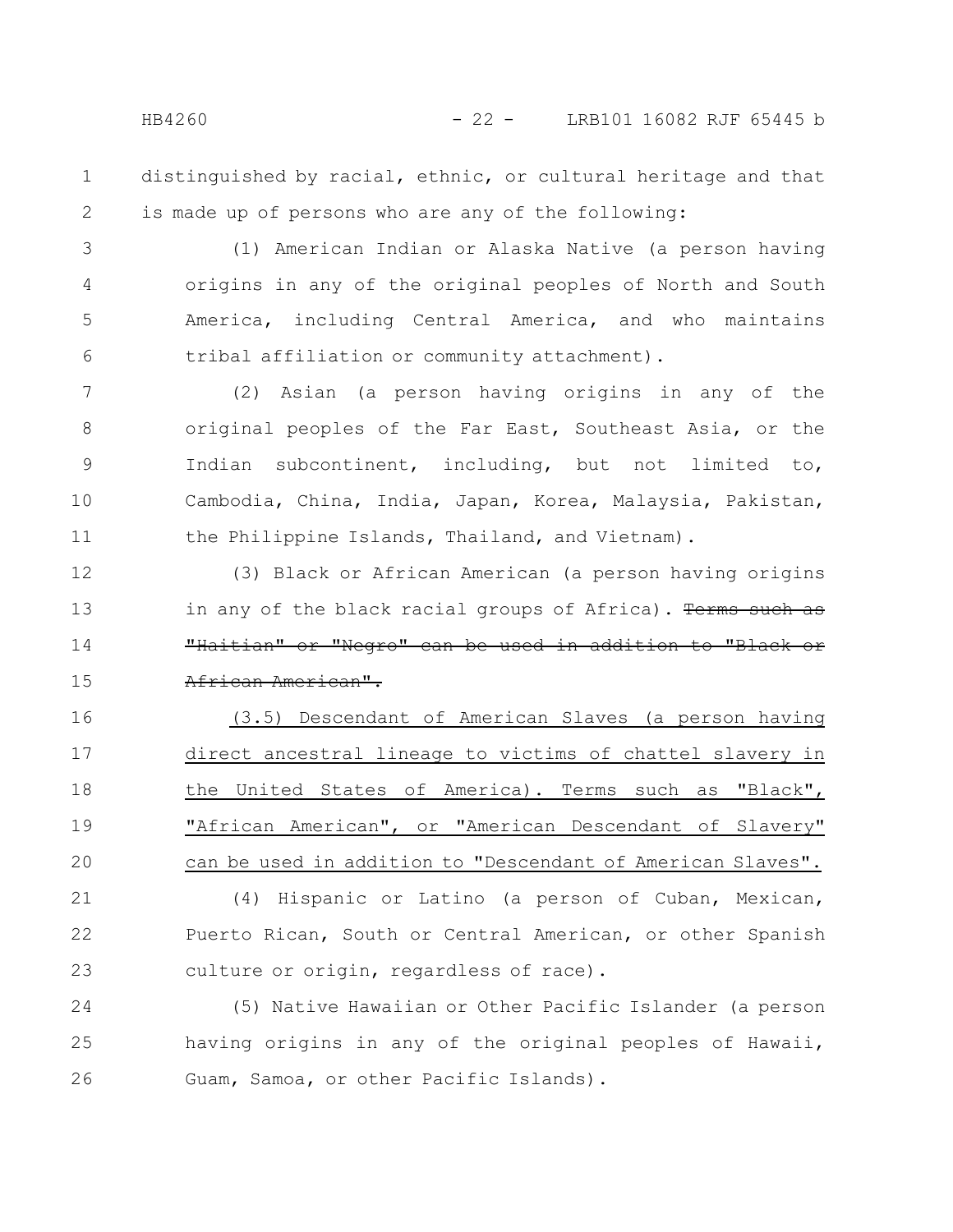"Project of clinical research" includes a clinical trial. (Source: P.A. 97-396, eff. 1-1-12.) Section 35. The Metropolitan Pier and Exposition Authority Act is amended by changing Section 23.1 as follows: (70 ILCS 210/23.1) (from Ch. 85, par. 1243.1) Sec. 23.1. Affirmative action. (a) The Authority shall, within 90 days after the effective date of this amendatory Act of 1984, establish and maintain an affirmative action program designed to promote equal employment opportunity and eliminate the effects of past discrimination. Such program shall include a plan, including timetables where appropriate, which shall specify goals and methods for increasing participation by women and minorities in employment, including employment related to the planning, organization, and staging of the games, by the Authority and by parties which contract with the Authority. The Authority shall submit a detailed plan with the General Assembly prior to September 1 of each year. Such program shall also establish procedures and sanctions, which the Authority shall enforce to ensure compliance with the plan established pursuant to this Section and with State and federal laws and regulations relating to the employment of women and minorities. A 1 2 3 4 5 6 7 8 9 10 11 12 13 14 15 16 17 18 19 20 21 22 HB4260 - 23 - LRB101 16082 RJF 65445 b

determination by the Authority as to whether a party to a contract with the Authority has achieved the goals or employed 23 24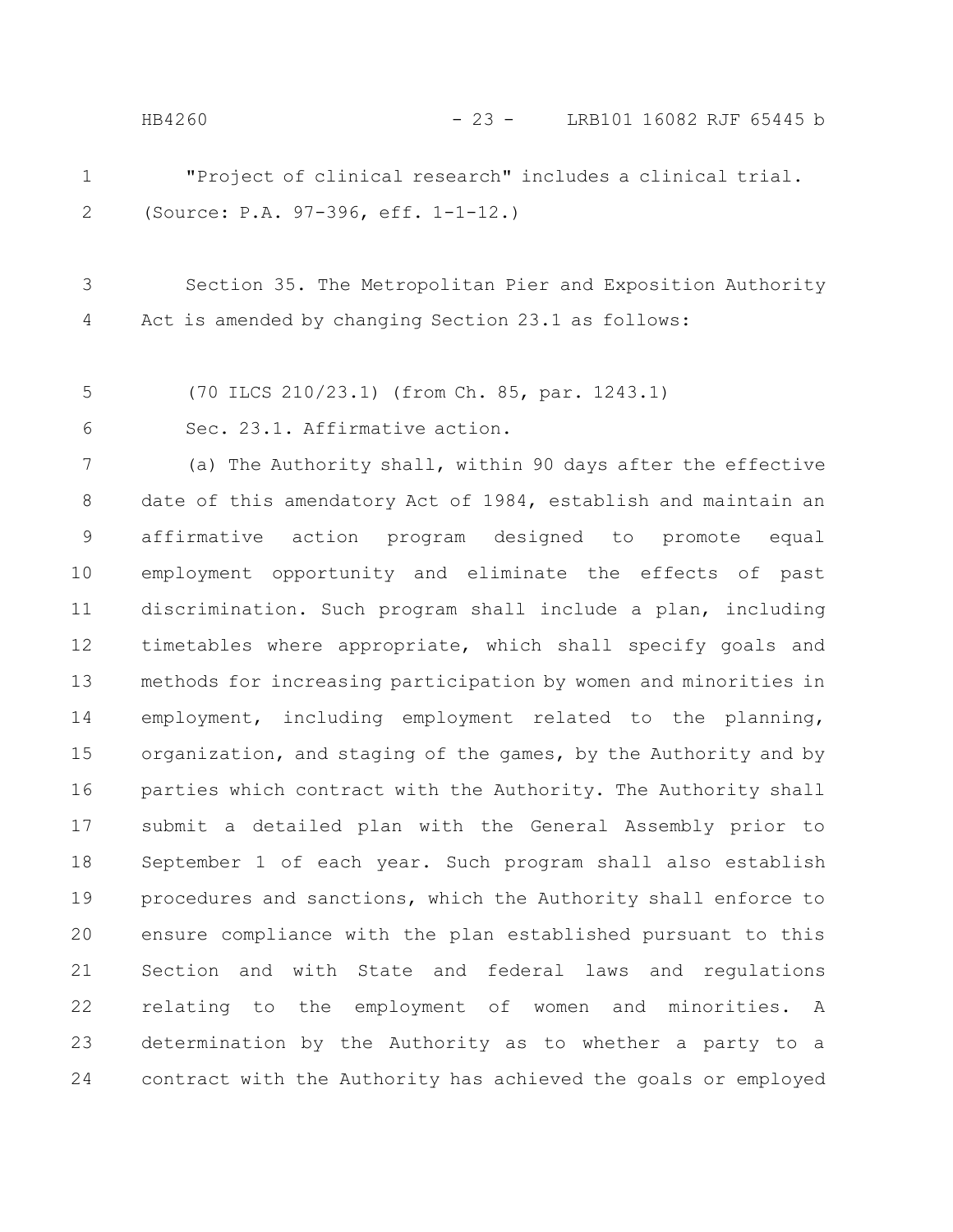the methods for increasing participation by women and minorities shall be determined in accordance with the terms of such contracts or the applicable provisions of rules and regulations of the Authority existing at the time such contract was executed, including any provisions for consideration of good faith efforts at compliance which the Authority may reasonably adopt. 1 2 3 4 5 6 7

(b) The Authority shall adopt and maintain minority-owned and women-owned business enterprise procurement programs under the affirmative action program described in subsection (a) for any and all work, including all contracting related to the planning, organization, and staging of the games, undertaken by the Authority. That work shall include, but is not limited to, the purchase of professional services, construction services, supplies, materials, and equipment. The programs shall establish goals of awarding not less than 25% of the annual dollar value of all contracts, purchase orders, or other agreements (collectively referred to as "contracts") to minority-owned businesses and 5% of the annual dollar value of all contracts to women-owned businesses. Without limiting the generality of the foregoing, the programs shall require in connection with the prequalification or consideration of vendors for professional service contracts, construction contracts, and contracts for supplies, materials, equipment, and services that each proposer or bidder submit as part of his or her proposal or bid a commitment detailing how he or she 8 9 10 11 12 13 14 15 16 17 18 19 20 21 22 23 24 25 26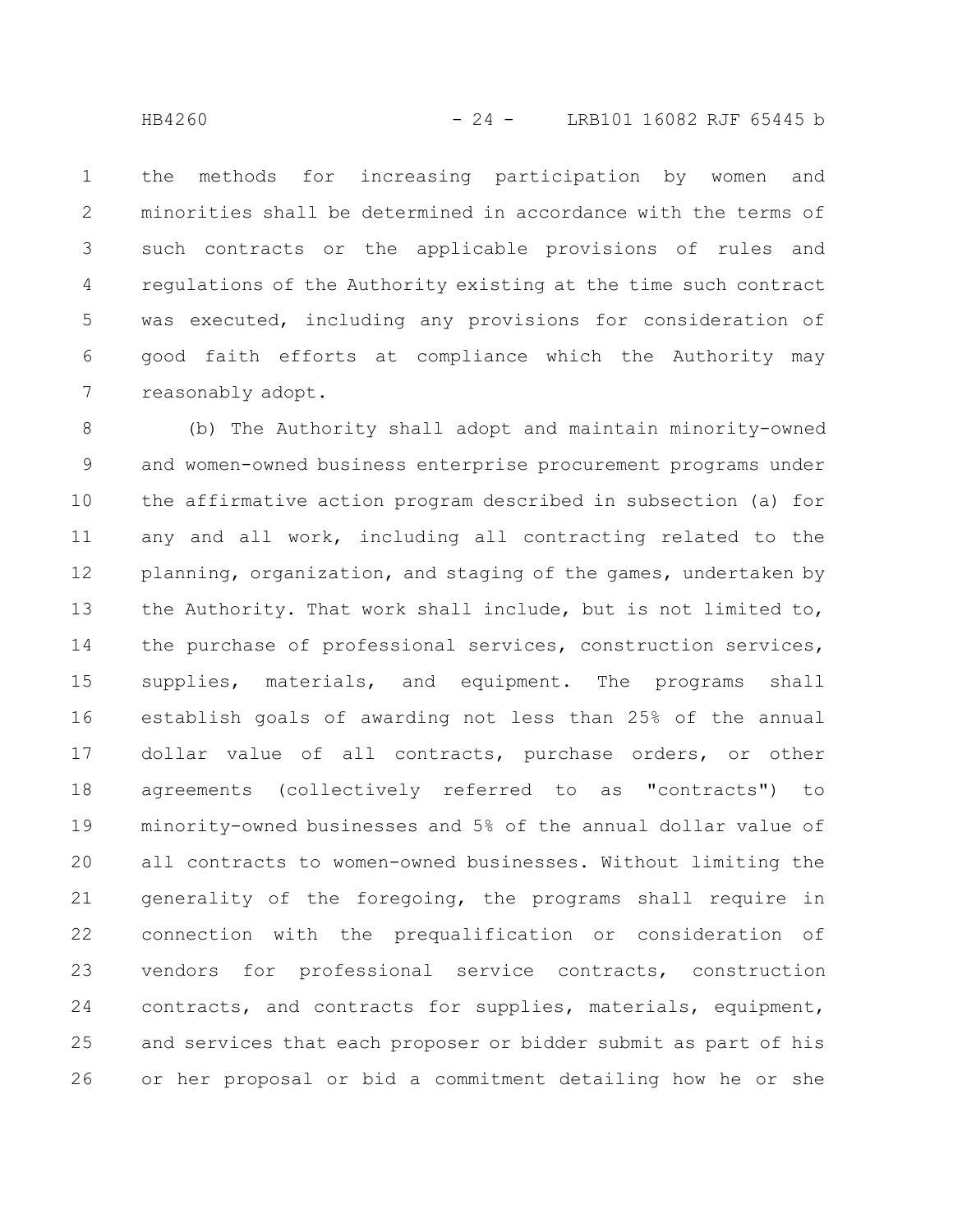will expend 25% or more of the dollar value of his or her contracts with one or more minority-owned businesses and 5% or more of the dollar value with one or more women-owned businesses. Bids or proposals that do not include such detailed commitments are not responsive and shall be rejected unless the Authority deems it appropriate to grant a waiver of these requirements. In addition the Authority may, in connection with the selection of providers of professional services, reserve the right to select a minority-owned or women-owned business or businesses to fulfill the commitment to minority and woman business participation. The commitment to minority and woman business participation may be met by the contractor or professional service provider's status as a minority-owned or women-owned business, by joint venture or by subcontracting a portion of the work with or purchasing materials for the work from one or more such businesses, or by any combination thereof. Each contract shall require the contractor or provider to submit a certified monthly report detailing the status of that contractor or provider's compliance with the Authority's minority-owned and women-owned business enterprise procurement program. The Authority, after reviewing the monthly reports of the contractors and providers, shall compile a comprehensive report regarding compliance with this procurement program and file it quarterly with the General Assembly. If, in connection with a particular contract, the Authority determines that it is impracticable or excessively costly to obtain minority-owned 1 2 3 4 5 6 7 8 9 10 11 12 13 14 15 16 17 18 19 20 21 22 23 24 25 26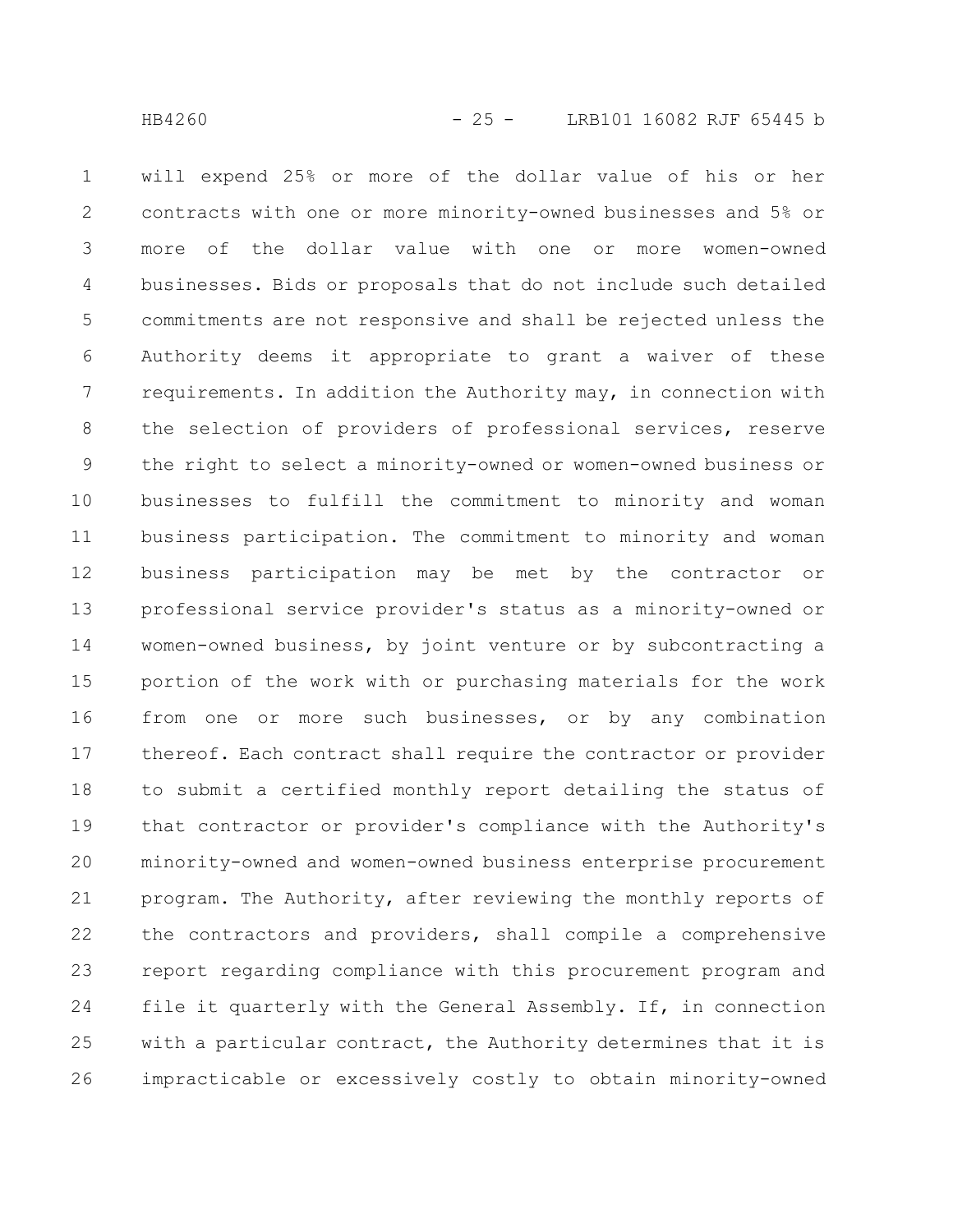or women-owned businesses to perform sufficient work to fulfill the commitment required by this subsection, the Authority shall reduce or waive the commitment in the contract, as may be appropriate. The Authority shall establish rules and regulations setting forth the standards to be used in determining whether or not a reduction or waiver is appropriate. The terms "minority-owned business" and "women-owned business" have the meanings given to those terms in the Business Enterprise for Minorities, Women, and Persons with Disabilities Act. 1 2 3 4 5 6 7 8 9 10

(c) The Authority shall adopt and maintain an affirmative action program in connection with the hiring of minorities and women on the Expansion Project and on any and all construction projects, including all contracting related to the planning, organization, and staging of the games, undertaken by the Authority. The program shall be designed to promote equal employment opportunity and shall specify the goals and methods for increasing the participation of minorities and women in a representative mix of job classifications required to perform the respective contracts awarded by the Authority. 11 12 13 14 15 16 17 18 19 20

(d) In connection with the Expansion Project, the Authority shall incorporate the following elements into its minority-owned and women-owned business procurement programs to the extent feasible: (1) a major contractors program that permits minority-owned businesses and women-owned businesses to bear significant responsibility and risk for a portion of 21 22 23 24 25 26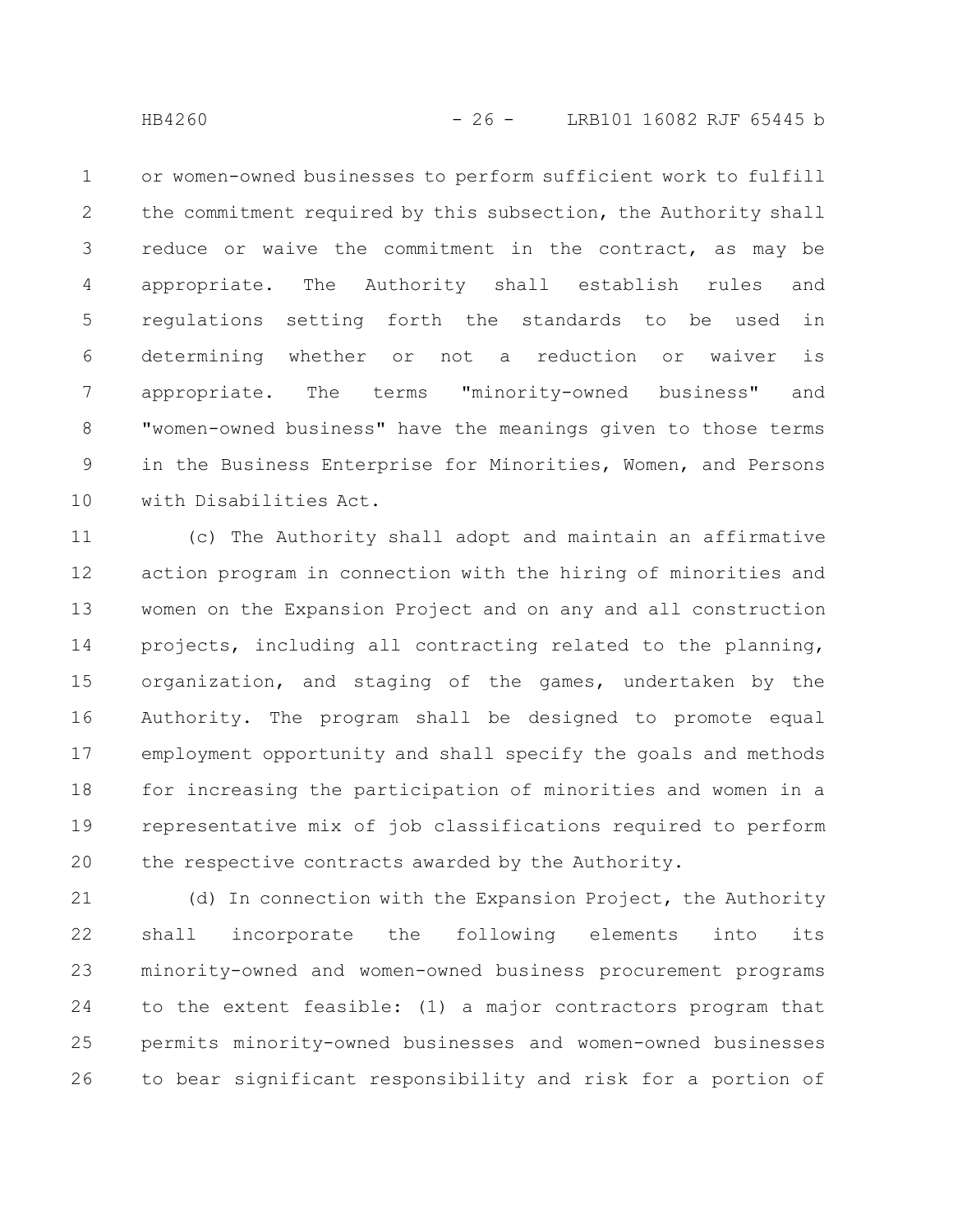the project; (2) a mentor/protege program that provides financial, technical, managerial, equipment, and personnel support to minority-owned businesses and women-owned businesses; (3) an emerging firms program that includes minority-owned businesses and women-owned businesses that would not otherwise qualify for the project due to inexperience or limited resources; (4) a small projects program that includes participation by smaller minority-owned businesses and women-owned businesses on jobs where the total dollar value is \$5,000,000 or less; and (5) a set-aside program that will identify contracts requiring the expenditure of funds less than \$50,000 for bids to be submitted solely by minority-owned businesses and women-owned businesses. 1 2 3 4 5 6 7 8 9 10 11 12 13

(e) The Authority is authorized to enter into agreements with contractors' associations, labor unions, and the contractors working on the Expansion Project to establish an Apprenticeship Preparedness Training Program to provide for an increase in the number of minority and women journeymen and apprentices in the building trades and to enter into agreements with Community College District 508 to provide readiness training. The Authority is further authorized to enter into contracts with public and private educational institutions and persons in the hospitality industry to provide training for employment in the hospitality industry. 14 15 16 17 18 19 20 21 22 23 24

(f) McCormick Place Advisory Board. There is created a McCormick Place Advisory Board composed as follows: 2 members 25 26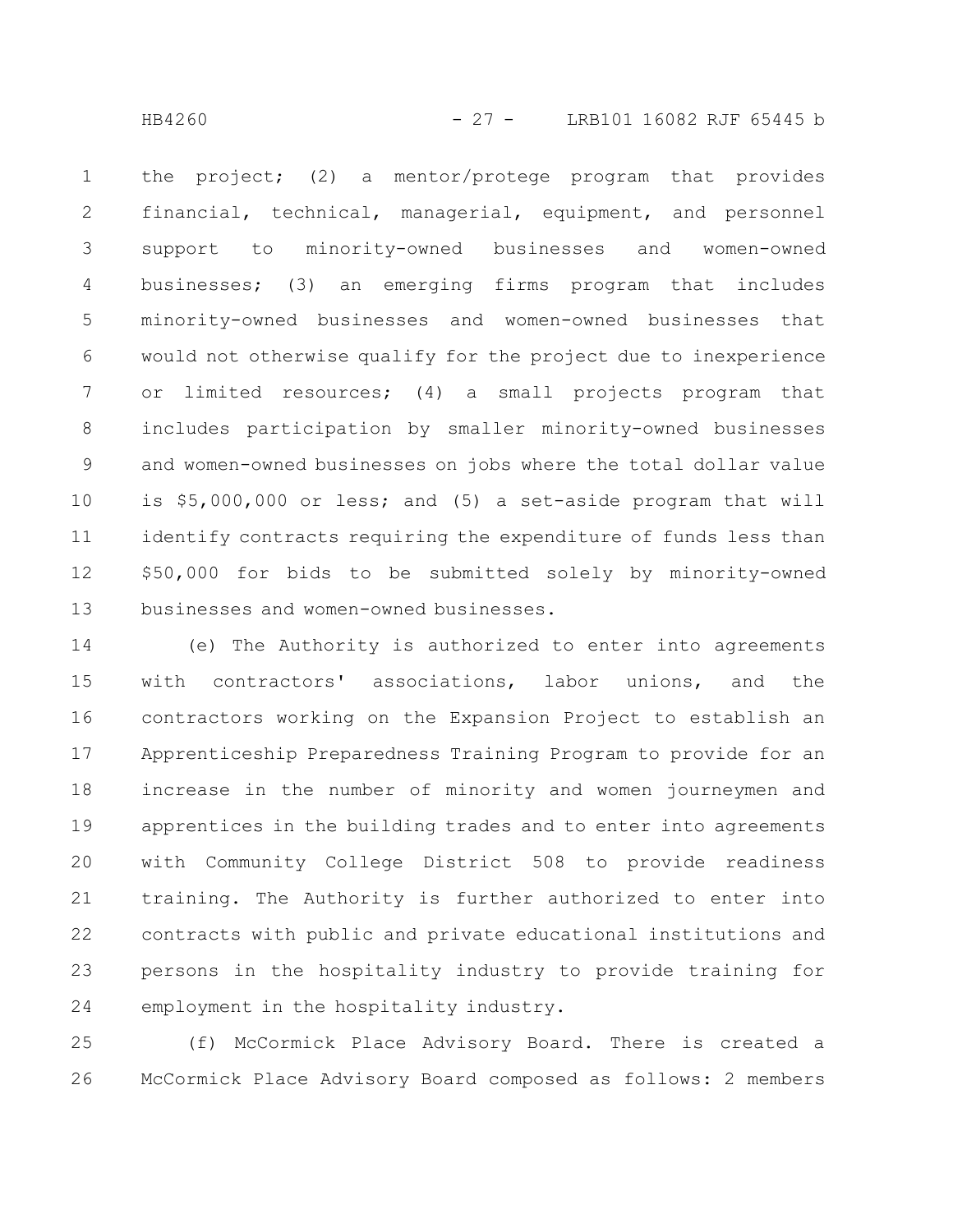shall be appointed by the Mayor of Chicago; 2 members shall be appointed by the Governor; 2 members shall be State Senators appointed by the President of the Senate; 2 members shall be State Senators appointed by the Minority Leader of the Senate; 2 members shall be State Representatives appointed by the Speaker of the House of Representatives; and 2 members shall be State Representatives appointed by the Minority Leader of the House of Representatives. The terms of all previously appointed members of the Advisory Board expire on the effective date of this amendatory Act of the 92nd General Assembly. A State Senator or State Representative member may appoint a designee to serve on the McCormick Place Advisory Board in his or her absence. 1 2 3 4 5 6 7 8 9 10 11 12 13

A "member of a minority group" shall mean a person who is a citizen or lawful permanent resident of the United States and who is any of the following: 14 15 16

(1) American Indian or Alaska Native (a person having origins in any of the original peoples of North and South America, including Central America, and who maintains tribal affiliation or community attachment). 17 18 19 20

(2) Asian (a person having origins in any of the original peoples of the Far East, Southeast Asia, or the Indian subcontinent, including, but not limited to, Cambodia, China, India, Japan, Korea, Malaysia, Pakistan, the Philippine Islands, Thailand, and Vietnam). 21 22 23 24 25

(3) Black or African American (a person having origins

26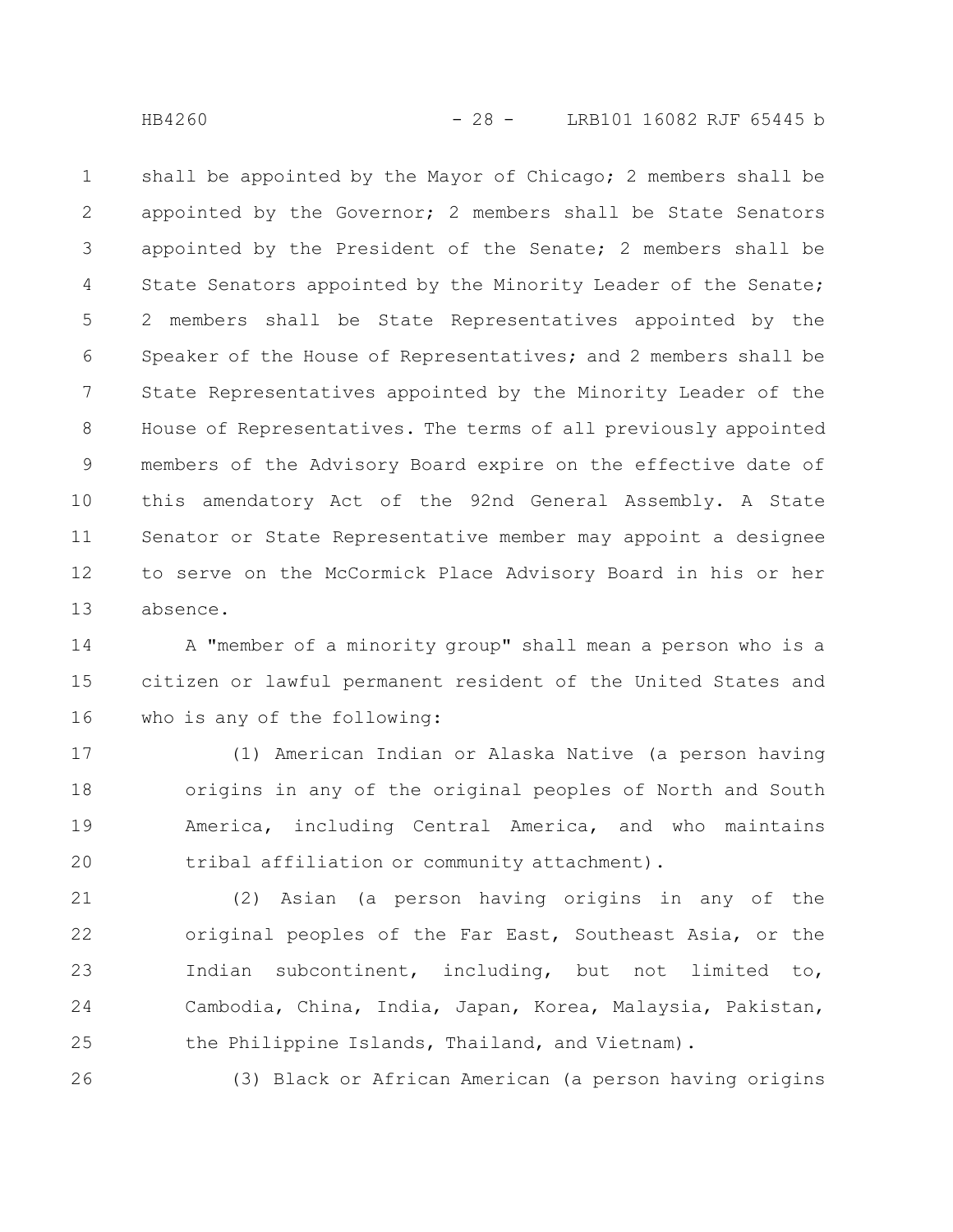in any of the black racial groups of Africa). Terms such "Haitian" or "Negro" can be used in addition to "Black or African American". 1 2 3

(3.5) Descendant of American Slaves (a person having direct ancestral lineage to victims of chattel slavery in the United States of America). Terms such as "Black", "African American", or "American Descendant of Slavery" can be used in addition to "Descendant of American Slaves". 4 5 6 7 8

(4) Hispanic or Latino (a person of Cuban, Mexican, Puerto Rican, South or Central American, or other Spanish culture or origin, regardless of race). 9 10 11

(5) Native Hawaiian or Other Pacific Islander (a person having origins in any of the original peoples of Hawaii, Guam, Samoa, or other Pacific Islands). 12 13 14

Members of the McCormick Place Advisory Board shall serve 2-year terms and until their successors are appointed, except members who serve as a result of their elected position whose terms shall continue as long as they hold their designated elected positions. Vacancies shall be filled by appointment for the unexpired term in the same manner as original appointments are made. The McCormick Place Advisory Board shall elect its own chairperson. 15 16 17 18 19 20 21 22

Members of the McCormick Place Advisory Board shall serve without compensation but, at the Authority's discretion, shall be reimbursed for necessary expenses in connection with the performance of their duties. 23 24 25 26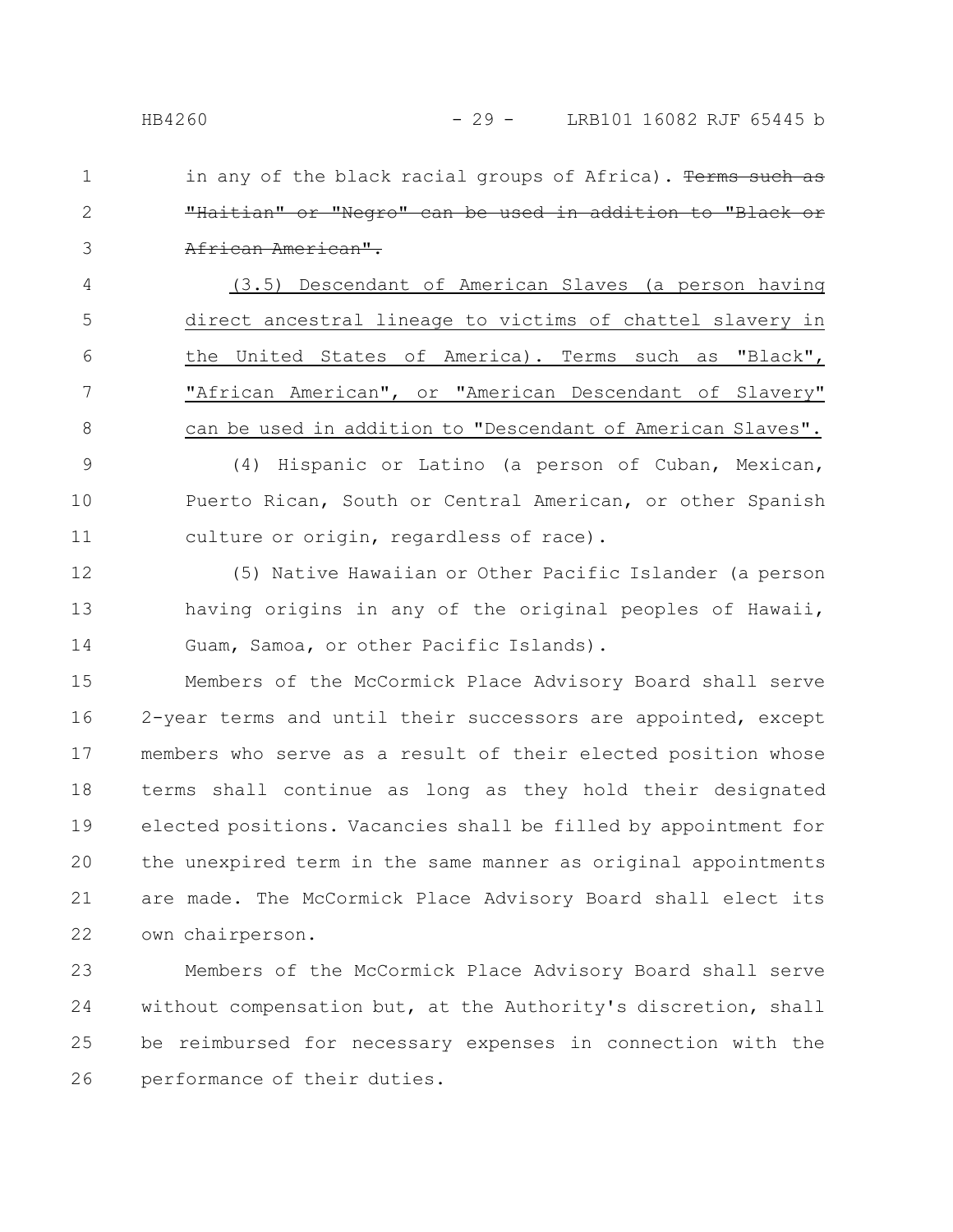The McCormick Place Advisory Board shall meet quarterly, or as needed, shall produce any reports it deems necessary, and shall: 1 2 3

(1) Work with the Authority on ways to improve the area physically and economically; 4 5

(2) Work with the Authority regarding potential means for providing increased economic opportunities to minorities and women produced indirectly or directly from the construction and operation of the Expansion Project; 6 7 8 9

(3) Work with the Authority to minimize any potential impact on the area surrounding the McCormick Place Expansion Project, including any impact on minority-owned or women-owned businesses, resulting from the construction and operation of the Expansion Project; 10 11 12 13 14

(4) Work with the Authority to find candidates for building trades apprenticeships, for employment in the hospitality industry, and to identify job training programs; 15 16 17 18

(5) Work with the Authority to implement the provisions of subsections (a) through (e) of this Section in the construction of the Expansion Project, including the Authority's goal of awarding not less than 25% and 5% of the annual dollar value of contracts to minority-owned and women-owned businesses, the outreach program for minorities and women, and the mentor/protege program for providing assistance to minority-owned and women-owned 19 20 21 22 23 24 25 26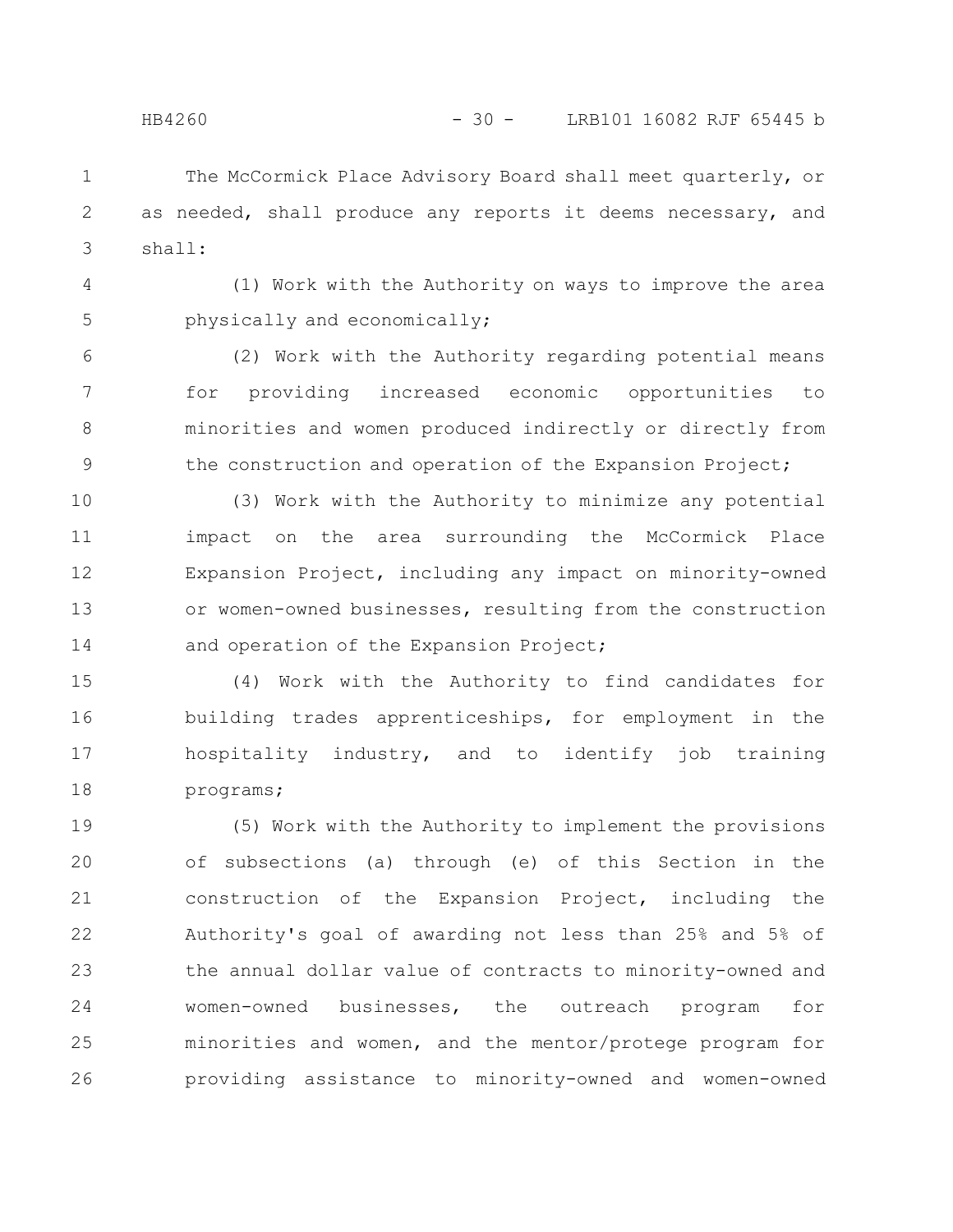HB4260 - 31 - LRB101 16082 RJF 65445 b

businesses. 1

(g) The Authority shall comply with subsection (e) of Section 5-42 of the Olympic Games and Paralympic Games (2016) Law. For purposes of this Section, the term "games" has the meaning set forth in the Olympic Games and Paralympic Games (2016) Law. 2 3 4 5 6

(Source: P.A. 100-391, eff. 8-25-17.) 7

Section 40. The School Code is amended by changing Section 34-18 as follows: 8 9

(105 ILCS 5/34-18) (from Ch. 122, par. 34-18) 10

Sec. 34-18. Powers of the board. The board shall exercise general supervision and jurisdiction over the public education and the public school system of the city, and, except as otherwise provided by this Article, shall have power: 11 12 13 14

1. To make suitable provision for the establishment and maintenance throughout the year or for such portion thereof as it may direct, not less than 9 months and in compliance with Section 10-19.05, of schools of all grades and kinds, including normal schools, high schools, night schools, schools for defectives and delinquents, parental and truant schools, schools for the blind, the deaf, and persons with physical disabilities, schools or classes in manual training, constructural and vocational teaching, domestic arts, and physical culture, vocation and 15 16 17 18 19 20 21 22 23 24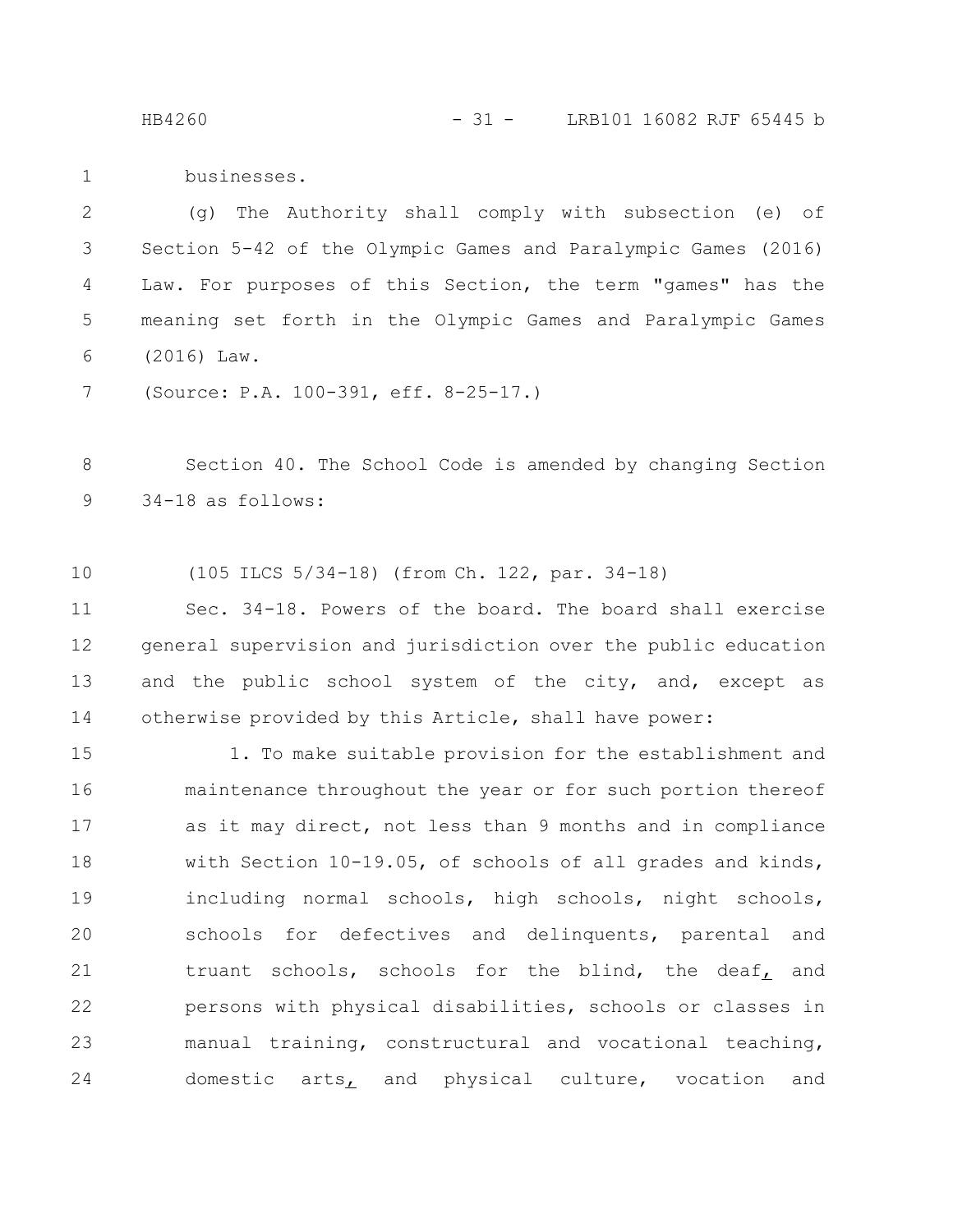extension schools and lecture courses, and all other educational courses and facilities, including establishing, equipping, maintaining and operating playgrounds and recreational programs, when such programs are conducted in, adjacent to, or connected with any public school under the general supervision and jurisdiction of the board; provided that the calendar for the school term and any changes must be submitted to and approved by the State Board of Education before the calendar or changes may take effect, and provided that in allocating funds from year to year for the operation of all attendance centers within the district, the board shall ensure that supplemental general State aid or supplemental grant funds are allocated and applied in accordance with Section 18-8, 18-8.05, or 18-8.15. To admit to such schools without charge foreign exchange students who are participants in an organized exchange student program which is authorized by the board. The board shall permit all students to enroll in apprenticeship programs in trade schools operated by the board, whether those programs are union-sponsored or not. No student shall be refused admission into or be excluded from any course of instruction offered in the common schools by reason of that student's sex. No student shall be denied equal access to physical education and interscholastic athletic programs supported from school district funds or denied participation in comparable 1 2 3 4 5 6 7 8 9 10 11 12 13 14 15 16 17 18 19 20 21 22 23 24 25 26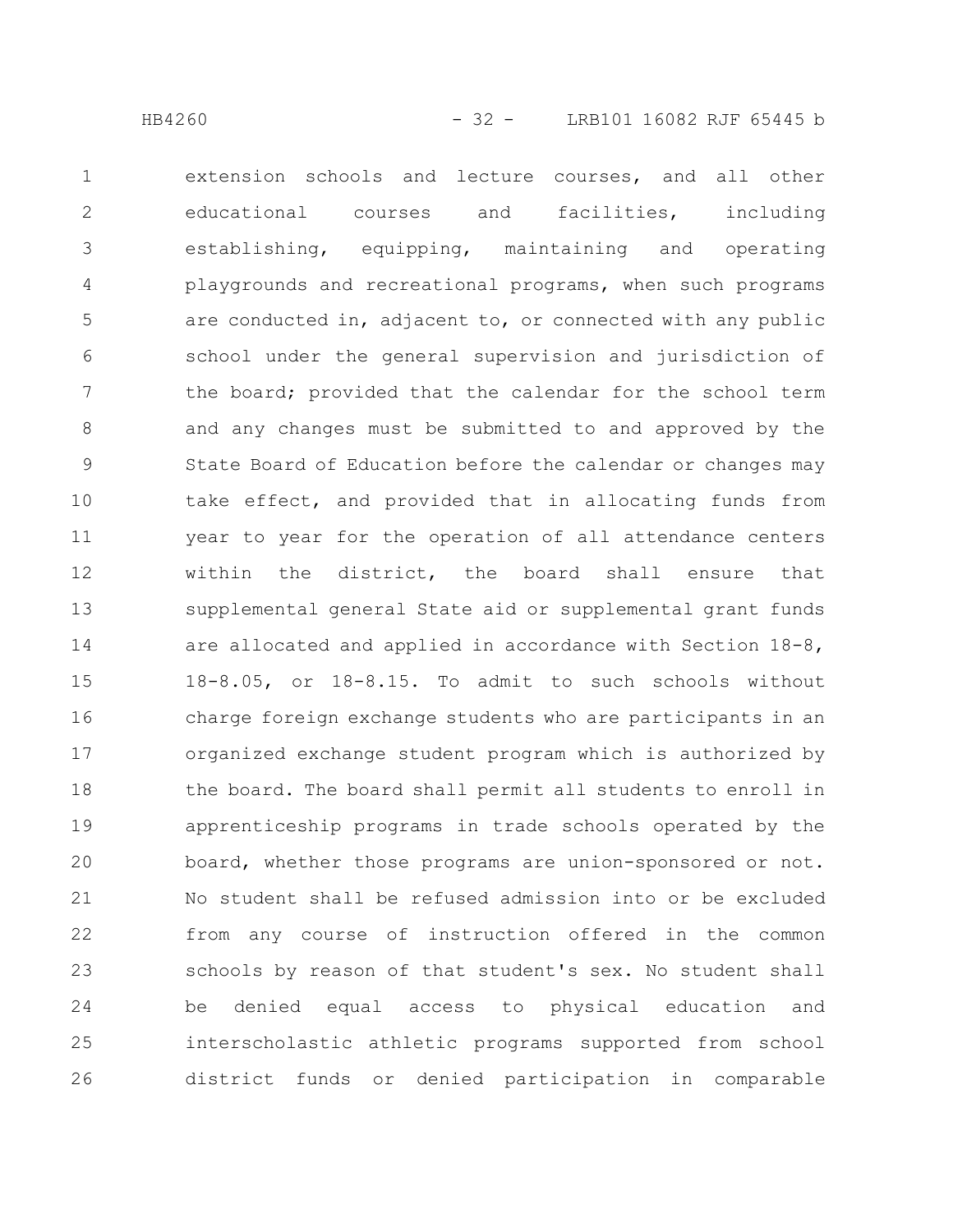physical education and athletic programs solely by reason of the student's sex. Equal access to programs supported from school district funds and comparable programs will be defined in rules promulgated by the State Board of Education in consultation with the Illinois High School Association. Notwithstanding any other provision of this Article, neither the board of education nor any local school council or other school official shall recommend that children with disabilities be placed into regular education classrooms unless those children with disabilities are provided with supplementary services to assist them so that they benefit from the regular classroom instruction and are included on the teacher's regular education class register; 1 2 3 4 5 6 7 8 9 10 11 12 13 14

2. To furnish lunches to pupils, to make a reasonable charge therefor, and to use school funds for the payment of such expenses as the board may determine are necessary in conducting the school lunch program; 15 16 17 18

19

3. To co-operate with the circuit court;

4. To make arrangements with the public or quasi-public libraries and museums for the use of their facilities by teachers and pupils of the public schools; 20 21 22

5. To employ dentists and prescribe their duties for the purpose of treating the pupils in the schools, but accepting such treatment shall be optional with parents or guardians; 23 24 25 26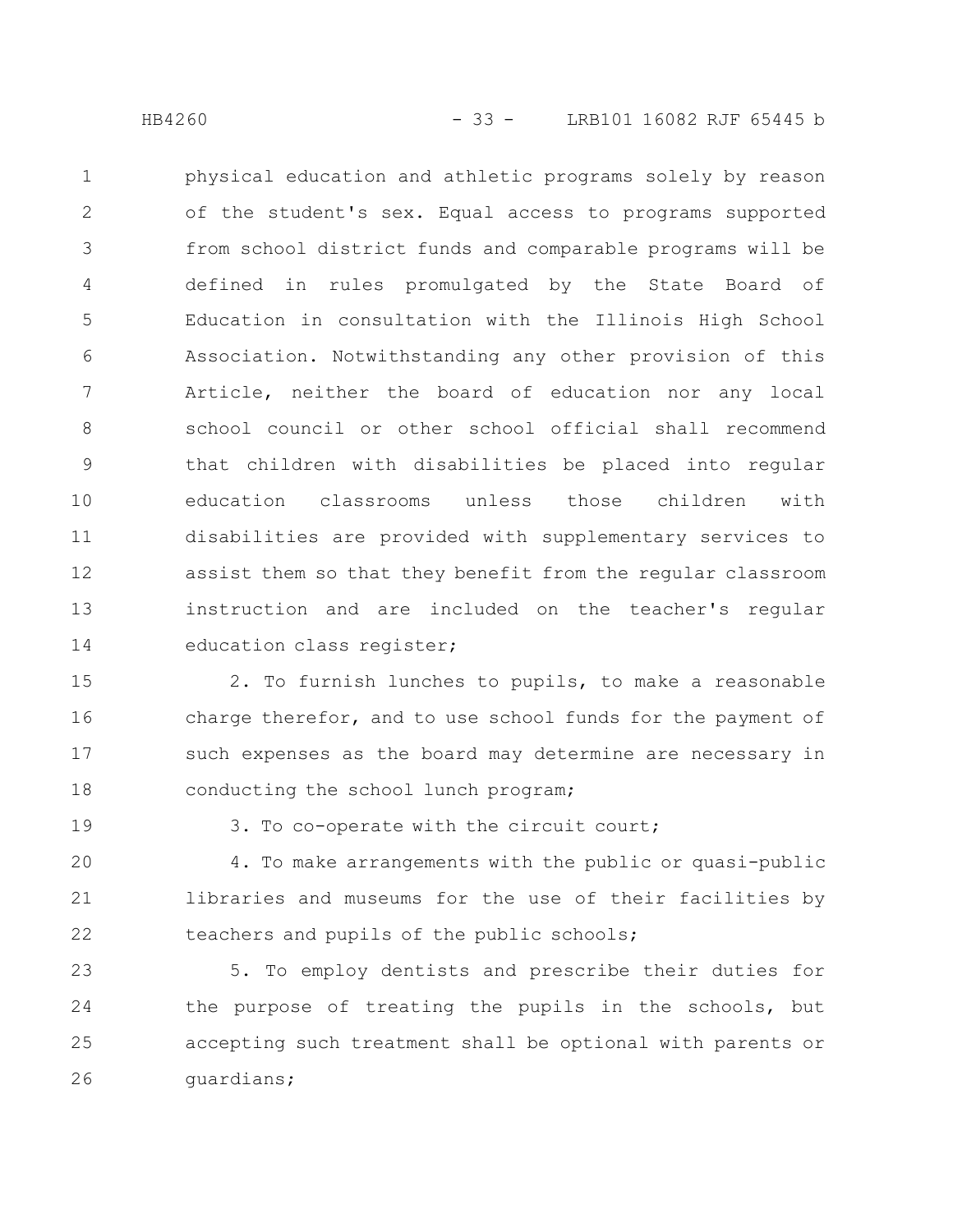6. To grant the use of assembly halls and classrooms when not otherwise needed, including light, heat, and attendants, for free public lectures, concerts, and other educational and social interests, free of charge, under such provisions and control as the principal of the affected attendance center may prescribe; 1 2 3 4 5 6

7. To apportion the pupils to the several schools; provided that no pupil shall be excluded from or segregated in any such school on account of his color, race, sex, or nationality. The board shall take into consideration the prevention of segregation and the elimination of separation of children in public schools because of color, race, sex, or nationality. Except that children may be committed to or attend parental and social adjustment schools established and maintained either for boys or girls only. All records pertaining to the creation, alteration or revision of attendance areas shall be open to the public. Nothing herein shall limit the board's authority to establish multi-area attendance centers or other student assignment systems for desegregation purposes or otherwise, and to apportion the pupils to the several schools. Furthermore, beginning in school year 1994-95, pursuant to a board plan adopted by October 1, 1993, the board shall offer, commencing on a phased-in basis, the opportunity for families within the school district to apply for enrollment of their children in any attendance 7 8 9 10 11 12 13 14 15 16 17 18 19 20 21 22 23 24 25 26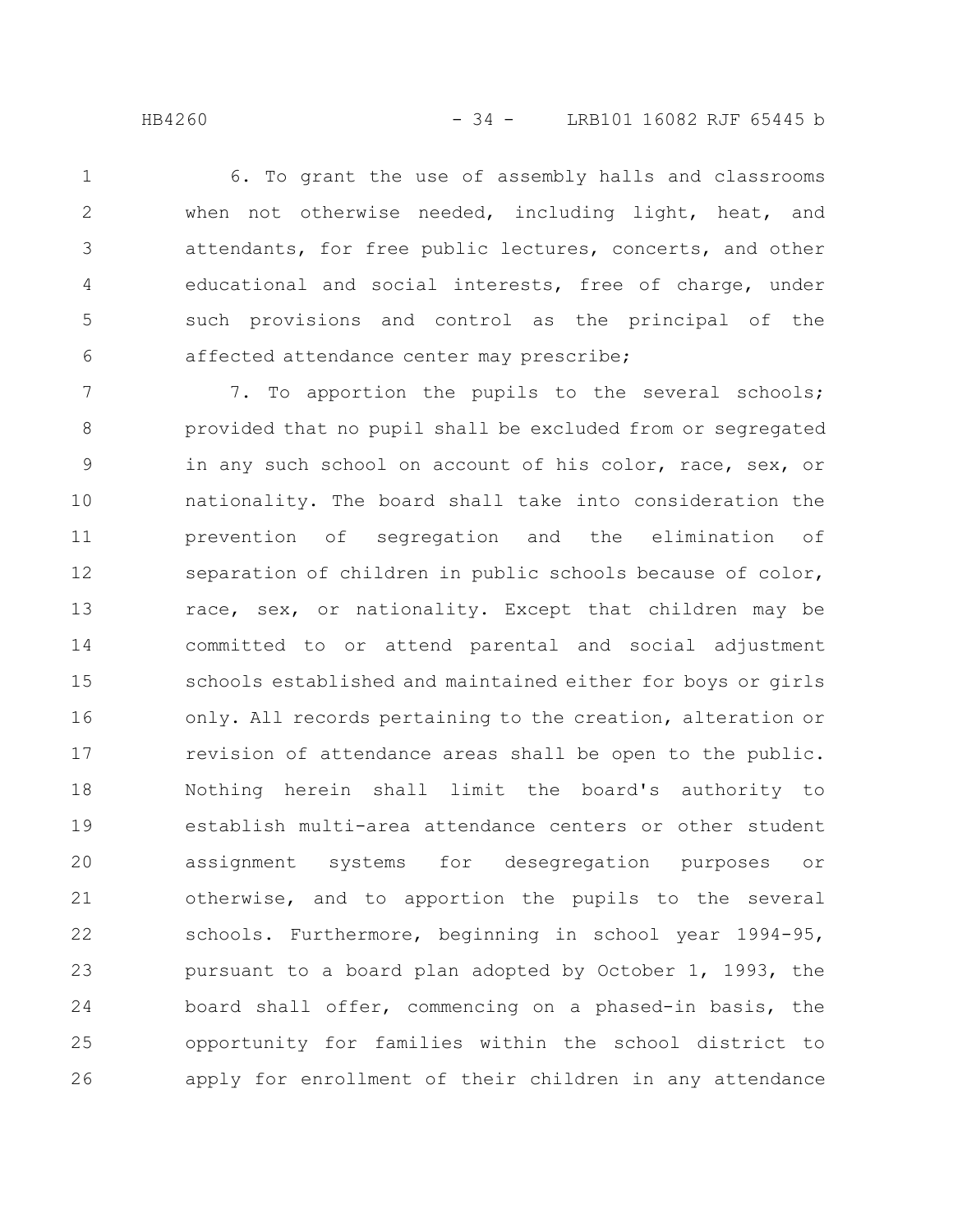center within the school district which does not have selective admission requirements approved by the board. The appropriate geographical area in which such open enrollment may be exercised shall be determined by the board of education. Such children may be admitted to any such attendance center on a space available basis after all children residing within such attendance center's area have been accommodated. If the number of applicants from outside the attendance area exceed the space available, then successful applicants shall be selected by lottery. The board of education's open enrollment plan must include provisions that allow low-income low income students to have access to transportation needed to exercise school choice. Open enrollment shall be in compliance with the provisions of the Consent Decree and Desegregation Plan cited in Section 34-1.01; 1 2 3 4 5 6 7 8 9 10 11 12 13 14 15 16

8. To approve programs and policies for providing transportation services to students. Nothing herein shall be construed to permit or empower the State Board of Education to order, mandate, or require busing or other transportation of pupils for the purpose of achieving racial balance in any school; 17 18 19 20 21 22

9. Subject to the limitations in this Article, to establish and approve system-wide curriculum objectives and standards, including graduation standards, which reflect the multi-cultural diversity in the city and are 23 24 25 26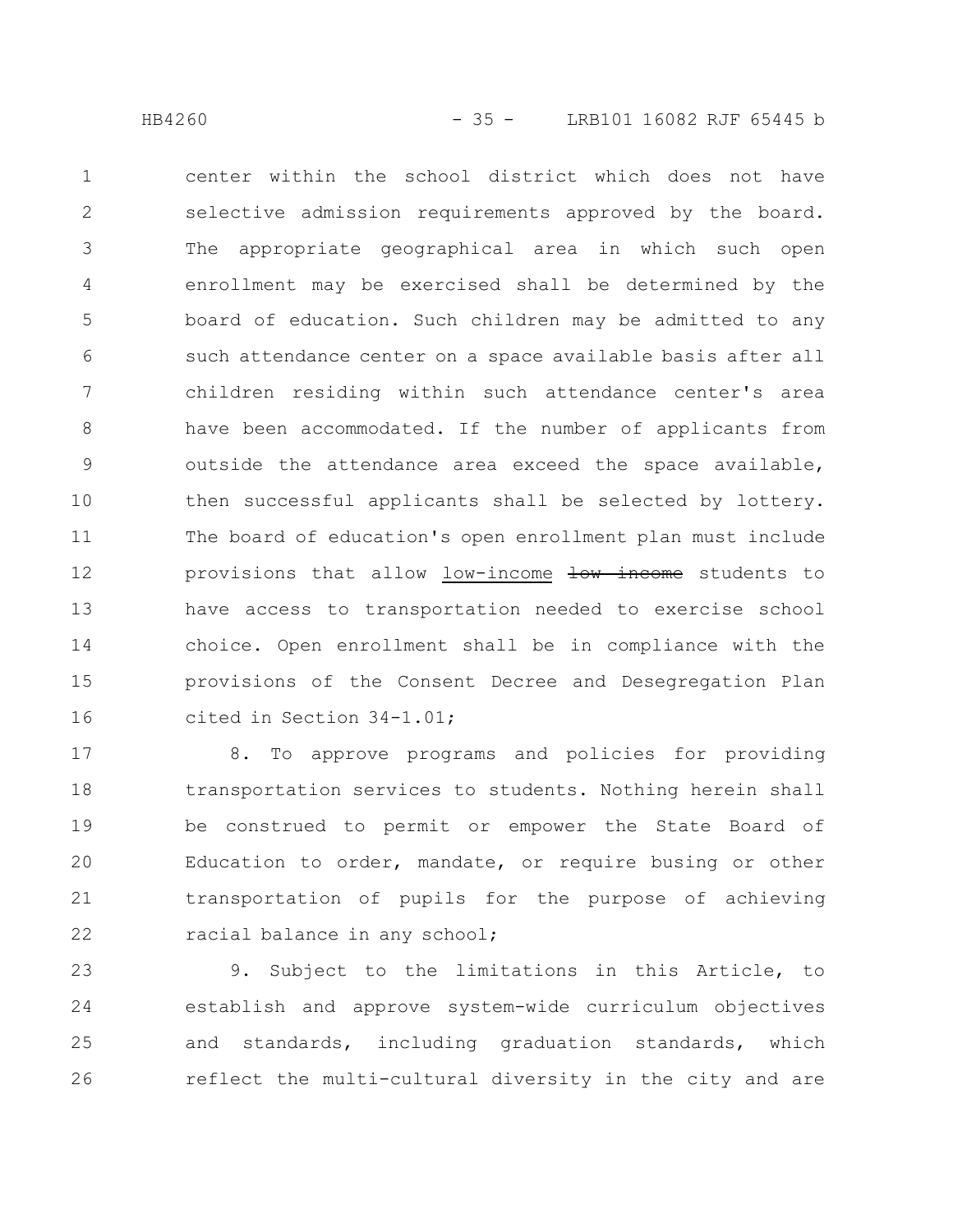consistent with State law, provided that for all purposes of this Article courses or proficiency in American Sign Language shall be deemed to constitute courses or proficiency in a foreign language; and to employ principals and teachers, appointed as provided in this Article, and fix their compensation. The board shall prepare such reports related to minimal competency testing as may be requested by the State Board of Education $<sub>7</sub>$  and, in</sub> addition, shall monitor and approve special education and bilingual education programs and policies within the district to ensure assure that appropriate services are provided in accordance with applicable State and federal laws to children requiring services and education in those areas; 1 2 3 4 5 6 7 8 9 10 11 12 13 14

10. To employ non-teaching personnel or utilize volunteer personnel for: (i) non-teaching duties not requiring instructional judgment or evaluation of pupils, including library duties; and (ii) supervising study halls, long distance teaching reception areas used incident to instructional programs transmitted by electronic media such as computers, video, and audio, detention and discipline areas, and school-sponsored extracurricular activities. The board may further utilize volunteer non-certificated personnel or employ non-certificated personnel to assist in the instruction of pupils under the immediate supervision of a teacher holding 15 16 17 18 19 20 21 22 23 24 25 26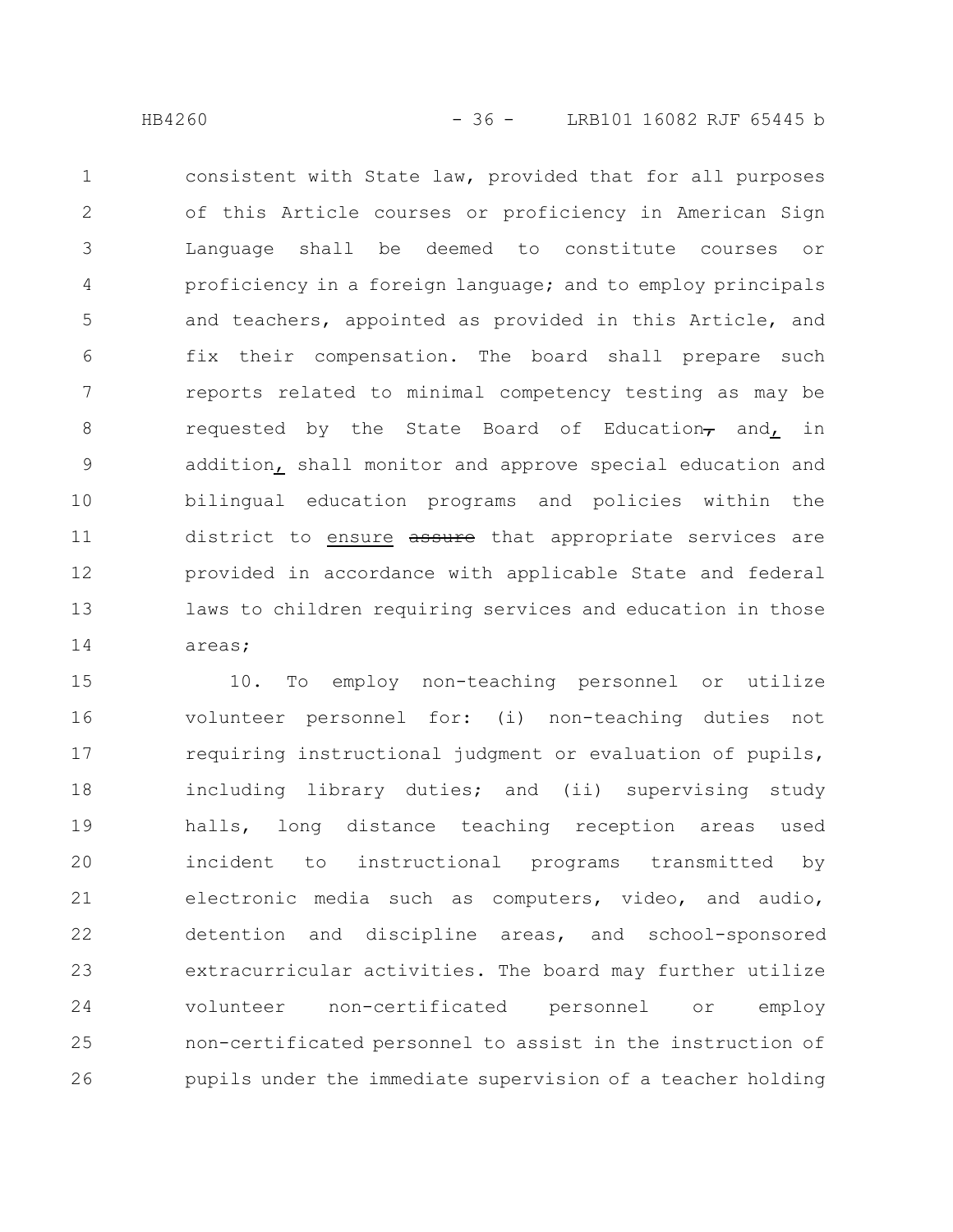a valid certificate, directly engaged in teaching subject matter or conducting activities; provided that the teacher shall be continuously aware of the non-certificated persons' activities and shall be able to control or modify them. The general superintendent shall determine qualifications of such personnel and shall prescribe rules for determining the duties and activities to be assigned to such personnel; 1 2 3 4 5 6 7 8

10.5. To utilize volunteer personnel from a regional School Crisis Assistance Team (S.C.A.T.), created as part of the Safe to Learn Program established pursuant to Section 25 of the Illinois Violence Prevention Act of 1995, to provide assistance to schools in times of violence or other traumatic incidents within a school community by providing crisis intervention services to lessen the effects of emotional trauma on individuals and the community; the School Crisis Assistance Team Steering Committee shall determine the qualifications for volunteers; 9 10 11 12 13 14 15 16 17 18 19

11. To provide television studio facilities in not to exceed one school building and to provide programs for educational purposes, provided, however, that the board shall not construct, acquire, operate, or maintain a television transmitter; to grant the use of its studio facilities to a licensed television station located in the school district; and to maintain and operate not to exceed 20 21 22 23 24 25 26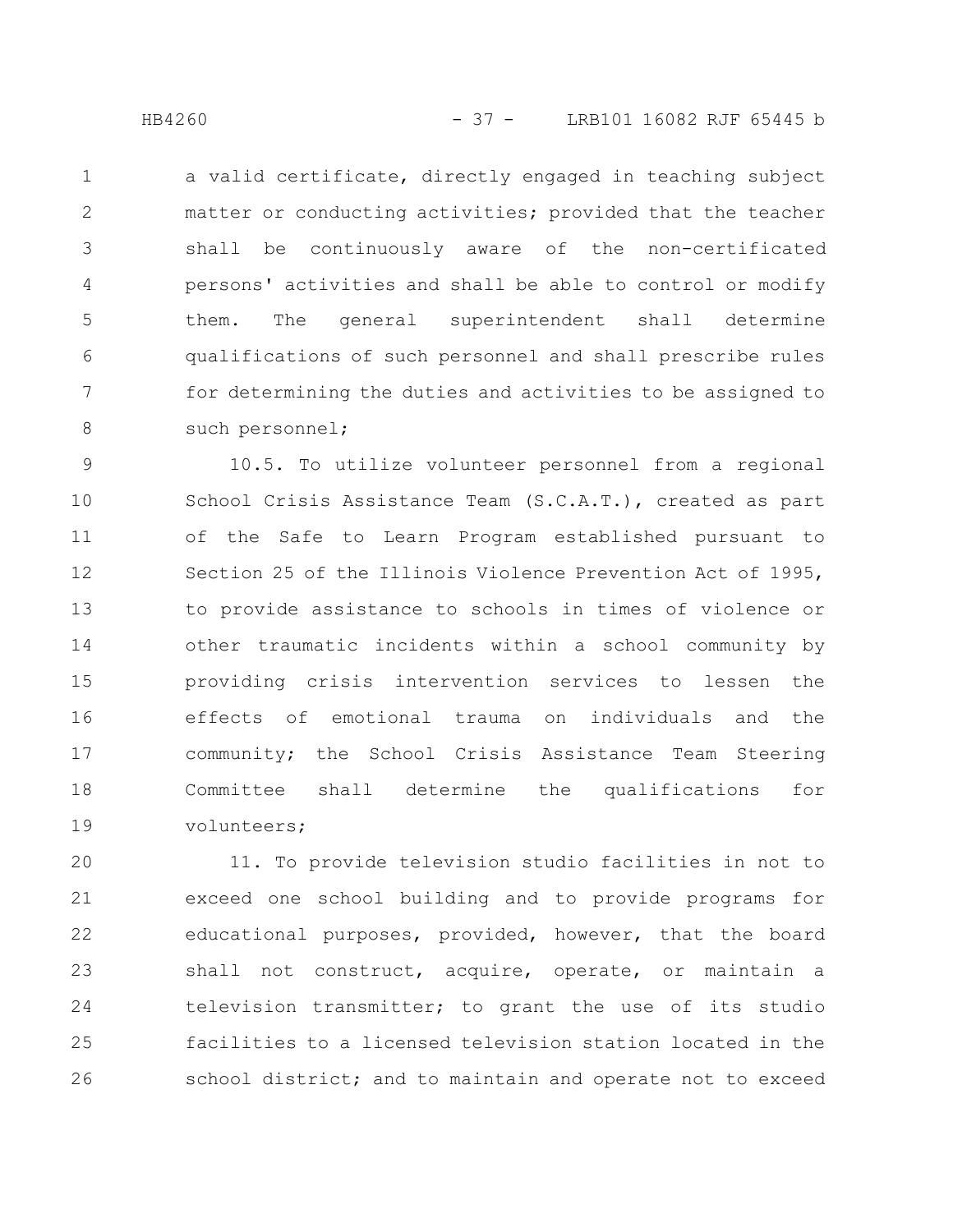- 
- one school radio transmitting station and provide programs for educational purposes; 1 2

12. To offer, if deemed appropriate, outdoor education courses, including field trips within the State of Illinois, or adjacent states, and to use school educational funds for the expense of the said outdoor educational programs, whether within the school district or not; 3 4 5 6 7

13. During that period of the calendar year not embraced within the regular school term, to provide and conduct courses in subject matters normally embraced in the program of the schools during the regular school term and to give regular school credit for satisfactory completion by the student of such courses as may be approved for credit by the State Board of Education; 8 9 10 11 12 13 14

14. To insure against any loss or liability of the board, the former School Board Nominating Commission, Local School Councils, the Chicago Schools Academic Accountability Council, or the former Subdistrict Councils or of any member, officer, agent, or employee thereof, resulting from alleged violations of civil rights arising from incidents occurring on or after September 5, 1967 or from the wrongful or negligent act or omission of any such person whether occurring within or without the school premises, provided the officer, agent, or employee was, at the time of the alleged violation of civil rights or wrongful act or omission, acting within the scope of his or 15 16 17 18 19 20 21 22 23 24 25 26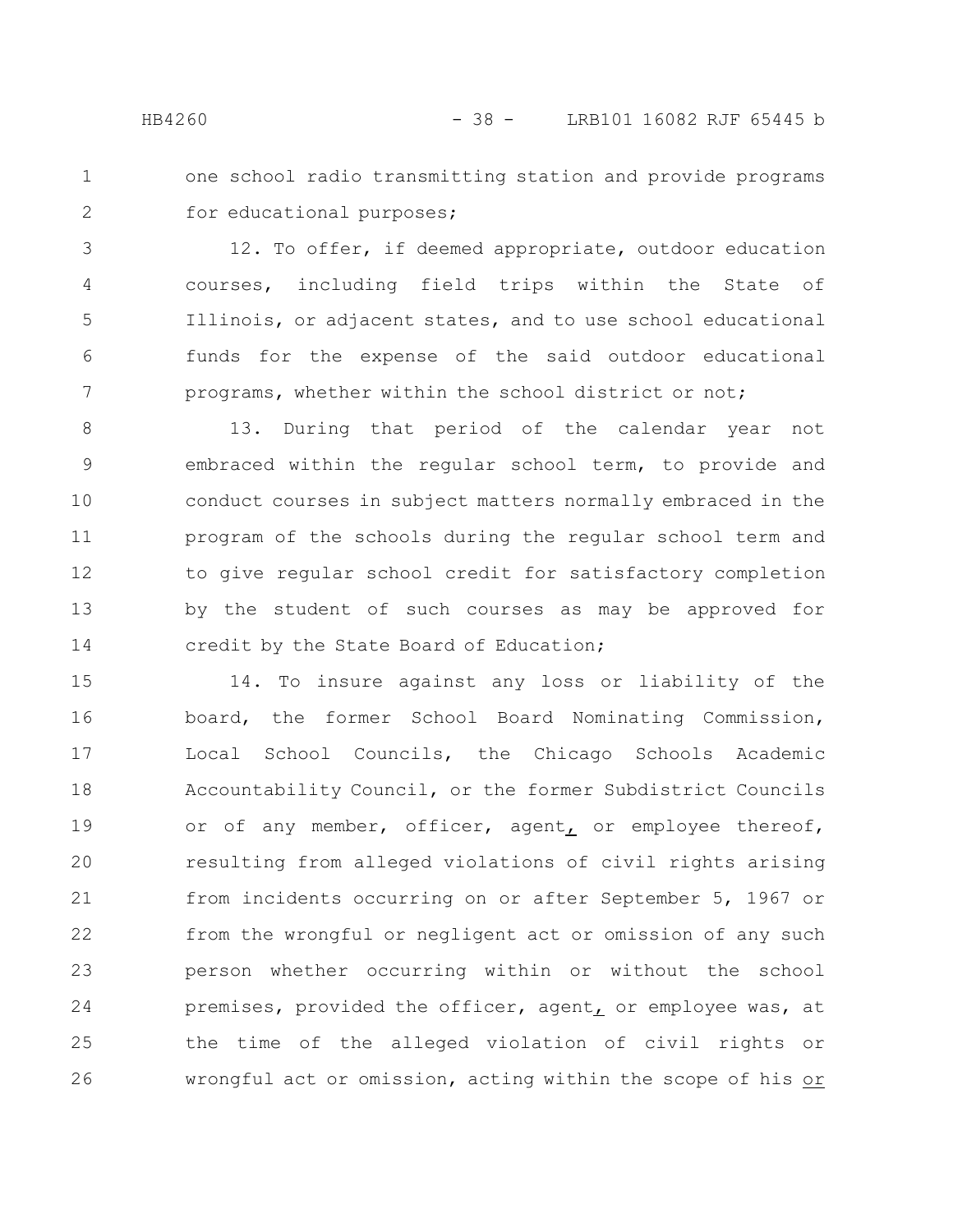her employment or under direction of the board, the former School Board Nominating Commission, the Chicago Schools Academic Accountability Council, Local School Councils, or the former Subdistrict Councils; and to provide for or participate in insurance plans for its officers and employees, including, but not limited to, retirement annuities, medical, surgical and hospitalization benefits in such types and amounts as may be determined by the board; provided, however, that the board shall contract for such insurance only with an insurance company authorized to do business in this State. Such insurance may include provision for employees who rely on treatment by prayer or spiritual means alone for healing, in accordance with the tenets and practice of a recognized religious denomination; 1 2 3 4 5 6 7 8 9 10 11 12 13 14 15

15. To contract with the corporate authorities of any municipality or the county board of any county, as the case may be, to provide for the regulation of traffic in parking areas of property used for school purposes, in such manner as is provided by Section 11-209 of the The Illinois Vehicle Code, approved September 29, 1969, as amended; 16 17 18 19 20 21

16. (a) To provide, on an equal basis, access to a high school campus and student directory information to the official recruiting representatives of the armed forces of Illinois and the United States for the purposes of informing students of the educational and career 22 23 24 25 26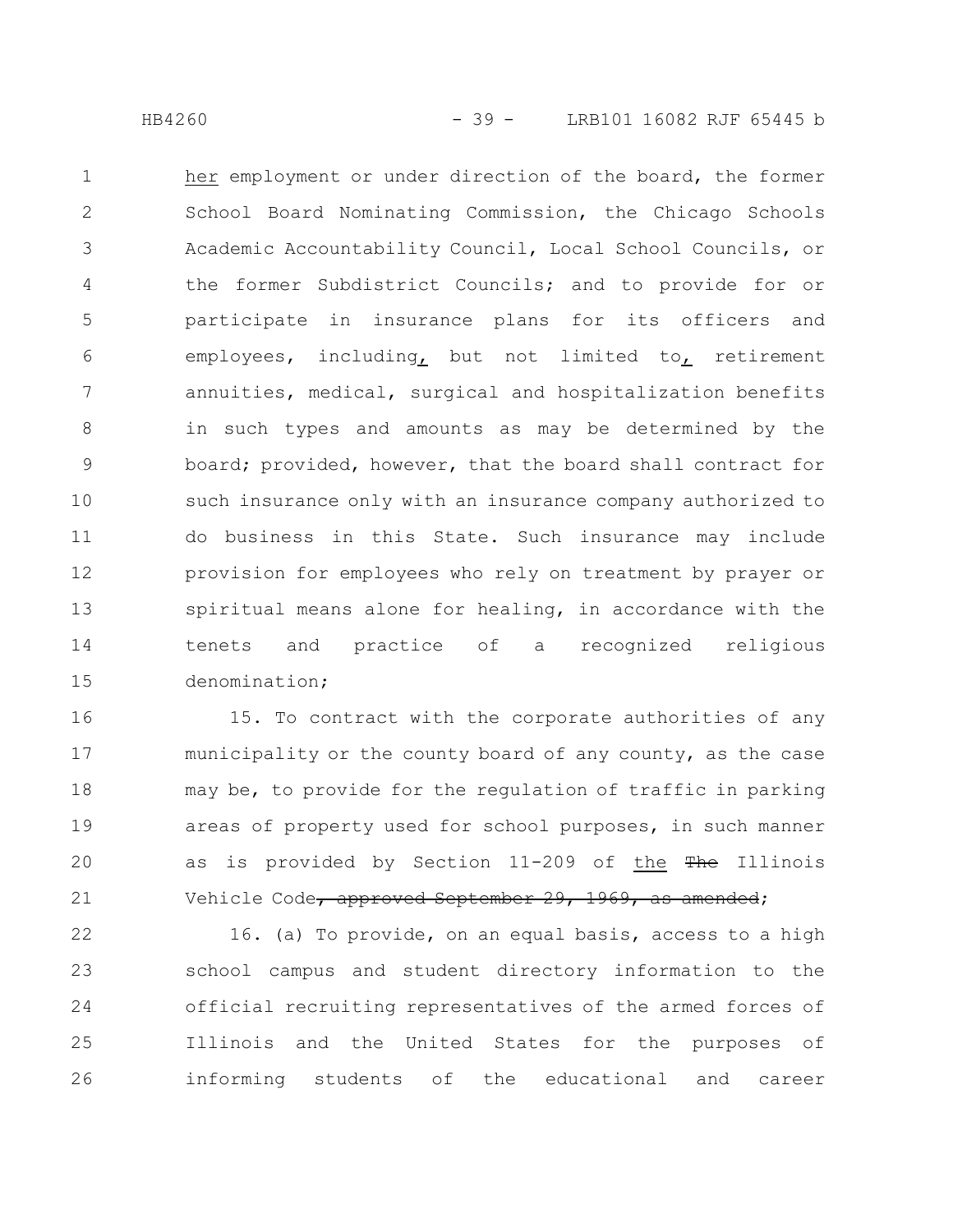opportunities available in the military if the board has provided such access to persons or groups whose purpose is to acquaint students with educational or occupational opportunities available to them. The board is not required to give greater notice regarding the right of access to recruiting representatives than is given to other persons and groups. In this paragraph 16, "directory information" means a high school student's name, address, and telephone number. 1 2 3 4 5 6 7 8 9

(b) If a student or his or her parent or guardian submits a signed, written request to the high school before the end of the student's sophomore year (or if the student is a transfer student, by another time set by the high school) that indicates that the student or his or her parent or guardian does not want the student's directory information to be provided to official recruiting representatives under subsection (a) of this Section, the high school may not provide access to the student's directory information to these recruiting representatives. The high school shall notify its students and their parents or guardians of the provisions of this subsection (b). 10 11 12 13 14 15 16 17 18 19 20 21

(c) A high school may require official recruiting representatives of the armed forces of Illinois and the United States to pay a fee for copying and mailing a student's directory information in an amount that is not more than the actual costs incurred by the high school. 22 23 24 25 26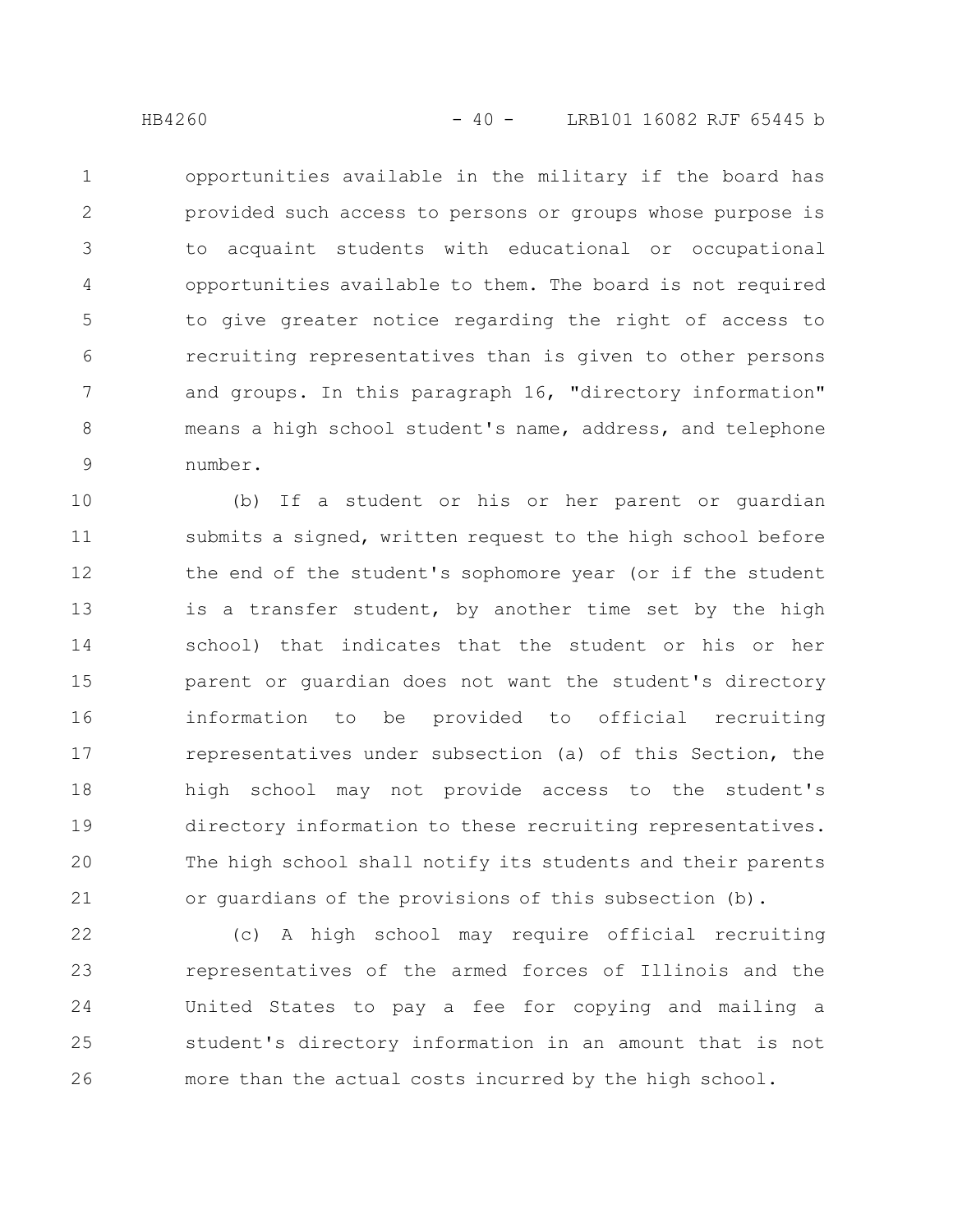(d) Information received by an official recruiting representative under this Section may be used only to provide information to students concerning educational and career opportunities available in the military and may not be released to a person who is not involved in recruiting students for the armed forces of Illinois or the United States; 1 2 3 4 5 6 7

17. (a) To sell or market any computer program developed by an employee of the school district, provided that such employee developed the computer program as a direct result of his or her duties with the school district or through the utilization of the school district resources or facilities. The employee who developed the computer program shall be entitled to share in the proceeds of such sale or marketing of the computer program. The distribution of such proceeds between the employee and the school district shall be as agreed upon by the employee and the school district, except that neither the employee nor the school district may receive more than 90% of such proceeds. The negotiation for an employee who is represented by an exclusive bargaining representative may be conducted by such bargaining representative at the employee's request. 8 9 10 11 12 13 14 15 16 17 18 19 20 21 22

23

(b) For the purpose of this paragraph 17:

(1) "Computer" means an internally programmed, general purpose digital device capable of automatically accepting data, processing data and 24 25 26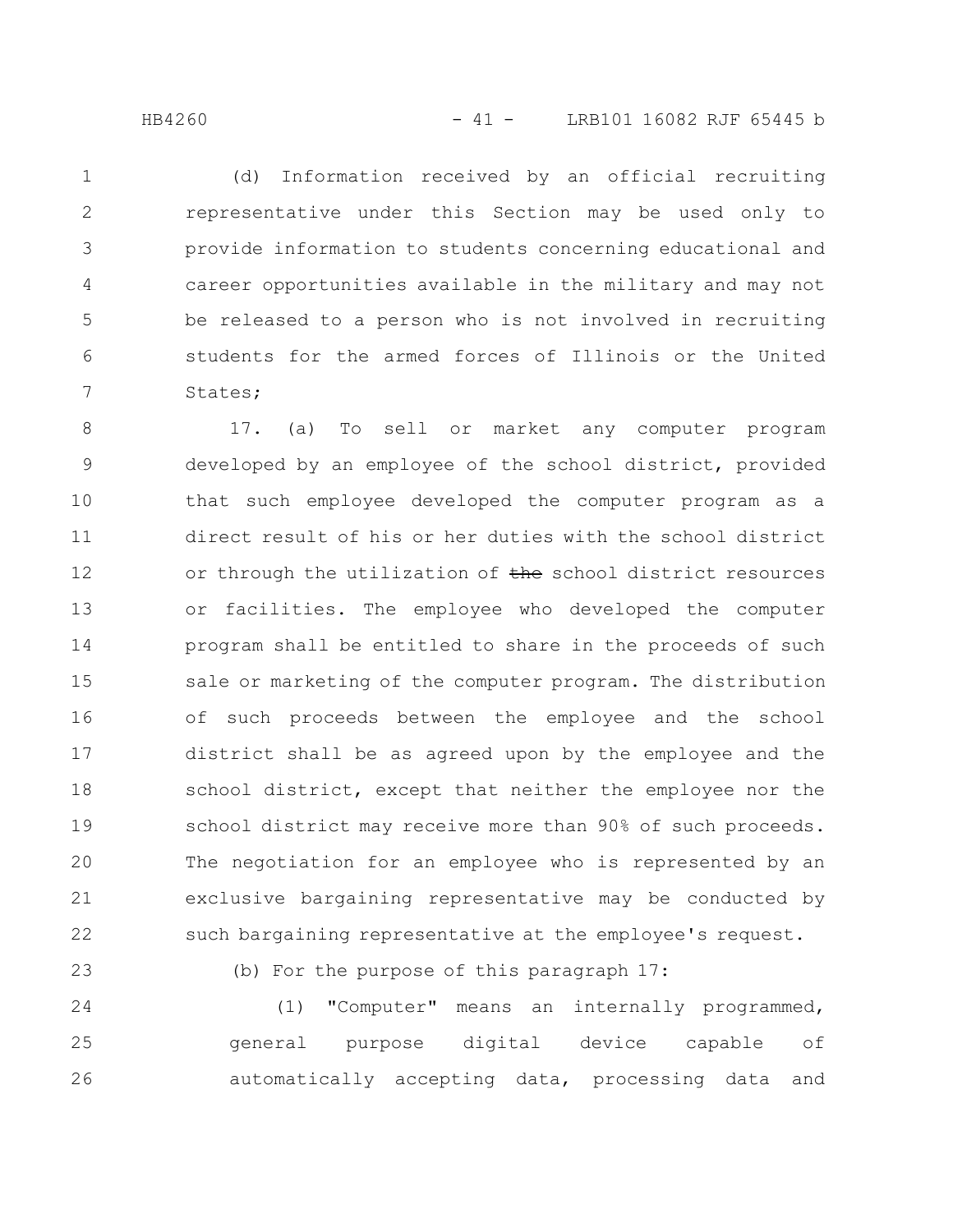1

supplying the results of the operation.

(2) "Computer program" means a series of coded instructions or statements in a form acceptable to a computer, which causes the computer to process data in order to achieve a certain result. 2 3 4 5

(3) "Proceeds" means profits derived from the marketing or sale of a product after deducting the expenses of developing and marketing such product; 6 7 8

18. To delegate to the general superintendent of schools, by resolution, the authority to approve contracts and expenditures in amounts of \$10,000 or less; 9 10 11

19. Upon the written request of an employee, to withhold from the compensation of that employee any dues, payments, or contributions payable by such employee to any labor organization as defined in the Illinois Educational Labor Relations Act. Under such arrangement, an amount shall be withheld from each regular payroll period which is equal to the pro rata share of the annual dues plus any payments or contributions, and the board shall transmit such withholdings to the specified labor organization within 10 working days from the time of the withholding; 12 13 14 15 16 17 18 19 20 21

19a. Upon receipt of notice from the comptroller of a municipality with a population of 500,000 or more, a county with a population of 3,000,000 or more, the Cook County Forest Preserve District, the Chicago Park District, the Metropolitan Water Reclamation District, the Chicago 22 23 24 25 26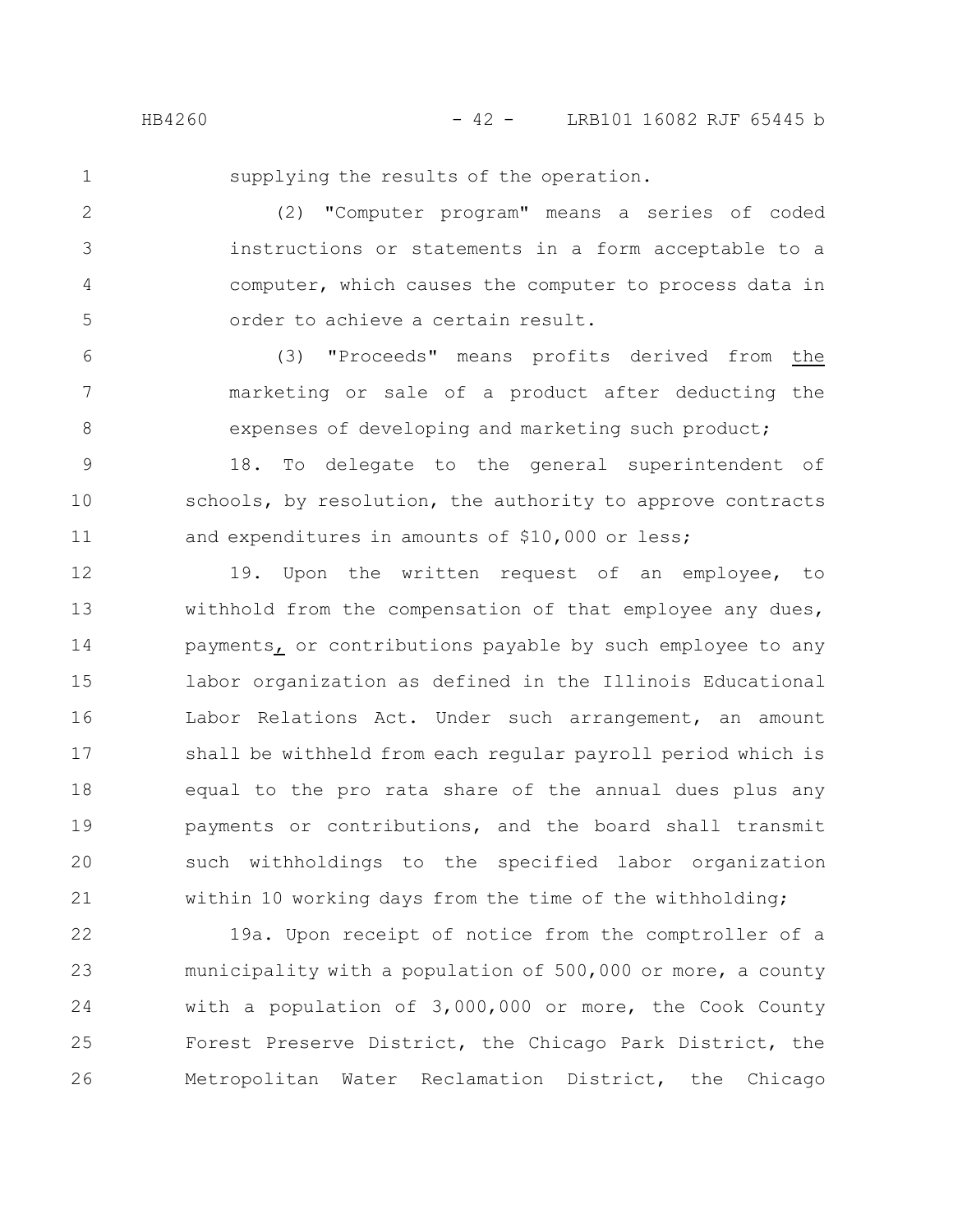Transit Authority, or a housing authority of a municipality with a population of 500,000 or more that a debt is due and owing the municipality, the county, the Cook County Forest Preserve District, the Chicago Park District, the Metropolitan Water Reclamation District, the Chicago Transit Authority, or the housing authority by an employee of the Chicago Board of Education, to withhold, from the compensation of that employee, the amount of the debt that is due and owing and pay the amount withheld to the municipality, the county, the Cook County Forest Preserve District, the Chicago Park District, the Metropolitan Water Reclamation District, the Chicago Transit Authority, or the housing authority; provided, however, that the amount deducted from any one salary or wage payment shall not exceed 25% of the net amount of the payment. Before the Board deducts any amount from any salary or wage of an employee under this paragraph, the municipality, the county, the Cook County Forest Preserve District, the Chicago Park District, the Metropolitan Water Reclamation District, the Chicago Transit Authority, or the housing authority shall certify that (i) the employee has been afforded an opportunity for a hearing to dispute the debt that is due and owing the municipality, the county, the Cook County Forest Preserve District, the Chicago Park District, the Metropolitan Water Reclamation District, the Chicago Transit Authority, or the housing authority and 1 2 3 4 5 6 7 8 9 10 11 12 13 14 15 16 17 18 19 20 21 22 23 24 25 26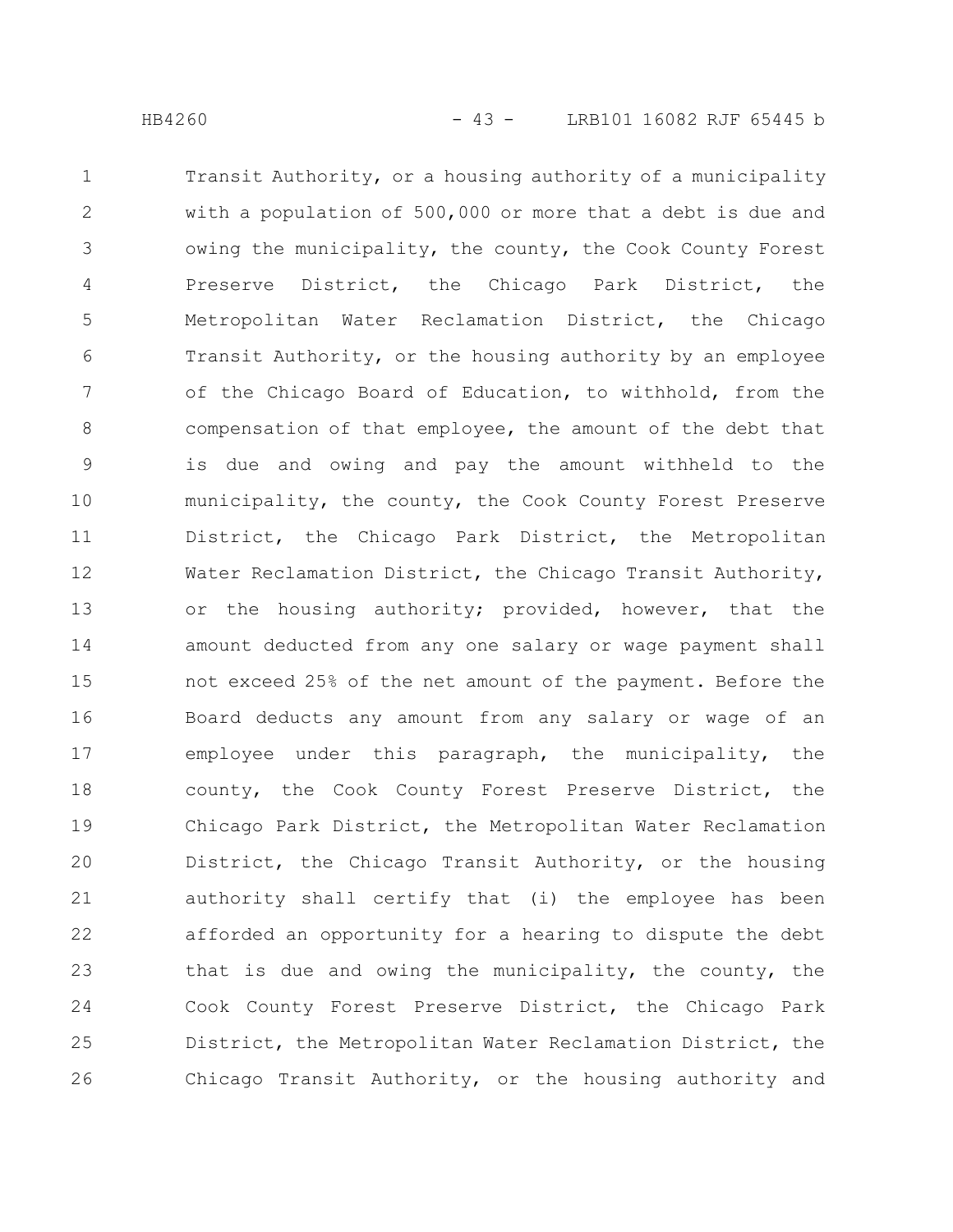(ii) the employee has received notice of a wage deduction order and has been afforded an opportunity for a hearing to object to the order. For purposes of this paragraph, "net amount" means that part of the salary or wage payment remaining after the deduction of any amounts required by law to be deducted and "debt due and owing" means (i) a specified sum of money owed to the municipality, the county, the Cook County Forest Preserve District, the Chicago Park District, the Metropolitan Water Reclamation District, the Chicago Transit Authority, or the housing authority for services, work, or goods, after the period granted for payment has expired, or (ii) a specified sum of money owed to the municipality, the county, the Cook County Forest Preserve District, the Chicago Park District, the Metropolitan Water Reclamation District, the Chicago Transit Authority, or the housing authority pursuant to a court order or order of an administrative hearing officer after the exhaustion of, or the failure to exhaust, judicial review; 1 2 3 4 5 6 7 8 9 10 11 12 13 14 15 16 17 18 19

20. The board is encouraged to employ a sufficient number of certified school counselors to maintain a student/counselor ratio of 250 to 1 by July 1, 1990. Each counselor shall spend at least 75% of his work time in direct contact with students and shall maintain a record of such time; 20 21 22 23 24 25

26

21. To make available to students vocational and career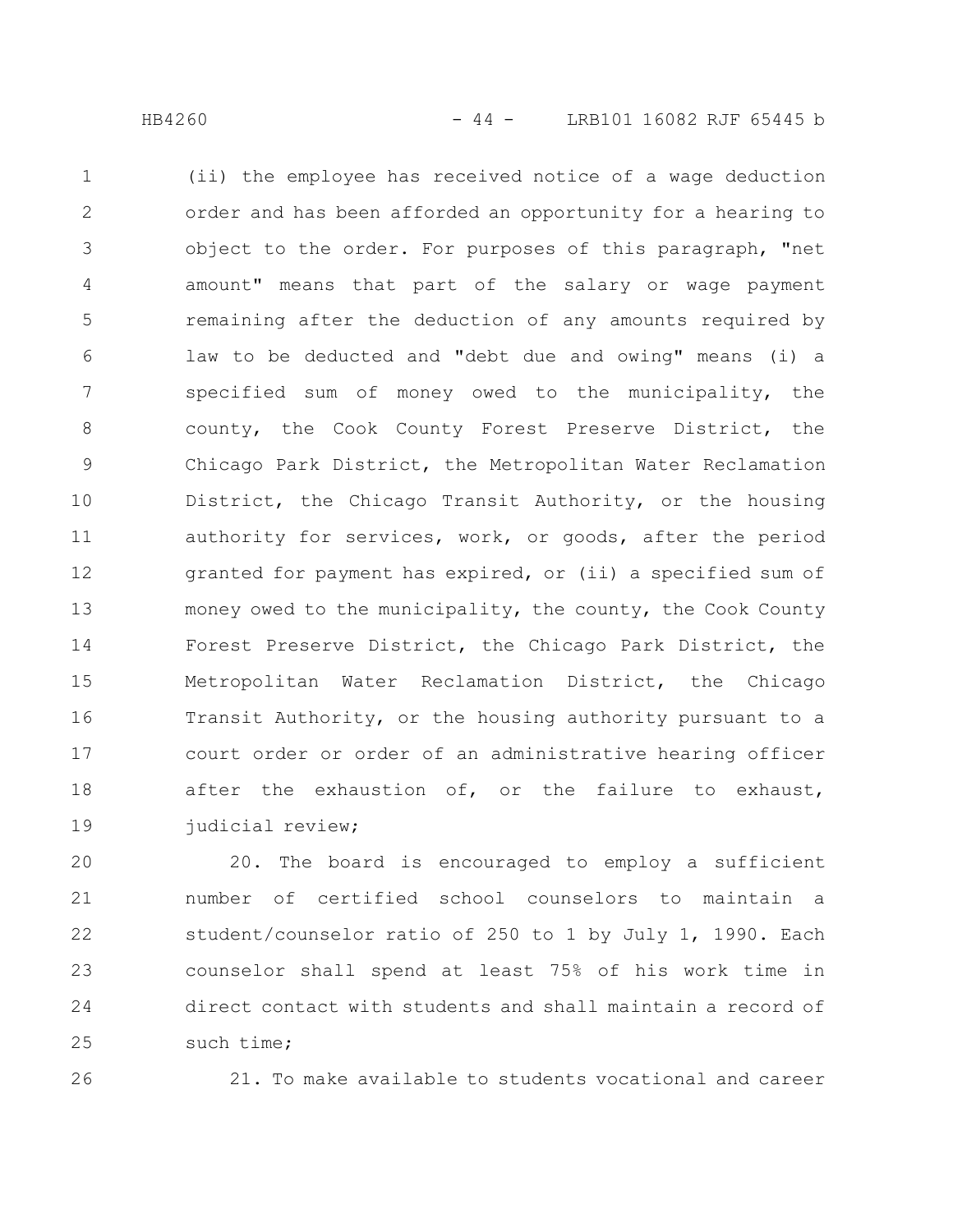counseling and to establish 5 special career counseling days for students and parents. On these days representatives of local businesses and industries shall be invited to the school campus and shall inform students of career opportunities available to them in the various businesses and industries. Special consideration shall be given to counseling minority students as to career opportunities available to them in various fields. For the purposes of this paragraph, minority student means a person who is any of the following: 1 2 3 4 5 6 7 8 9 10

(a) American Indian or Alaska Native (a person having origins in any of the original peoples of North and South America, including Central America, and who maintains tribal affiliation or community attachment). 11 12 13 14

(b) Asian (a person having origins in any of the original peoples of the Far East, Southeast Asia, or the Indian subcontinent, including, but not limited to, Cambodia, China, India, Japan, Korea, Malaysia, Pakistan, the Philippine Islands, Thailand, and Vietnam). 15 16 17 18 19

(c) Black or African American (a person having origins in any of the black racial groups of Africa). Terms such as "Haitian" or "Negro" can be used in addition to "Black or African American". 20 21 22 23

(c-5) Descendant of American Slaves (a person having direct ancestral lineage to victims of chattel slavery in the United States of America). Terms such as "Black", 24 25 26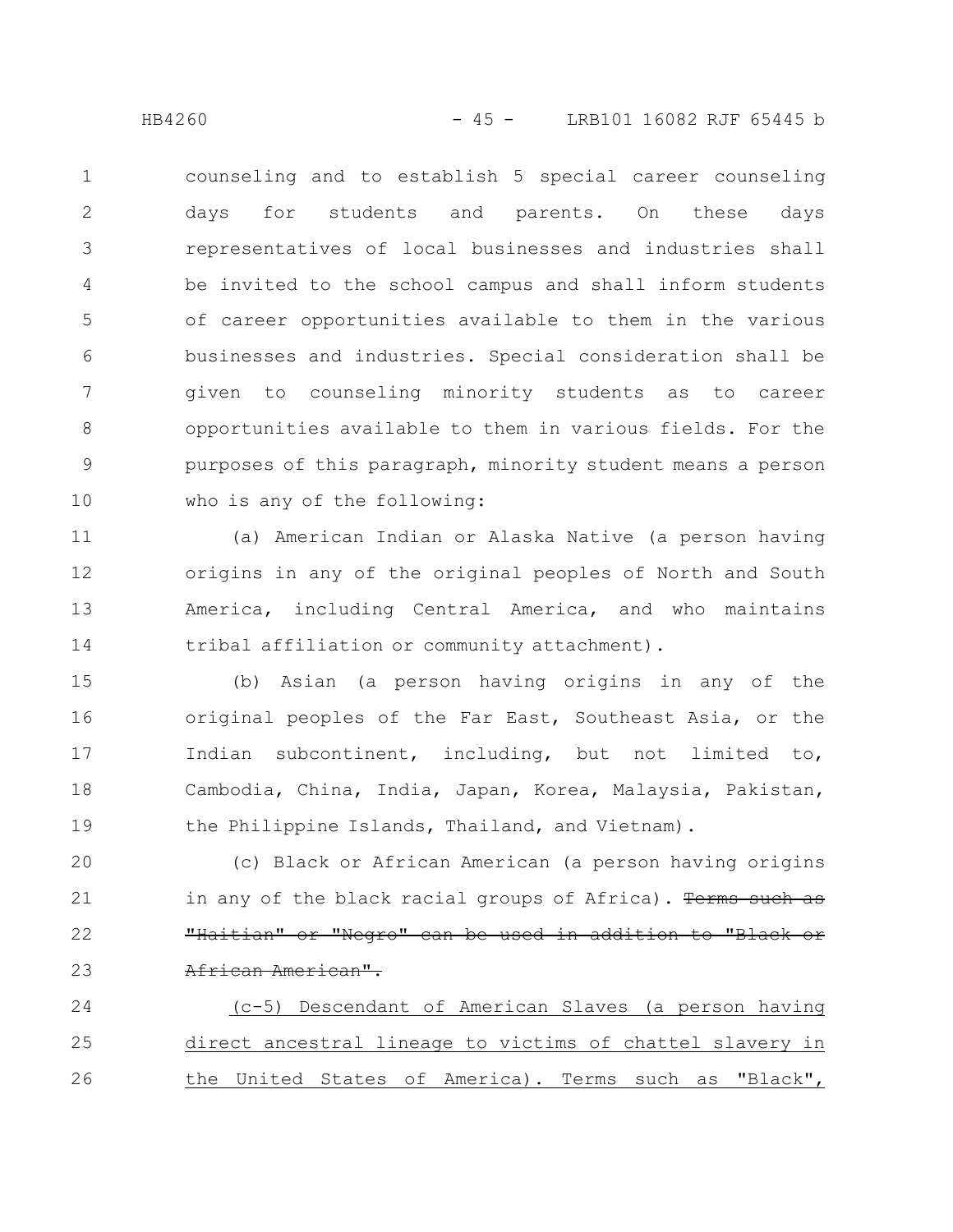"African American", or "American Descendant of Slavery" can be used in addition to "Descendant of American Slaves". 1 2

(d) Hispanic or Latino (a person of Cuban, Mexican, Puerto Rican, South or Central American, or other Spanish culture or origin, regardless of race). 3 4 5

(e) Native Hawaiian or Other Pacific Islander (a person having origins in any of the original peoples of Hawaii, Guam, Samoa, or other Pacific Islands). 6 7 8

Counseling days shall not be in lieu of regular school days; 9 10

22. To report to the State Board of Education the annual student dropout rate and number of students who graduate from, transfer from, or otherwise leave bilingual programs; 11 12 13 14

23. Except as otherwise provided in the Abused and Neglected Child Reporting Act or other applicable State or federal law, to permit school officials to withhold, from any person, information on the whereabouts of any child removed from school premises when the child has been taken into protective custody as a victim of suspected child abuse. School officials shall direct such person to the Department of Children and Family Services $\tau$  or to the local law enforcement agency, if appropriate; 15 16 17 18 19 20 21 22 23

24. To develop a policy, based on the current state of existing school facilities, projected enrollment, and efficient utilization of available resources, for capital 24 25 26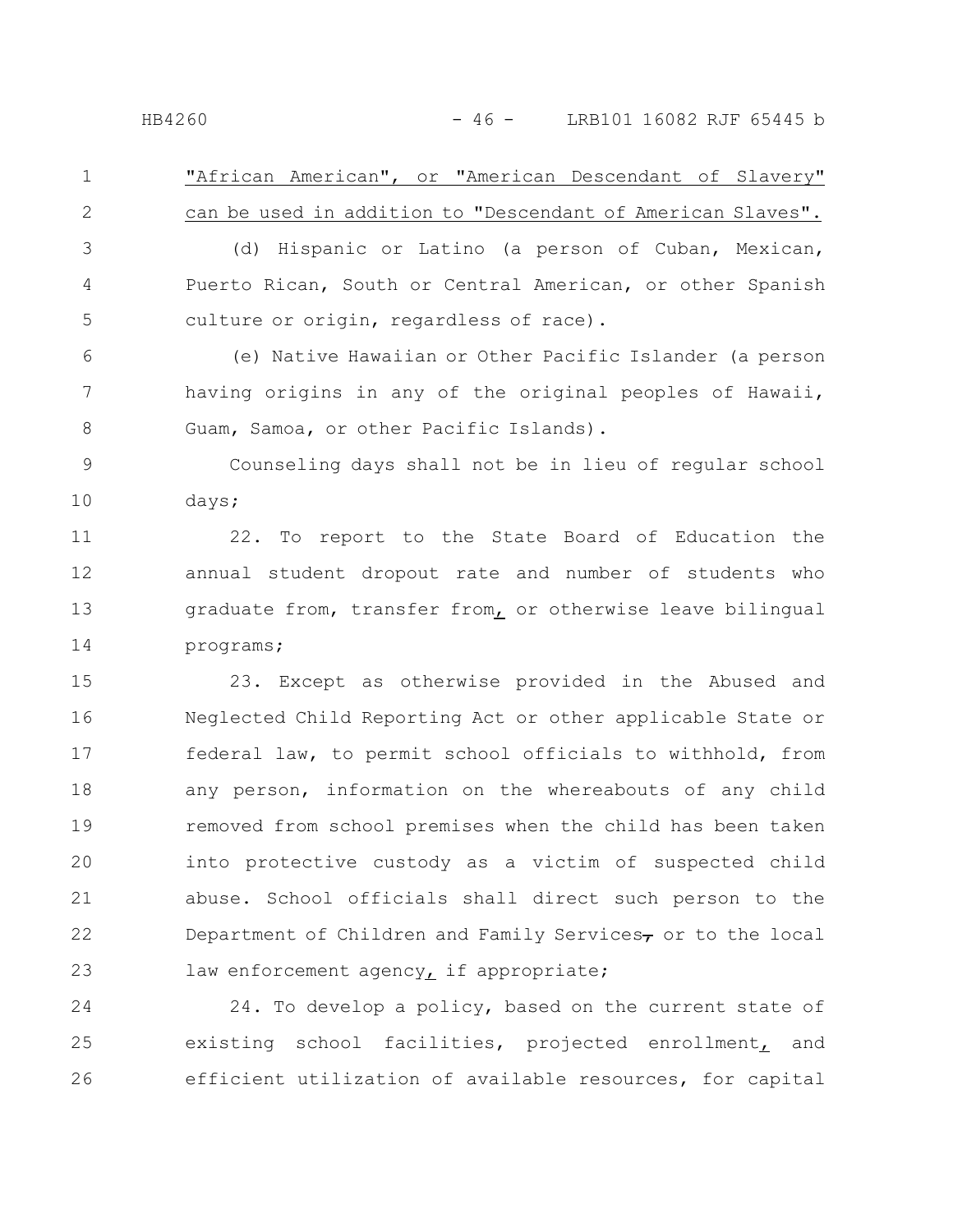improvement of schools and school buildings within the district, addressing in that policy both the relative priority for major repairs, renovations, and additions to school facilities, and the advisability or necessity of building new school facilities or closing existing schools to meet current or projected demographic patterns within the district; 1 2 3 4 5 6 7

25. To make available to the students in every high school attendance center the ability to take all courses necessary to comply with the Board of Higher Education's college entrance criteria effective in 1993; 8 9 10 11

26. To encourage mid-career changes into the teaching profession, whereby qualified professionals become certified teachers, by allowing credit for professional employment in related fields when determining point of entry on the teacher pay scale; 12 13 14 15 16

27. To provide or contract out training programs for administrative personnel and principals with revised or expanded duties pursuant to this Code Act in order to ensure assure they have the knowledge and skills to perform their duties; 17 18 19 20 21

28. To establish a fund for the prioritized special needs programs, and to allocate such funds and other lump sum amounts to each attendance center in a manner consistent with the provisions of part 4 of Section 34-2.3. Nothing in this paragraph shall be construed to require any 22 23 24 25 26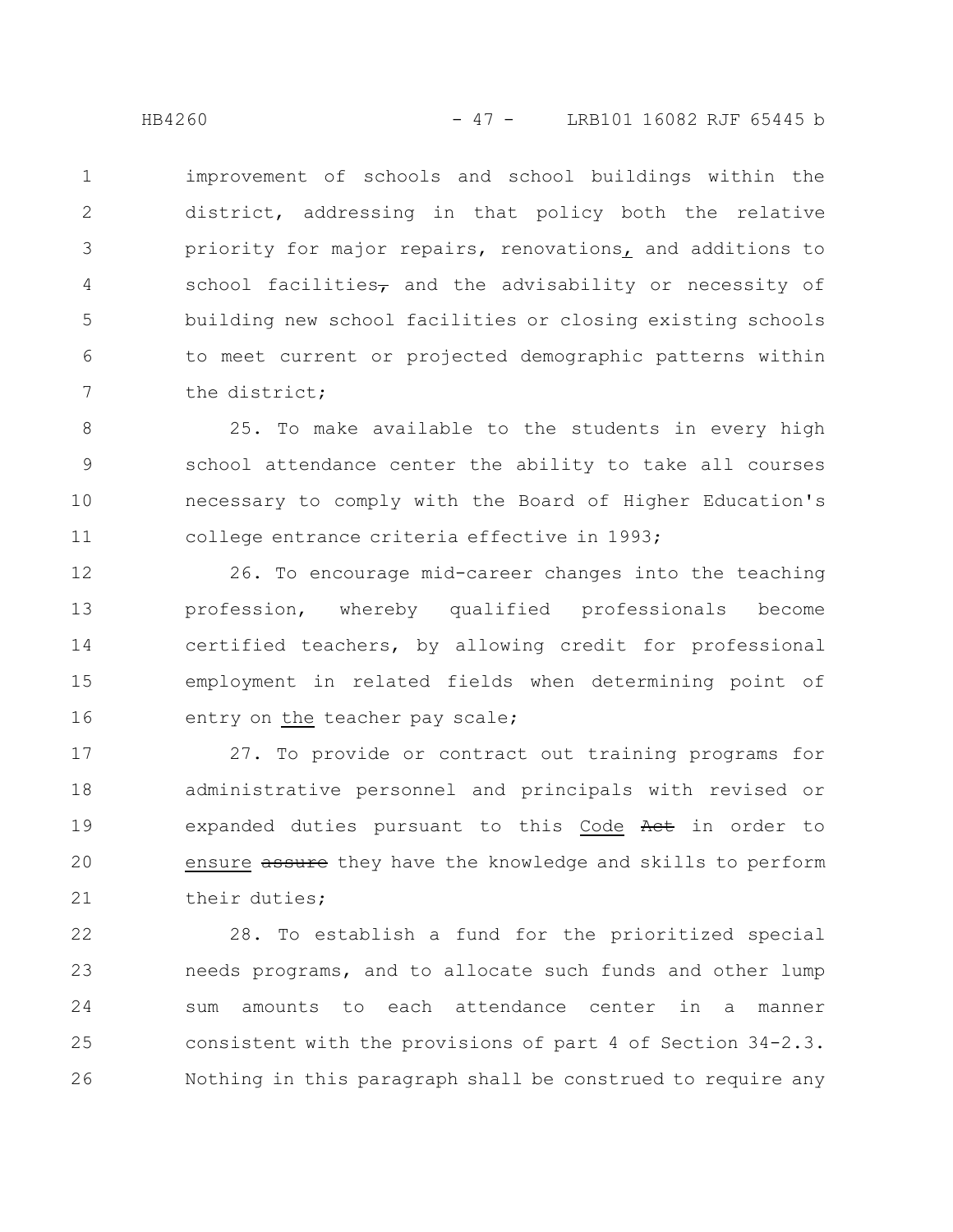1

## additional appropriations of State funds for this purpose;

2

29. (Blank);

30. Notwithstanding any other provision of this Act or any other law to the contrary, to contract with third parties for services otherwise performed by employees, including those in a bargaining unit, and to layoff those employees upon 14 days written notice to the affected employees. Those contracts may be for a period not to exceed 5 years and may be awarded on a system-wide basis. The board may not operate more than 30 contract schools, provided that the board may operate an additional 5 contract turnaround schools pursuant to item (5.5) of subsection (d) of Section 34-8.3 of this Code, and the governing bodies of contract schools are subject to the Freedom of Information Act and Open Meetings Act; 3 4 5 6 7 8 9 10 11 12 13 14 15

31. To promulgate rules establishing procedures governing the layoff or reduction in force of employees and the recall of such employees, including, but not limited to, criteria for such layoffs, reductions in force or recall rights of such employees and the weight to be given to any particular criterion. Such criteria shall take into account factors, including, but not be limited to, qualifications, certifications, experience, performance ratings or evaluations, and any other factors relating to an employee's job performance; 16 17 18 19 20 21 22 23 24 25

26

32. To develop a policy to prevent nepotism in the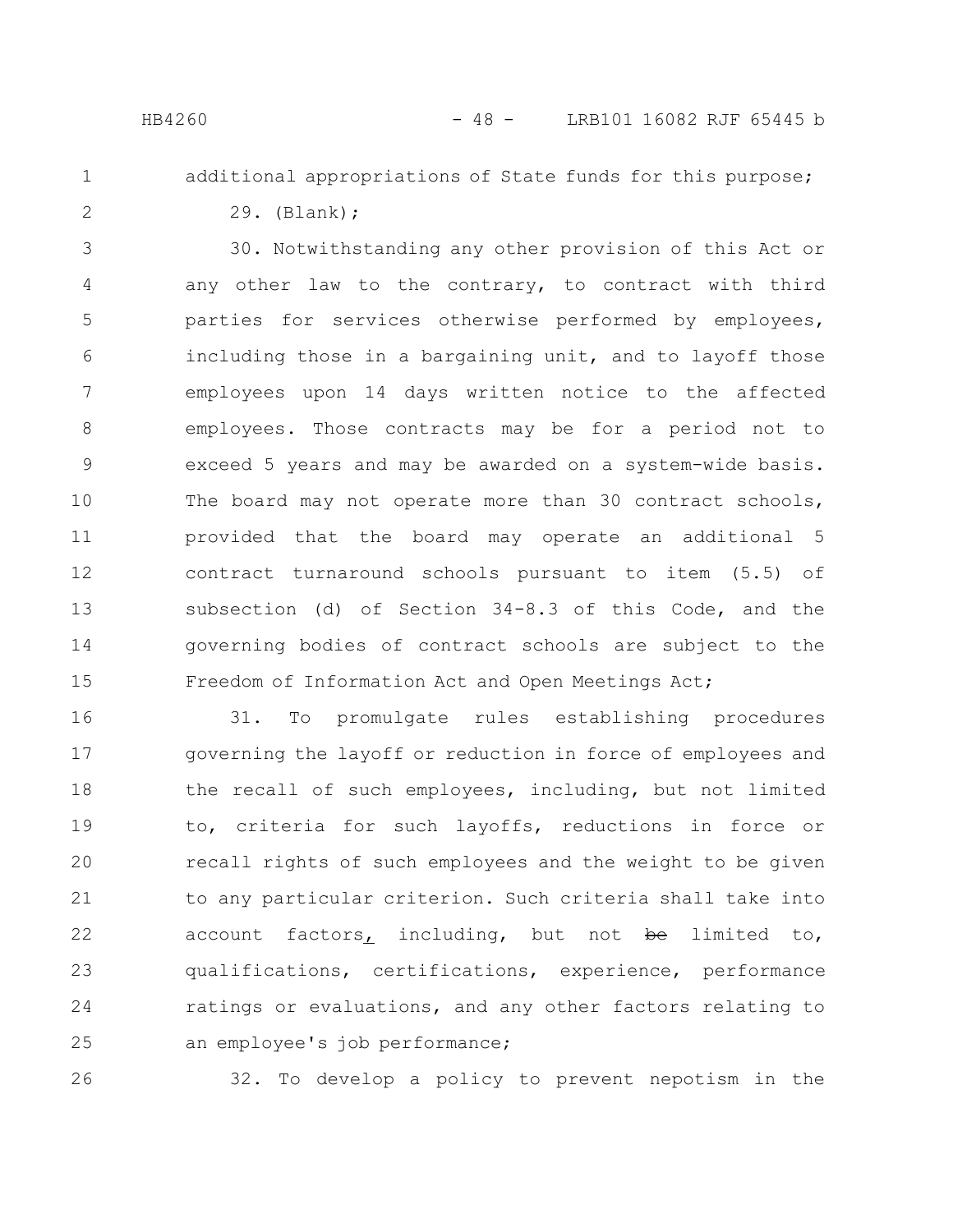hiring of personnel or the selection of contractors;

1 2

33. (Blank); and

34. To establish a Labor Management Council to the board comprised of representatives of the board, the chief executive officer, and those labor organizations that are the exclusive representatives of employees of the board and to promulgate policies and procedures for the operation of the Council. 3 4 5 6 7 8

The specifications of the powers herein granted are not to be construed as exclusive, but the board shall also exercise all other powers that they may be requisite or proper for the maintenance and the development of a public school system, not inconsistent with the other provisions of this Article or provisions of this Code which apply to all school districts. 9 10 11 12 13 14

In addition to the powers herein granted and authorized to be exercised by the board, it shall be the duty of the board to review or to direct independent reviews of special education expenditures and services. The board shall file a report of such review with the General Assembly on or before May 1, 1990. (Source: P.A. 100-465, eff. 8-31-17; 100-1046, eff. 8-23-18; 101-12, eff. 7-1-19; 101-88, eff. 1-1-20; revised 8-19-19.) 15 16 17 18 19 20 21

Section 45. The Board of Higher Education Act is amended by changing Section 9.16 as follows: 22 23

24

(110 ILCS 205/9.16) (from Ch. 144, par. 189.16)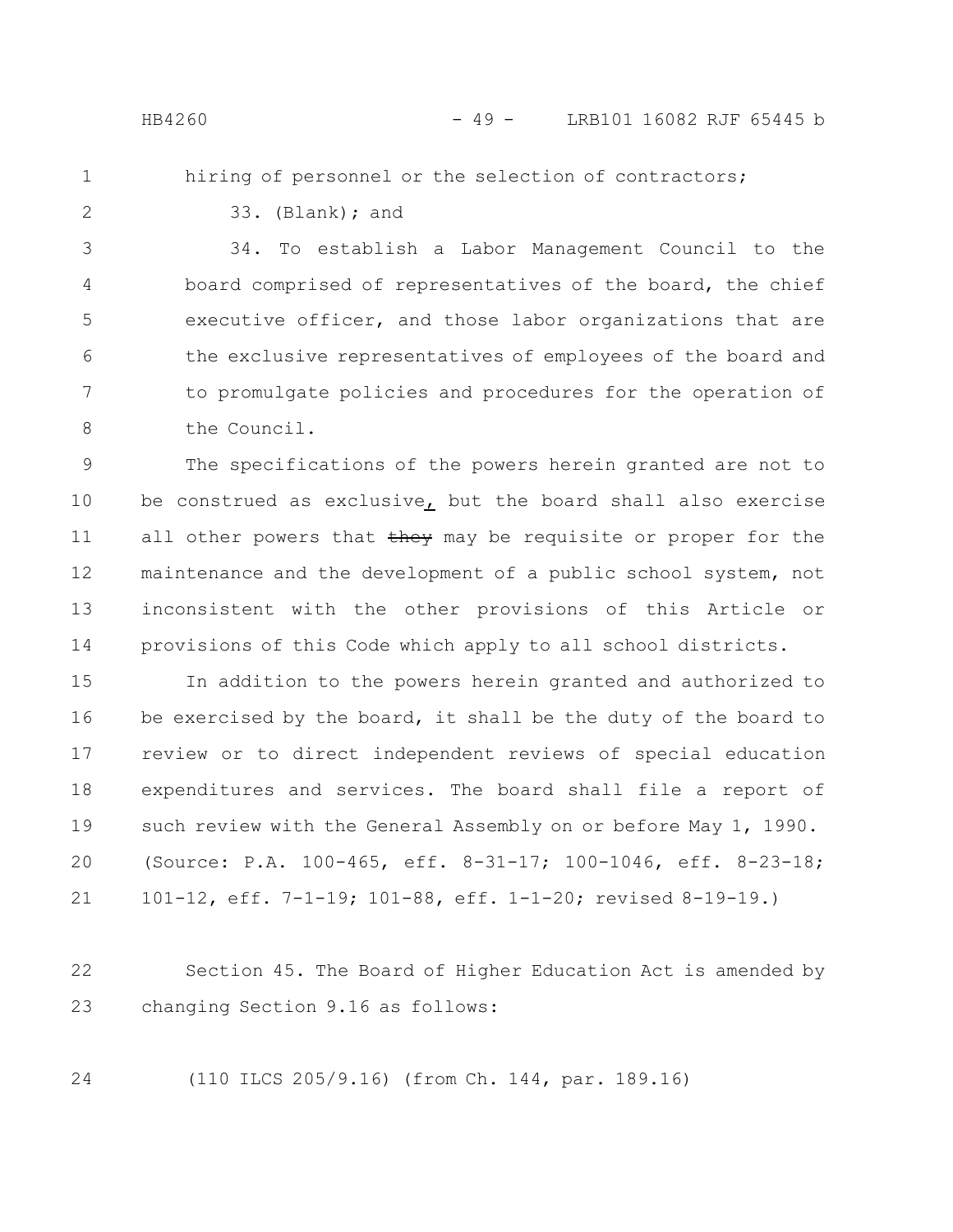Sec. 9.16. Underrepresentation of certain groups in higher education. To require public institutions of higher education to develop and implement methods and strategies to increase the participation of minorities, women and individuals with disabilities who are traditionally underrepresented in education programs and activities. For the purpose of this Section, minorities shall mean persons who are citizens of the United States or lawful permanent resident aliens of the United States and who are any of the following: 1 2 3 4 5 6 7 8 9

(1) American Indian or Alaska Native (a person having origins in any of the original peoples of North and South America, including Central America, and who maintains tribal affiliation or community attachment). 10 11 12 13

(2) Asian (a person having origins in any of the original peoples of the Far East, Southeast Asia, or the Indian subcontinent, including, but not limited to, Cambodia, China, India, Japan, Korea, Malaysia, Pakistan, the Philippine Islands, Thailand, and Vietnam). 14 15 16 17 18

(3) Black or African American (a person having origins in any of the black racial groups of Africa). Terms such as "Haitian" or "Negro" can be used in addition to "Black or African American". 19 20 21 22

(3.5) Descendant of American Slaves (a person having direct ancestral lineage to victims of chattel slavery in the United States of America). Terms such as "Black", "African American", or "American Descendant of Slavery" 23 24 25 26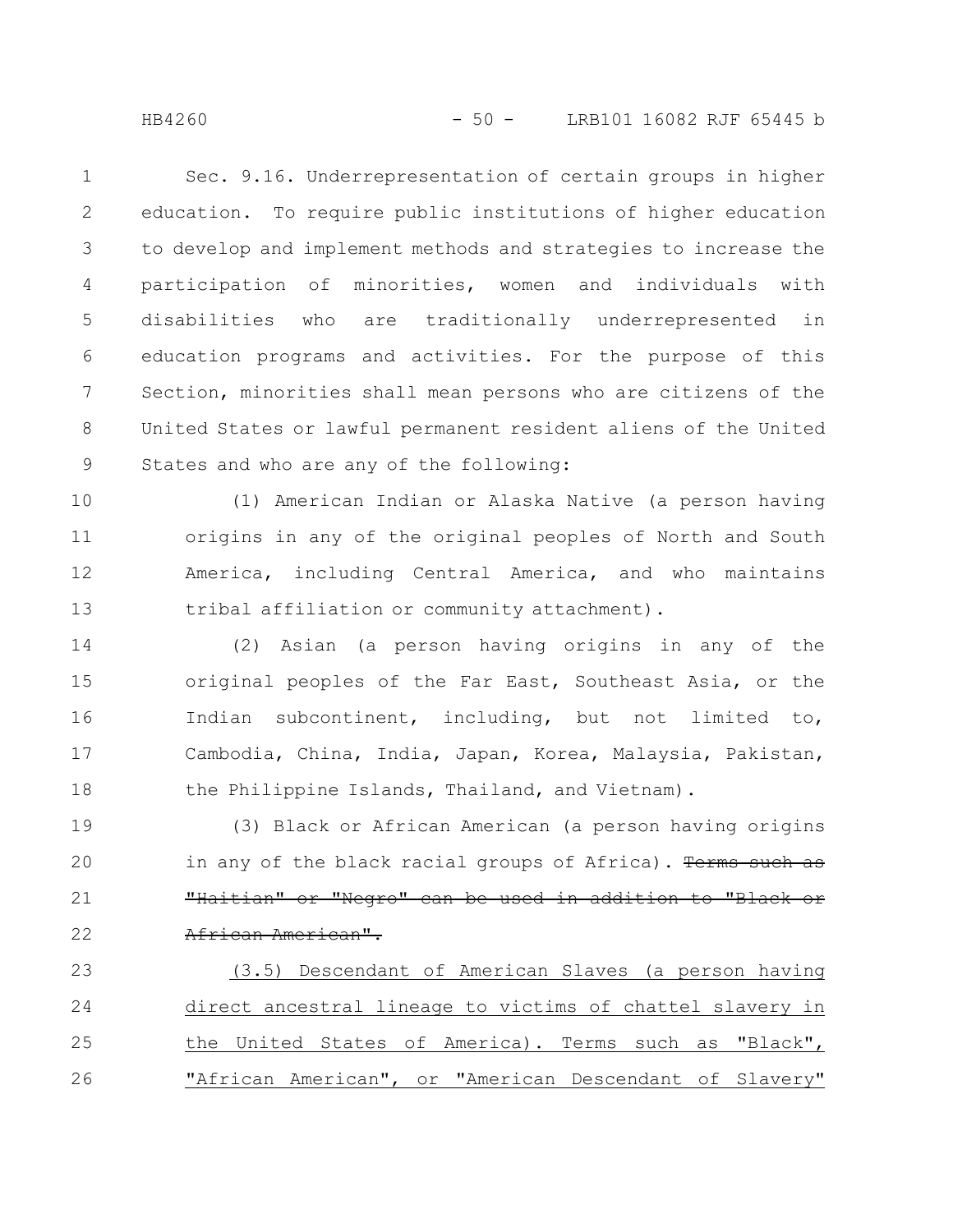1

18

can be used in addition to "Descendant of American Slaves".

(4) Hispanic or Latino (a person of Cuban, Mexican, Puerto Rican, South or Central American, or other Spanish culture or origin, regardless of race). 2 3 4

(5) Native Hawaiian or Other Pacific Islander (a person having origins in any of the original peoples of Hawaii, Guam, Samoa, or other Pacific Islands). 5 6 7

The Board shall adopt any rules necessary to administer this Section. The Board shall also do the following: 8 9

(a) require all public institutions of higher education to develop and submit plans for the implementation of this Section; 10 11 12

(b) conduct periodic review of public institutions of higher education to determine compliance with this Section; and if the Board finds that a public institution of higher education is not in compliance with this Section, it shall notify the institution of steps to take to attain compliance; 13 14 15 16 17

(c) provide advice and counsel pursuant to this Section;

(d) conduct studies of the effectiveness of methods and strategies designed to increase participation of students in education programs and activities in which minorities, women and individuals with disabilities are traditionally underrepresented, and monitor the success of students in such education programs and activities; 19 20 21 22 23 24

(e) encourage minority student recruitment and retention in colleges and universities. In implementing this paragraph, 25 26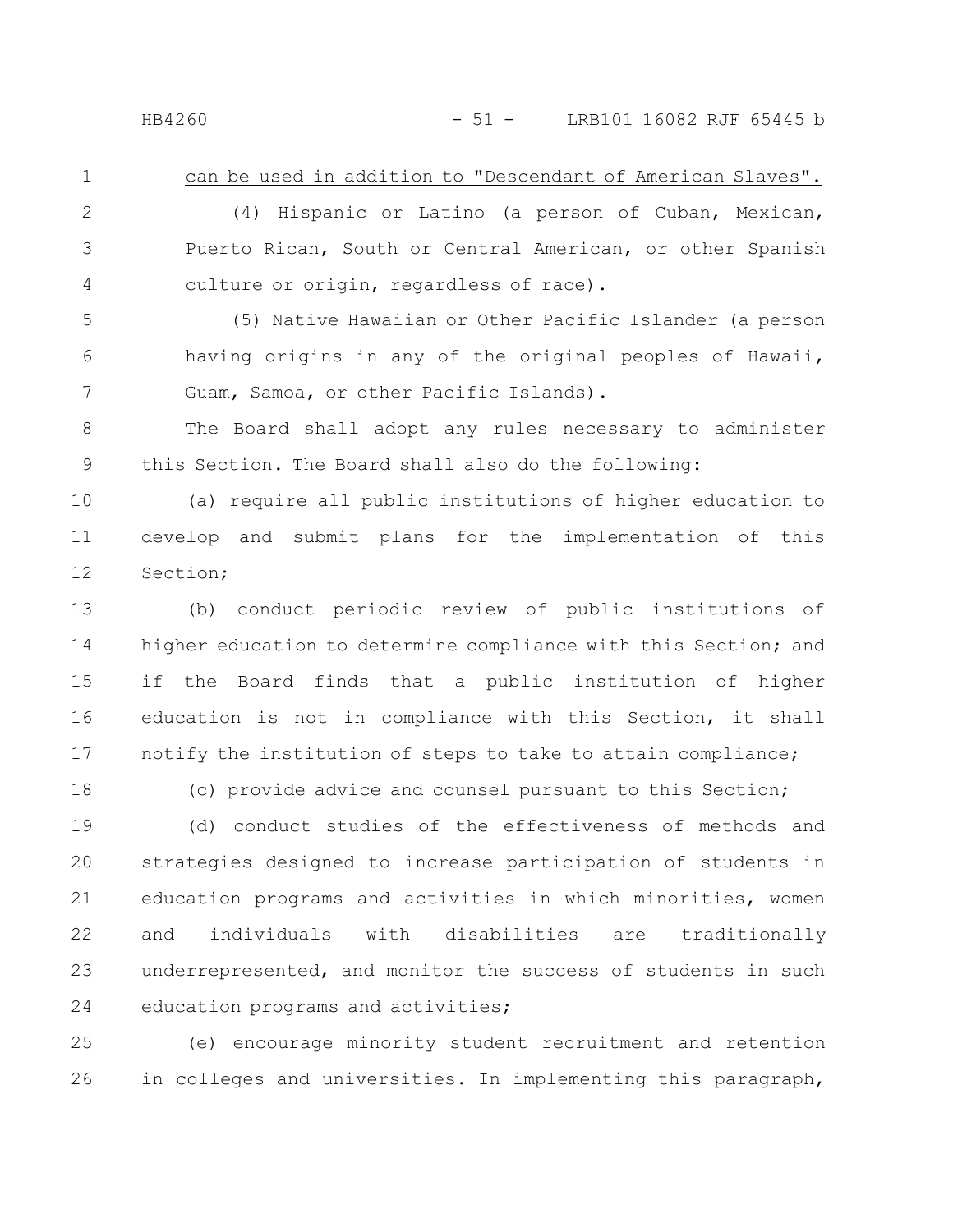the Board shall undertake but need not be limited to the following: the establishment of guidelines and plans for public institutions of higher education for minority student recruitment and retention, the review and monitoring of minority student programs implemented at public institutions of higher education to determine their compliance with any guidelines and plans so established, the determination of the effectiveness and funding requirements of minority student programs at public institutions of higher education, the dissemination of successful programs as models, and the encouragement of cooperative partnerships between community colleges and local school attendance centers which are experiencing difficulties in enrolling minority students in four-year colleges and universities; 1 2 3 4 5 6 7 8 9 10 11 12 13 14

(f) mandate all public institutions of higher education to submit data and information essential to determine compliance with this Section. The Board shall prescribe the format and the date for submission of this data and any other education equity data; and 15 16 17 18 19

(g) report to the General Assembly and the Governor annually with a description of the plans submitted by each public institution of higher education for implementation of this Section, including financial data relating to the most recent fiscal year expenditures for specific minority programs, the effectiveness of such plans and programs and the effectiveness of the methods and strategies developed by the 20 21 22 23 24 25 26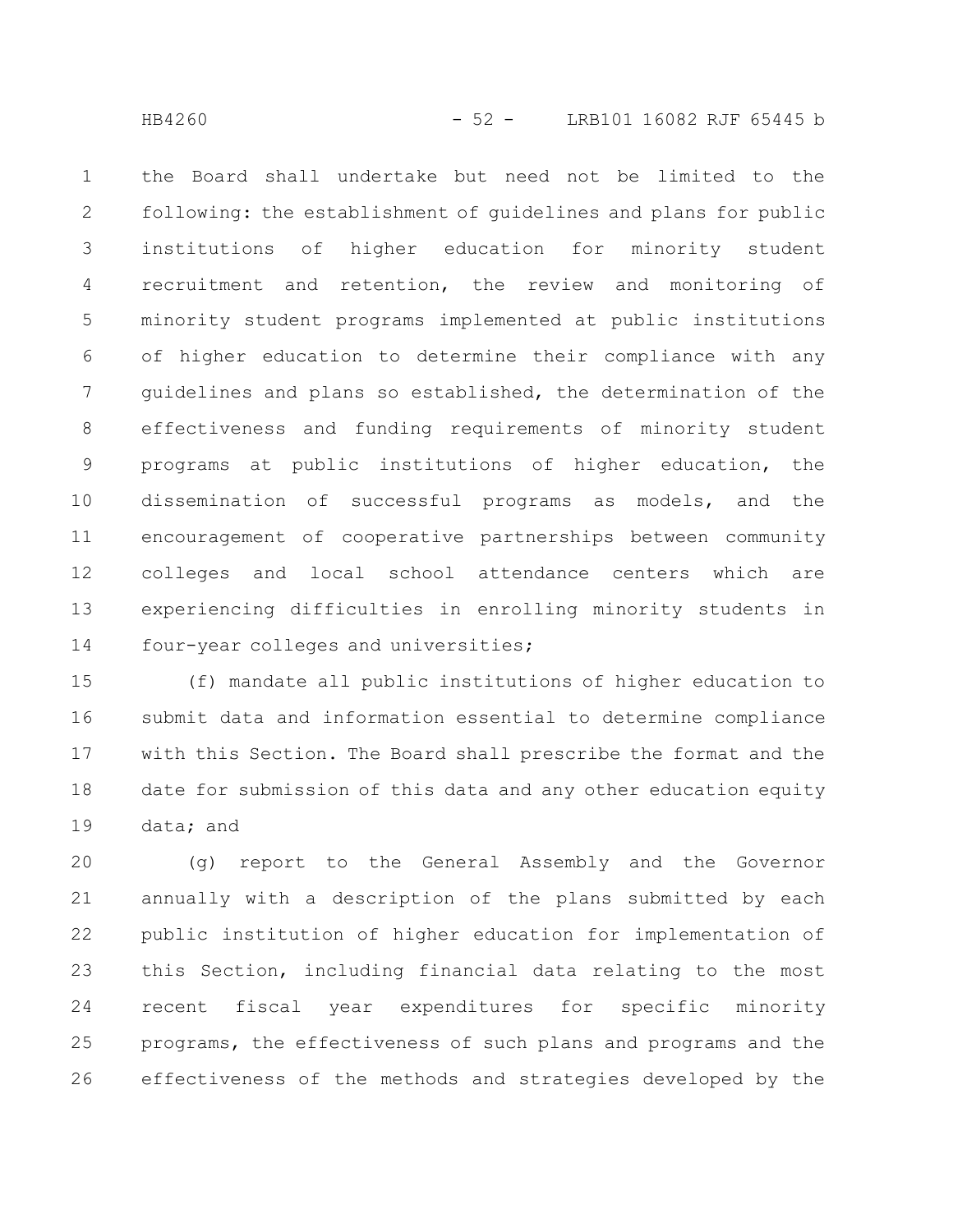Board in meeting the purposes of this Section, the degree of compliance with this Section by each public institution of higher education as determined by the Board pursuant to its periodic review responsibilities, and the findings made by the Board in conducting its studies and monitoring student success as required by paragraph d) of this Section. With respect to each public institution of higher education such report also shall include, but need not be limited to, information with respect to each institution's minority program budget allocations; minority student admission, retention and graduation statistics; admission, retention, and graduation statistics of all students who are the first in their immediate family to attend an institution of higher education; number of financial assistance awards to undergraduate and graduate minority students; and minority faculty representation. This paragraph shall not be construed to prohibit the Board from making, preparing or issuing additional surveys or studies with respect to minority education in Illinois. 1 2 3 4 5 6 7 8 9 10 11 12 13 14 15 16 17 18

(Source: P.A. 99-143, eff. 7-27-15.) 19

Section 50. The Dental Student Grant Act is amended by changing Section 3.07 as follows: 20 21

(110 ILCS 925/3.07) (from Ch. 144, par. 1503.07) Sec. 3.07. "Racial minority" means a person who is any of 22 23

the following: 24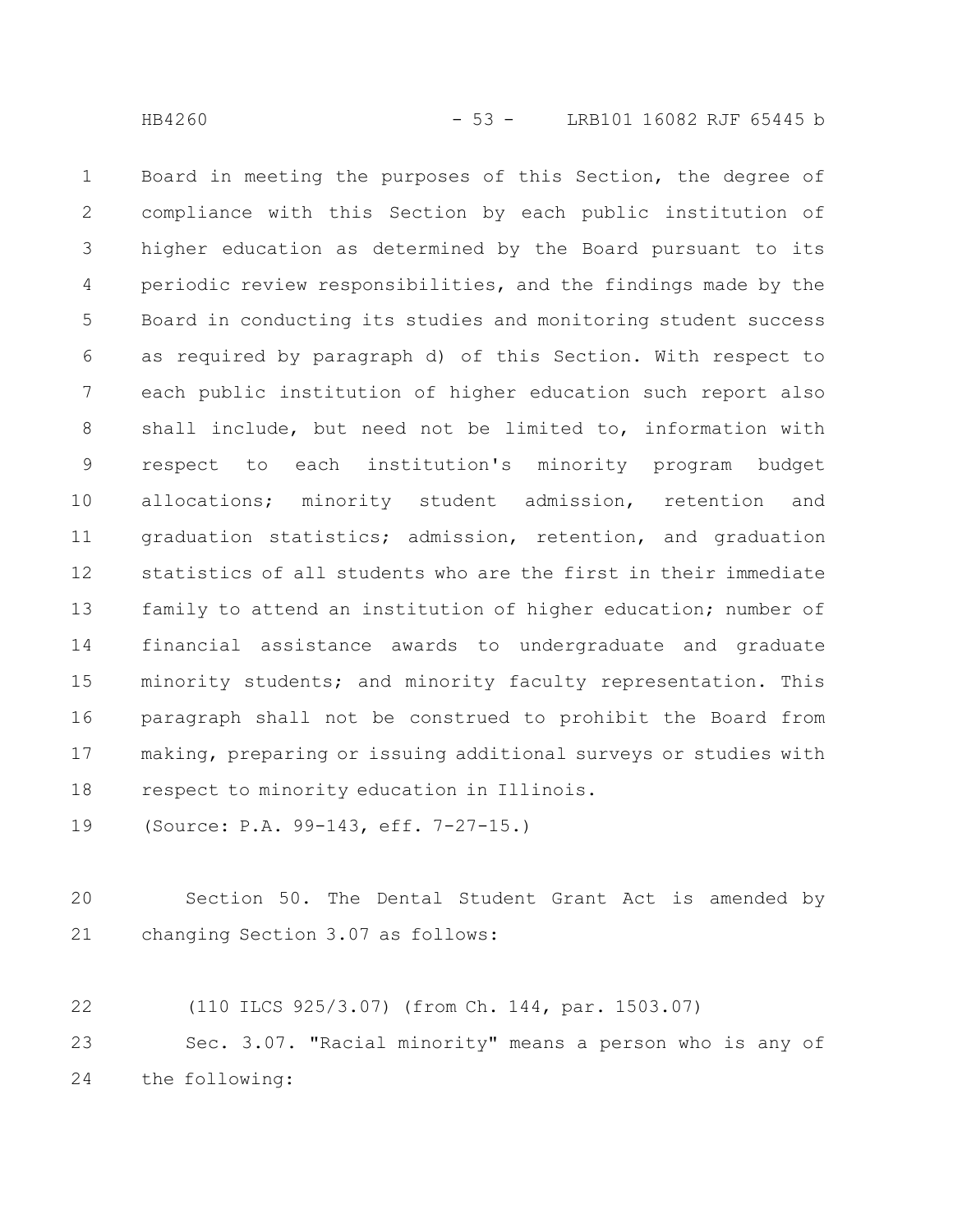1

2

3

4

(1) American Indian or Alaska Native (a person having origins in any of the original peoples of North and South America, including Central America, and who maintains tribal affiliation or community attachment).

(2) Asian (a person having origins in any of the original peoples of the Far East, Southeast Asia, or the Indian subcontinent, including, but not limited to, Cambodia, China, India, Japan, Korea, Malaysia, Pakistan, the Philippine Islands, Thailand, and Vietnam). 5 6 7 8 9

(3) Black or African American (a person having origins in any of the black racial groups of Africa). Terms such as "Haitian" or "Negro" can be used in addition to "Black African American". 10 11 12 13

(3.5) Descendant of American Slaves (a person having direct ancestral lineage to victims of chattel slavery in the United States of America). Terms such as "Black", "African American", or "American Descendant of Slavery" can be used in addition to "Descendant of American Slaves". 14 15 16 17 18

(4) Hispanic or Latino (a person of Cuban, Mexican, Puerto Rican, South or Central American, or other Spanish culture or origin, regardless of race). 19 20 21

(5) Native Hawaiian or Other Pacific Islander (a person having origins in any of the original peoples of Hawaii, Guam, Samoa, or other Pacific Islands). 22 23 24

(Source: P.A. 97-396, eff. 1-1-12.) 25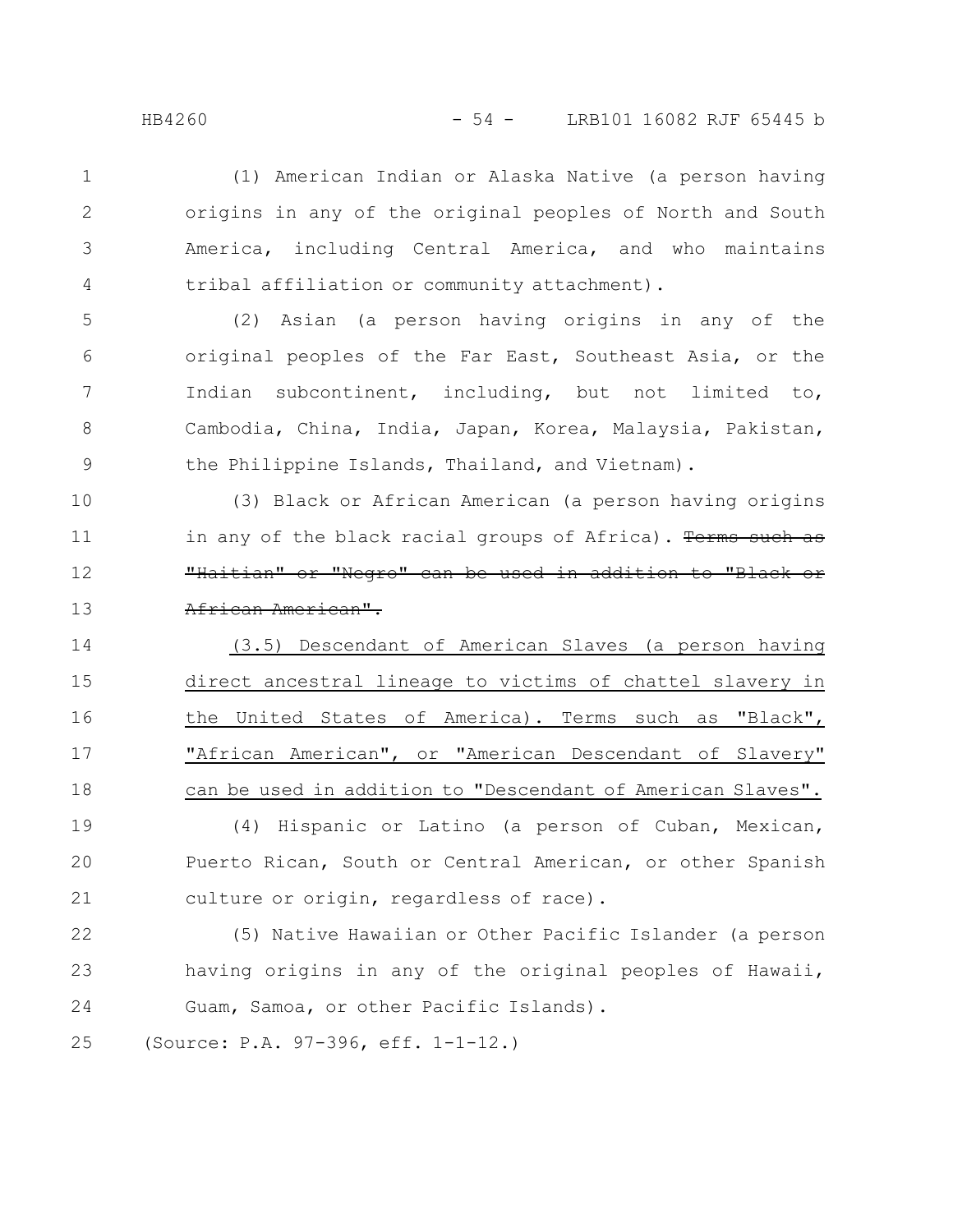6

## HB4260 - 55 - LRB101 16082 RJF 65445 b

Section 55. The Diversifying Higher Education Faculty in Illinois Act is amended by changing Section 2 as follows: 1 2

(110 ILCS 930/2) (from Ch. 144, par. 2302) 3

Sec. 2. Definitions. As used in this Act, unless the context otherwise requires: 4 5

"Board" means the Board of Higher Education.

"DFI" means the Diversifying Higher Education Faculty in Illinois Program of financial assistance to minorities who are traditionally underrepresented as participants in postsecondary education. The program shall assist them in pursuing a graduate or professional degree and shall also assist program graduates to find employment at an Illinois institution of higher education, including a community college, in a faculty or staff position. 7 8 9 10 11 12 13 14

"Program Board" means the entity created to administer the grant program authorized by this Act. 15 16

"Qualified institution of higher education" means a qualifying publicly or privately operated educational institution located within Illinois (i) that offers instruction leading toward or prerequisite to an academic or professional degree beyond the baccalaureate degree, excluding theological schools, and (ii) that is authorized to operate in the State of Illinois. 17 18 19 20 21 22 23

"Racial minority" means a person who is a citizen of the United States or a lawful permanent resident alien of the 24 25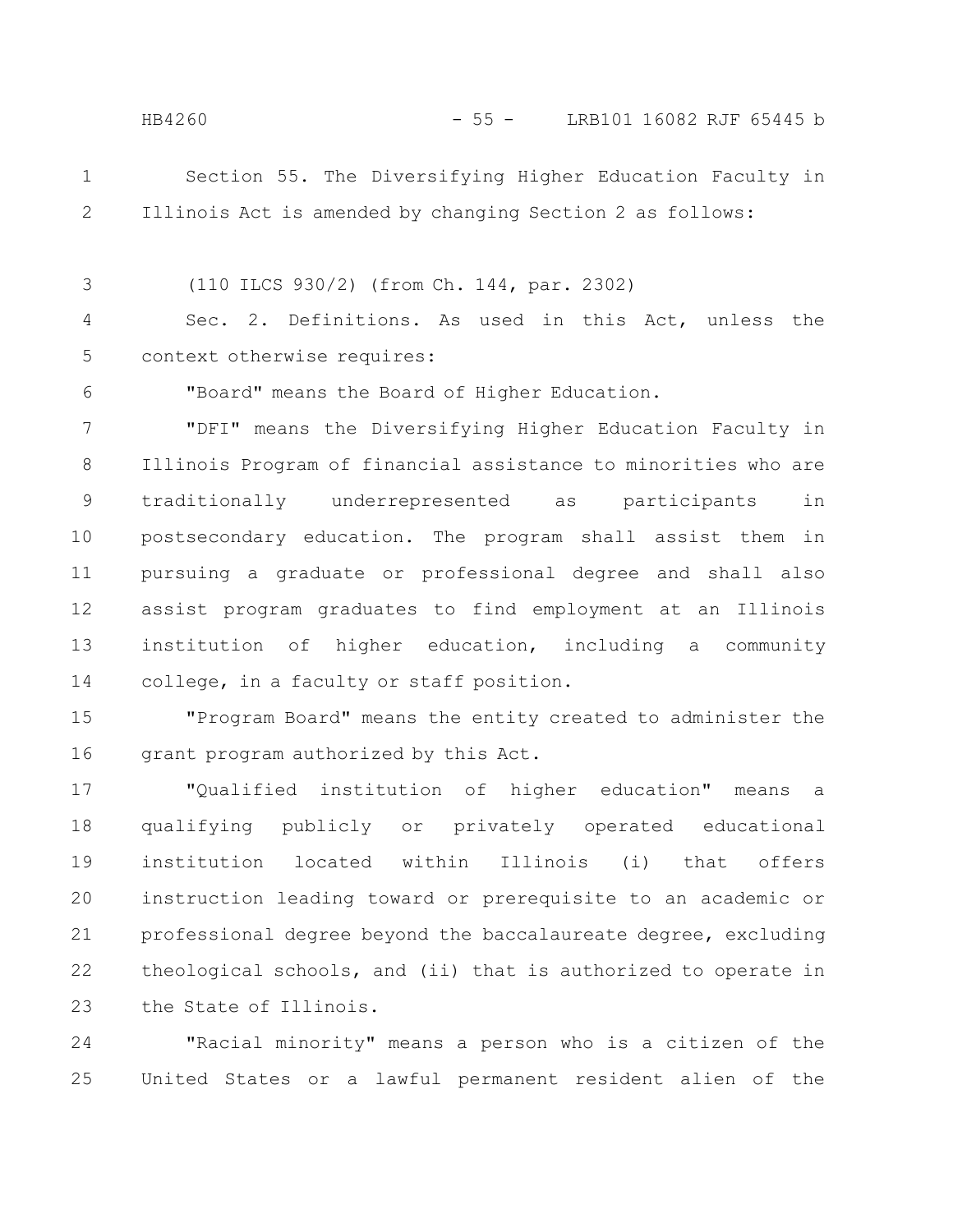HB4260 - 56 - LRB101 16082 RJF 65445 b

United States and who is any of the following: 1

(1) American Indian or Alaska Native (a person having origins in any of the original peoples of North and South America, including Central America, and who maintains tribal affiliation or community attachment). 2 3 4 5

(2) Asian (a person having origins in any of the original peoples of the Far East, Southeast Asia, or the Indian subcontinent, including, but not limited to, Cambodia, China, India, Japan, Korea, Malaysia, Pakistan, the Philippine Islands, Thailand, and Vietnam). 6 7 8 9 10

(3) Black or African American (a person having origins in any of the black racial groups of Africa). Terms such as "Haitian" or "Negro" can be used in addition to "Black African American". 11 12 13 14

(3.5) Descendant of American Slaves (a person having direct ancestral lineage to victims of chattel slavery in the United States of America). Terms such as "Black", "African American", or "American Descendant of Slavery" can be used in addition to "Descendant of American Slaves". 15 16 17 18 19

(4) Hispanic or Latino (a person of Cuban, Mexican, Puerto Rican, South or Central American, or other Spanish culture or origin, regardless of race). 20 21 22

(5) Native Hawaiian or Other Pacific Islander (a person having origins in any of the original peoples of Hawaii, Guam, Samoa, or other Pacific Islands). 23 24 25

(Source: P.A. 97-396, eff. 1-1-12.) 26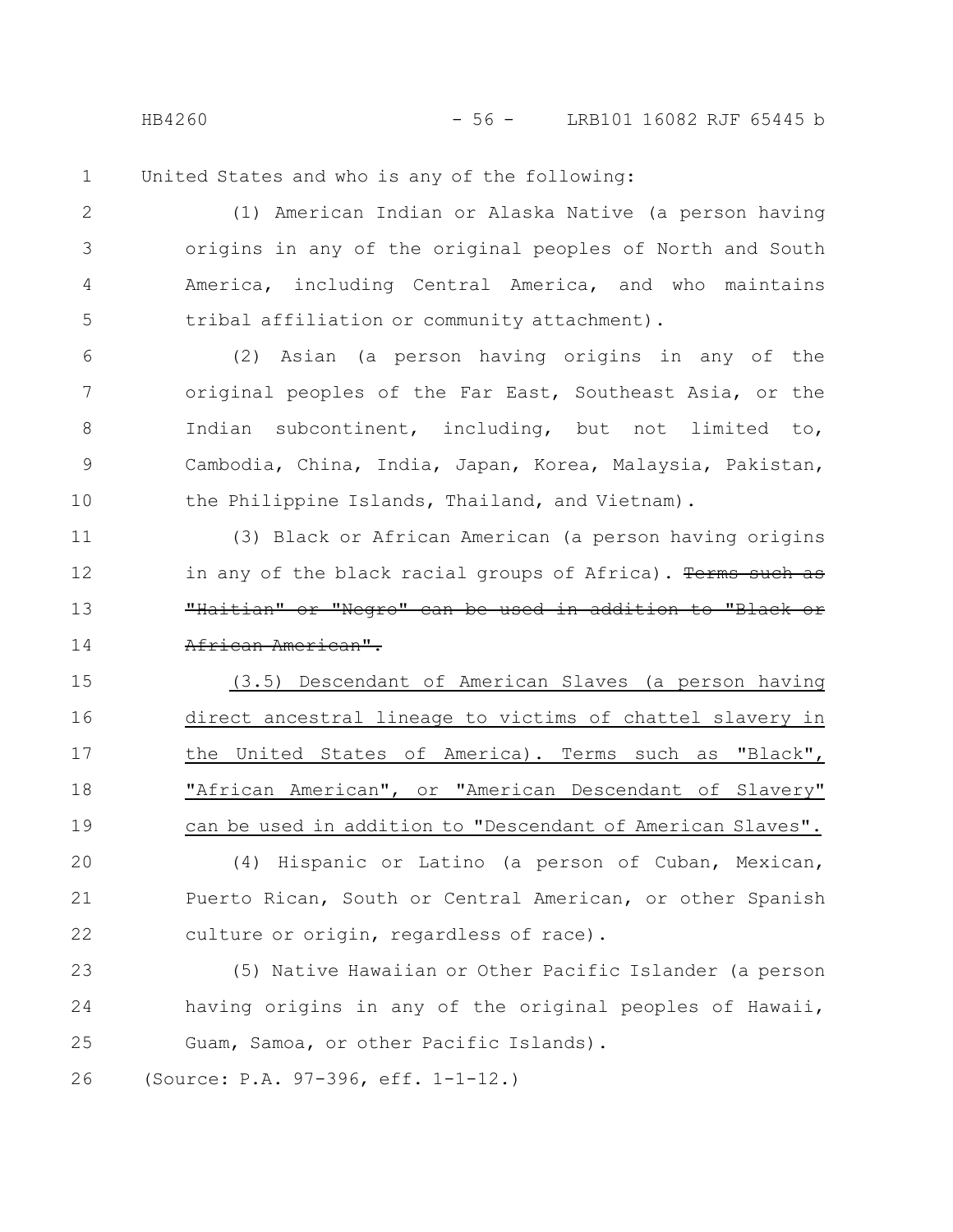Section 60. The Higher Education Student Assistance Act is amended by changing Sections 50 and 65.30 as follows: 1 2

3

(110 ILCS 947/50)

Sec. 50. Minority Teachers of Illinois scholarship program. 4 5

6

(a) As used in this Section:

"Eligible applicant" means a minority student who has graduated from high school or has received a high school equivalency certificate and has maintained a cumulative grade point average of no less than 2.5 on a 4.0 scale, and who by reason thereof is entitled to apply for scholarships to be awarded under this Section. 7 8 9 10 11 12

"Minority student" means a student who is any of the following: 13 14

(1) American Indian or Alaska Native (a person having origins in any of the original peoples of North and South America, including Central America, and who maintains tribal affiliation or community attachment). 15 16 17 18

(2) Asian (a person having origins in any of the original peoples of the Far East, Southeast Asia, or the Indian subcontinent, including, but not limited to, Cambodia, China, India, Japan, Korea, Malaysia, Pakistan, the Philippine Islands, Thailand, and Vietnam). 19 20 21 22 23 24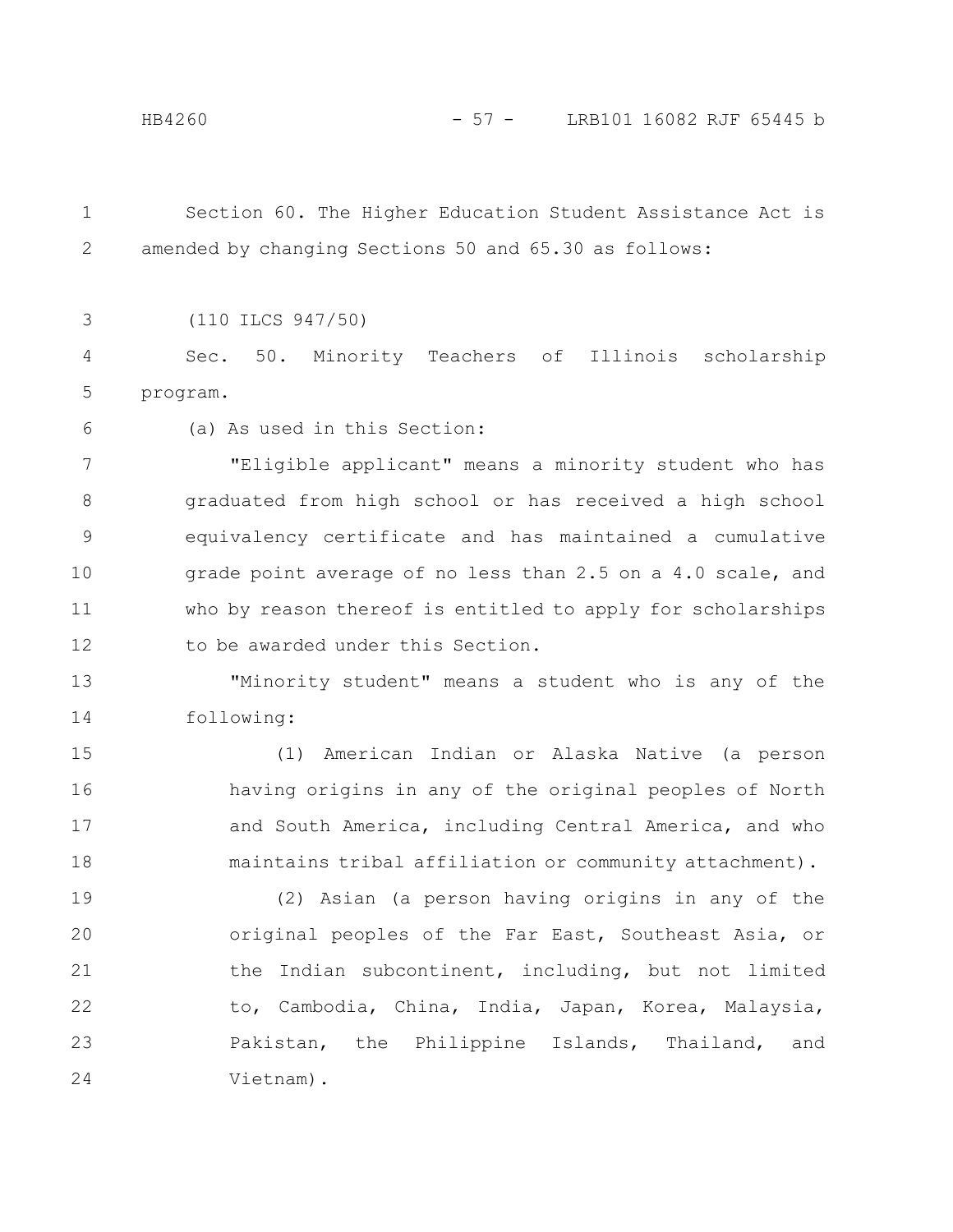(3) Black or African American (a person having origins in any of the black racial groups of Africa). Terms such as "Haitian" or "Negro" can be used addition to "Black or African American". 1 2 3 4

(3.5) Descendant of American Slaves (a person having direct ancestral lineage to victims of chattel slavery in the United States of America). Terms such as "Black", "African American", or "American Descendant of Slavery" can be used in addition to "Descendant of American Slaves". 5 6 7 8 9 10

(4) Hispanic or Latino (a person of Cuban, Mexican, Puerto Rican, South or Central American, or other Spanish culture or origin, regardless of race). 11 12 13

(5) Native Hawaiian or Other Pacific Islander (a person having origins in any of the original peoples of Hawaii, Guam, Samoa, or other Pacific Islands). 14 15 16

"Qualified student" means a person (i) who is a resident of this State and a citizen or permanent resident of the United States; (ii) who is a minority student, as defined in this Section; (iii) who, as an eligible applicant, has made a timely application for a minority teaching scholarship under this Section; (iv) who is enrolled on at least a half-time basis at a qualified Illinois institution of higher learning; (v) who is enrolled in a course of study leading to teacher licensure, including alternative teacher licensure, or, if the 17 18 19 20 21 22 23 24 25 26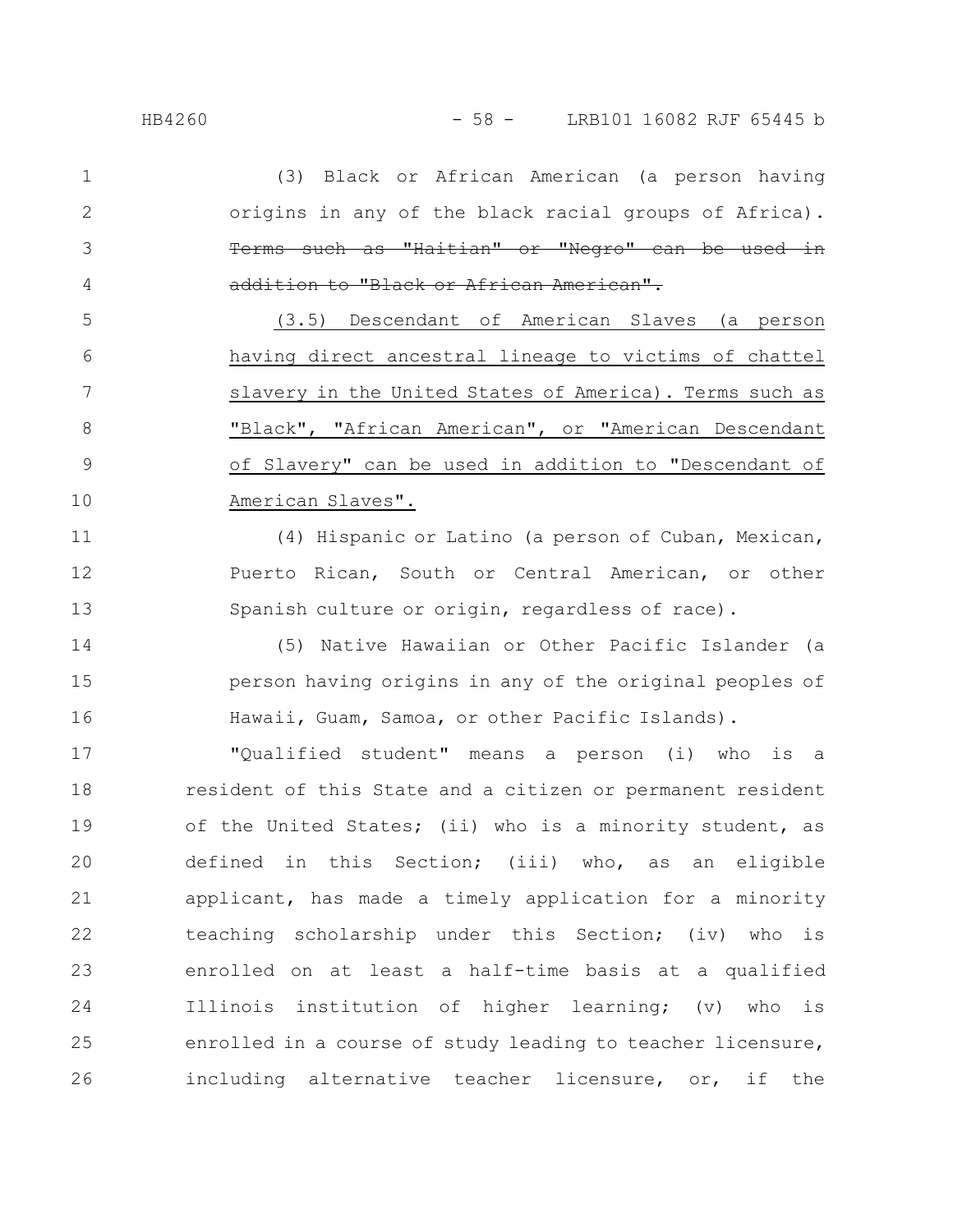student is already licensed to teach, in a course of study leading to an additional teaching endorsement or a master's degree in an academic field in which he or she is teaching or plans to teach; (vi) who maintains a grade point average of no less than 2.5 on a 4.0 scale; and (vii) who continues to advance satisfactorily toward the attainment of a degree. 1 2 3 4 5 6 7

(b) In order to encourage academically talented Illinois minority students to pursue teaching careers at the preschool or elementary or secondary school level, each qualified student shall be awarded a minority teacher scholarship to any qualified Illinois institution of higher learning. However, preference may be given to qualified applicants enrolled at or above the junior level. 8 9 10 11 12 13 14

(c) Each minority teacher scholarship awarded under this Section shall be in an amount sufficient to pay the tuition and fees and room and board costs of the qualified Illinois institution of higher learning at which the recipient is enrolled, up to an annual maximum of \$5,000; except that in the case of a recipient who does not reside on-campus at the institution at which he or she is enrolled, the amount of the scholarship shall be sufficient to pay tuition and fee expenses and a commuter allowance, up to an annual maximum of \$5,000. 15 16 17 18 19 20 21 22 23

(d) The total amount of minority teacher scholarship assistance awarded by the Commission under this Section to an individual in any given fiscal year, when added to other 24 25 26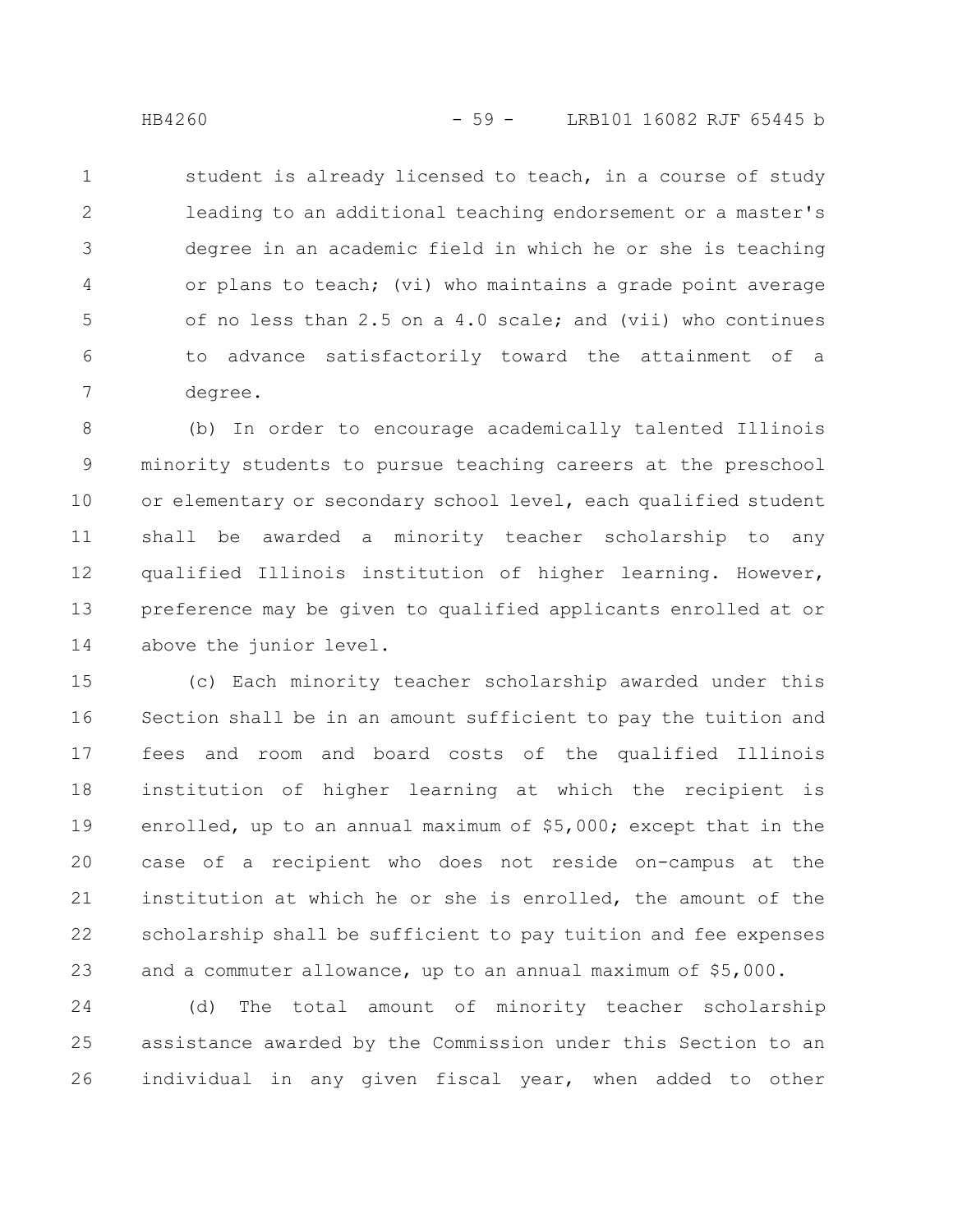financial assistance awarded to that individual for that year, shall not exceed the cost of attendance at the institution at which the student is enrolled. If the amount of minority teacher scholarship to be awarded to a qualified student as provided in subsection (c) of this Section exceeds the cost of attendance at the institution at which the student is enrolled, the minority teacher scholarship shall be reduced by an amount equal to the amount by which the combined financial assistance available to the student exceeds the cost of attendance. 1 2 3 4 5 6 7 8 9

(e) The maximum number of academic terms for which a qualified student can receive minority teacher scholarship assistance shall be 8 semesters or 12 quarters. 10 11 12

(f) In any academic year for which an eligible applicant under this Section accepts financial assistance through the Paul Douglas Teacher Scholarship Program, as authorized by Section 551 et seq. of the Higher Education Act of 1965, the applicant shall not be eligible for scholarship assistance awarded under this Section. 13 14 15 16 17 18

(g) All applications for minority teacher scholarships to be awarded under this Section shall be made to the Commission on forms which the Commission shall provide for eligible applicants. The form of applications and the information required to be set forth therein shall be determined by the Commission, and the Commission shall require eligible applicants to submit with their applications such supporting documents or recommendations as the Commission deems 19 20 21 22 23 24 25 26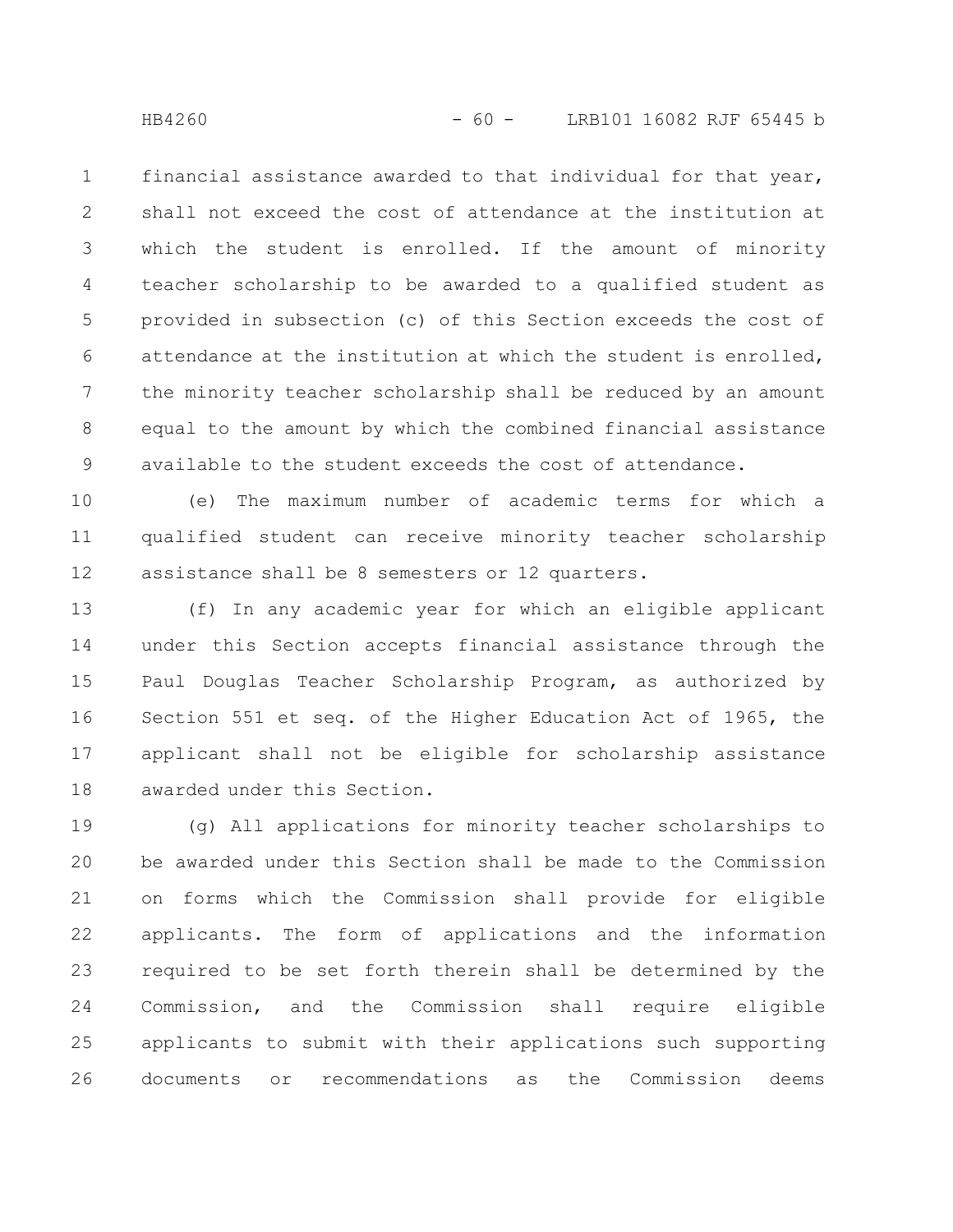HB4260 - 61 - LRB101 16082 RJF 65445 b

necessary. 1

(h) Subject to a separate appropriation for such purposes, payment of any minority teacher scholarship awarded under this Section shall be determined by the Commission. All scholarship funds distributed in accordance with this subsection shall be paid to the institution and used only for payment of the tuition and fee and room and board expenses incurred by the student in connection with his or her attendance at a qualified Illinois institution of higher learning. Any minority teacher scholarship awarded under this Section shall be applicable to 2 semesters or 3 quarters of enrollment. If a qualified student withdraws from enrollment prior to completion of the first semester or quarter for which the minority teacher scholarship is applicable, the school shall refund to the Commission the full amount of the minority teacher scholarship. 2 3 4 5 6 7 8 9 10 11 12 13 14 15

(i) The Commission shall administer the minority teacher scholarship aid program established by this Section and shall make all necessary and proper rules not inconsistent with this Section for its effective implementation. 16 17 18 19

(j) When an appropriation to the Commission for a given fiscal year is insufficient to provide scholarships to all qualified students, the Commission shall allocate the appropriation in accordance with this subsection. If funds are insufficient to provide all qualified students with a scholarship as authorized by this Section, the Commission shall allocate the available scholarship funds for that fiscal year 20 21 22 23 24 25 26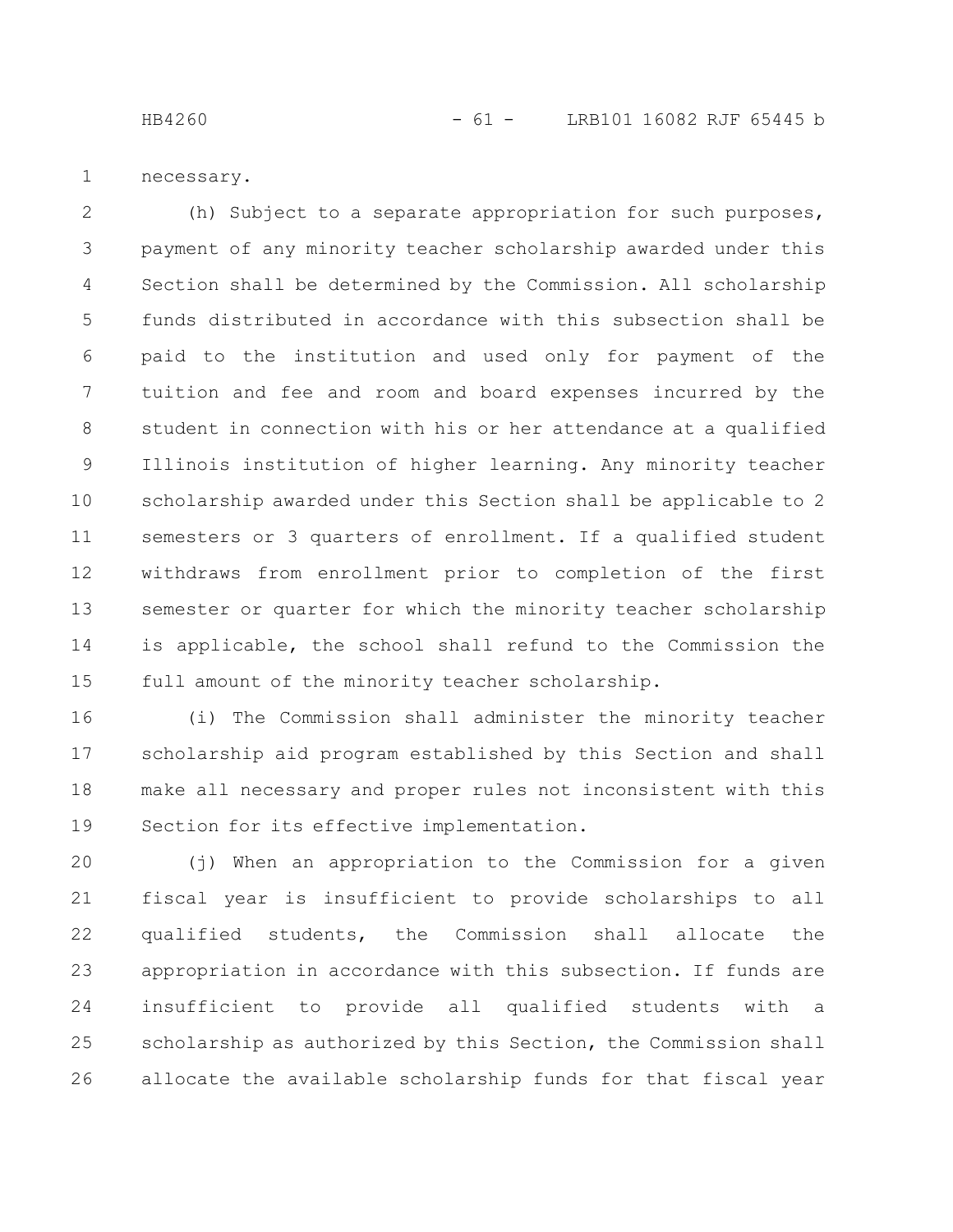on the basis of the date the Commission receives a complete application form. 1 2

(k) Notwithstanding the provisions of subsection (j) or any other provision of this Section, at least 30% of the funds appropriated for scholarships awarded under this Section in each fiscal year shall be reserved for qualified male minority applicants. If the Commission does not receive enough applications from qualified male minorities on or before January 1 of each fiscal year to award 30% of the funds appropriated for these scholarships to qualified male minority applicants, then the Commission may award a portion of the reserved funds to qualified female minority applicants. 3 4 5 6 7 8 9 10 11 12

(l) Prior to receiving scholarship assistance for any academic year, each recipient of a minority teacher scholarship awarded under this Section shall be required by the Commission to sign an agreement under which the recipient pledges that, within the one-year period following the termination of the program for which the recipient was awarded a minority teacher scholarship, the recipient (i) shall begin teaching for a period of not less than one year for each year of scholarship assistance he or she was awarded under this Section; and (ii) shall fulfill this teaching obligation at a nonprofit Illinois public, private, or parochial preschool, elementary school, or secondary school at which no less than 30% of the enrolled students are minority students in the year during which the recipient begins teaching at the school; and (iii) shall, upon 13 14 15 16 17 18 19 20 21 22 23 24 25 26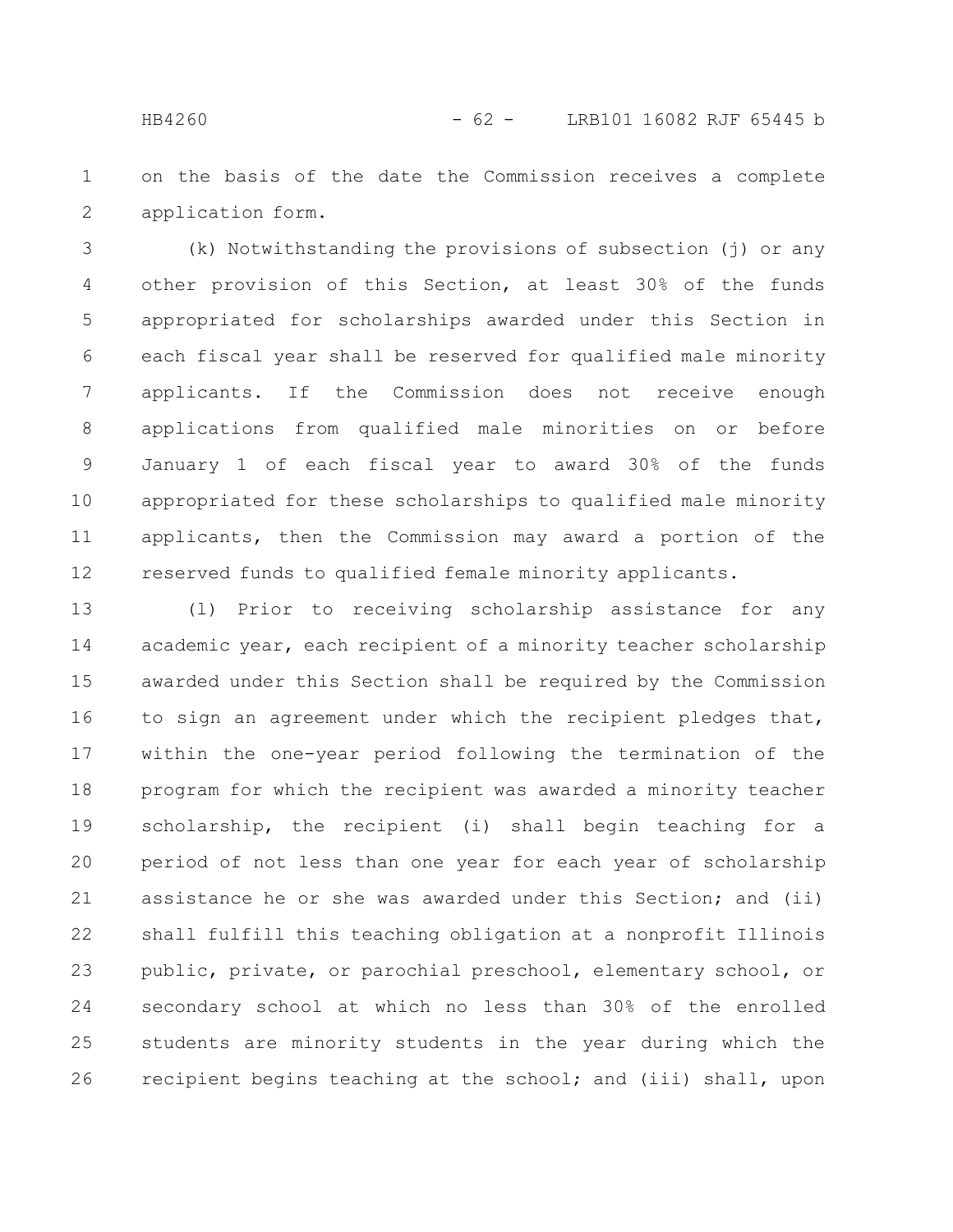request by the Commission, provide the Commission with evidence that he or she is fulfilling or has fulfilled the terms of the teaching agreement provided for in this subsection. 1 2 3

(m) If a recipient of a minority teacher scholarship awarded under this Section fails to fulfill the teaching obligation set forth in subsection (l) of this Section, the Commission shall require the recipient to repay the amount of the scholarships received, prorated according to the fraction of the teaching obligation not completed, at a rate of interest equal to 5%, and, if applicable, reasonable collection fees. The Commission is authorized to establish rules relating to its collection activities for repayment of scholarships under this Section. All repayments collected under this Section shall be forwarded to the State Comptroller for deposit into the State's General Revenue Fund. 4 5 6 7 8 9 10 11 12 13 14 15

(n) A recipient of minority teacher scholarship shall not be considered in violation of the agreement entered into pursuant to subsection (l) if the recipient (i) enrolls on a full time basis as a graduate student in a course of study related to the field of teaching at a qualified Illinois institution of higher learning; (ii) is serving, not in excess of 3 years, as a member of the armed services of the United States; (iii) is a person with a temporary total disability for a period of time not to exceed 3 years as established by sworn affidavit of a qualified physician; (iv) is seeking and unable to find full time employment as a teacher at an Illinois 16 17 18 19 20 21 22 23 24 25 26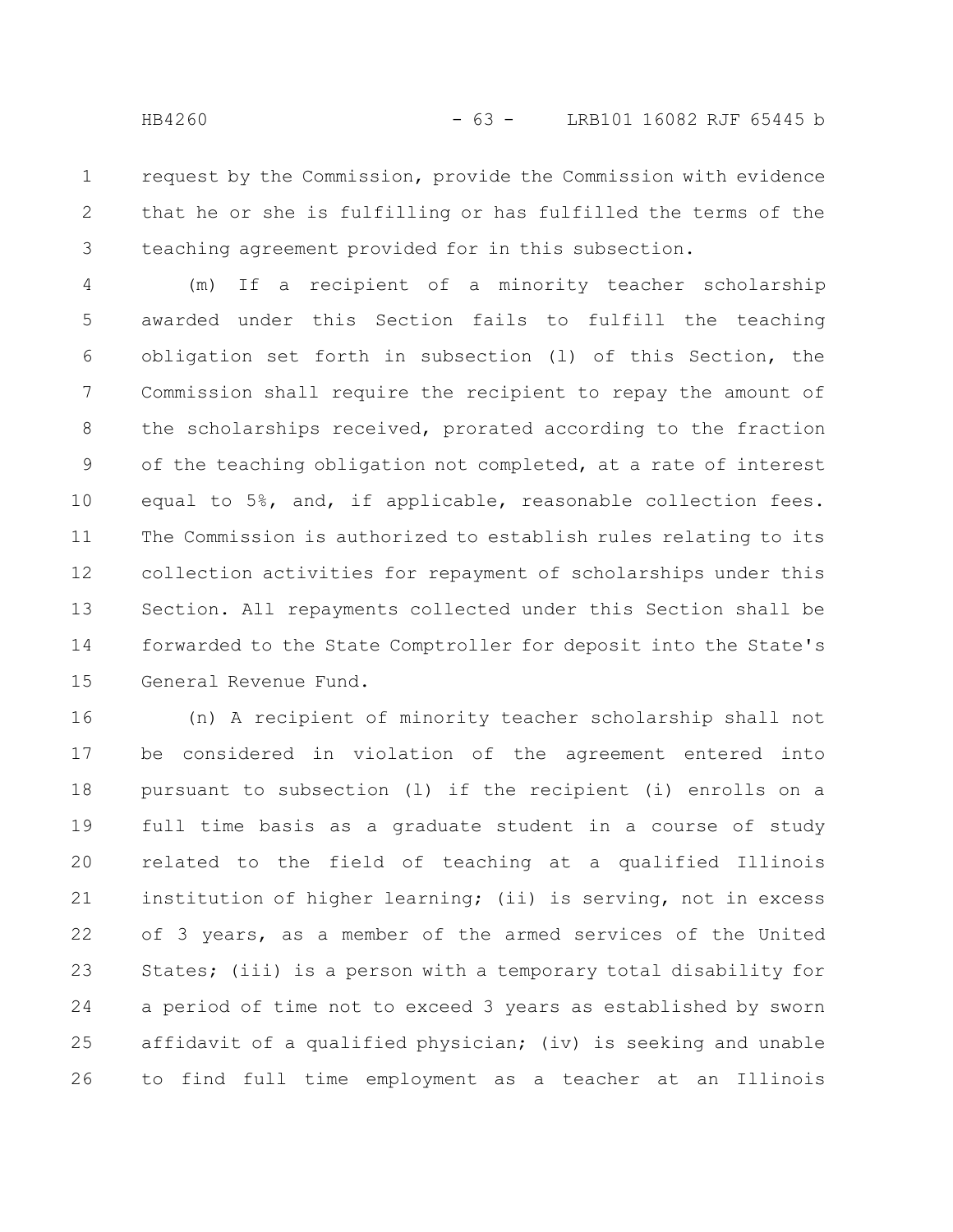public, private, or parochial preschool or elementary or secondary school that satisfies the criteria set forth in subsection (l) of this Section and is able to provide evidence of that fact; (v) becomes a person with a permanent total disability as established by sworn affidavit of a qualified physician; (vi) is taking additional courses, on at least a half-time basis, needed to obtain licensure as a teacher in Illinois; or (vii) is fulfilling teaching requirements associated with other programs administered by the Commission and cannot concurrently fulfill them under this Section in a period of time equal to the length of the teaching obligation. 1 2 3 4 5 6 7 8 9 10 11

(o) Scholarship recipients under this Section who withdraw from a program of teacher education but remain enrolled in school to continue their postsecondary studies in another academic discipline shall not be required to commence repayment of their Minority Teachers of Illinois scholarship so long as they remain enrolled in school on a full-time basis or if they can document for the Commission special circumstances that warrant extension of repayment. 12 13 14 15 16 17 18 19

(Source: P.A. 99-143, eff. 7-27-15; 100-235, eff. 6-1-18.) 20

21

(110 ILCS 947/65.30)

Sec. 65.30. Equal opportunity scholarships. 22

(a) The Commission may annually award a number of scholarships to students who are interested in pursuing studies in educational administration. Such scholarships shall be 23 24 25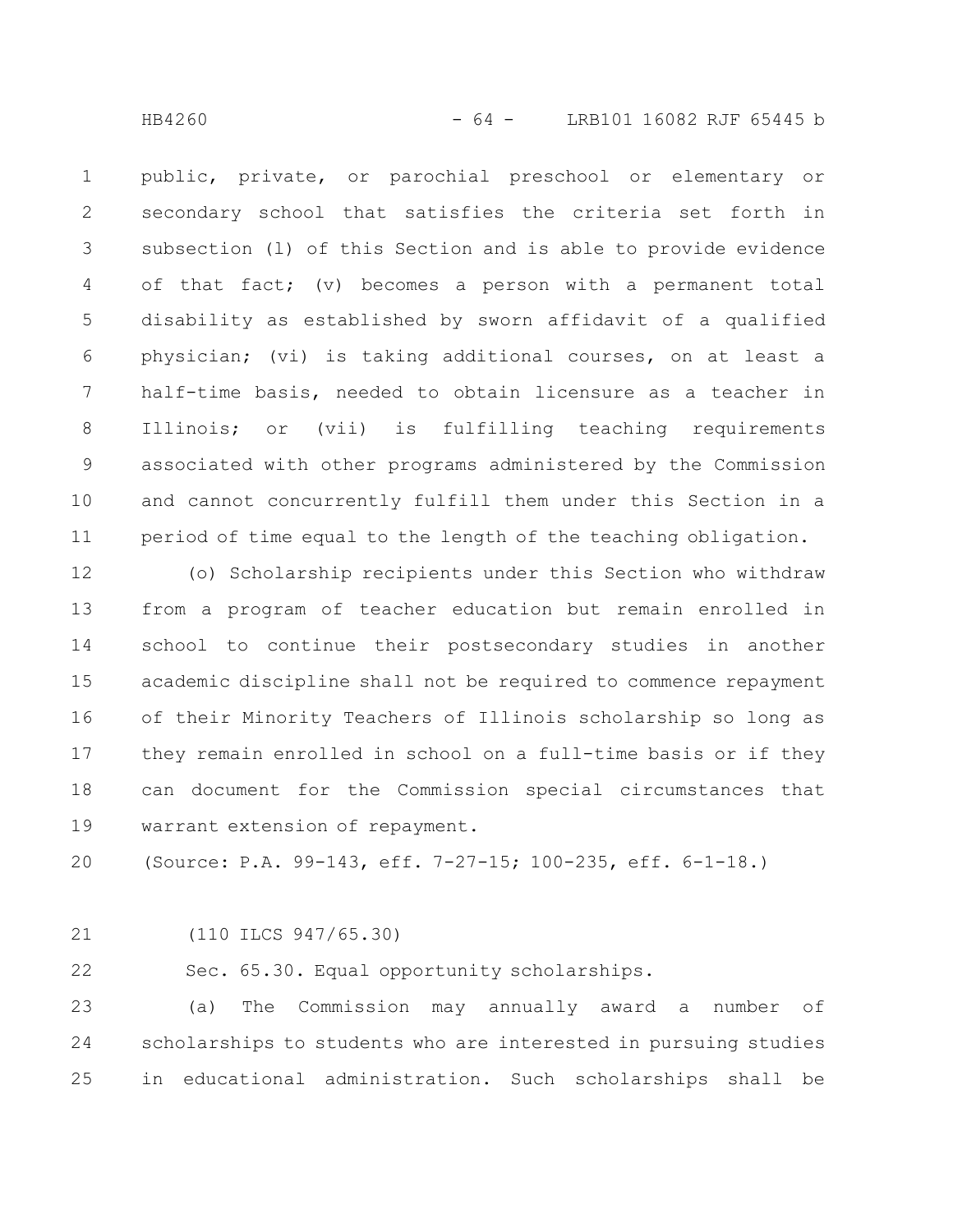issued to students who make application to the Commission and who agree to take courses at qualified institutions of higher learning that will allow them to complete a degree in educational administration. 1 2 3 4

(b) Scholarships awarded under this Section shall be issued pursuant to regulations promulgated by the Commission; provided that no rule or regulation promulgated by the State Board of Education prior to the effective date of this amendatory Act of 1993 pursuant to the exercise of any right, power, duty, responsibility or matter of pending business transferred from the State Board of Education to the Commission under this Section shall be affected thereby, and all such rules and regulations shall become the rules and regulations of the Commission until modified or changed by the Commission in accordance with law. 5 6 7 8 9 10 11 12 13 14 15

(c) Such scholarships shall be utilized for the payment of tuition and non-revenue bond fees at any qualified institution of higher learning. Such tuition and fees shall only be available for courses that will enable the student to complete training in educational administration. The Commission shall determine which courses are eligible for tuition payments under this Section. 16 17 18 19 20 21 22

(d) The Commission may make tuition payments directly to the qualified institution of higher learning which the student attends for the courses prescribed or may make payments to the student. Any student who receives payments and who fails to 23 24 25 26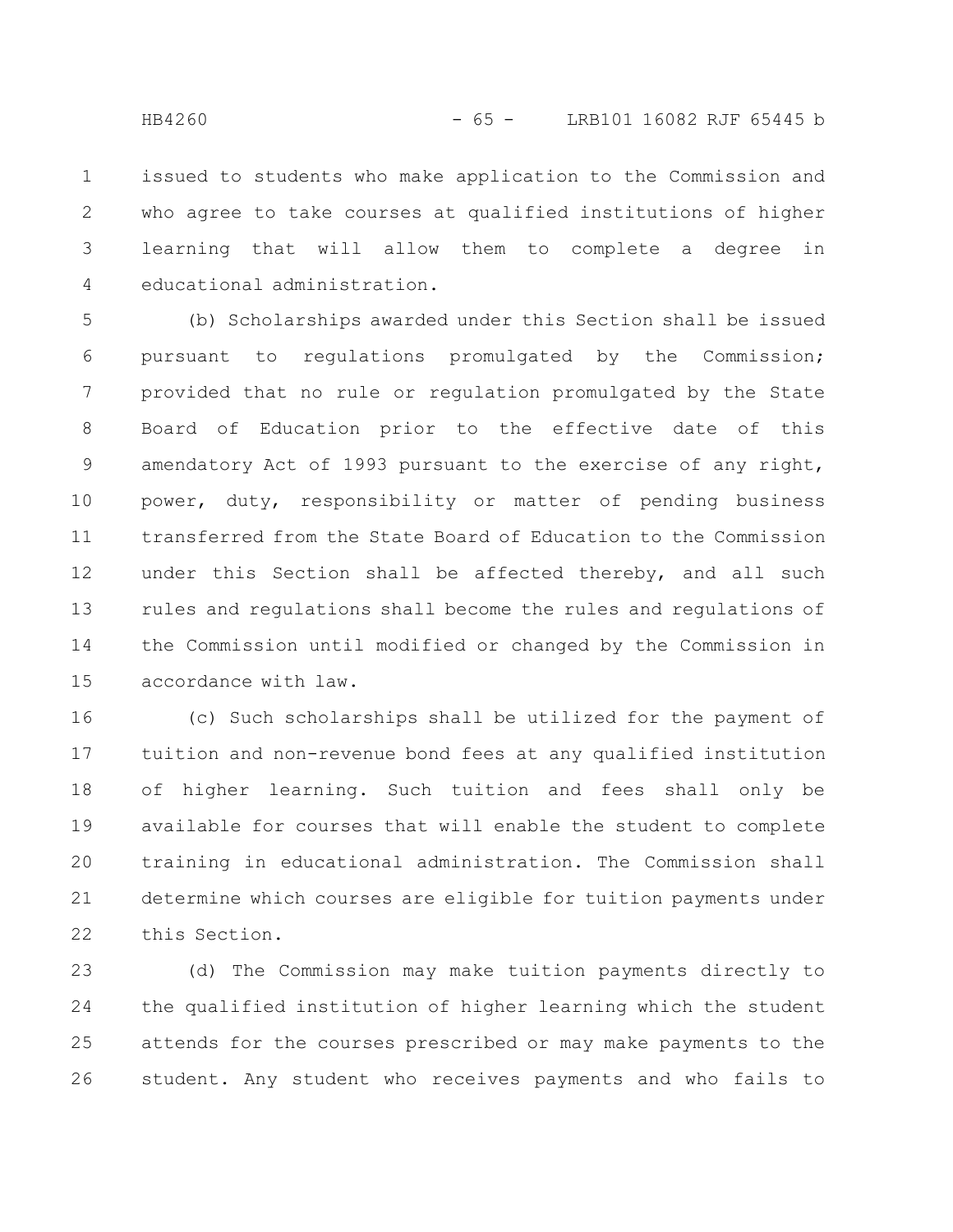enroll in the courses prescribed shall refund the payments to the Commission. 1 2

(e) The Commission, with the cooperation of the State Board of Education, shall assist students who have participated in the scholarship program established by this Section in finding employment in positions relating to educational administration. 3 4 5 6 7

(f) Appropriations for the scholarships outlined in this Section shall be made to the Commission from funds appropriated by the General Assembly. 8 9 10

(g) This Section is substantially the same as Section 30-4d of the School Code, which Section is repealed by this amendatory Act of 1993, and shall be construed as a continuation of the equal opportunity scholarship program established under that prior law, and not as a new or different equal opportunity scholarship program. The State Board of Education shall transfer to the Commission, as the successor to the State Board of Education for all purposes of administering and implementing the provisions of this Section, all books, accounts, records, papers, documents, contracts, agreements, and pending business in any way relating to the equal opportunity scholarship program continued under this Section; and all scholarships at any time awarded under that program by, and all applications for any such scholarship at any time made to, the State Board of Education shall be unaffected by the transfer to the Commission of all responsibility for the 11 12 13 14 15 16 17 18 19 20 21 22 23 24 25 26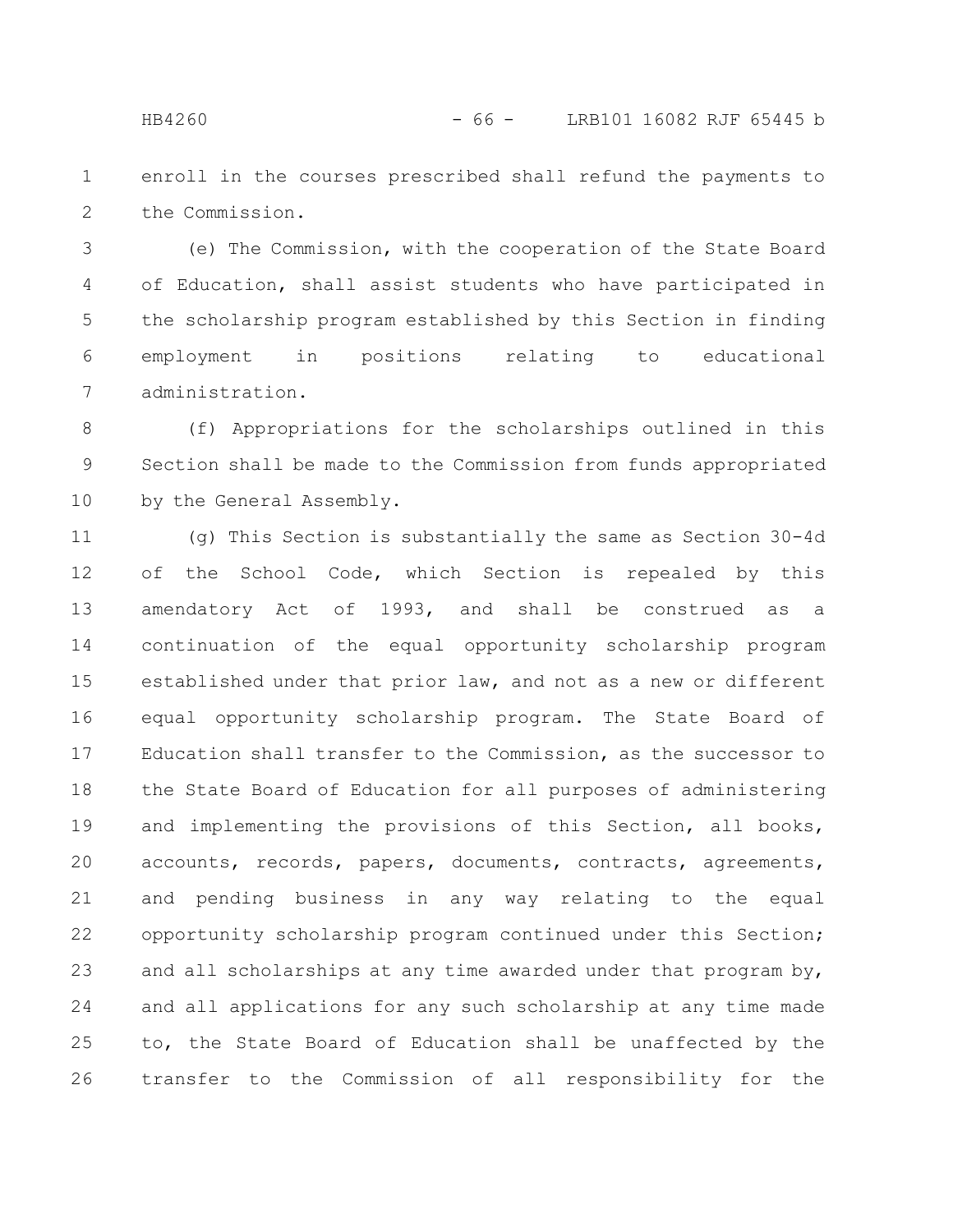administration and implementation of the equal opportunity scholarship program continued under this Section. The State Board of Education shall furnish to the Commission such other information as the Commission may request to assist it in administering this Section. 1 2 3 4 5

6

(h) For purposes of this Section:

(1) "Qualified institution of higher learning" means the University of Illinois; Southern Illinois University; Chicago State University; Eastern Illinois University; Governors State University; Illinois State University; Northeastern Illinois University; Northern Illinois University; Western Illinois University; the public community colleges of the State; any other public universities, colleges and community colleges now or hereafter established or authorized by the General Assembly; and any Illinois privately operated, not for profit institution located in this State which provides at least an organized 2-year program of collegiate grade in liberal arts or sciences, or both, directly applicable toward the attainment of a baccalaureate or graduate degree. 7 8 9 10 11 12 13 14 15 16 17 18 19 20 21

(2) "Racial minority" means a person who is any of the following: 22 23

(1) American Indian or Alaska Native (a person having origins in any of the original peoples of North and South America, including Central America, and who 24 25 26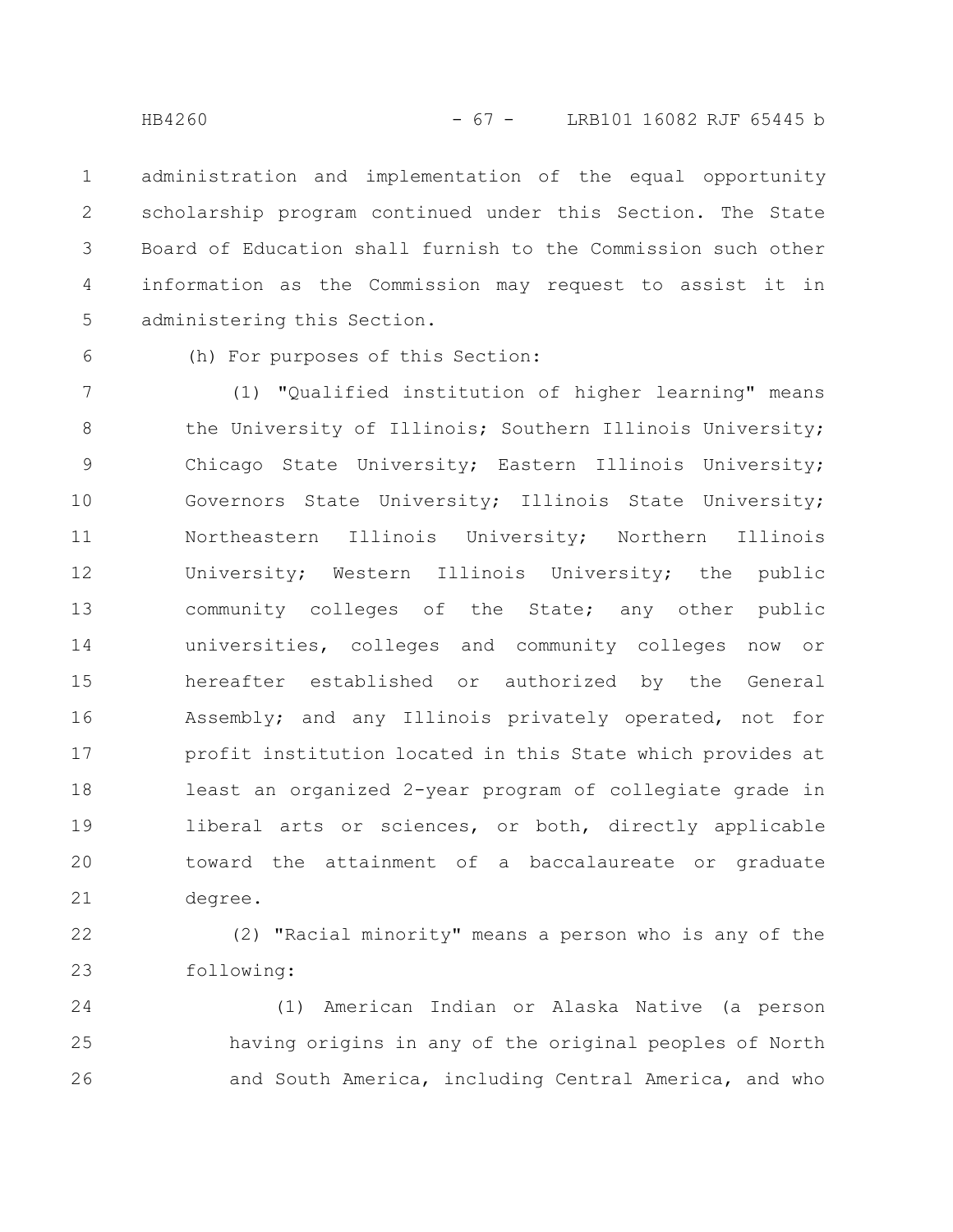1

2

3

4

5

6

7

maintains tribal affiliation or community attachment).

(2) Asian (a person having origins in any of the original peoples of the Far East, Southeast Asia, or the Indian subcontinent, including, but not limited to, Cambodia, China, India, Japan, Korea, Malaysia, Pakistan, the Philippine Islands, Thailand, and Vietnam).

(3) Black or African American (a person having origins in any of the black racial groups of Africa). Terms such as "Haitian" or "Negro" can be used in addition to "Black or African American". 8 9 10 11

(3.5) Descendant of American Slaves (a person having direct ancestral lineage to victims of chattel slavery in the United States of America). Terms such as "Black", "African American", or "American Descendant of Slavery" can be used in addition to "Descendant of American Slaves". 12 13 14 15 16 17

(4) Hispanic or Latino (a person of Cuban, Mexican, Puerto Rican, South or Central American, or other Spanish culture or origin, regardless of race). 18 19 20

(5) Native Hawaiian or Other Pacific Islander (a person having origins in any of the original peoples of Hawaii, Guam, Samoa, or other Pacific Islands). 21 22 23

(3) "Student" means a woman or racial minority. (Source: P.A. 97-396, eff. 1-1-12.) 24 25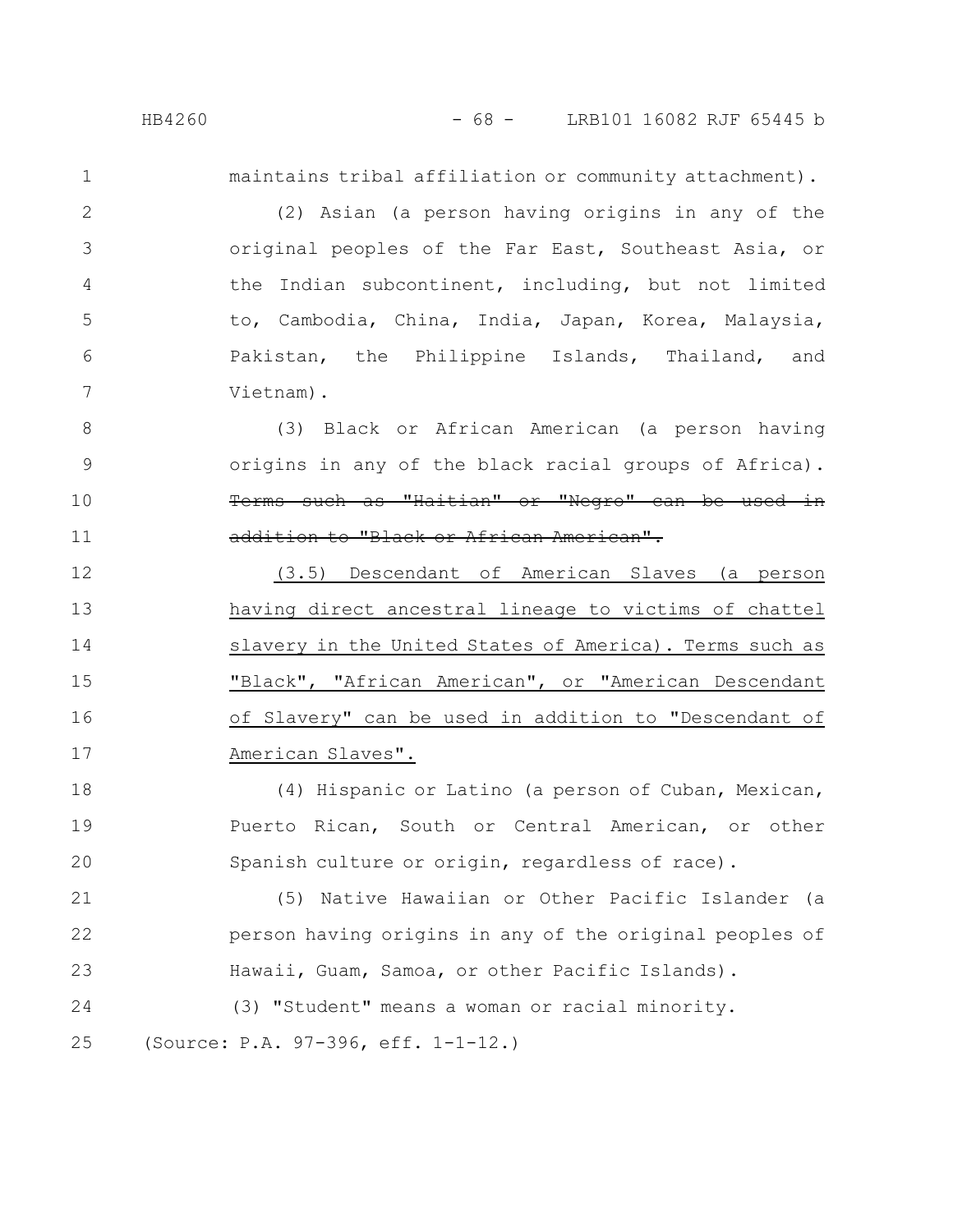Section 65. The Illinois Insurance Code is amended by changing Section 500-50 as follows: 1 2

(215 ILCS 5/500-50) 3

(Section scheduled to be repealed on January 1, 2027) Sec. 500-50. Insurance producers; examination statistics. 4 5

(a) The use of examinations for the purpose of determining qualifications of persons to be licensed as insurance producers has a direct and far-reaching effect on persons seeking those licenses, on insurance companies, and on the public. It is in the public interest and it will further the public welfare to insure that examinations for licensing do not have the effect of unlawfully discriminating against applicants for licensing as insurance producers on the basis of race, color, national origin, or sex. 6 7 8 9 10 11 12 13 14

(b) As used in this Section, the following words have the meanings given in this subsection. 15 16

Examination. "Examination" means the examination in each line of insurance administered pursuant to Section 500-30. 17 18

Examinee. "Examinee" means a person who takes an examination. 19 20

Part. "Part" means a portion of an examination for which a score is calculated. 21 22

Operational item. "Operational item" means a test question considered in determining an examinee's score. 23 24

Test form. "Test form" means the test booklet or instrument 25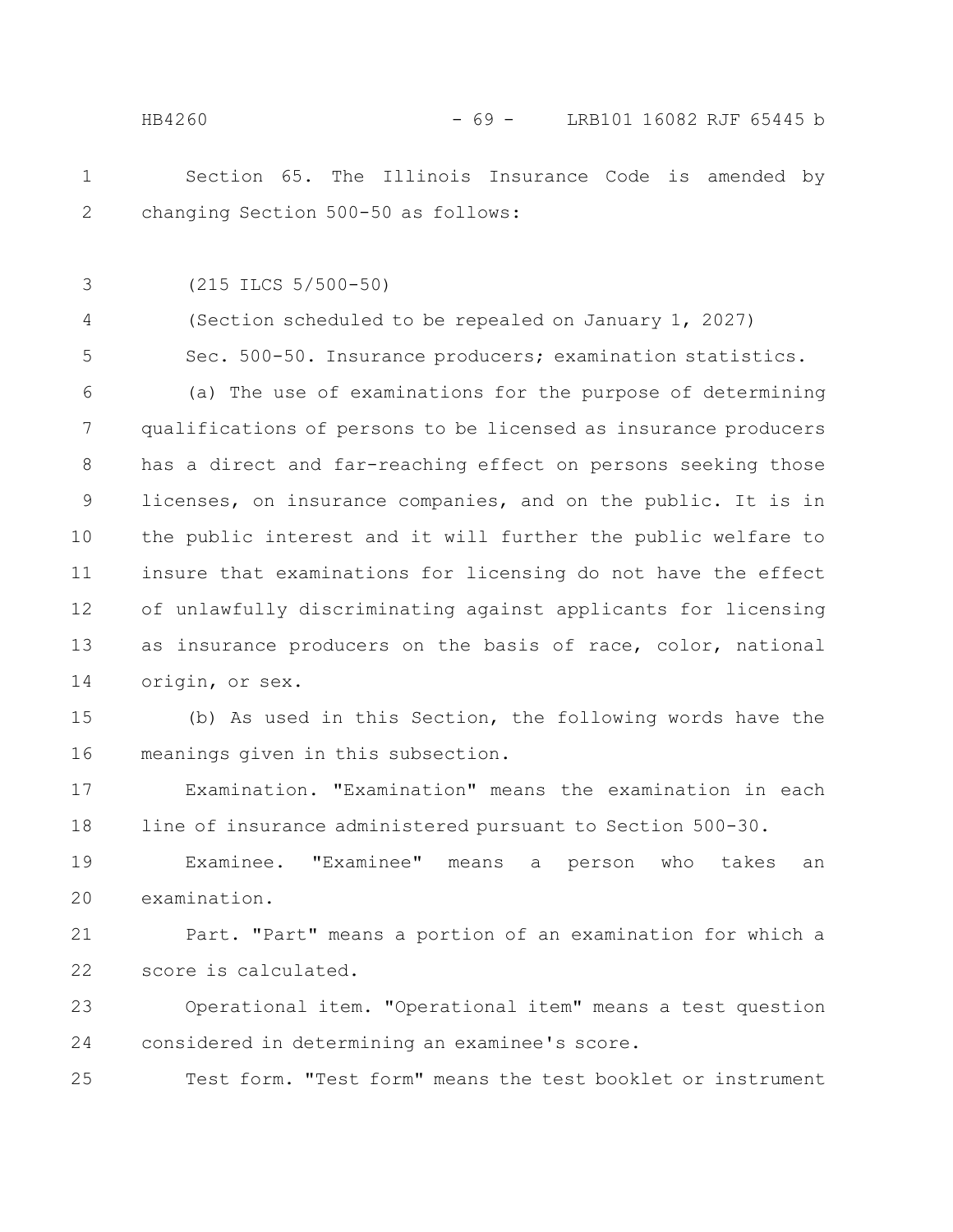HB4260 - 70 - LRB101 16082 RJF 65445 b

used for a part of an examination. 1

Pretest item. "Pretest item" means a prospective test question that is included in a test form in order to assess its performance, but is not considered in determining an examinee's score. 2 3 4 5

Minority group or examinees. "Minority group" or "minority examinees" means examinees who are American Indian or Alaska Native, Asian, Black or African American, Hispanic or Latino, or Native Hawaiian or Other Pacific Islander. 6 7 8 9

Correct-answer rate. "Correct-answer rate" for an item means the number of examinees who provided the correct answer on an item divided by the number of examinees who answered the item. 10 11 12 13

Correlation. "Correlation" means a statistical measure of the relationship between performance on an item and performance on a part of the examination. 14 15 16

(c) The Director shall ask each examinee to self-report on a voluntary basis on the answer sheet, application form, or by other appropriate means, the following information: 17 18 19

(1) race or ethnicity (American Indian or Alaska Native, Asian, Black or African American, Hispanic or Latino, Native Hawaiian or Other Pacific Islander, or White); 20 21 22 23

(2) education (8th grade or less; less than 12th grade; high school diploma or high school equivalency certificate; some college, but no 4-year degree; or 4-year 24 25 26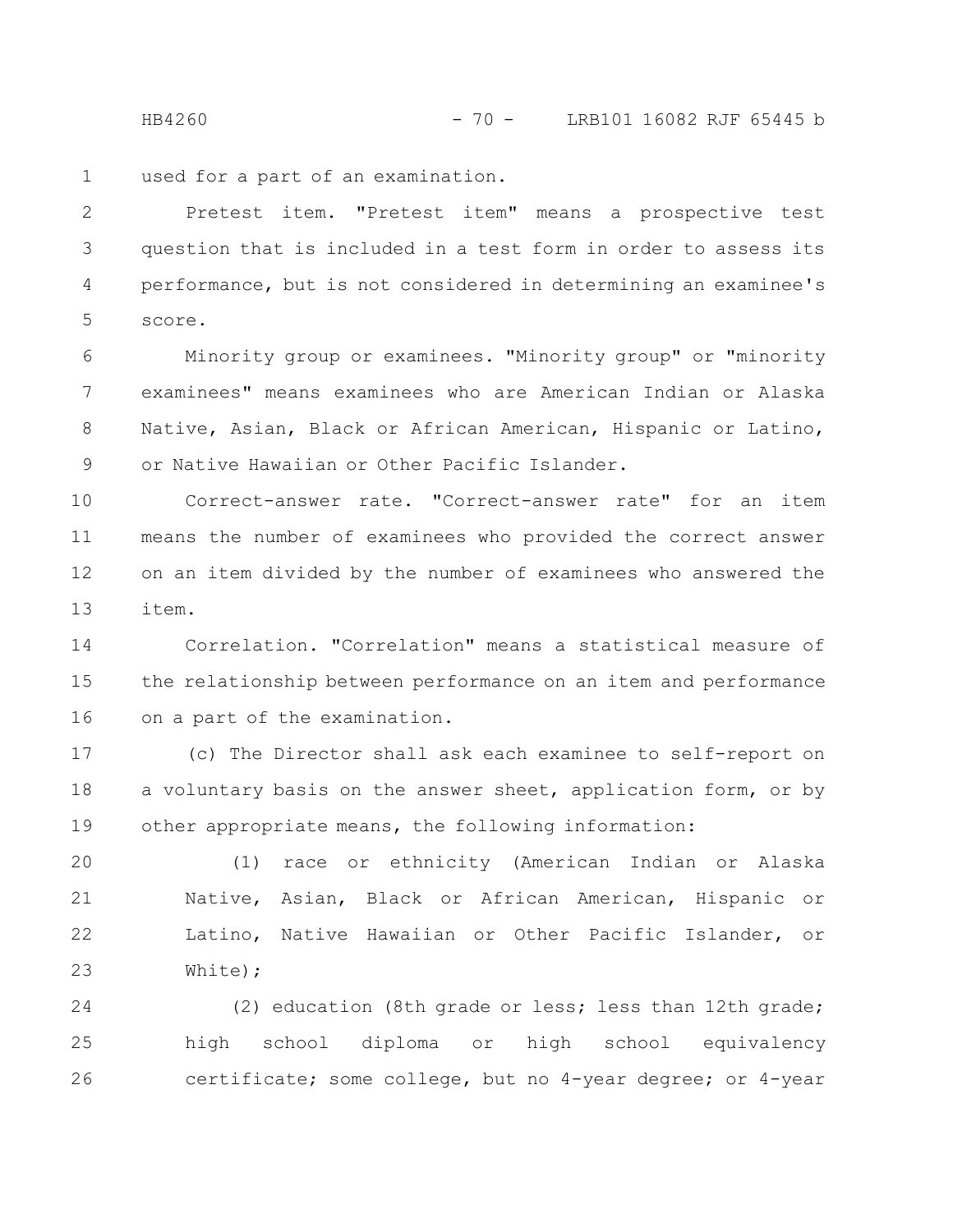degree or more); and 1

2

(3) gender (male or female).

The Director must advise all examinees that they are not required to provide this information, that they will not be penalized for not doing so, and that the Director will use the information provided exclusively for research and statistical purposes and to improve the quality and fairness of the examinations. 3 4 5 6 7 8

(d) No later than May 1 of each year, the Director must prepare, publicly announce, and publish an Examination Report of summary statistical information relating to each examination administered during the preceding calendar year. Each Examination Report shall show with respect to each examination: 9 10 11 12 13 14

(1) For all examinees combined and separately by race or ethnicity, by educational level, by gender, by educational level within race or ethnicity, by education level within gender, and by race or ethnicity within gender: 15 16 17 18 19

20

(A) number of examinees;

(B) percentage and number of examinees who passed each part; 21 22

(C) percentage and number of examinees who passed all parts; 23 24

(D) mean scaled scores on each part; and (E) standard deviation of scaled scores on each 25 26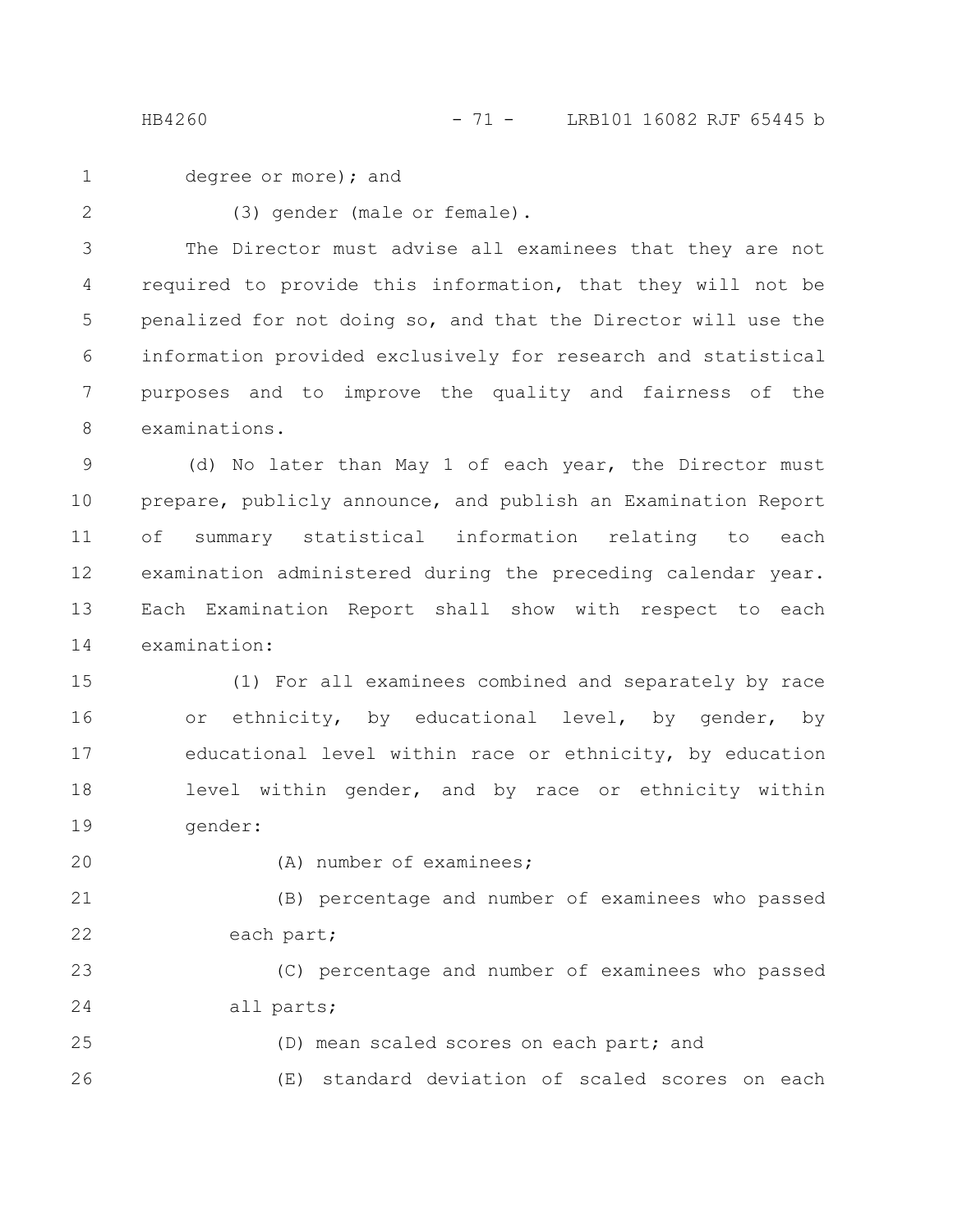part.

1

(2) For male examinees, female examinees, Black or African American examinees, white examinees, American Indian or Alaska Native examinees, Asian examinees, Hispanic or Latino examinees, and Native Hawaiian or Other Pacific Islander, respectively, with a high school diploma or high school equivalency certificate, the distribution of scaled scores on each part. 2 3 4 5 6 7 8

No later than May 1 of each year, the Director must prepare and make available on request an Item Report of summary statistical information relating to each operational item on each test form administered during the preceding calendar year. The Item Report shall show, for each operational item, for all examinees combined and separately for Black or African American examinees, white examinees, American Indian or Alaska Native examinees, Asian examinees, Hispanic or Latino examinees, and Native Hawaiian or Other Pacific Islander, the correct-answer rates and correlations. 9 10 11 12 13 14 15 16 17 18

The Director is not required to report separate statistical information for any group or subgroup comprising fewer than 50 examinees. 19 20 21

(e) The Director must obtain a regular analysis of the data collected under this Section, and any other relevant information, for purposes of the development of new test forms. The analysis shall continue the implementation of the item selection methodology as recommended in the Final Report of the 22 23 24 25 26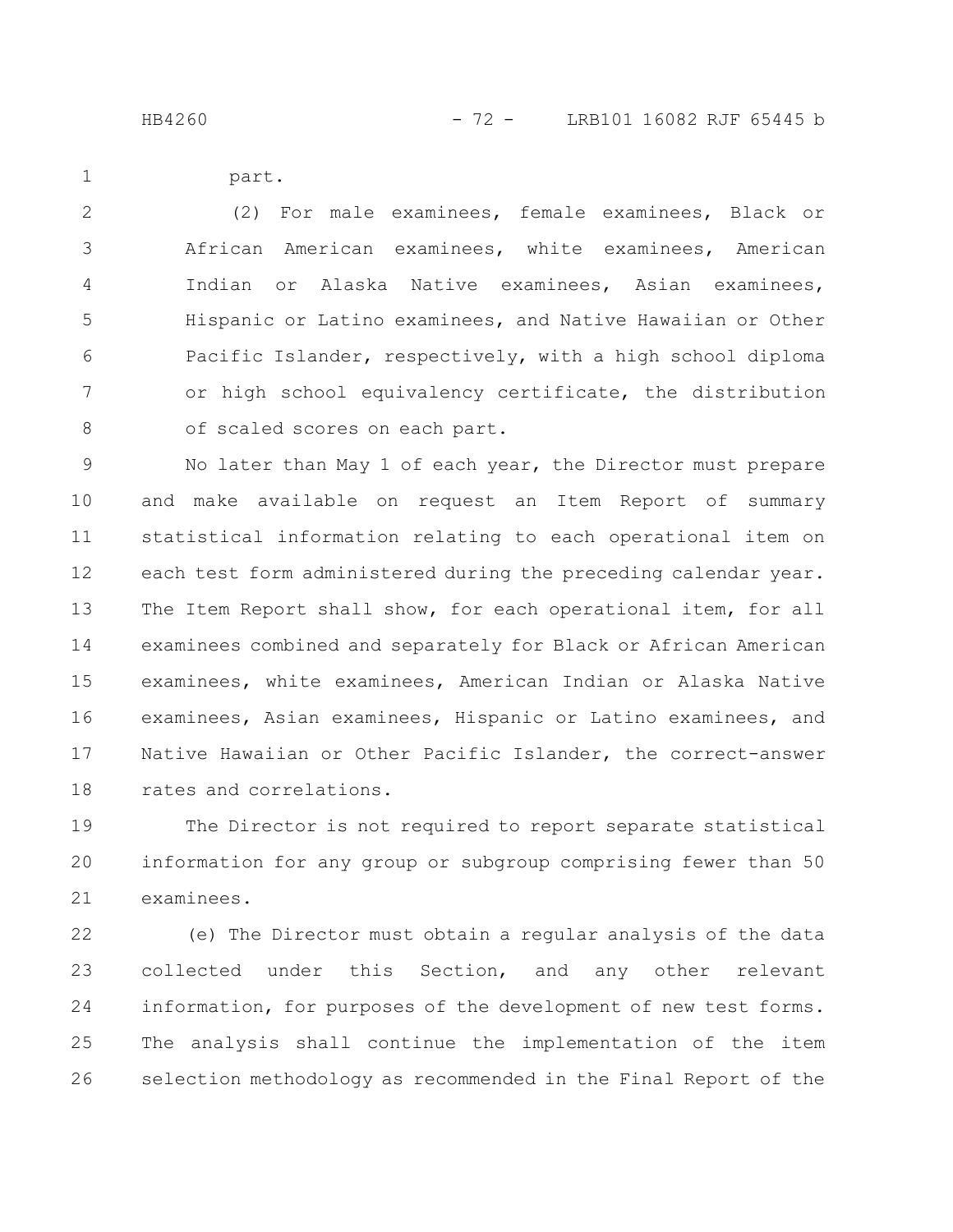Illinois Insurance Producer's Licensing Examination Advisory Committee dated November 19, 1991, and filed with the Department unless some other methodology is determined by the Director to be as effective in minimizing differences between white and minority examinee pass-fail rates. 1 2 3 4 5

(f) The Director has the discretion to set cutoff scores for the examinations, provided that scaled scores on test forms administered after July 1, 1993, shall be made comparable to scaled scores on test forms administered in 1991 by use of professionally acceptable methods so as to minimize changes in passing rates related to the presence or absence of or changes in equating or scaling equations or methods or content outlines. Each calendar year, the scaled cutoff score for each part of each examination shall fluctuate by no more than the standard error of measurement from the scaled cutoff score employed during the preceding year. 6 7 8 9 10 11 12 13 14 15 16

(g) No later than May 1, 2003 and no later than May 1 of every fourth year thereafter, the Director must release to the public and make generally available one representative test form and set of answer keys for each part of each examination. 17 18 19 20

(h) The Director must maintain, for a period of 3 years after they are prepared or used, all registration forms, test forms, answer sheets, operational items and pretest items, item analyses, and other statistical analyses relating to the examinations. All personal identifying information regarding examinees and the content of test items must be maintained 21 22 23 24 25 26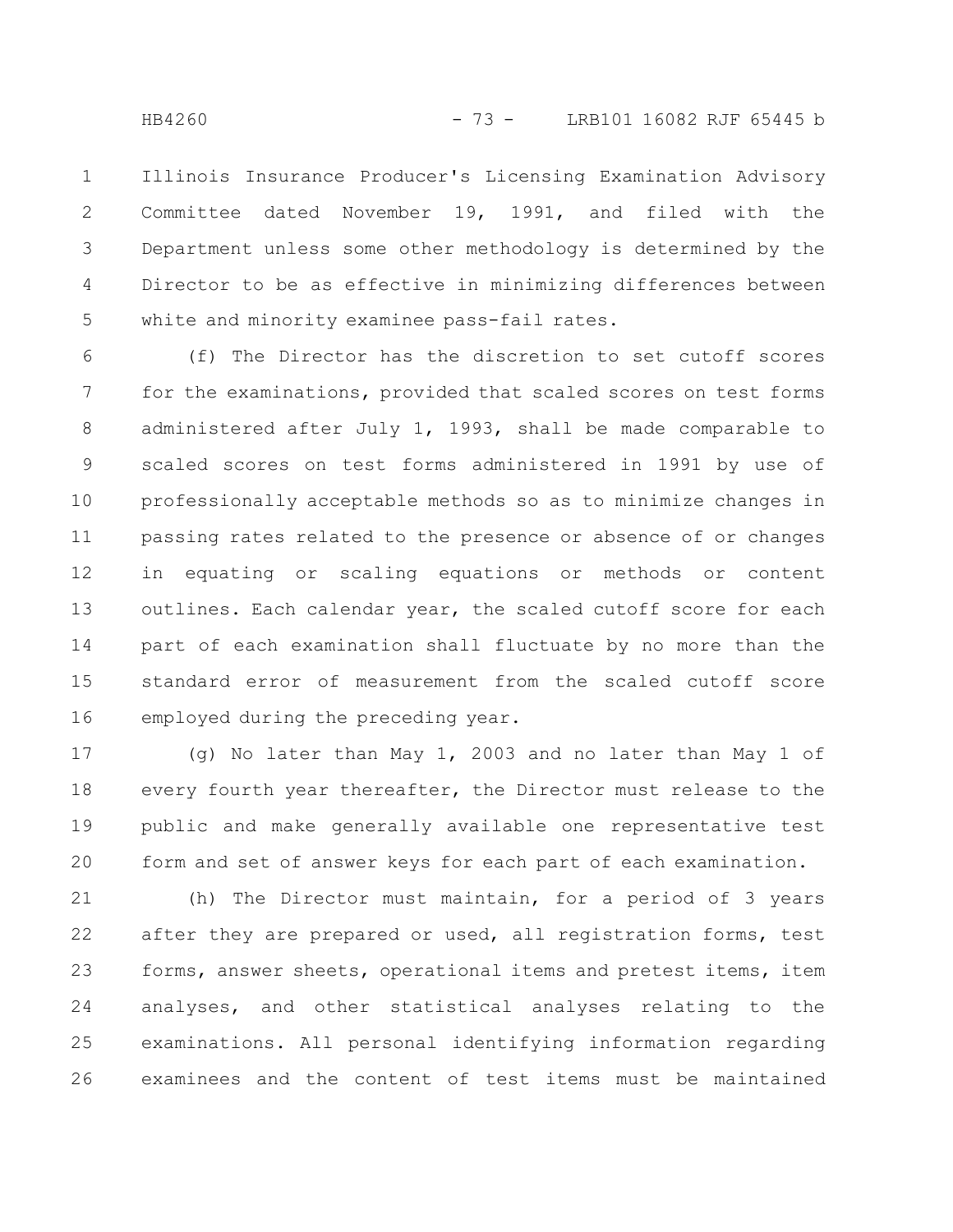confidentially as necessary for purposes of protecting the personal privacy of examinees and the maintenance of test security. 1 2 3

(i) In administering the examinations, the Director must make such accommodations for examinees with disabilities as are reasonably warranted by the particular disability involved, including the provision of additional time if necessary to complete an examination or special assistance in taking an examination. 4 5 6 7 8 9

10

(j) For the purposes of this Section:

(1) "American Indian or Alaska Native" means a person having origins in any of the original peoples of North and South America, including Central America, and who maintains tribal affiliation or community attachment. 11 12 13 14

(2) "Asian" means a person having origins in any of the original peoples of the Far East, Southeast Asia, or the Indian subcontinent, including, but not limited to, Cambodia, China, India, Japan, Korea, Malaysia, Pakistan, the Philippine Islands, Thailand, and Vietnam. 15 16 17 18 19

(3) "Black or African American" means a person having origins in any of the black racial groups of Africa. Terms such as "Haitian" or "Negro" can be used in addition to "Black or African American". 20 21 22 23

(3.5) Descendant of American Slaves (a person having direct ancestral lineage to victims of chattel slavery in the United States of America). Terms such as "Black", 24 25 26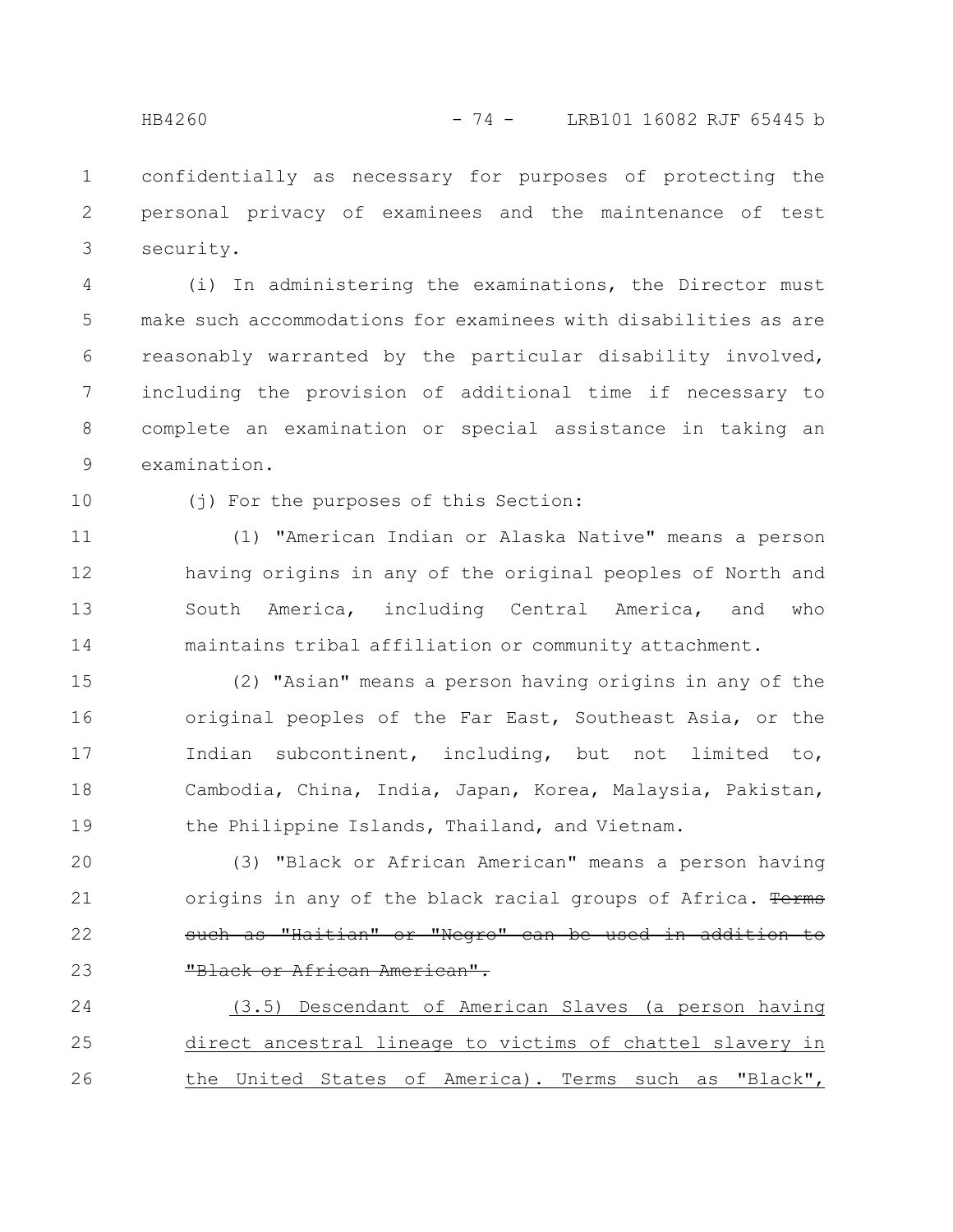"African American", or "American Descendant of Slavery" can be used in addition to "Descendant of American Slaves". (4) "Hispanic or Latino" means a person of Cuban, Mexican, Puerto Rican, South or Central American, or other Spanish culture or origin, regardless of race. (5) "Native Hawaiian or Other Pacific Islander" means a person having origins in any of the original peoples of 1 2 3 4 5 6 7

(6) "White" means a person having origins in any of the original peoples of Europe, the Middle East, or North Africa. 9 10 11

Hawaii, Guam, Samoa, or other Pacific Islands.

(Source: P.A. 98-718, eff. 1-1-15; 99-143, eff. 7-27-15.) 12

Section 70. The Illinois Public Aid Code is amended by changing Section 4-23 as follows: 13 14

(305 ILCS 5/4-23) 15

Sec. 4-23. Civil rights impact statement. 16

(a) The Department of Human Services must submit to the Governor and the General Assembly on January 1 of each even-numbered year a written report that details the disparate impact of various provisions of the TANF program on people of different racial or ethnic groups who identify themselves in an application for benefits as any of the following: 17 18 19 20 21 22

(1) American Indian or Alaska Native (a person having origins in any of the original peoples of North and South 23 24

8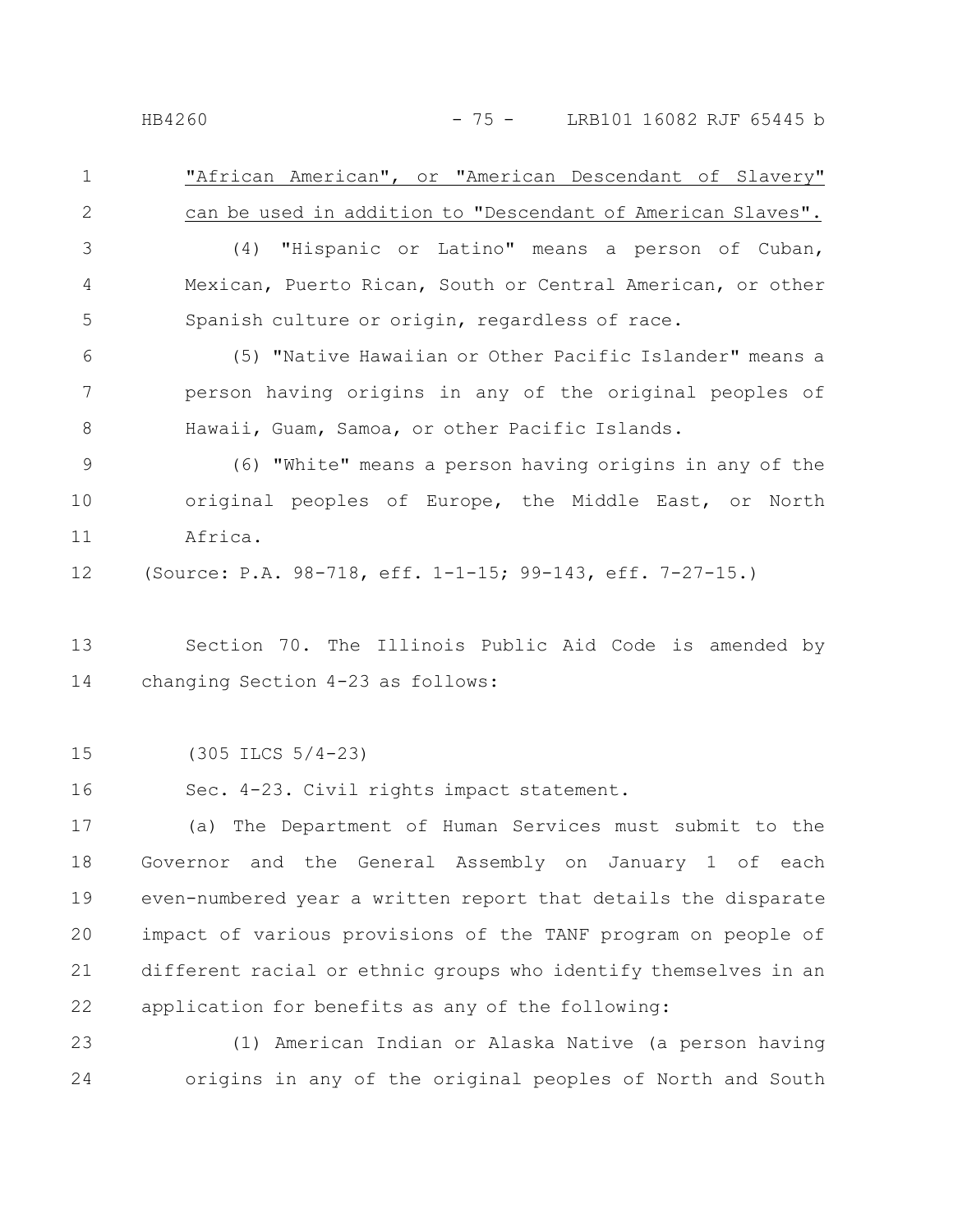2

America, including Central America, and who maintains tribal affiliation or community attachment).

(2) Asian (a person having origins in any of the original peoples of the Far East, Southeast Asia, or the Indian subcontinent, including, but not limited to, Cambodia, China, India, Japan, Korea, Malaysia, Pakistan, the Philippine Islands, Thailand, and Vietnam). 3 4 5 6 7

(3) Black or African American (a person having origins in any of the black racial groups of Africa). Terms such as "Haitian" or "Negro" can be used in addition to "Black or African American". 8 9 10 11

(3.5) Descendant of American Slaves (a person having direct ancestral lineage to victims of chattel slavery in the United States of America). Terms such as "Black", "African American", or "American Descendant of Slavery" can be used in addition to "Descendant of American Slaves". 12 13 14 15 16

(4) Hispanic or Latino (a person of Cuban, Mexican, Puerto Rican, South or Central American, or other Spanish culture or origin, regardless of race). 17 18 19

(5) Native Hawaiian or Other Pacific Islander (a person having origins in any of the original peoples of Hawaii, Guam, Samoa, or other Pacific Islands). 20 21 22

(6) White (a person having origins in any of the original peoples of Europe, the Middle East, or North Africa). 23 24 25

(b) The report must at least compare the number of persons 26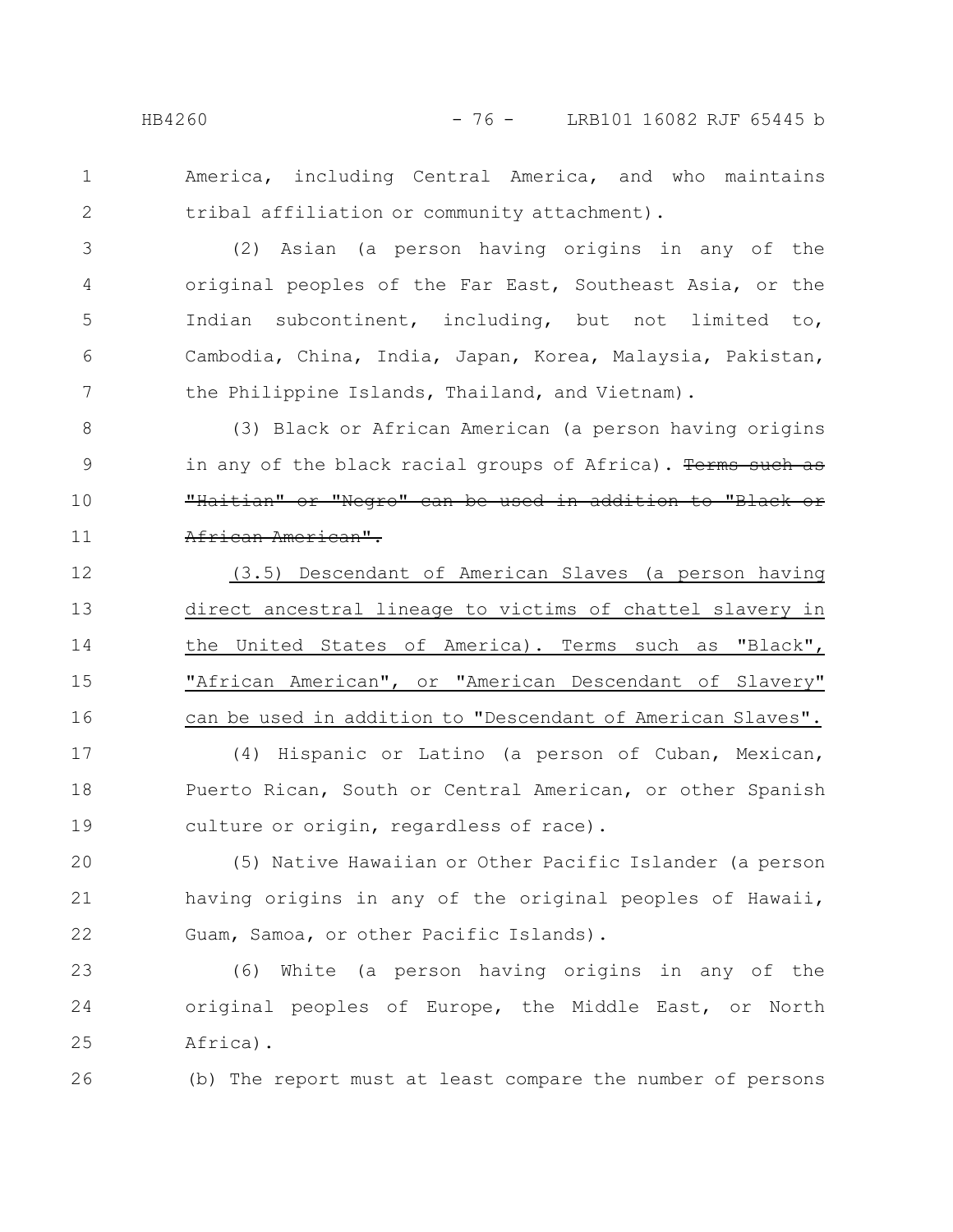## HB4260 - 77 - LRB101 16082 RJF 65445 b

in each group: (1) who are receiving TANF assistance; (2) whose 60-month lifetime limit on receiving assistance has expired; (3) who have left TANF due to earned income; (4) who have left TANF due to non-compliance with program rules; (5) whose TANF grants have been reduced by sanctions for non-compliance with program rules; (6) who have returned to TANF 6 months after leaving due to earned income; (7) who have returned to TANF 12 months after leaving due to earned income; (8) who have one or more children excluded from receiving TANF cash assistance due to the child exclusion rule; (9) who have been granted an exemption from work requirements; and (10) who are participating in post-secondary education activities. (Source: P.A. 97-396, eff. 1-1-12.) Section 75. The Illinois Vehicle Code is amended by changing Section 11-212 as follows: (625 ILCS 5/11-212) 1 2 3 4 5 6 7 8 9 10 11 12 13 14 15 16 17 18 19 20 21 22 23 24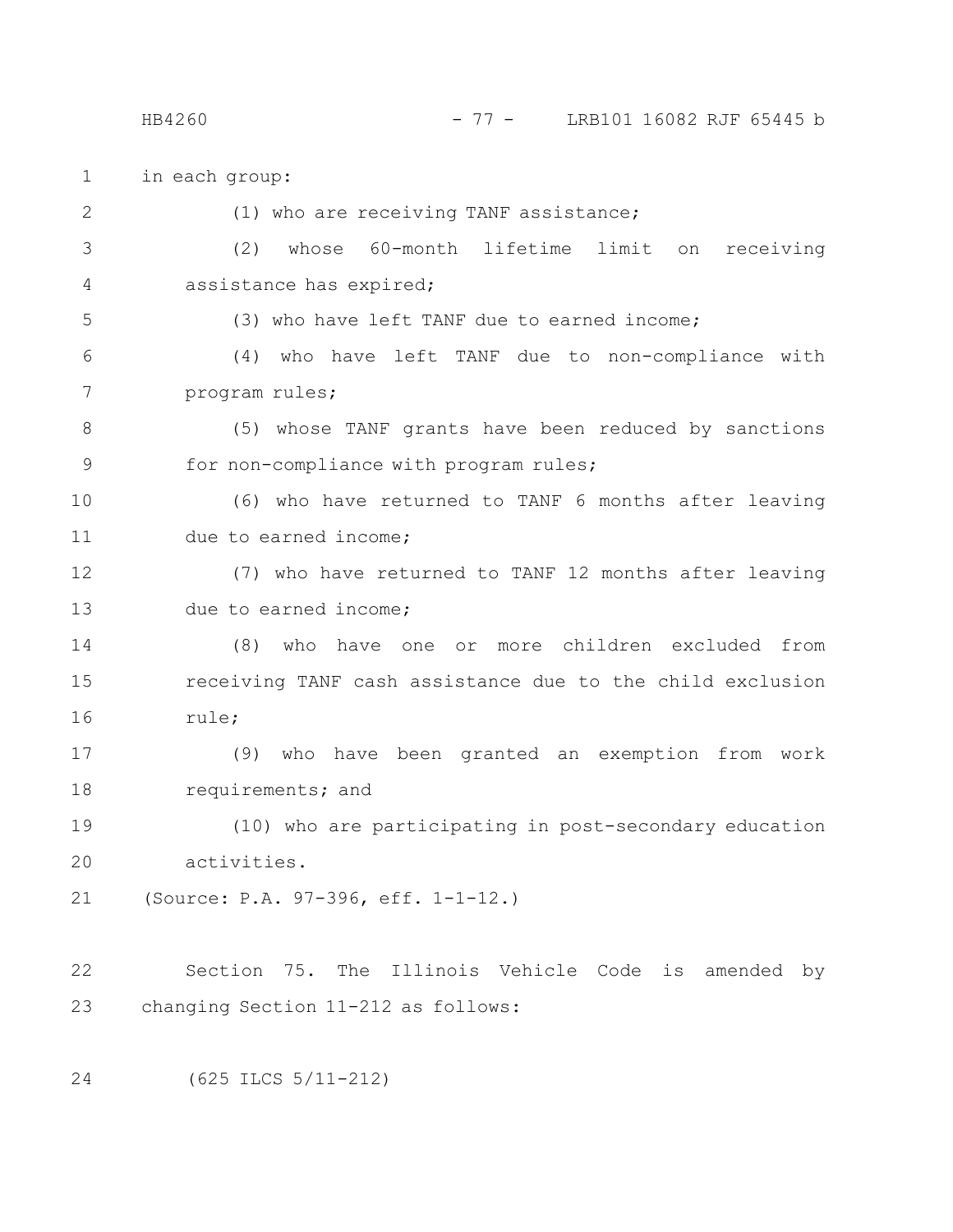Sec. 11-212. Traffic and pedestrian stop statistical study. 1 2

(a) Whenever a State or local law enforcement officer issues a uniform traffic citation or warning citation for an alleged violation of the Illinois Vehicle Code, he or she shall record at least the following: 3 4 5 6

(1) the name, address, gender, and the officer's subjective determination of the race of the person stopped; the person's race shall be selected from the following list: American Indian or Alaska Native, Asian, Black or African American, Hispanic or Latino, Native Hawaiian or Other Pacific Islander, or White; 7 8 9 10 11 12

(2) the alleged traffic violation that led to the stop of the motorist; 13 14

15

(3) the make and year of the vehicle stopped;

(4) the date and time of the stop, beginning when the vehicle was stopped and ending when the driver is free to leave or taken into physical custody; 16 17 18

19

(5) the location of the traffic stop;

(5.5) whether or not a consent search contemporaneous to the stop was requested of the vehicle, driver, passenger, or passengers; and, if so, whether consent was given or denied; 20 21 22 23

(6) whether or not a search contemporaneous to the stop was conducted of the vehicle, driver, passenger, or passengers; and, if so, whether it was with consent or by 24 25 26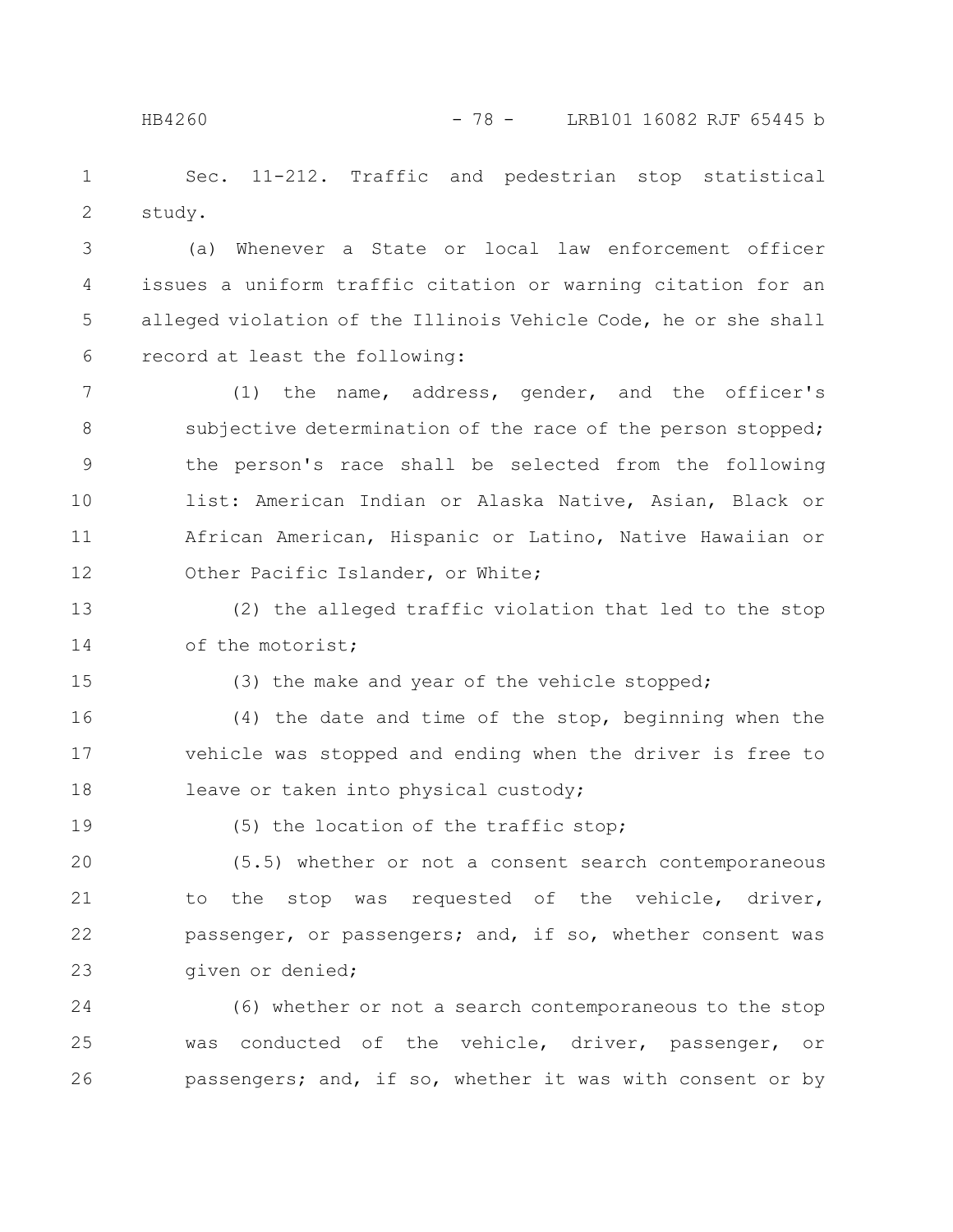other means; 1

(6.2) whether or not a police dog performed a sniff of the vehicle; and, if so, whether or not the dog alerted to the presence of contraband; and, if so, whether or not an officer searched the vehicle; and, if so, whether or not contraband was discovered; and, if so, the type and amount of contraband; 2 3 4 5 6 7

(6.5) whether or not contraband was found during a search; and, if so, the type and amount of contraband seized; and 8 9 10

11

(7) the name and badge number of the issuing officer.

(b) Whenever a State or local law enforcement officer stops a motorist for an alleged violation of the Illinois Vehicle Code and does not issue a uniform traffic citation or warning citation for an alleged violation of the Illinois Vehicle Code, he or she shall complete a uniform stop card, which includes field contact cards, or any other existing form currently used by law enforcement containing information required pursuant to this Act, that records at least the following: 12 13 14 15 16 17 18 19

(1) the name, address, gender, and the officer's subjective determination of the race of the person stopped; the person's race shall be selected from the following list: American Indian or Alaska Native, Asian, Black or African American, Hispanic or Latino, Native Hawaiian or Other Pacific Islander, or White; 20 21 22 23 24 25

26

(2) the reason that led to the stop of the motorist;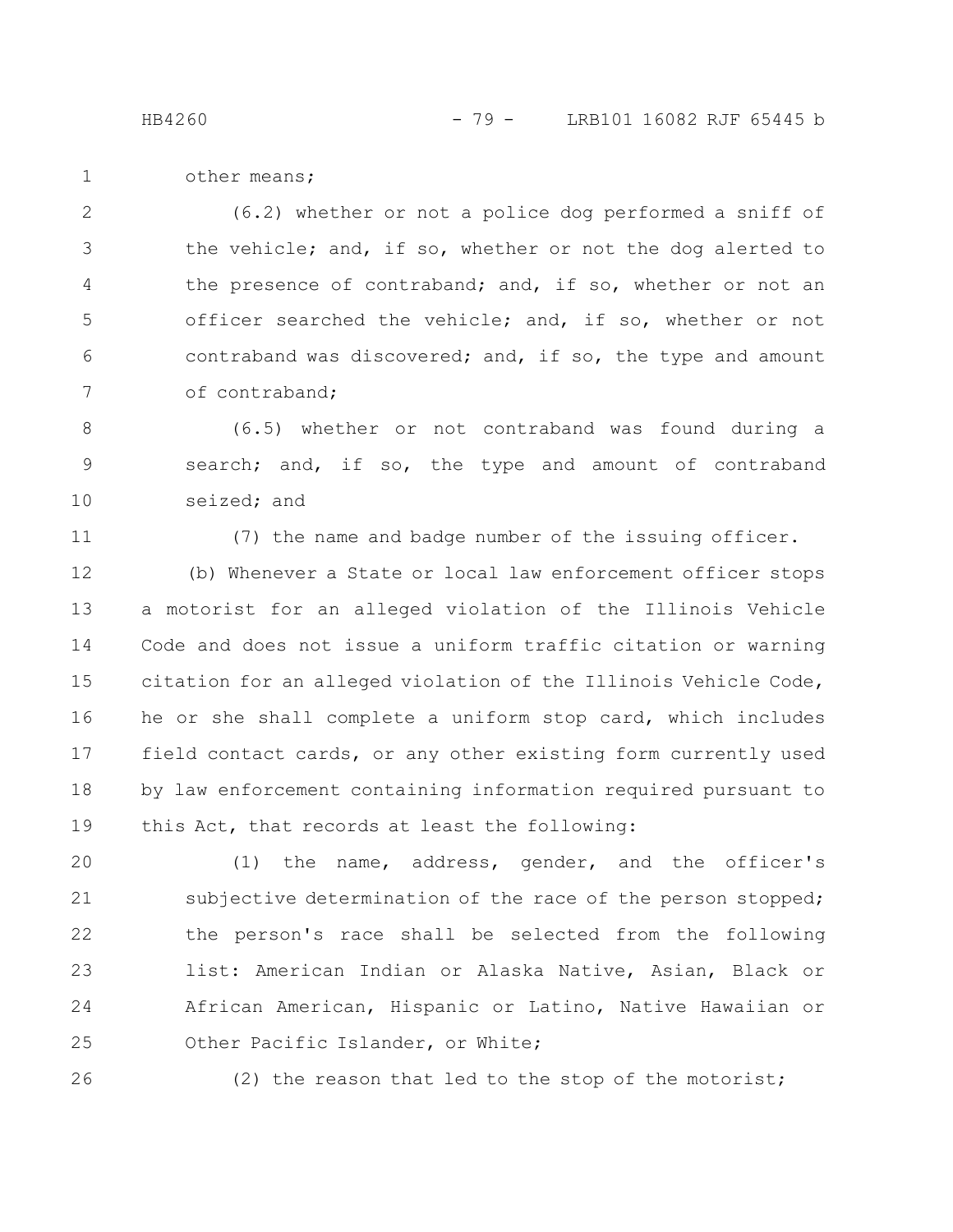(3) the make and year of the vehicle stopped;

- (4) the date and time of the stop, beginning when the vehicle was stopped and ending when the driver is free to leave or taken into physical custody; 2 3 4
- 5

(5) the location of the traffic stop;

(5.5) whether or not a consent search contemporaneous to the stop was requested of the vehicle, driver, passenger, or passengers; and, if so, whether consent was given or denied; 6 7 8 9

(6) whether or not a search contemporaneous to the stop was conducted of the vehicle, driver, passenger, or passengers; and, if so, whether it was with consent or by other means; 10 11 12 13

(6.2) whether or not a police dog performed a sniff of the vehicle; and, if so, whether or not the dog alerted to the presence of contraband; and, if so, whether or not an officer searched the vehicle; and, if so, whether or not contraband was discovered; and, if so, the type and amount of contraband; 14 15 16 17 18 19

(6.5) whether or not contraband was found during a search; and, if so, the type and amount of contraband seized; and 20 21 22

(7) the name and badge number of the issuing officer. (b-5) For purposes of this subsection (b-5), "detention" means all frisks, searches, summons, and arrests. Whenever a law enforcement officer subjects a pedestrian to detention in a 23 24 25 26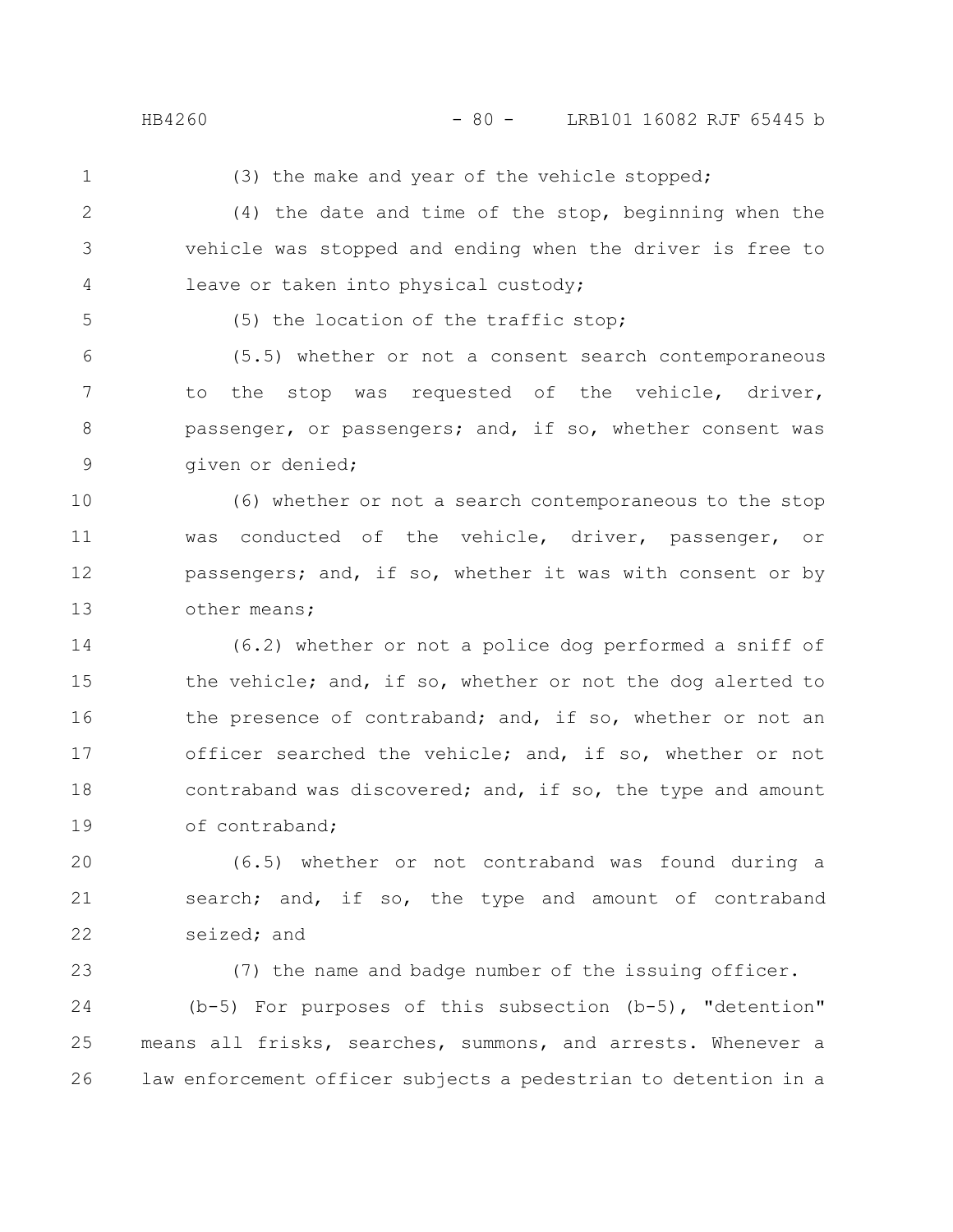public place, he or she shall complete a uniform pedestrian stop card, which includes any existing form currently used by law enforcement containing all the information required under this Section, that records at least the following: 1 2 3 4

(1) the gender, and the officer's subjective determination of the race of the person stopped; the person's race shall be selected from the following list: American Indian or Alaska Native, Asian, Black or African American, Hispanic or Latino, Native Hawaiian or Other Pacific Islander, or White; 5 6 7 8 9 10

(2) all the alleged reasons that led to the stop of the person; 11 12

13

(3) the date and time of the stop;

14

(4) the location of the stop;

(5) whether or not a protective pat down or frisk was conducted of the person; and, if so, all the alleged reasons that led to the protective pat down or frisk, and whether it was with consent or by other means; 15 16 17 18

(6) whether or not contraband was found during the protective pat down or frisk; and, if so, the type and amount of contraband seized; 19 20 21

(7) whether or not a search beyond a protective pat down or frisk was conducted of the person or his or her effects; and, if so, all the alleged reasons that led to the search, and whether it was with consent or by other means; 22 23 24 25 26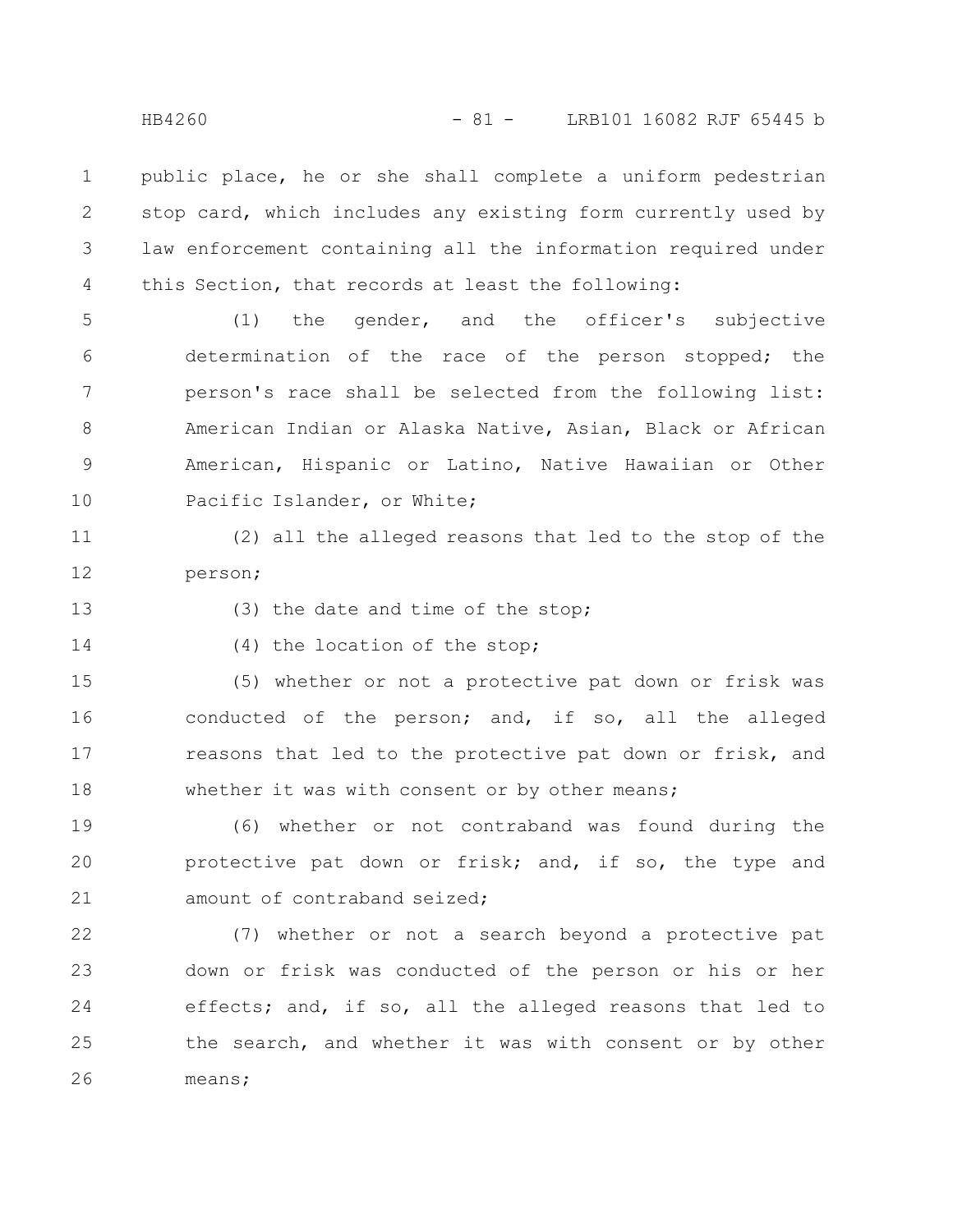(8) whether or not contraband was found during the search beyond a protective pat down or frisk; and, if so, the type and amount of contraband seized; 1 2 3

(9) the disposition of the stop, such as a warning, a ticket, a summons, or an arrest; 4 5

(10) if a summons or ticket was issued, or an arrest made, a record of the violations, offenses, or crimes alleged or charged; and 6 7 8

(11) the name and badge number of the officer who conducted the detention. 9 10

This subsection (b-5) does not apply to searches or inspections for compliance authorized under the Fish and Aquatic Life Code, the Wildlife Code, the Herptiles-Herps Act, or searches or inspections during routine security screenings at facilities or events. 11 12 13 14 15

(c) The Illinois Department of Transportation shall provide a standardized law enforcement data compilation form on its website. 16 17 18

(d) Every law enforcement agency shall, by March 1 with regard to data collected during July through December of the previous calendar year and by August 1 with regard to data collected during January through June of the current calendar year, compile the data described in subsections (a), (b), and (b-5) on the standardized law enforcement data compilation form provided by the Illinois Department of Transportation and transmit the data to the Department. 19 20 21 22 23 24 25 26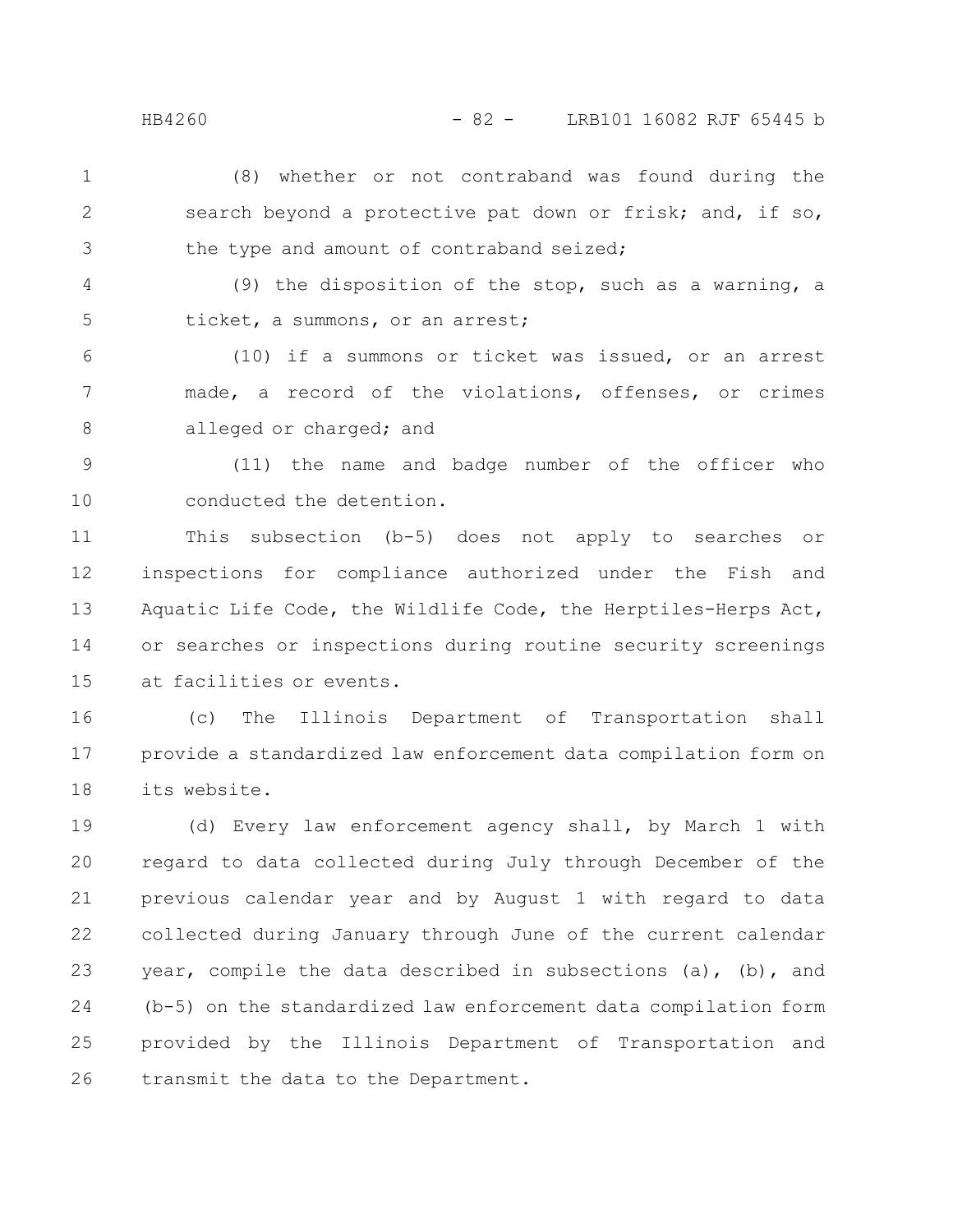## HB4260 - 83 - LRB101 16082 RJF 65445 b

(e) The Illinois Department of Transportation shall analyze the data provided by law enforcement agencies required by this Section and submit a report of the previous year's findings to the Governor, the General Assembly, the Racial Profiling Prevention and Data Oversight Board, and each law enforcement agency no later than July 1 of each year. The Illinois Department of Transportation may contract with an outside entity for the analysis of the data provided. In analyzing the data collected under this Section, the analyzing entity shall scrutinize the data for evidence of statistically significant aberrations. The following list, which is illustrative, and not exclusive, contains examples of areas in which statistically significant aberrations may be found: 1 2 3 4 5 6 7 8 9 10 11 12 13

(1) The percentage of minority drivers, passengers, or pedestrians being stopped in a given area is substantially higher than the proportion of the overall population in or traveling through the area that the minority constitutes. 14 15 16 17

(2) A substantial number of false stops including stops not resulting in the issuance of a traffic ticket or the making of an arrest. 18 19 20

(3) A disparity between the proportion of citations issued to minorities and proportion of minorities in the population. 21 22 23

(4) A disparity among the officers of the same law enforcement agency with regard to the number of minority drivers, passengers, or pedestrians being stopped in a 24 25 26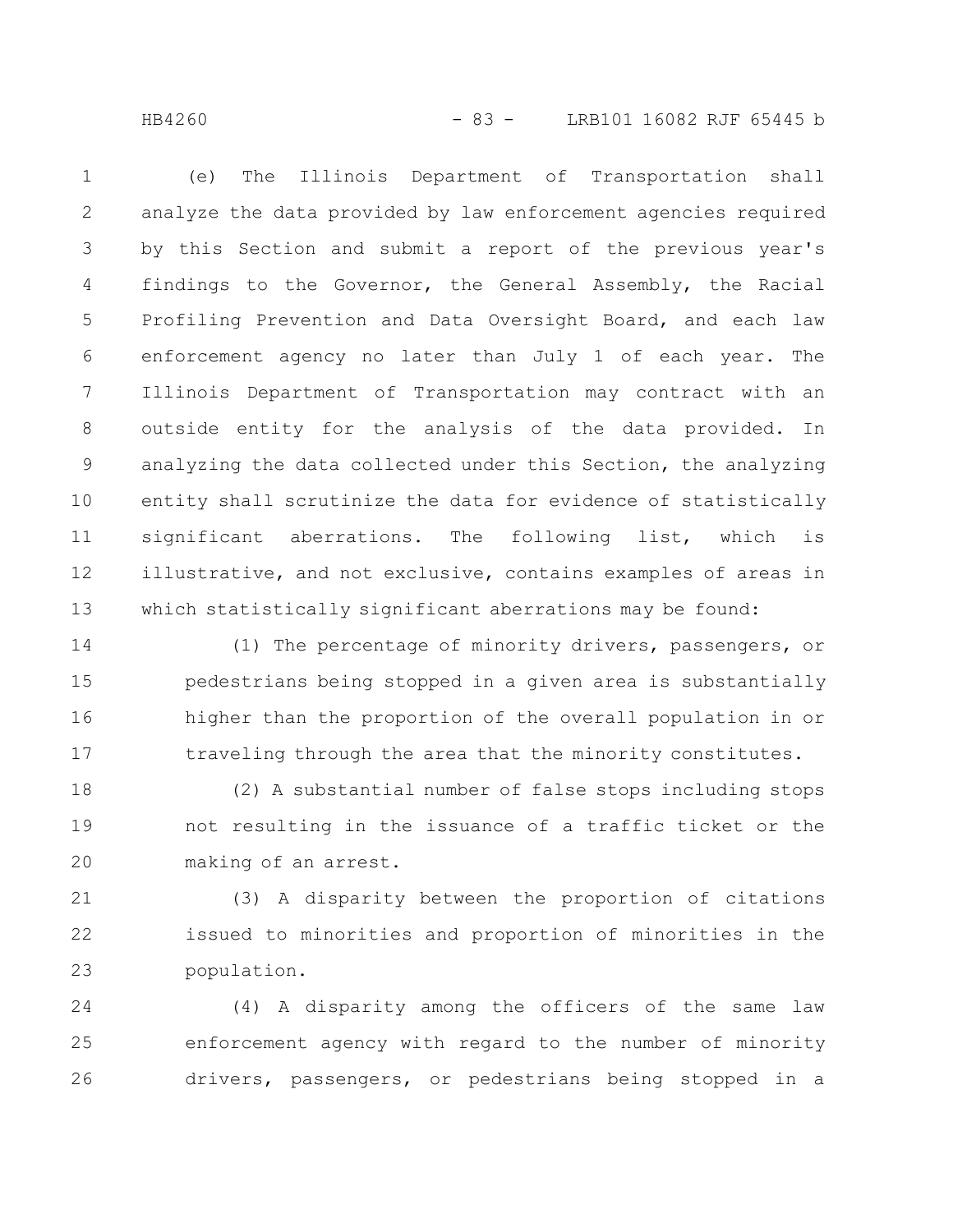given area. 1

(5) A disparity between the frequency of searches performed on minority drivers or pedestrians and the frequency of searches performed on non-minority drivers or pedestrians. 2 3 4 5

(f) Any law enforcement officer identification information and driver or pedestrian identification information that is compiled by any law enforcement agency or the Illinois Department of Transportation pursuant to this Act for the purposes of fulfilling the requirements of this Section shall be confidential and exempt from public inspection and copying, as provided under Section 7 of the Freedom of Information Act, and the information shall not be transmitted to anyone except as needed to comply with this Section. This Section shall not exempt those materials that, prior to the effective date of this amendatory Act of the 93rd General Assembly, were available under the Freedom of Information Act. This subsection (f) shall not preclude law enforcement agencies from reviewing data to perform internal reviews. 6 7 8 9 10 11 12 13 14 15 16 17 18 19

(g) Funding to implement this Section shall come from federal highway safety funds available to Illinois, as directed by the Governor. 20 21 22

(h) The Illinois Criminal Justice Information Authority, in consultation with law enforcement agencies, officials, and organizations, including Illinois chiefs of police, the Department of State Police, the Illinois Sheriffs Association, 23 24 25 26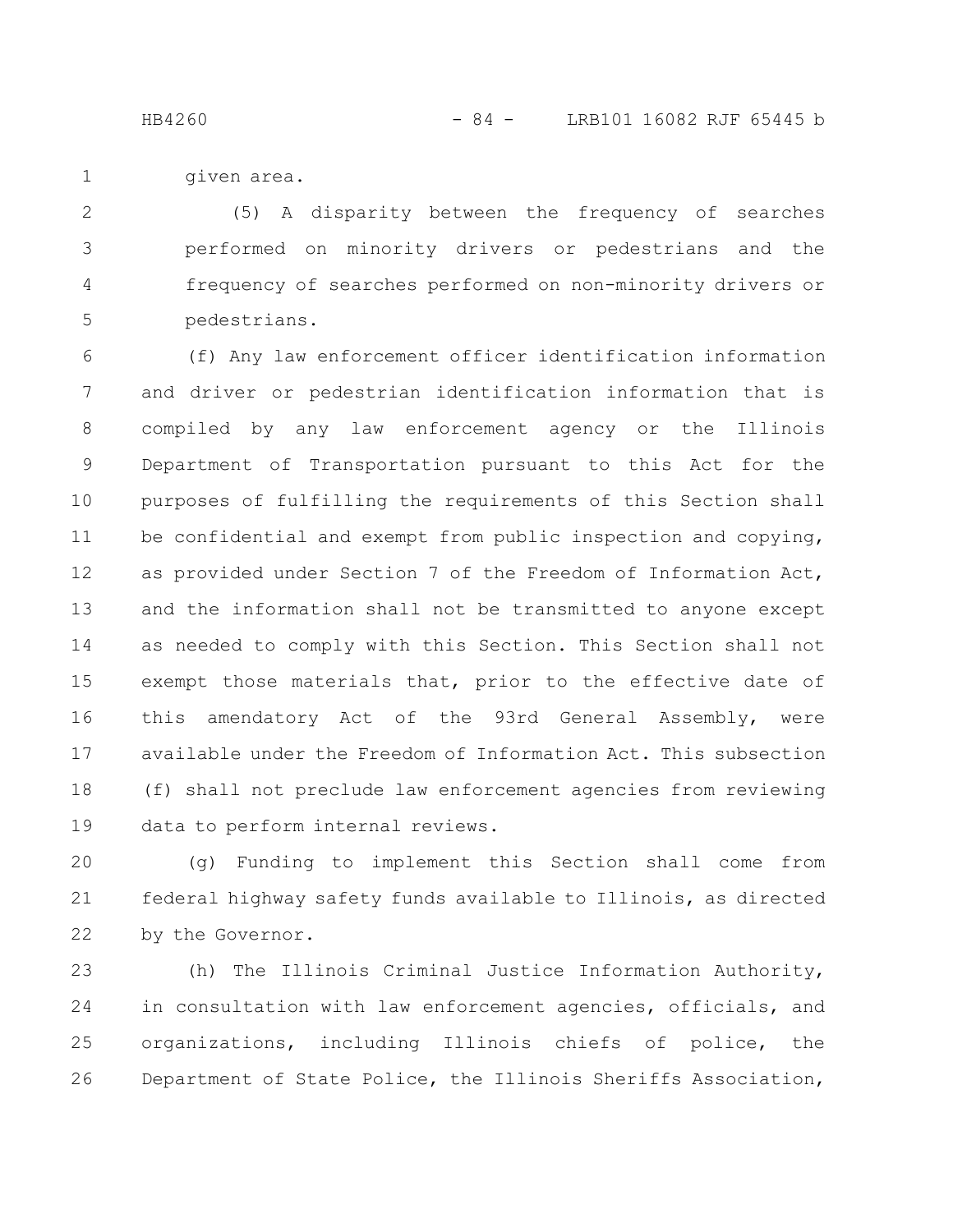and the Chicago Police Department, and community groups and other experts, shall undertake a study to determine the best use of technology to collect, compile, and analyze the traffic stop statistical study data required by this Section. The Department shall report its findings and recommendations to the Governor and the General Assembly by March 1, 2022. 1 2 3 4 5 6

(h-1) The Traffic and Pedestrian Stop Data Use and Collection Task Force is hereby created. 7 8

(1) The Task Force shall undertake a study to determine the best use of technology to collect, compile, and analyze the traffic stop statistical study data required by this Section. 9 10 11 12

(2) The Task Force shall be an independent Task Force under the Illinois Criminal Justice Information Authority for administrative purposes, and shall consist of the following members: 13 14 15 16

(A) 2 academics or researchers who have studied issues related to traffic or pedestrian stop data collection and have education or expertise in statistics; 17 18 19 20

(B) one professor from an Illinois university who specializes in policing and racial equity; 21 22

(C) one representative from the Illinois State Police; 23 24

(D) one representative from the Chicago Police Department; 25 26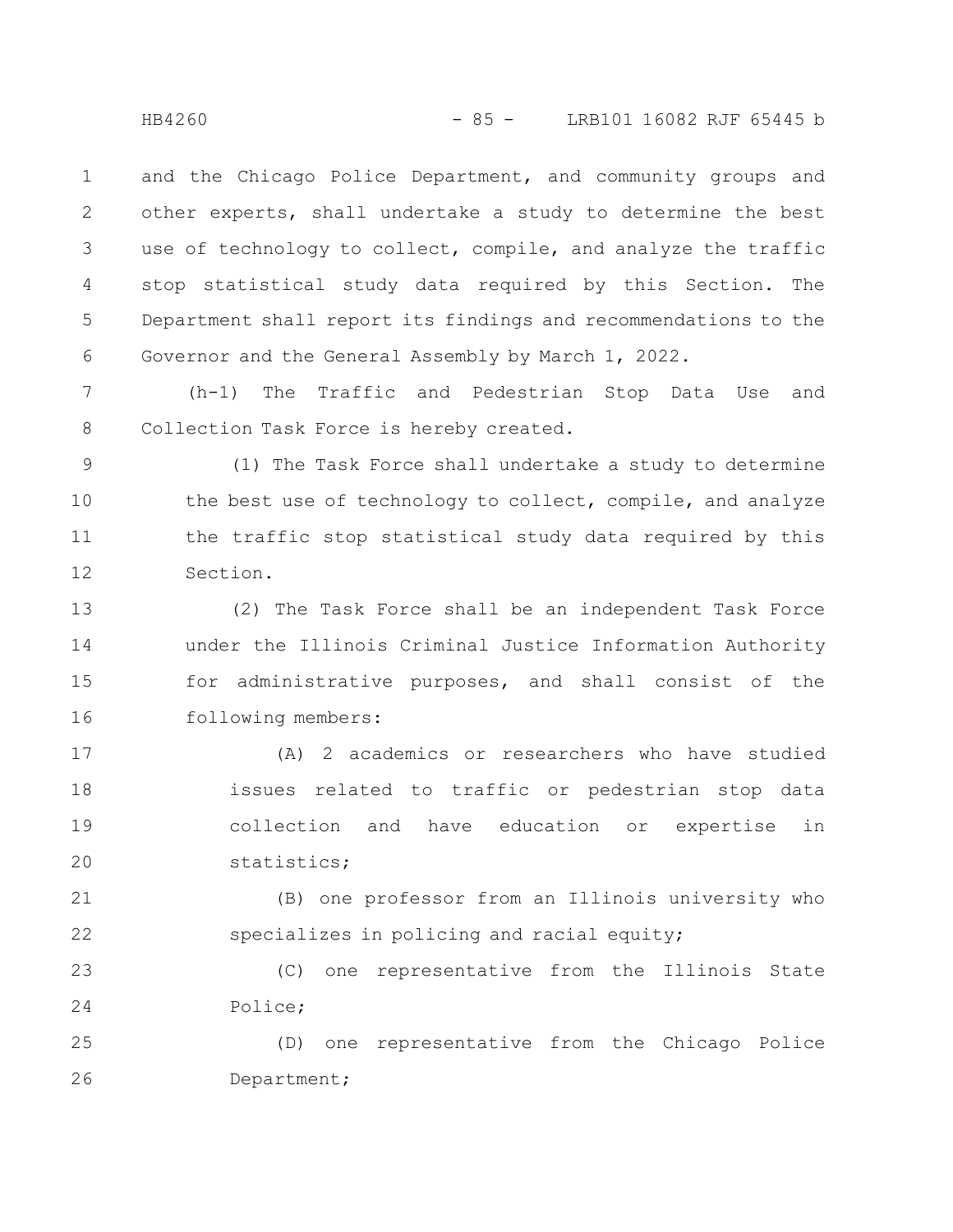(E) one representative from the Illinois Chiefs of Police; 1 2

(F) one representative from the Illinois Sheriffs Association; 3 4

(G) one representative from the Chicago Fraternal Order of Police; 5 6

(H) one representative from the Illinois Fraternal Order of Police; 7 8

(I) the Executive Director of the American Civil Liberties Union of Illinois, or his or her designee; and 9 10 11

(J) 5 representatives from different community organizations who specialize in civil or human rights, policing, or criminal justice reform work, and that represent a range of minority interests or different parts of the State. 12 13 14 15 16

(3) The Illinois Criminal Justice Information Authority may consult, contract, work in conjunction with, and obtain any information from any individual, agency, association, or research institution deemed appropriate by the Authority. 17 18 19 20 21

(4) The Task Force shall report its findings and recommendations to the Governor and the General Assembly by March 1, 2022 and every 3 years after. 22 23 24

(h-5) For purposes of this Section: 25

26

(1) "American Indian or Alaska Native" means a person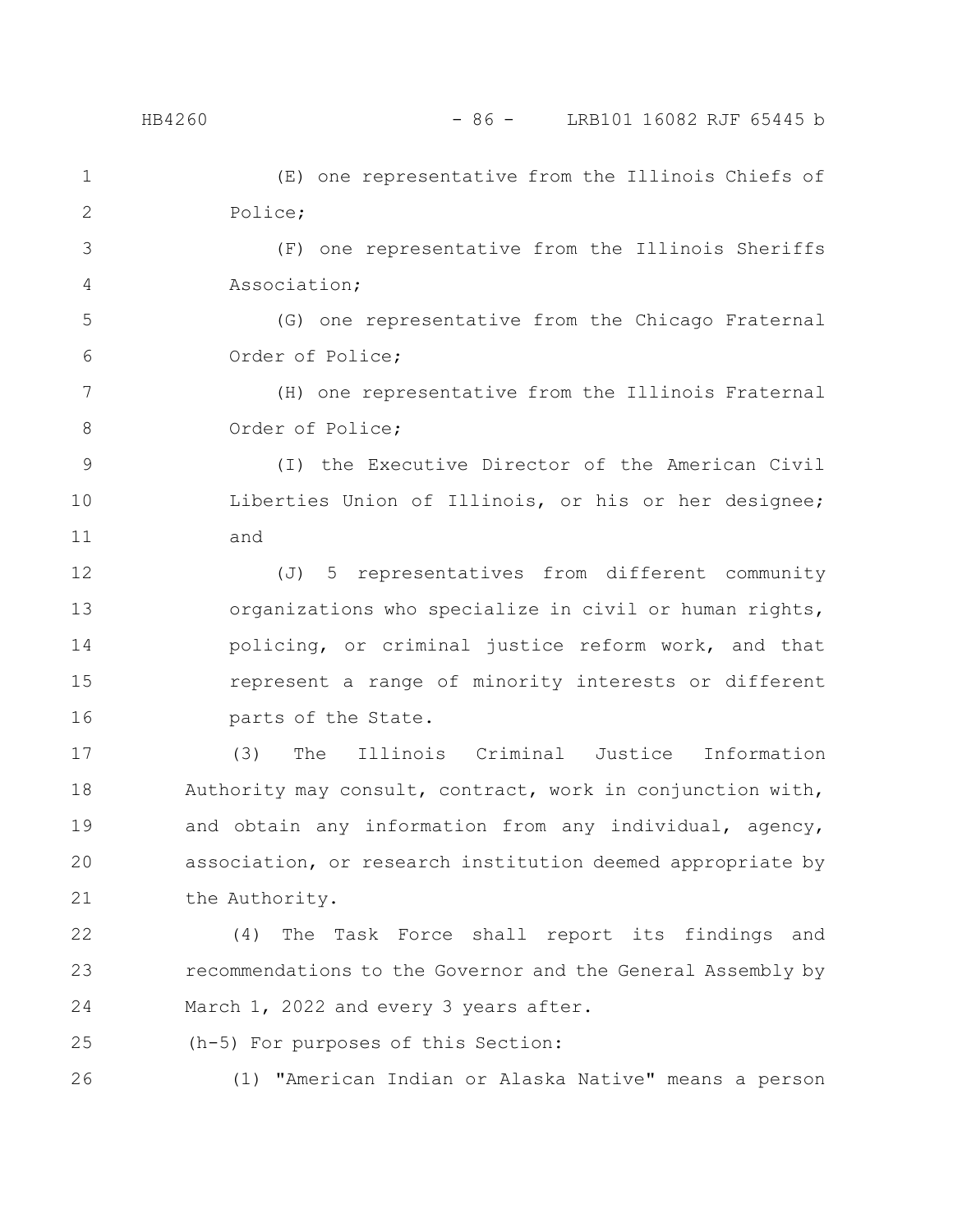3

1

having origins in any of the original peoples of North and South America, including Central America, and who maintains tribal affiliation or community attachment.

(2) "Asian" means a person having origins in any of the original peoples of the Far East, Southeast Asia, or the Indian subcontinent, including, but not limited to, Cambodia, China, India, Japan, Korea, Malaysia, Pakistan, the Philippine Islands, Thailand, and Vietnam. 4 5 6 7 8

(2.5) "Badge" means an officer's department issued identification number associated with his or her position as a police officer with that department. 9 10 11

(3) "Black or African American" means a person having origins in any of the black racial groups of Africa. Terms such as "Haitian" or "Negro" can be used in addition to "Black or African American". 12 13 14 15

(3.5) Descendant of American Slaves (a person having direct ancestral lineage to victims of chattel slavery in the United States of America). Terms such as "Black", "African American", or "American Descendant of Slavery" can be used in addition to "Descendant of American Slaves". 16 17 18 19 20

(4) "Hispanic or Latino" means a person of Cuban, Mexican, Puerto Rican, South or Central American, or other Spanish culture or origin, regardless of race. 21 22 23

(5) "Native Hawaiian or Other Pacific Islander" means a person having origins in any of the original peoples of Hawaii, Guam, Samoa, or other Pacific Islands. 24 25 26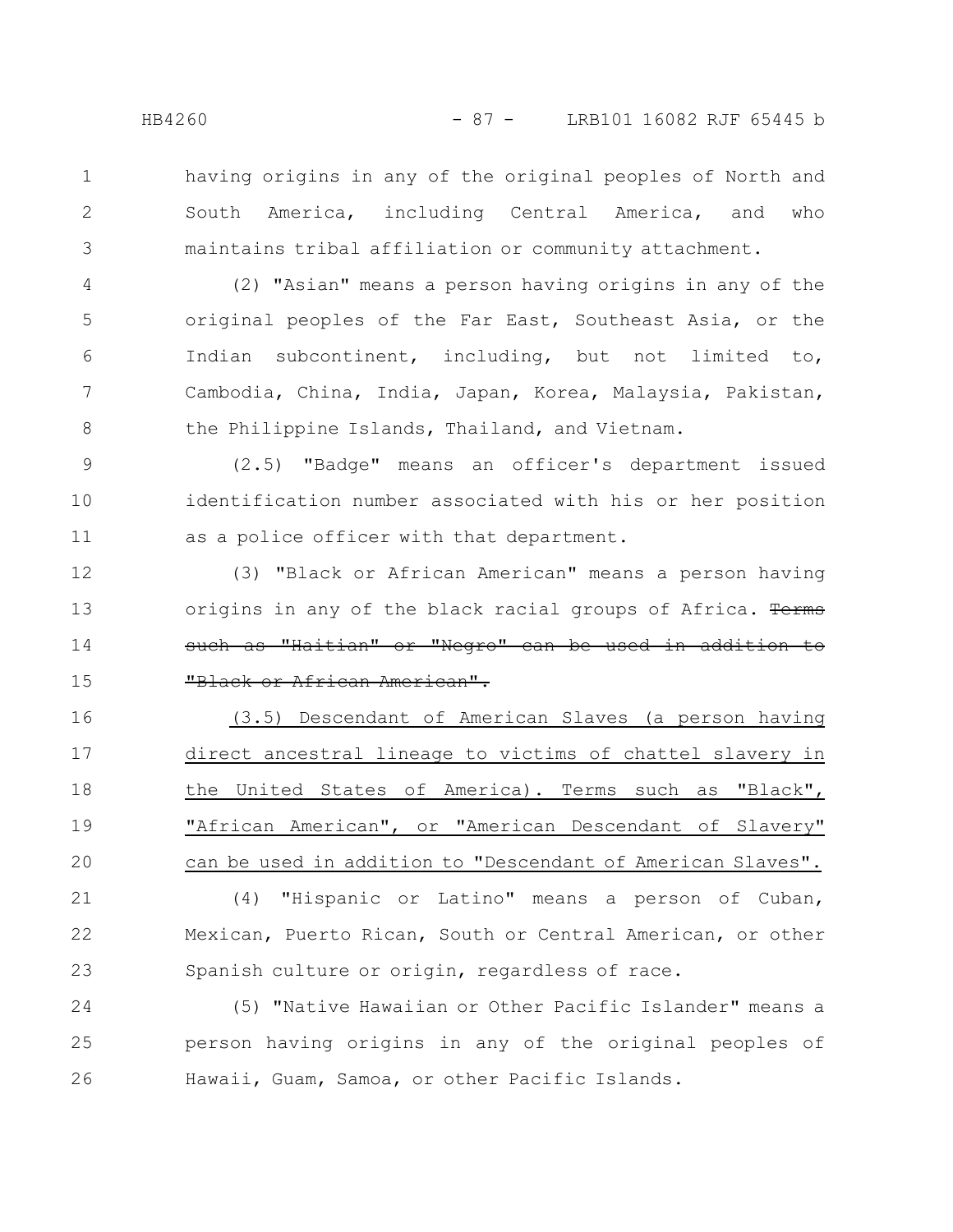(6) "White" means a person having origins in any of the original peoples of Europe, the Middle East, or North Africa. (i) (Blank). (Source: P.A. 101-24, eff. 6-21-19.) Section 80. The Criminal Code of 2012 is amended by changing Section 17-10.2 as follows: (720 ILCS 5/17-10.2) (was 720 ILCS 5/17-29) Sec. 17-10.2. Businesses owned by minorities, females, and persons with disabilities; fraudulent contracts with governmental units. (a) In this Section: "Minority person" means a person who is any of the following: (1) American Indian or Alaska Native (a person having origins in any of the original peoples of North and South America, including Central America, and who maintains tribal affiliation or community attachment). (2) Asian (a person having origins in any of the original peoples of the Far East, Southeast Asia, or the Indian subcontinent, including, but not limited to, Cambodia, China, India, Japan, Korea, Malaysia, Pakistan, the Philippine Islands, Thailand, and Vietnam). (3) Black or African American (a person having origins 1 2 3 4 5 6 7 8 9 10 11 12 13 14 15 16 17 18 19 20 21 22 23 24 HB4260 - 88 - LRB101 16082 RJF 65445 b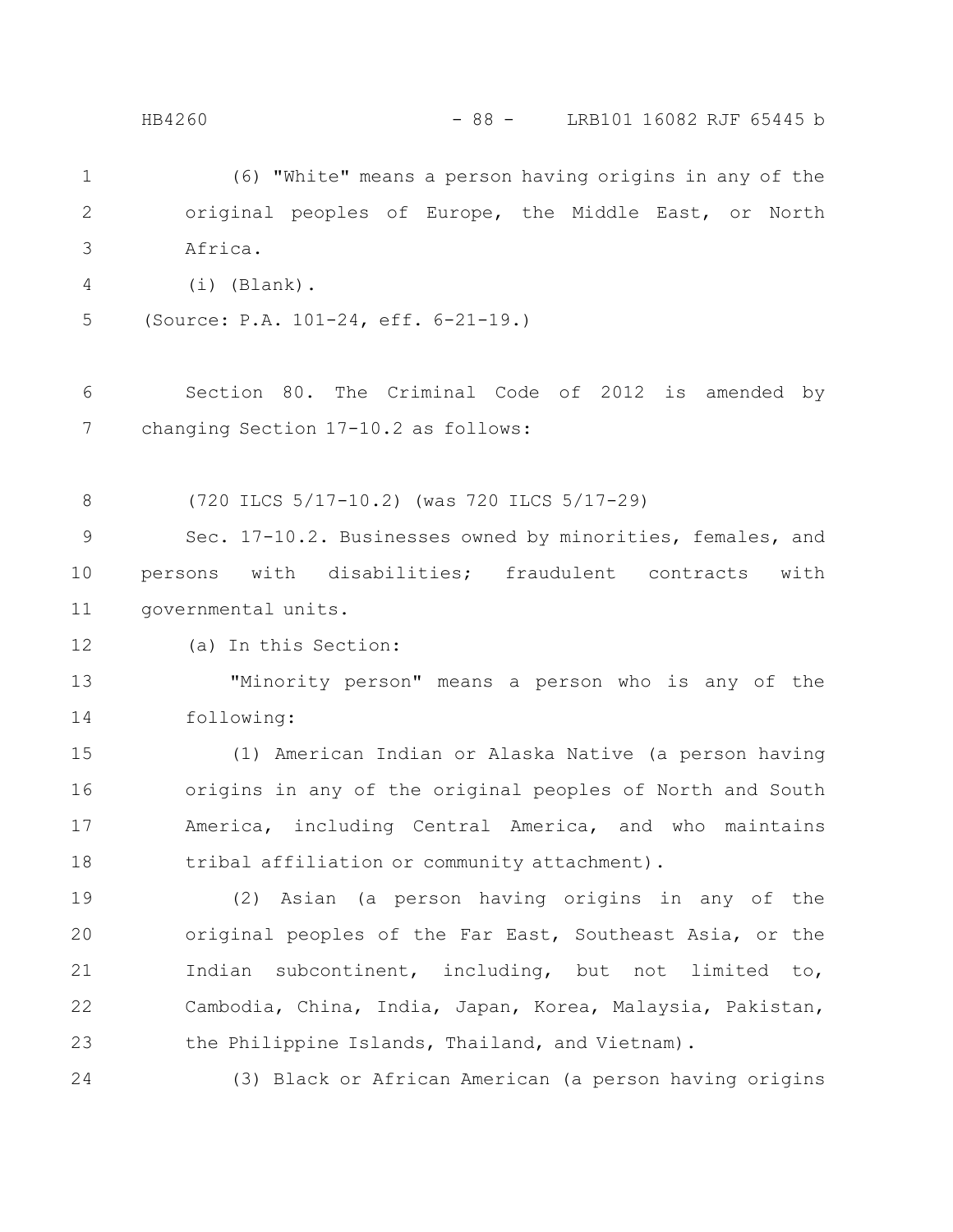in any of the black racial groups of Africa). Terms such "Haitian" or "Negro" can be used in addition to "Black or African American". 1 2 3

(3.5) Descendant of American Slaves (a person having direct ancestral lineage to victims of chattel slavery in the United States of America). Terms such as "Black", "African American", or "American Descendant of Slavery" can be used in addition to "Descendant of American Slaves". 4 5 6 7 8

(4) Hispanic or Latino (a person of Cuban, Mexican, Puerto Rican, South or Central American, or other Spanish culture or origin, regardless of race). 9 10 11

(5) Native Hawaiian or Other Pacific Islander (a person having origins in any of the original peoples of Hawaii, Guam, Samoa, or other Pacific Islands). 12 13 14

"Female" means a person who is of the female gender.

"Person with a disability" means a person who is a person qualifying as having a disability. 16 17

"Disability" means a severe physical or mental disability that: (1) results from: amputation, arthritis, autism, blindness, burn injury, cancer, cerebral palsy, cystic fibrosis, deafness, head injury, heart disease, hemiplegia, hemophilia, respiratory or pulmonary dysfunction, an intellectual disability, mental illness, multiple sclerosis, muscular dystrophy, musculoskeletal disorders, neurological disorders, including stroke and epilepsy, paraplegia, quadriplegia and other spinal cord 18 19 20 21 22 23 24 25 26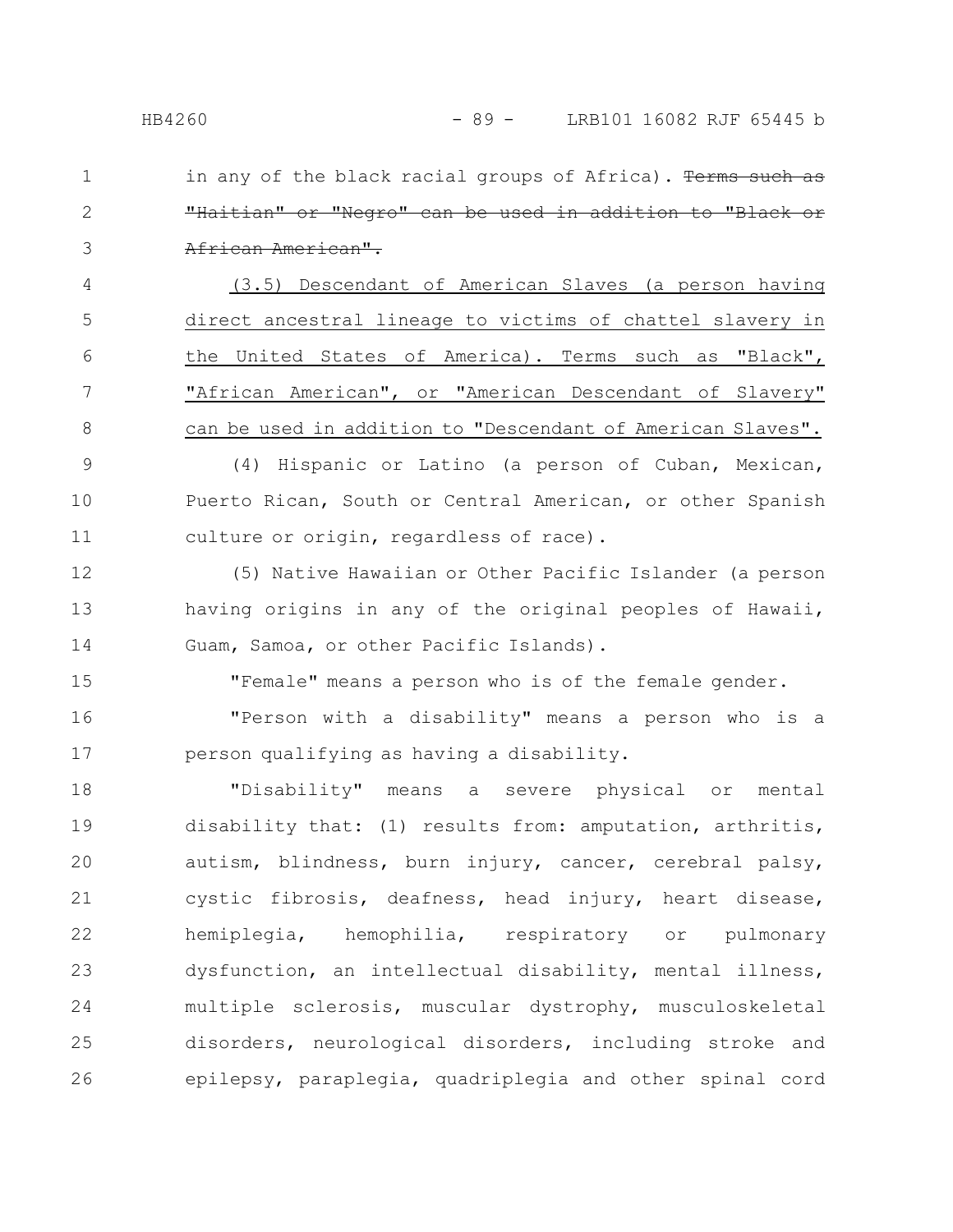conditions, sickle cell anemia, specific learning disabilities, or end stage renal failure disease; and (2) substantially limits one or more of the person's major life activities. 1 2 3 4

"Minority owned business" means a business concern that is at least 51% owned by one or more minority persons, or in the case of a corporation, at least 51% of the stock in which is owned by one or more minority persons; and the management and daily business operations of which are controlled by one or more of the minority individuals who own it. 5 6 7 8 9 10 11

"Female owned business" means a business concern that is at least 51% owned by one or more females, or, in the case of a corporation, at least 51% of the stock in which is owned by one or more females; and the management and daily business operations of which are controlled by one or more of the females who own it. 12 13 14 15 16 17

"Business owned by a person with a disability" means a business concern that is at least 51% owned by one or more persons with a disability and the management and daily business operations of which are controlled by one or more of the persons with disabilities who own it. A not-for-profit agency for persons with disabilities that is exempt from taxation under Section 501 of the Internal Revenue Code of 1986 is also considered a "business owned by a person with a disability". 18 19 20 21 22 23 24 25 26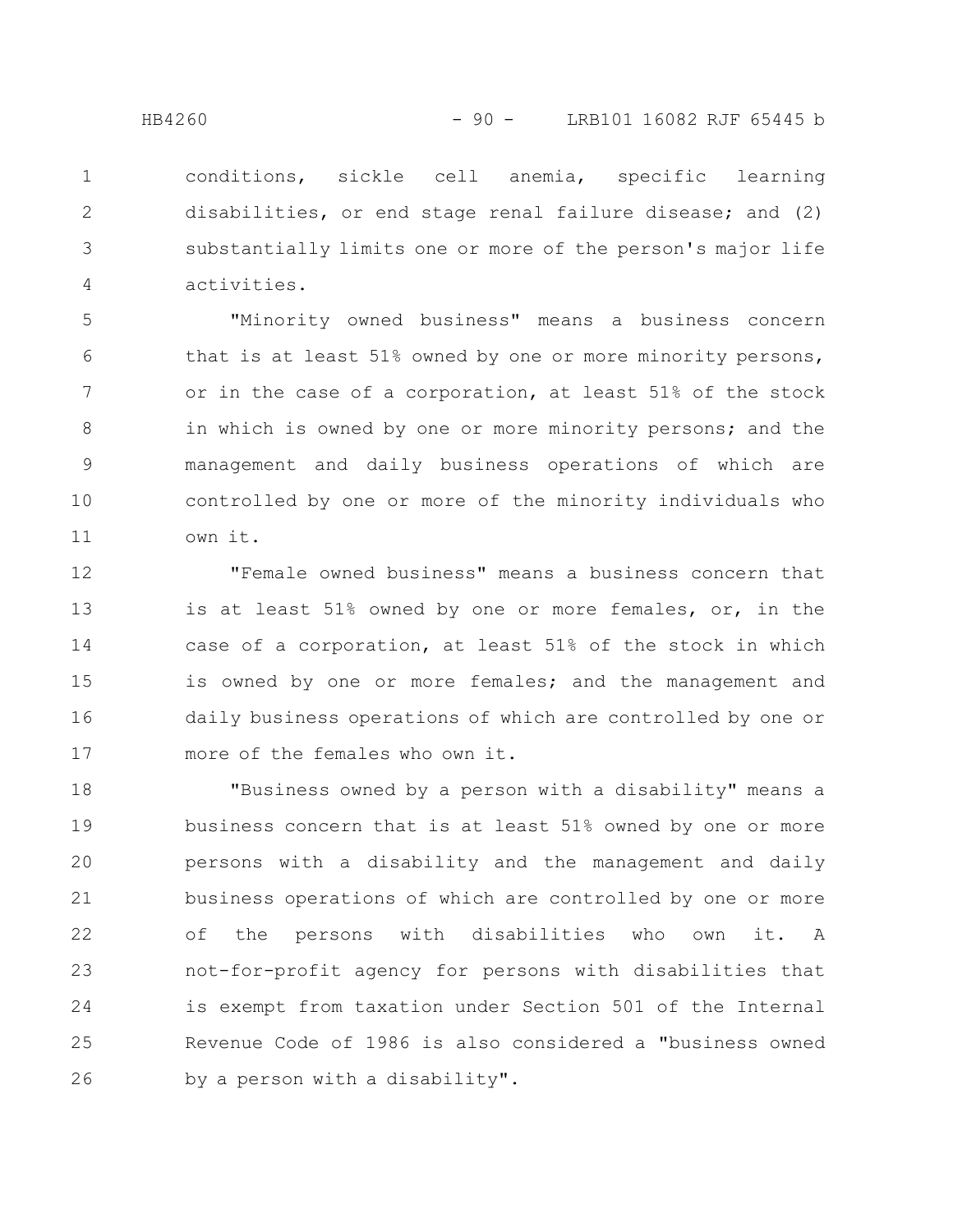2

"Governmental unit" means the State, a unit of local government, or school district.

(b) In addition to any other penalties imposed by law or by an ordinance or resolution of a unit of local government or school district, any individual or entity that knowingly obtains, or knowingly assists another to obtain, a contract with a governmental unit, or a subcontract or written commitment for a subcontract under a contract with a governmental unit, by falsely representing that the individual or entity, or the individual or entity assisted, is a minority owned business, female owned business, or business owned by a person with a disability is guilty of a Class 2 felony, regardless of whether the preference for awarding the contract to a minority owned business, female owned business, or business owned by a person with a disability was established by statute or by local ordinance or resolution. 3 4 5 6 7 8 9 10 11 12 13 14 15 16

(c) In addition to any other penalties authorized by law, the court shall order that an individual or entity convicted of a violation of this Section must pay to the governmental unit that awarded the contract a penalty equal to one and one-half times the amount of the contract obtained because of the false representation. 17 18 19 20 21 22

(Source: P.A. 99-143, eff. 7-27-15.) 23

Section 85. The Illinois Human Rights Act is amended by changing Section 2-105 as follows: 24 25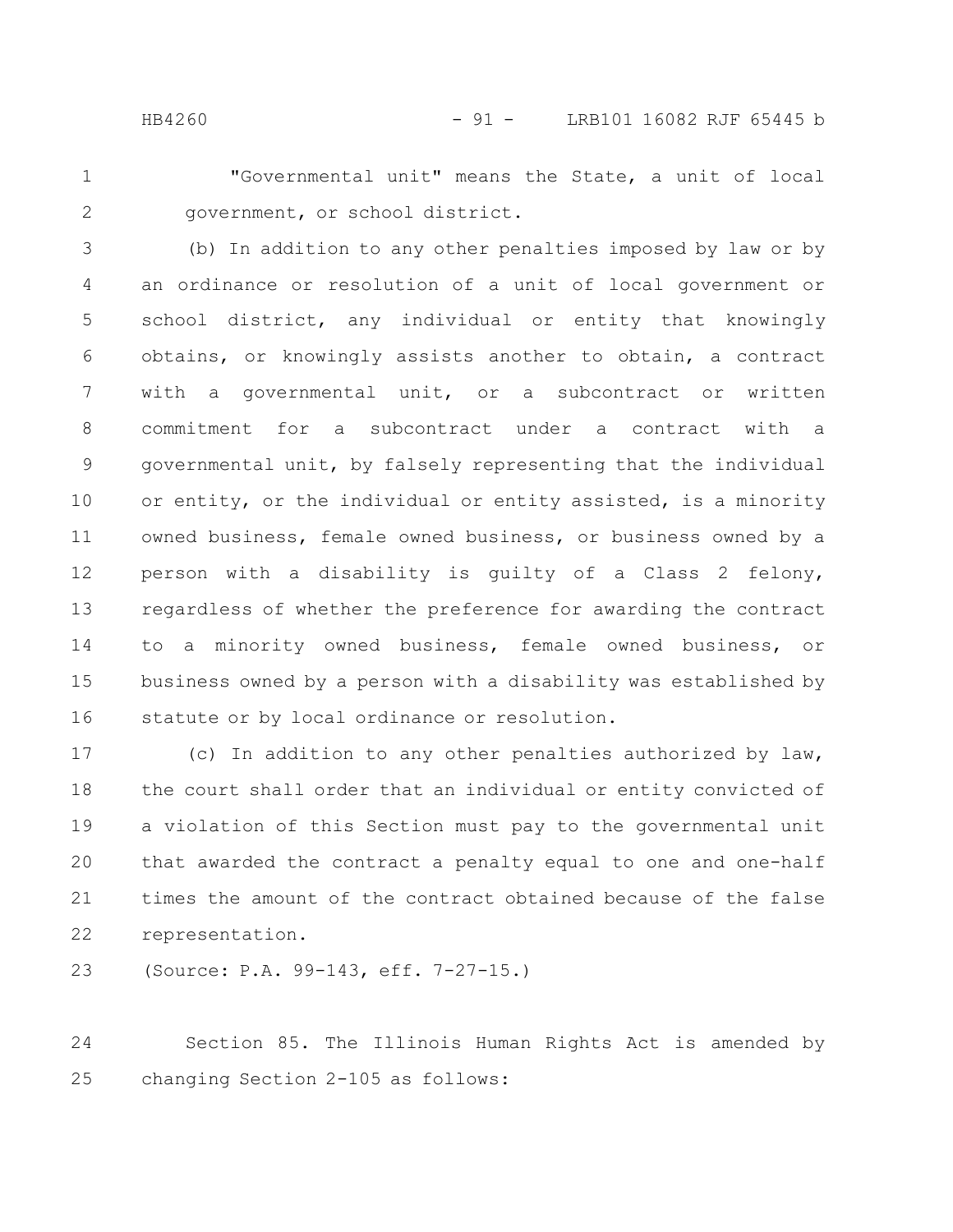|  | $(775$ ILCS $5/2-105)$ (from Ch. 68, par. 2-105) |
|--|--------------------------------------------------|
|--|--------------------------------------------------|

Sec. 2-105. Equal Employment Opportunities; Affirmative Action. 2 3

(A) Public Contracts. Every party to a public contract and every eligible bidder shall: 4 5

(1) Refrain from unlawful discrimination and discrimination based on citizenship status in employment and undertake affirmative action to assure equality of employment opportunity and eliminate the effects of past discrimination; 6 7 8 9 10

(2) Comply with the procedures and requirements of the Department's regulations concerning equal employment opportunities and affirmative action; 11 12 13

(3) Provide such information, with respect to its employees and applicants for employment, and assistance as the Department may reasonably request; 14 15 16

(4) Have written sexual harassment policies that shall include, at a minimum, the following information: (i) the illegality of sexual harassment; (ii) the definition of sexual harassment under State law; (iii) a description of sexual harassment, utilizing examples; (iv) the vendor's internal complaint process including penalties; (v) the legal recourse, investigative and complaint process available through the Department and the Commission; (vi) directions on how to contact the Department and Commission; 17 18 19 20 21 22 23 24 25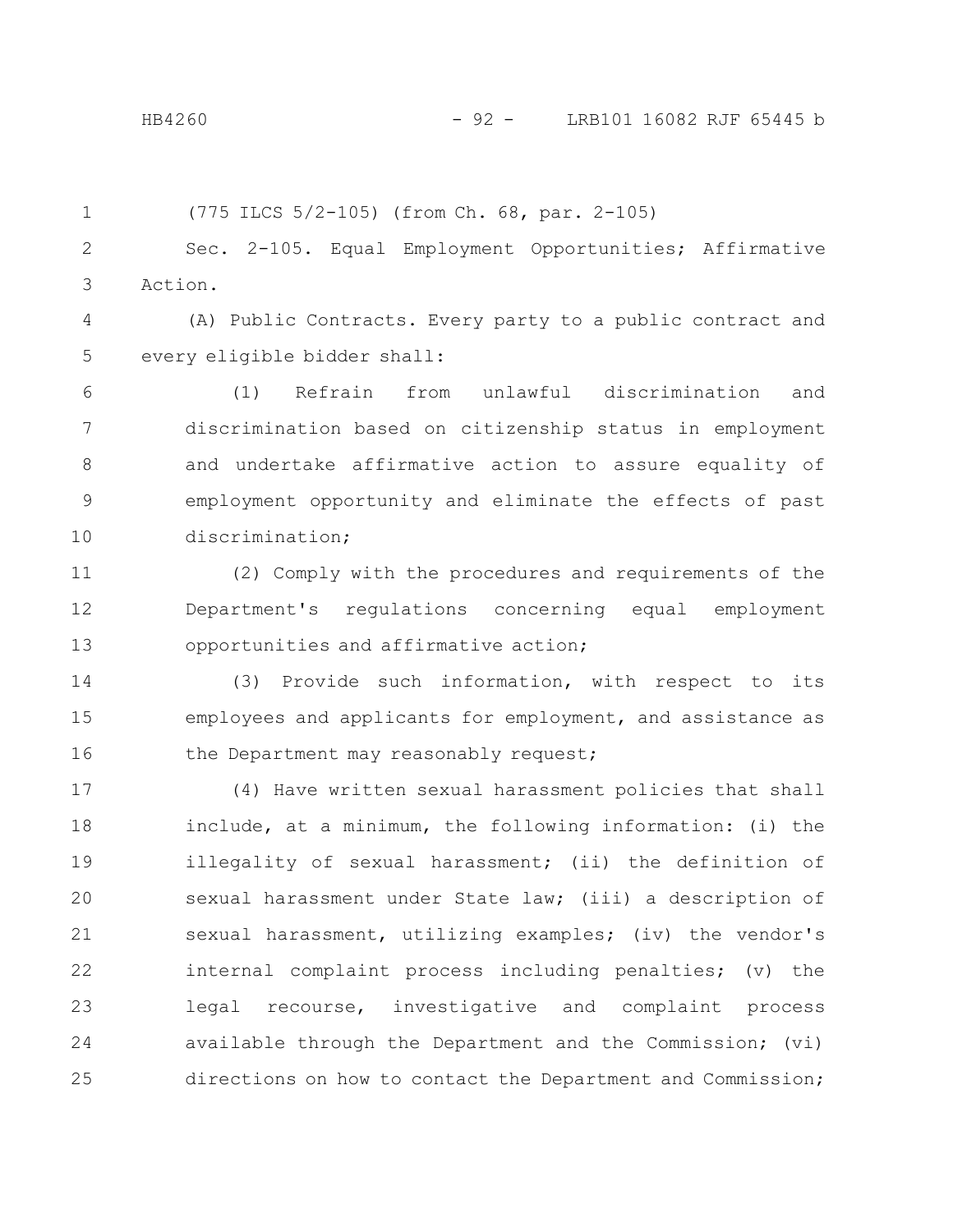and (vii) protection against retaliation as provided by Section 6-101 of this Act. A copy of the policies shall be provided to the Department upon request. Additionally, each bidder who submits a bid or offer for a State contract under the Illinois Procurement Code shall have a written copy of the bidder's sexual harassment policy as required under this paragraph (4). A copy of the policy shall be provided to the State agency entering into the contract upon request. 1 2 3 4 5 6 7 8 9

(B) State Agencies. Every State executive department, State agency, board, commission, and instrumentality shall: 10 11

(1) Comply with the procedures and requirements of the Department's regulations concerning equal employment opportunities and affirmative action; 12 13 14

(2) Provide such information and assistance as the Department may request. 15 16

(3) Establish, maintain, and carry out a continuing affirmative action plan consistent with this Act and the regulations of the Department designed to promote equal opportunity for all State residents in every aspect of agency personnel policy and practice. For purposes of these affirmative action plans, the race and national origin categories to be included in the plans are: American Indian or Alaska Native, Asian, Black or African American, Hispanic or Latino, Native Hawaiian or Other Pacific Islander. 17 18 19 20 21 22 23 24 25 26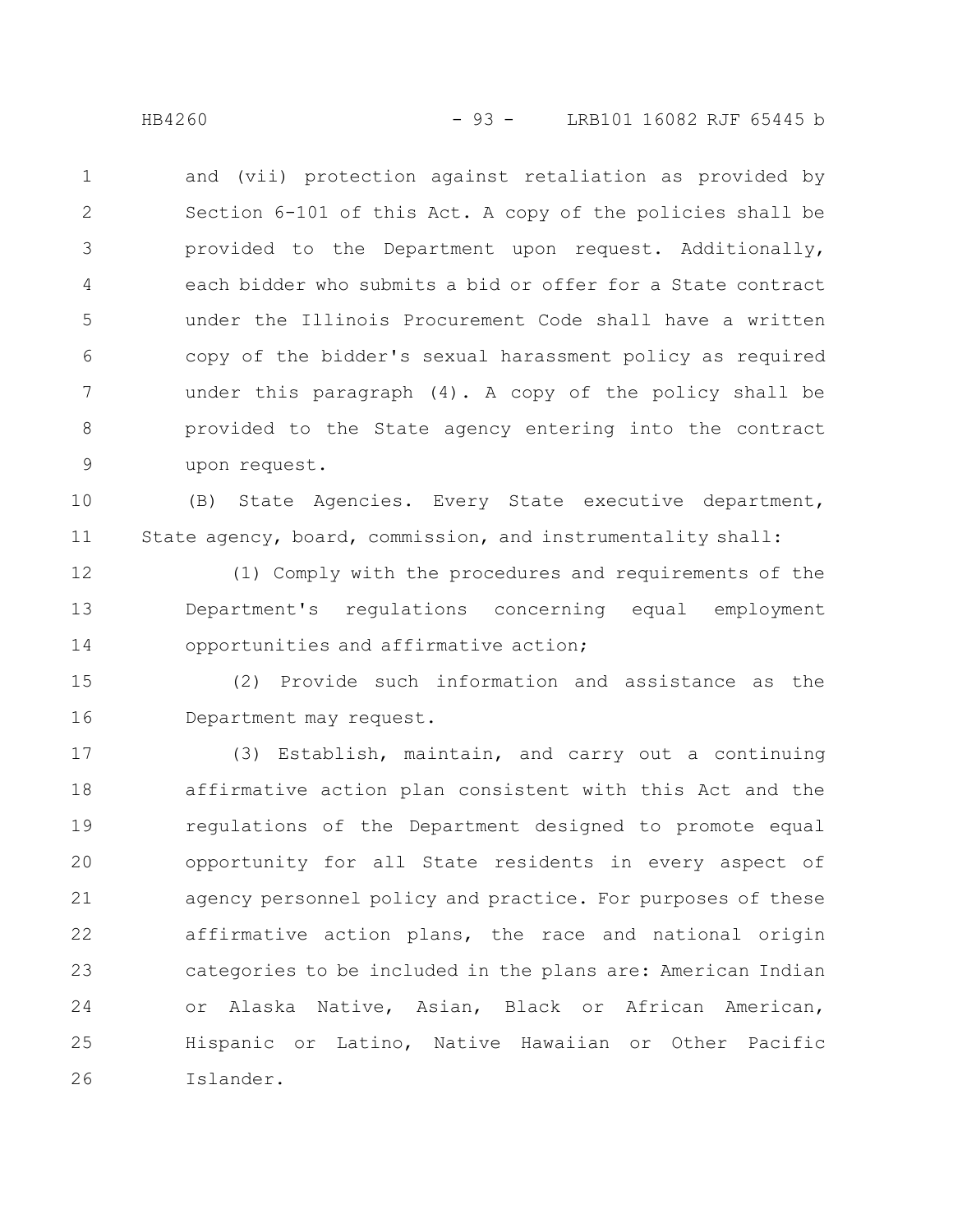This plan shall include a current detailed status report: 1 2

(a) indicating, by each position in State service, the number, percentage, and average salary of individuals employed by race, national origin, sex and disability, and any other category that the Department may require by rule; 3 4 5 6 7

(b) identifying all positions in which the percentage of the people employed by race, national origin, sex and disability, and any other category that the Department may require by rule, is less than four-fifths of the percentage of each of those components in the State work force; 8 9 10 11 12 13

(c) specifying the goals and methods for increasing the percentage by race, national origin, sex and disability, and any other category that the Department may require by rule, in State positions; 14 15 16 17

(d) indicating progress and problems toward meeting equal employment opportunity goals, including, if applicable, but not limited to, Department of Central Management Services recruitment efforts, publicity, promotions, and use of options designating positions by linguistic abilities; 18 19 20 21 22 23

(e) establishing a numerical hiring goal for the employment of qualified persons with disabilities in the agency as a whole, to be based on the proportion of 24 25 26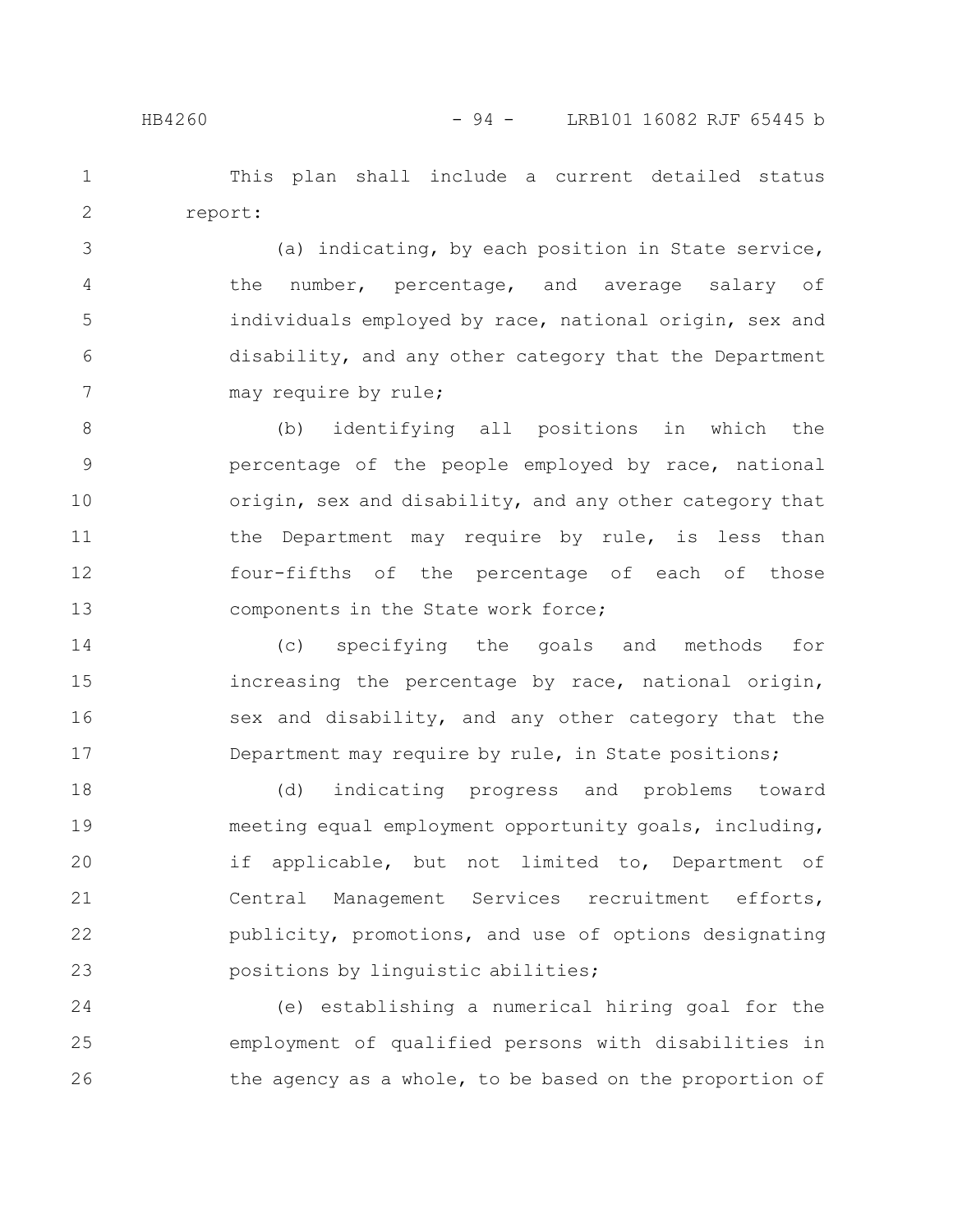people with work disabilities in the Illinois labor force as reflected in the most recent employment data made available by the United States Census Bureau.

(4) If the agency has 1000 or more employees, appoint a full-time Equal Employment Opportunity officer, subject to the Department's approval, whose duties shall include:

(a) Advising the head of the particular State agency with respect to the preparation of equal employment opportunity programs, procedures, regulations, reports, and the agency's affirmative action plan. 7 8 9 10 11

(b) Evaluating in writing each fiscal year the sufficiency of the total agency program for equal employment opportunity and reporting thereon to the head of the agency with recommendations as to any improvement or correction in recruiting, hiring or promotion needed, including remedial or disciplinary action with respect to managerial or supervisory employees who have failed to cooperate fully or who are in violation of the program. 12 13 14 15 16 17 18 19 20

(c) Making changes in recruitment, training and promotion programs and in hiring and promotion procedures designed to eliminate discriminatory practices when authorized. 21 22 23 24

(d) Evaluating tests, employment policies, practices and qualifications and reporting to the head 25 26

1

2

3

4

5

6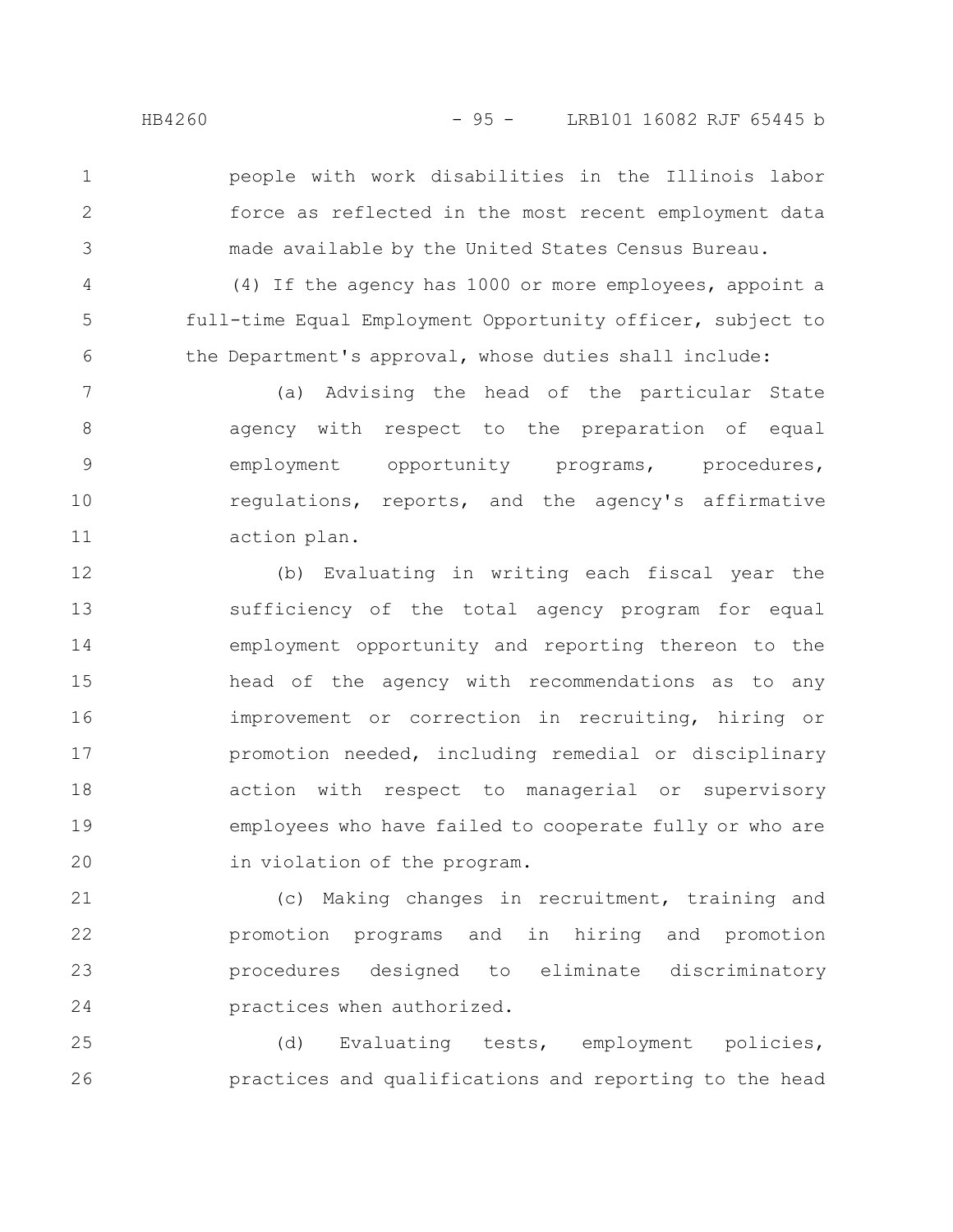11

of the agency and to the Department any policies, practices and qualifications that have unequal impact by race, national origin as required by Department rule, sex or disability or any other category that the Department may require by rule, and to assist in the recruitment of people in underrepresented classifications. This function shall be performed in cooperation with the State Department of Central Management Services. 1 2 3 4 5 6 7 8 9

(e) Making any aggrieved employee or applicant for employment aware of his or her remedies under this Act.

In any meeting, investigation, negotiation, conference, or other proceeding between a State employee and an Equal Employment Opportunity officer, a State employee (1) who is not covered by a collective bargaining agreement and (2) who is the complaining party or the subject of such proceeding may be accompanied, advised and represented by (1) an attorney licensed to practice law in the State of Illinois or (2) a representative of an employee organization whose membership is composed of employees of the State and of which the employee is a member. A representative of an employee, other than an attorney, may observe but may not actively participate, or advise the State employee during the course of such meeting, investigation, negotiation, conference or other 12 13 14 15 16 17 18 19 20 21 22 23 24 25 26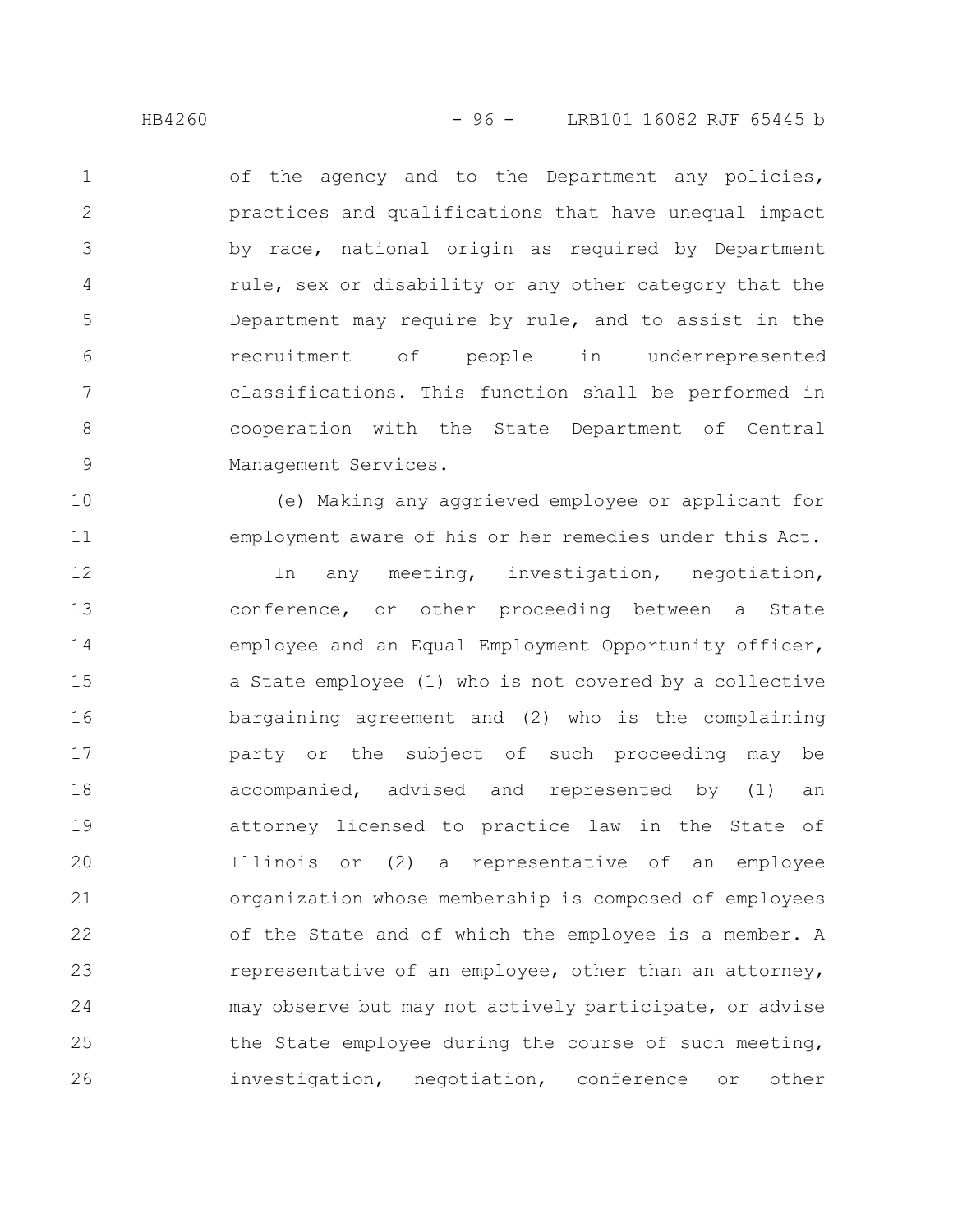proceeding. Nothing in this Section shall be construed to permit any person who is not licensed to practice law in Illinois to deliver any legal services or otherwise engage in any activities that would constitute the unauthorized practice of law. Any representative of an employee who is present with the consent of the employee, shall not, during or after termination of the relationship permitted by this Section with the State employee, use or reveal any information obtained during the course of the meeting, investigation, negotiation, conference or other proceeding without the consent of the complaining party and any State employee who is the subject of the proceeding and pursuant to rules and regulations governing confidentiality of such information as promulgated by the appropriate State agency. Intentional or reckless disclosure of information in violation of these confidentiality requirements shall constitute a Class B misdemeanor. 1 2 3 4 5 6 7 8 9 10 11 12 13 14 15 16 17 18 19

(5) Establish, maintain and carry out a continuing sexual harassment program that shall include the following: 20 21 22

(a) Develop a written sexual harassment policy that includes at a minimum the following information: (i) the illegality of sexual harassment; (ii) the definition of sexual harassment under State law; (iii) 23 24 25 26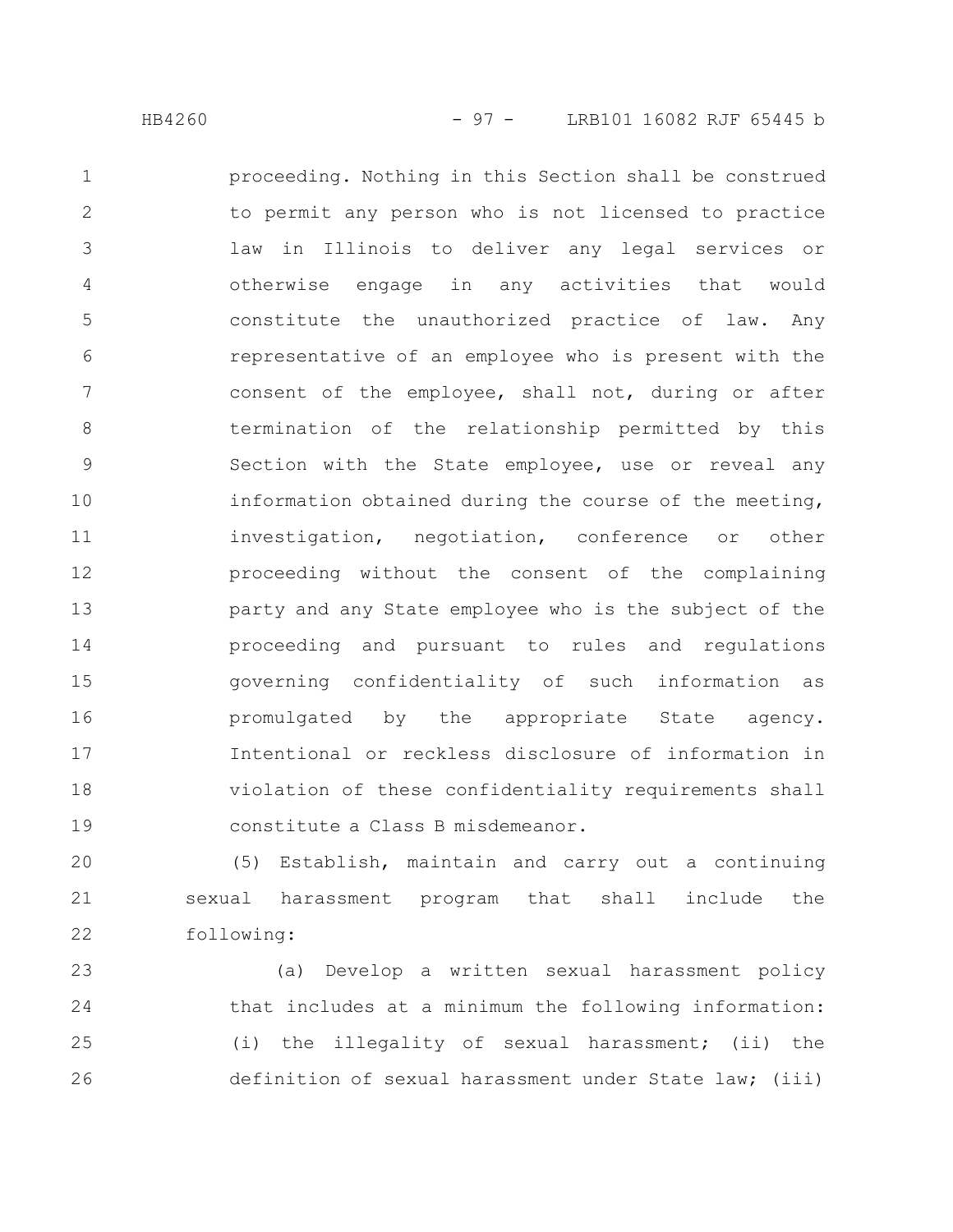a description of sexual harassment, utilizing examples; (iv) the agency's internal complaint process including penalties; (v) the legal recourse, investigative and complaint process available through the Department and the Commission; (vi) directions on how to contact the Department and Commission; and (vii) protection against retaliation as provided by Section 6-101 of this Act. The policy shall be reviewed annually. 1 2 3 4 5 6 7 8 9

(b) Post in a prominent and accessible location and distribute in a manner to assure notice to all agency employees without exception the agency's sexual harassment policy. Such documents may meet, but shall not exceed, the 6th grade literacy level. Distribution shall be effectuated within 90 days of the effective date of this amendatory Act of 1992 and shall occur annually thereafter. 10 11 12 13 14 15 16 17

(c) Provide training on sexual harassment prevention and the agency's sexual harassment policy as a component of all ongoing or new employee training programs. 18 19 20 21

(6) Notify the Department 30 days before effecting any layoff. Once notice is given, the following shall occur: 22 23

(a) No layoff may be effective earlier than 10 working days after notice to the Department, unless an emergency layoff situation exists. 24 25 26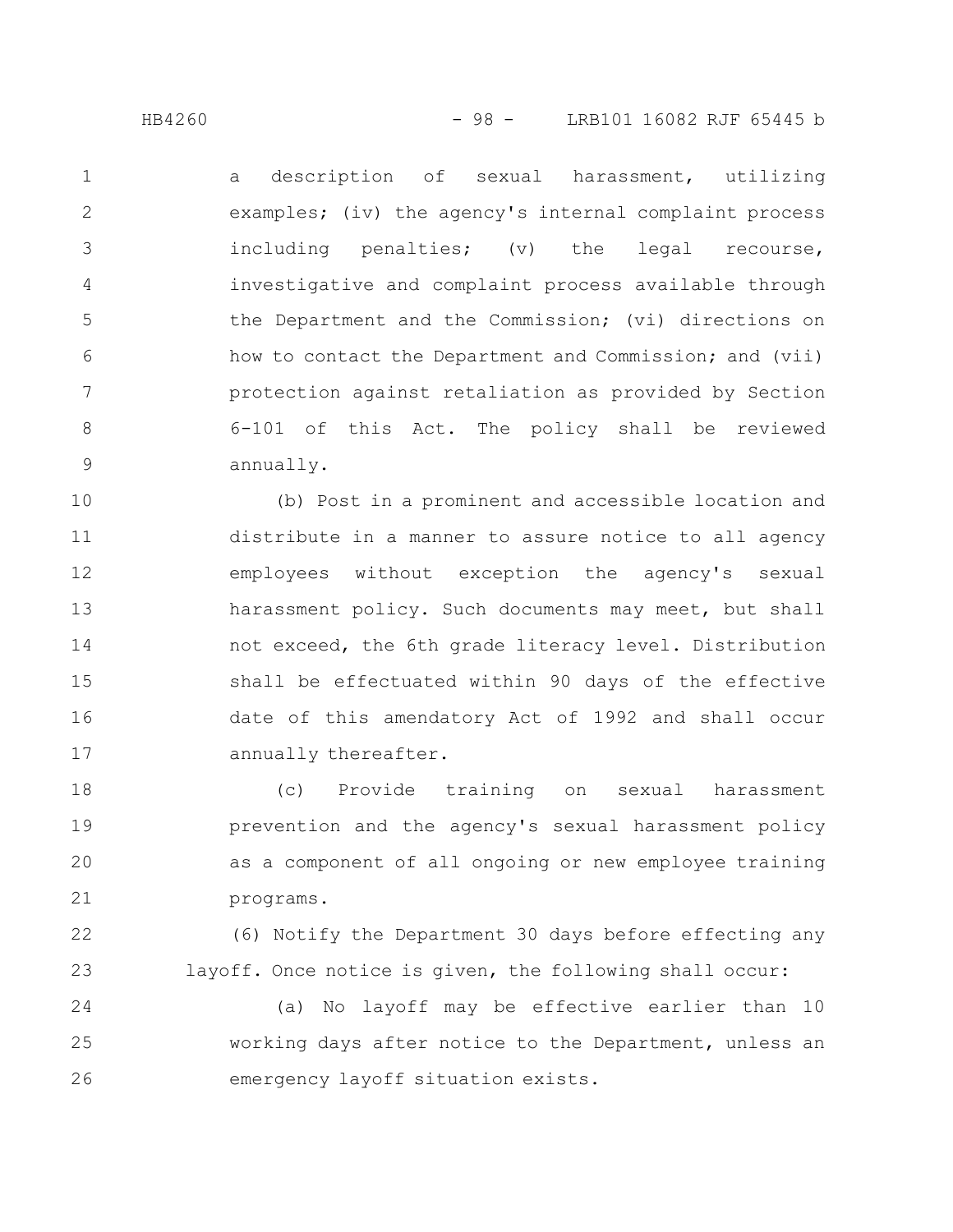(b) The State executive department, State agency, board, commission, or instrumentality in which the layoffs are to occur must notify each employee targeted for layoff, the employee's union representative (if applicable), and the State Dislocated Worker Unit at the Department of Commerce and Economic Opportunity. 1 2 3 4 5 6

(c) The State executive department, State agency, board, commission, or instrumentality in which the layoffs are to occur must conform to applicable collective bargaining agreements. 7 8 9 10

(d) The State executive department, State agency, board, commission, or instrumentality in which the layoffs are to occur should notify each employee targeted for layoff that transitional assistance may be available to him or her under the Economic Dislocation and Worker Adjustment Assistance Act administered by the Department of Commerce and Economic Opportunity. Failure to give such notice shall not invalidate the layoff or postpone its effective date. 11 12 13 14 15 16 17 18 19 20

As used in this subsection (B), "disability" shall be defined in rules promulgated under the Illinois Administrative Procedure Act. 21 22 23

(C) Civil Rights Violations. It is a civil rights violation for any public contractor or eligible bidder to: 24 25

26

(1) fail to comply with the public contractor's or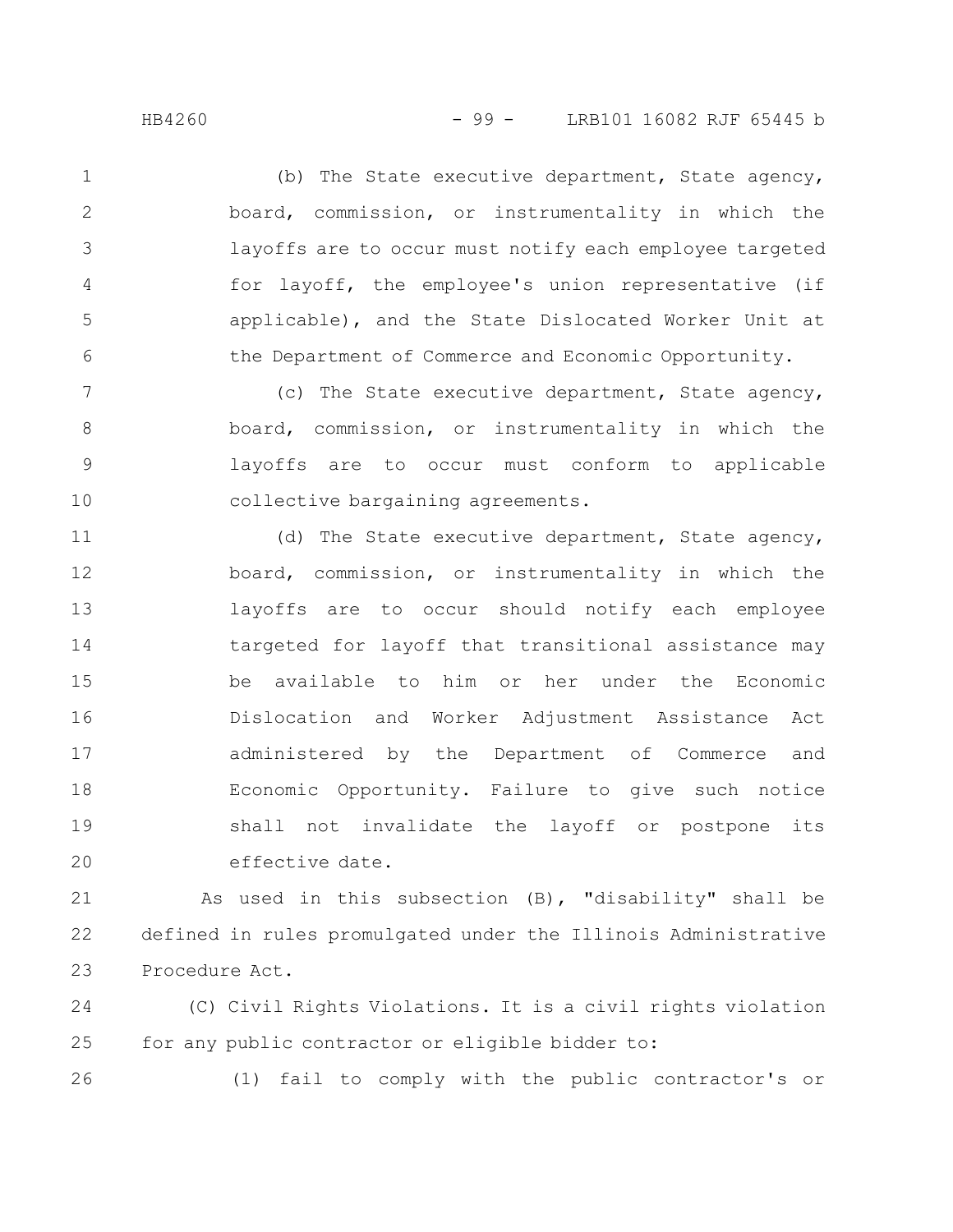eligible bidder's duty to refrain from unlawful discrimination and discrimination based on citizenship status in employment under subsection (A)(1) of this Section; or 1 2 3 4

(2) fail to comply with the public contractor's or eligible bidder's duties of affirmative action under subsection (A) of this Section, provided however, that the Department has notified the public contractor or eligible bidder in writing by certified mail that the public contractor or eligible bidder may not be in compliance with affirmative action requirements of subsection (A). A minimum of 60 days to comply with the requirements shall be afforded to the public contractor or eligible bidder before the Department may issue formal notice of non-compliance. 5 6 7 8 9 10 11 12 13 14

15

(D) As used in this Section:

(1) "American Indian or Alaska Native" means a person having origins in any of the original peoples of North and South America, including Central America, and who maintains tribal affiliation or community attachment. 16 17 18 19

(2) "Asian" means a person having origins in any of the original peoples of the Far East, Southeast Asia, or the Indian subcontinent, including, but not limited to, Cambodia, China, India, Japan, Korea, Malaysia, Pakistan, the Philippine Islands, Thailand, and Vietnam. 20 21 22 23 24

(3) "Black or African American" means a person having origins in any of the black racial groups of Africa. Terms 25 26